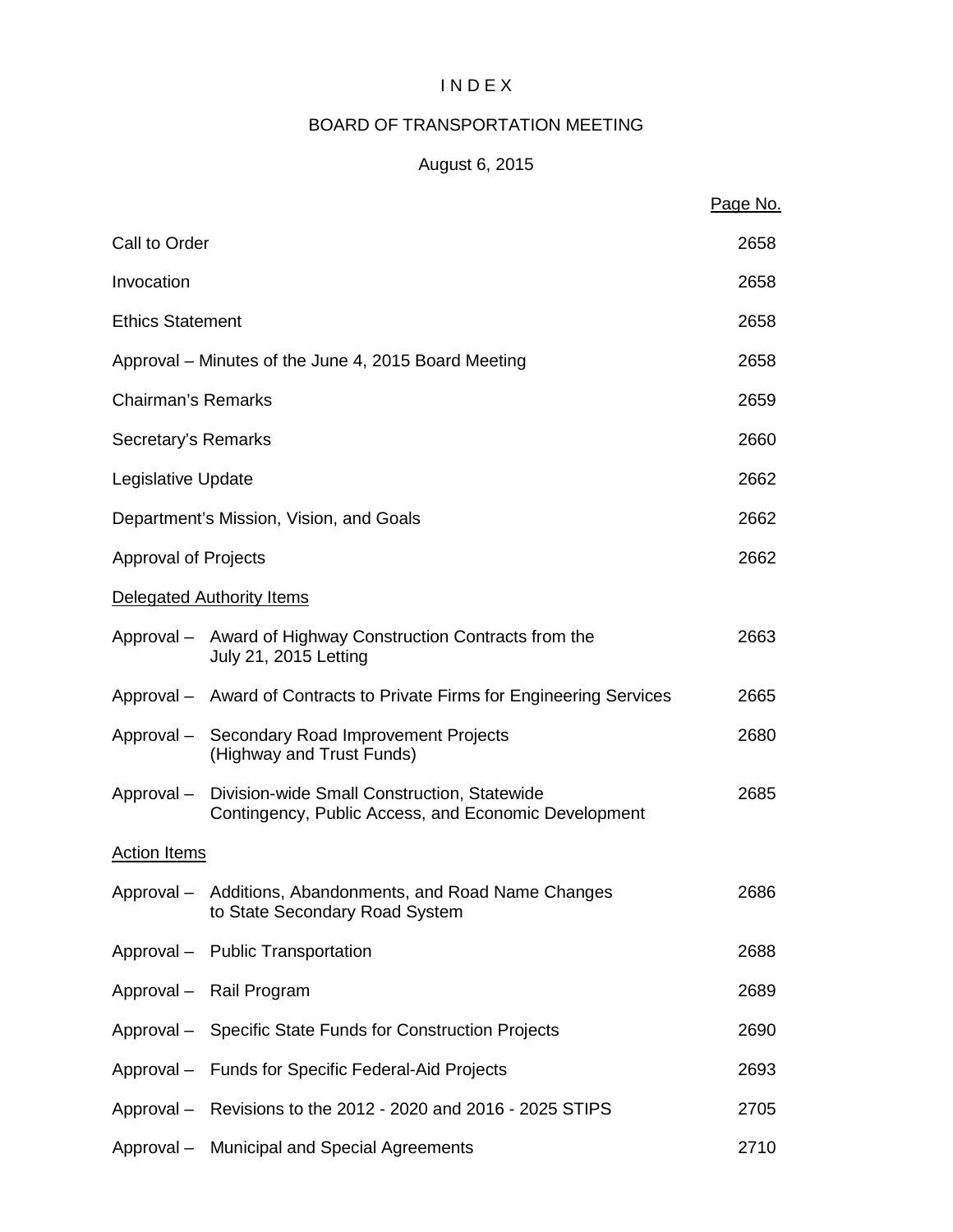|             | Approval – Preliminary Right of Way Plans                   | 2714 |
|-------------|-------------------------------------------------------------|------|
|             | Approval - Final Right of Way Plans                         | 2716 |
|             | Approval – Revisions of the Final Right of Way Plans        | 2717 |
|             | Approval – Conveyance of Wetland Mitigation Site            | 2718 |
|             | Approval – Conveyance of Highway Right of Way Residues      | 2718 |
|             | Approval – Conveyance of Surplus Highway Right of Way       | 2719 |
|             | Approval - Permanent Utility Easement                       | 2719 |
|             | Approval – Allocation of Highway Maintenance Appropriations | 2720 |
|             | Approval - Resolution for Allen T. Small                    | 2724 |
| Adjournment |                                                             | 2725 |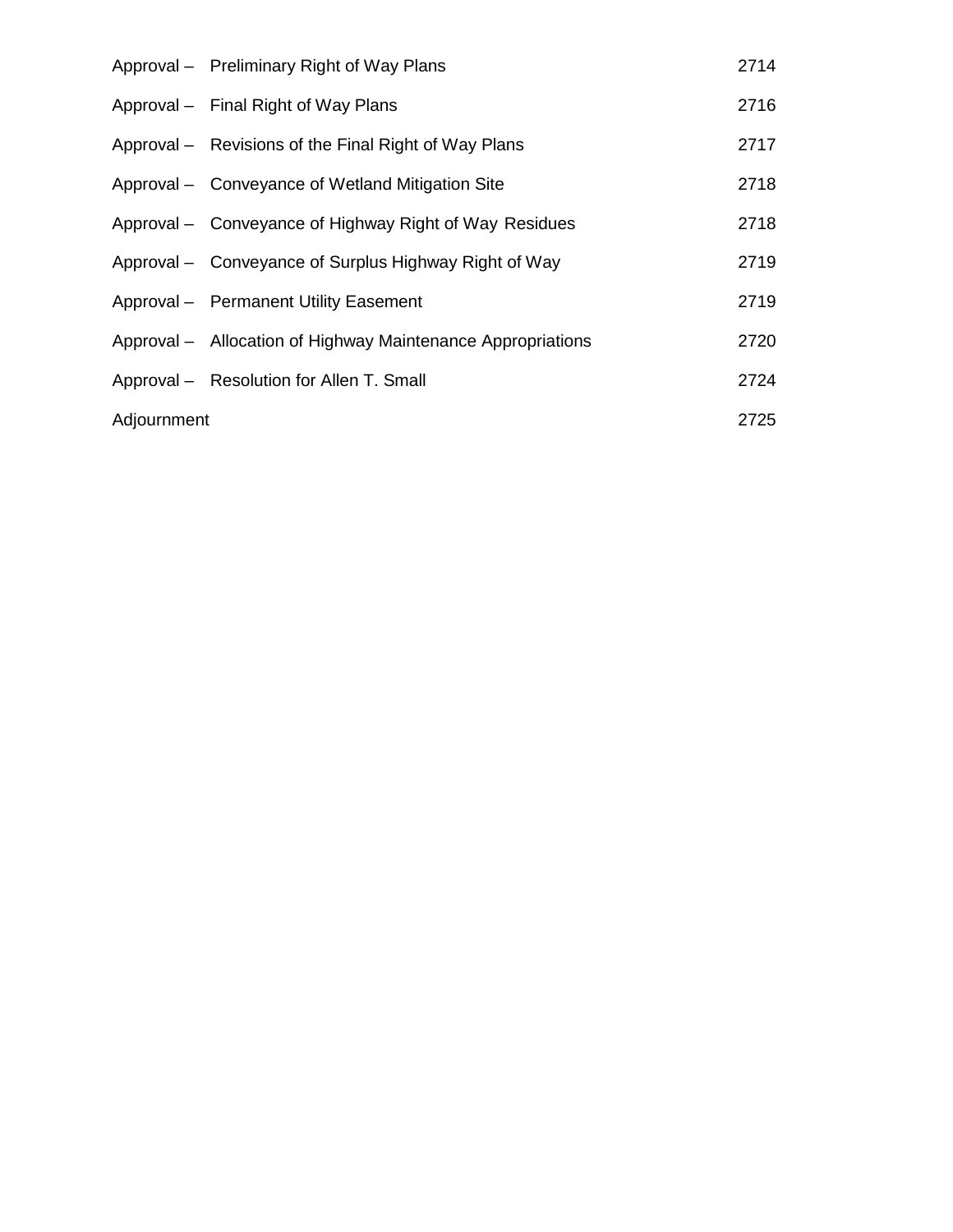#### **Board of Transportation Meeting**

#### **August 6, 2015**

#### **Call to Order**

Chairman Curran called the meeting of the Board of Transportation to order at 8:38 a.m. Thursday, August 6, 2015 in Raleigh, North Carolina with the following members present:

Fearing, Overholt, Blount, Fountain, Lennon, Tulloss, Sheehan, Crawford, Hutchens, McQueary, Molamphy, Alexander, Perkins, Dodson, Wetmore, Brown, and Debnam.

Board Member Palermo was absent.

#### **Invocation**

The invocation was offered by Board Member Brown.

#### **Ethics Statement**

Chairman Curran read the Ethics Statement advising any Board Member that may have a conflict of interest or appearance of conflict to abstain from participation in that particular item and to file the proper paper work with the Secretary to the Board.

#### **Approval – Minutes of the July 9, 2015 Board Meeting**

The minutes of the July 9, 2015 Board of Transportation meeting were unanimously approved upon a motion by Board Member Blount, seconded by Board Member Overholt.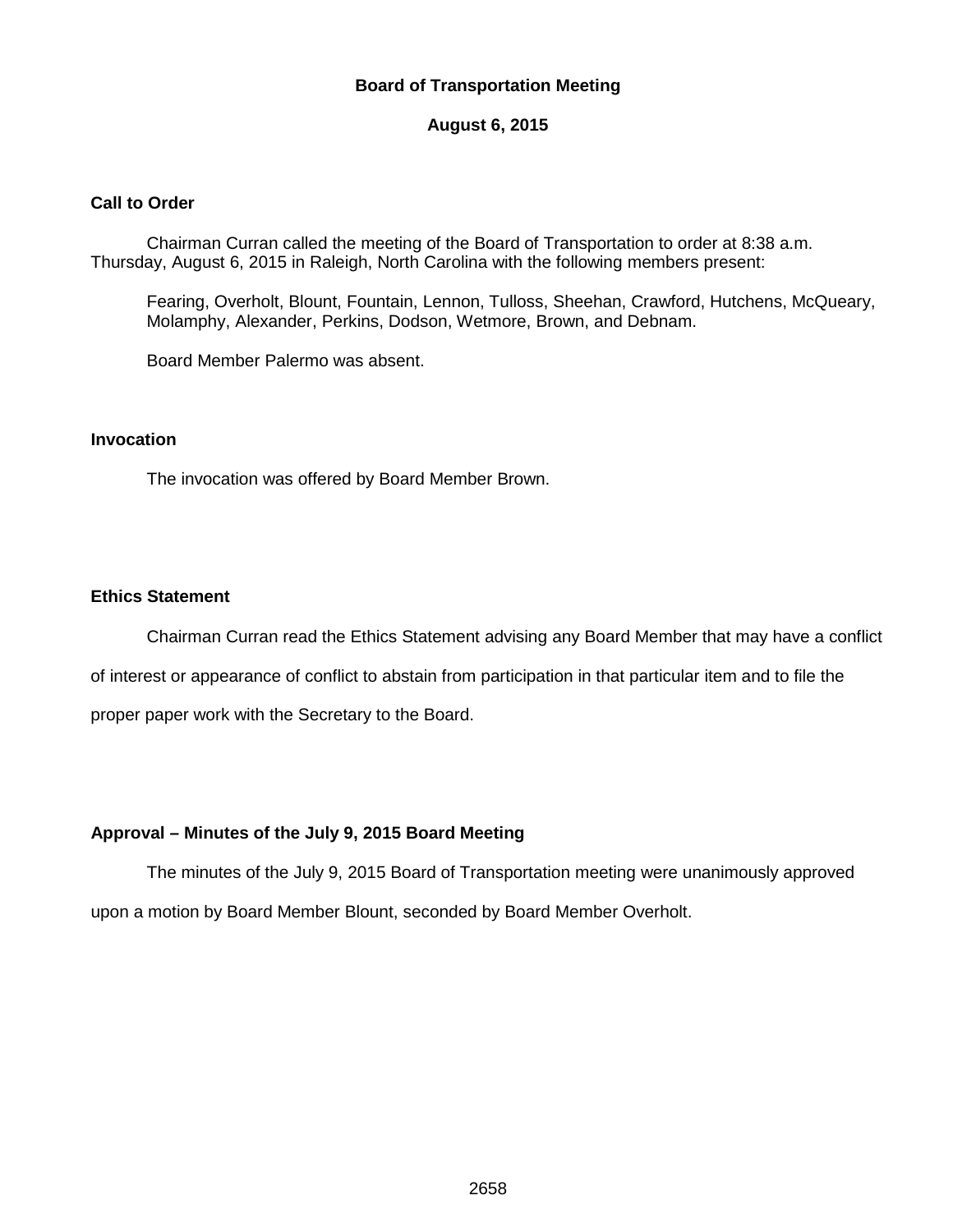#### **Chairman Curran's Remarks**

Chairman Curran welcomed everyone and thanked the board for their continued support of transportation in North Carolina and reiterated how proud and honored this board is to work alongside the incredible team at NCDOT and its many partners to better connect North Carolinians to new opportunities.

Chairman Curran recognized many landmark achievements in transportation over the past several years including implementing the Strategic Transportation Investments law, developing the Governor's 25-Year Vision for transportation, improving customer service and reducing wait times at DMVs across the state, and reaching a settlement agreement with the Southern Environmental Law Center that allows us to move forward with the replacement of the Bonner Bridge.

Chairman Curran commended the team efforts, and stated they are just a few examples of the many milestones achieved in a relatively short time frame under the leadership of Governor McCrory and Secretary Tata, along with the hard work of the NCDOT team and the support of this board, the General Assembly, and our many other partners across the state. He thanked Secretary Tata for his 32 months of service, his strong leadership, and collaborative spirit. The accomplishments of this team would not have been possible without his vision and leadership.

Chairman Curran gave a brief overview of the accomplishments of Acting Secretary Nick Tennyson and expressed his continuing support.

Chairman Curran turned the podium over to Acting NCDOT Secretary Nick Tennyson.

#### **Acting Secretary Tennyson's Remarks**

Acting Secretary Tennyson thanked former Secretary Tata, the board, our team, and our many other partners for their ongoing support and reminded everyone that we have a lot to be proud of and we also have a lot of work ahead of us. The Acting Secretary just returned from the annual meeting of the Southern Association of State Highway and Transportation Officials, known as SASHTO, where he joined our DOT counterparts from the southern region for productive

2659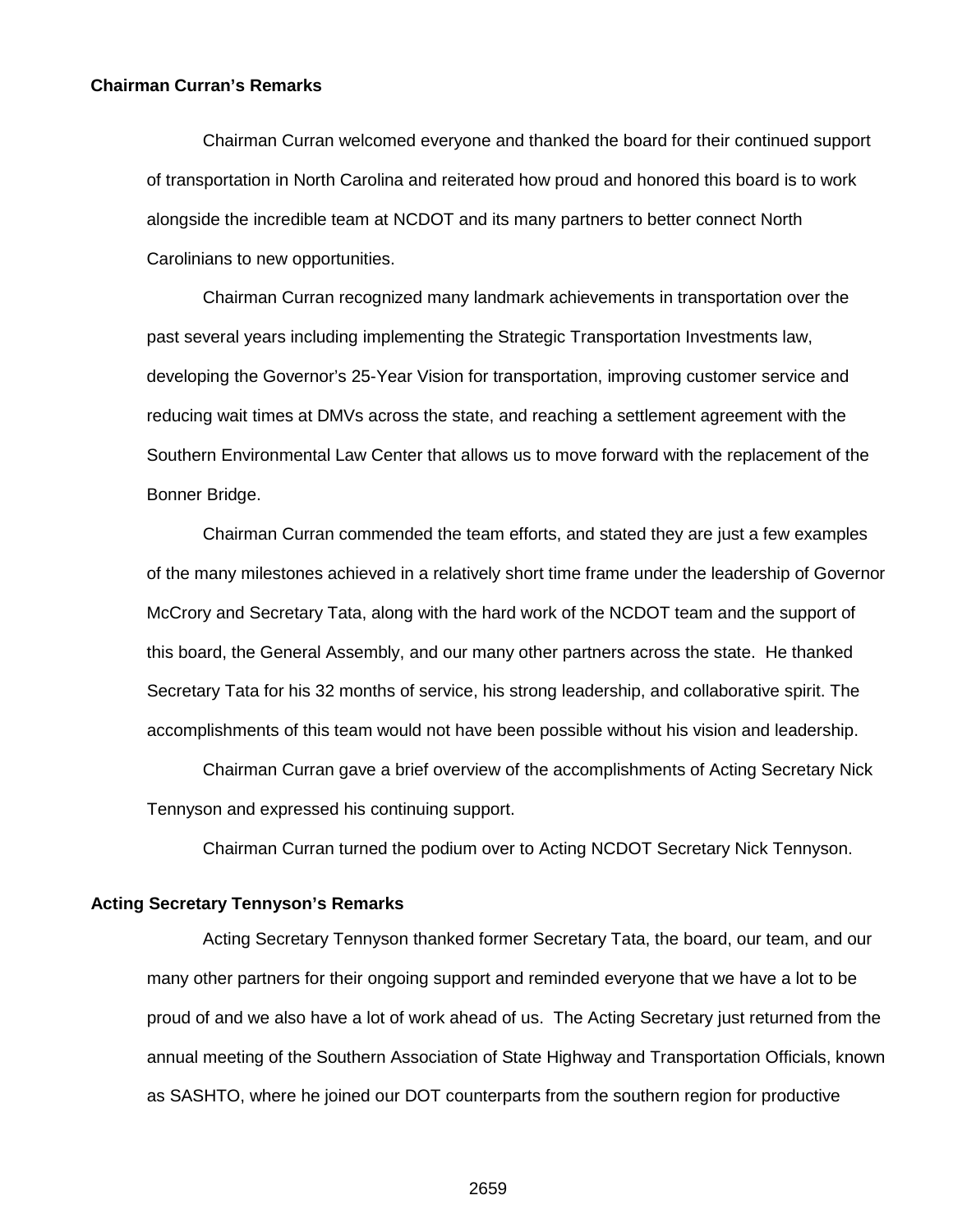discussions regarding our current initiatives and how we can continue to meet the transportation needs of our respective states, our region and the nation.

The Acting Secretary said that Congress recently passed a three-month extension of the current federal surface transportation reauthorization bill. While this will keep the federal funding we receive in place for the short-term, it does not provide us with a long-term funding solution that provides much-needed stability for North Carolina and the rest of the nation.

He stated that we have been actively involved in efforts to stress the importance of federal funding stability to state DOTs, and we will continue to advocate for a long-term solution that will ensure that we can meet our state's growing transportation needs. In addition to a three-month extension, the U.S. Senate did pass a six-year highway bill that will be the vehicle for the Senate to go to conference with the House once the House passes its own bill. The bill designates the Raleigh to Norfolk Corridor as well as the U.S. 70 corridors as high priority corridors. The designation of the highways would advance our Strategic Transportation Corridors Vision, which aims to provide North Carolina with a network of high priority corridors that will become part of the Interstate system once they are fully built and upgraded to interstate standards.

Acting Secretary Tennyson thanked Senators Burr and Tillis, along with Representatives Butterfield and Jones, for introducing legislation in support of this effort and their commitment to ensuring that these corridors become part of the Interstate system. He also acknowledged the co-sponsorship from the entire House delegation on this important endeavor.

He reminded everyone that the new state budget has not been passed yet, but among the various proposals, there are modifications to all three of our major funding streams: the motor fuels tax, the Highway Use Tax caps, and DMV fees. He recognized that we need additional revenue for transportation and a united front is necessary for us to continue carrying out our mission efficiently and effectively.

The Governor's Connect NC bond proposal would help further bolster these efforts, and it's important that we continue to pursue every funding stream available to us—including both reform efforts and bond strategies—because no one solution is going to suffice.

2660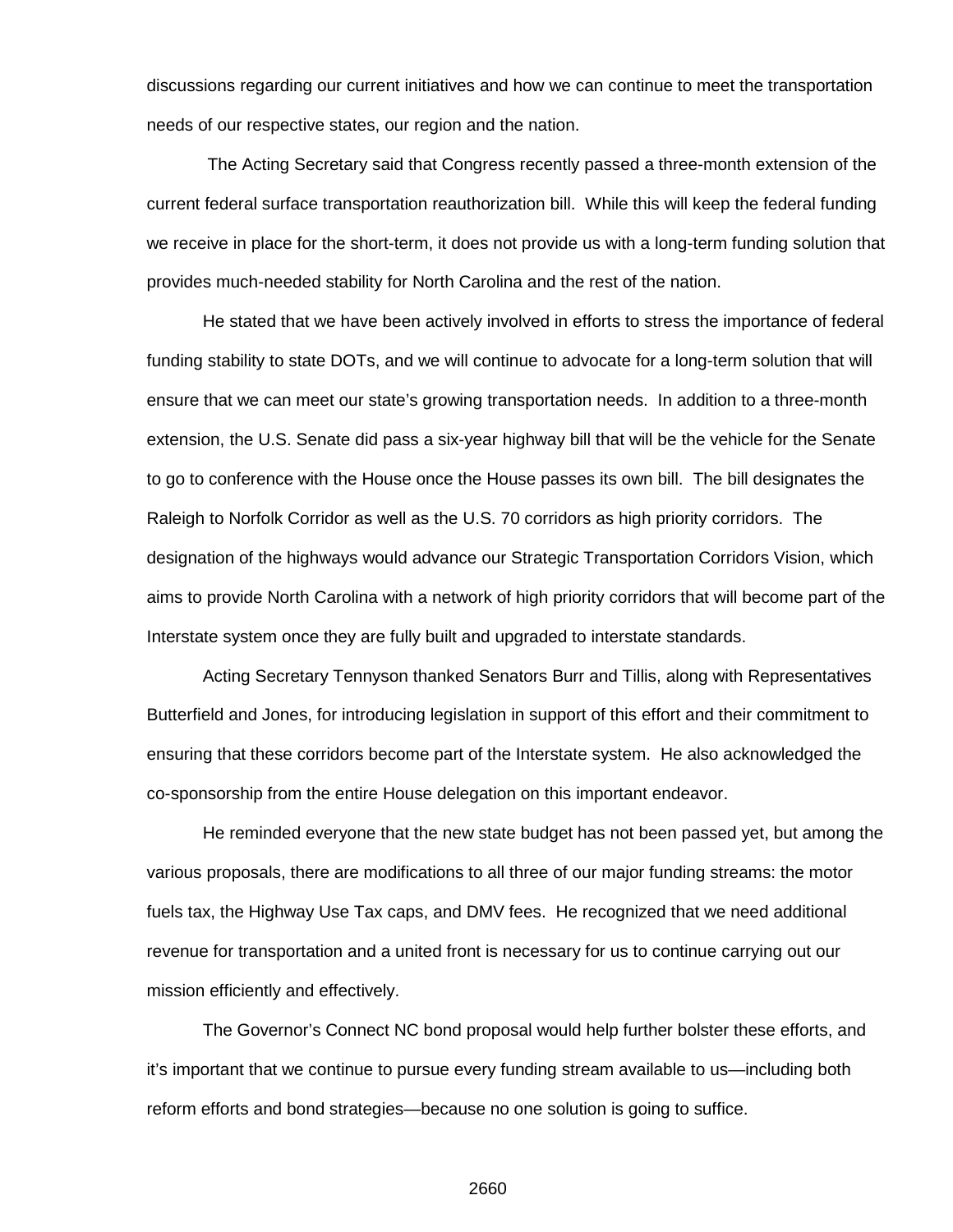Acting Secretary Tennyson thanked each of the staff members for their hard work day in and day out on behalf of North Carolina. He welcomed the new Board Secretary Tereca Batts and recognized and thanked our Director of Logistics Rudy Lupton for all of his hard work.

The Acting Secretary shared the good news that our I-485/85 turbine interchange project in Charlotte recently received two awards. First, at the SASHTO annual meeting we were announced as a southeast regional winner in the America's Transportation Awards competition in the "Under Budget" category. The 10 regional winners with the highest overall scores will advance in the competition, and the top two national winners will be announced in September at the AASHTO annual meeting in Chicago. Secretary called Mike Holder to come forward to receive the award.

Separately we have also received a National Award of Merit from the Design-Build Institute of America for the same project. These awards recognize exemplary application of Design-Build Done Right™ that, at a minimum, resulted in highly successful design-build projects that achieved best value while meeting design and construction quality, cost and schedule goals. In this case, the design-build method afforded the project team Lane/STV the ability to construct a turbine interchange, saving the state over \$30 million while also providing tremendous safety enhancements. In addition to the capital cost savings, it will also be cheaper to maintain. This project will now be in contention for the association's National Award of Excellence. Acting Secretary Tennyson congratulated everyone who played a role in this project.

The Acting Secretary thanked everyone for joining us today and closed with a brief video highlighting one other employee recognition that is yet another example of how our team members are willing to go above and beyond the call of duty and protect and serve their NCDOT colleagues—and showcasing why he is so proud to be part of this organization.

Chairman Curran expressed appreciation of the Chamber's support, while being concerned that their specific messaging could be misinterpreted regarding what they describe as "unsafe bridges, bad roads, and aging ports." We don't believe that we have bad or unsafe bridges and roads and if we found safety concerns with any of our structures we would immediate

2661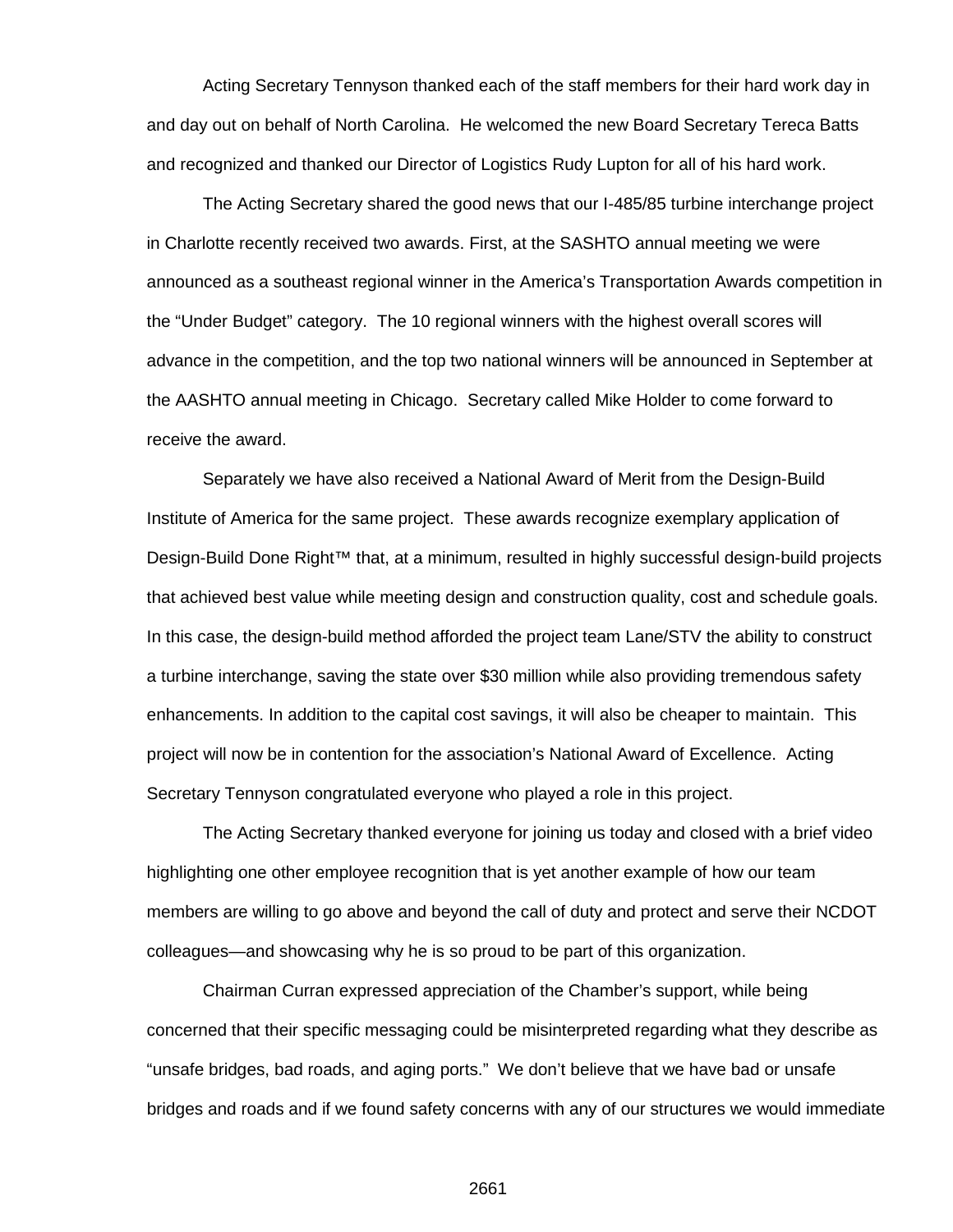close that bridge or road to make necessary repairs. We reached out for clarification from the NC Chamber yesterday and they confirmed for us that they also do not believe our existing roads and bridges are unsafe, nor is that the message they are intending to convey.

We do want to continue partnering with the chamber to expand our infrastructure to meet the demands of a rapidly growing population while continuing to invest in the maintenance needed to keep our roads and bridges safe.

#### **Legislative Update**

Bobby Lewis, Chief of Staff, provided a legislative update.

#### **Department's Mission, Vision, and Goals**

Susan Pullium, North Carolina Turnpike Authority Director of Customer Service, provided an update on the Department's mission, vision, and goals.

### **Approval of Projects**

A motion was made by Board Member Lennon, seconded by Board Member Molamphy, to approve all the projects, excluding items C, D, E, H and L, as they are delegated authority items and require no Board action.

Board Members Curran, Debnam and Hutchens abstained from voting on certain projects.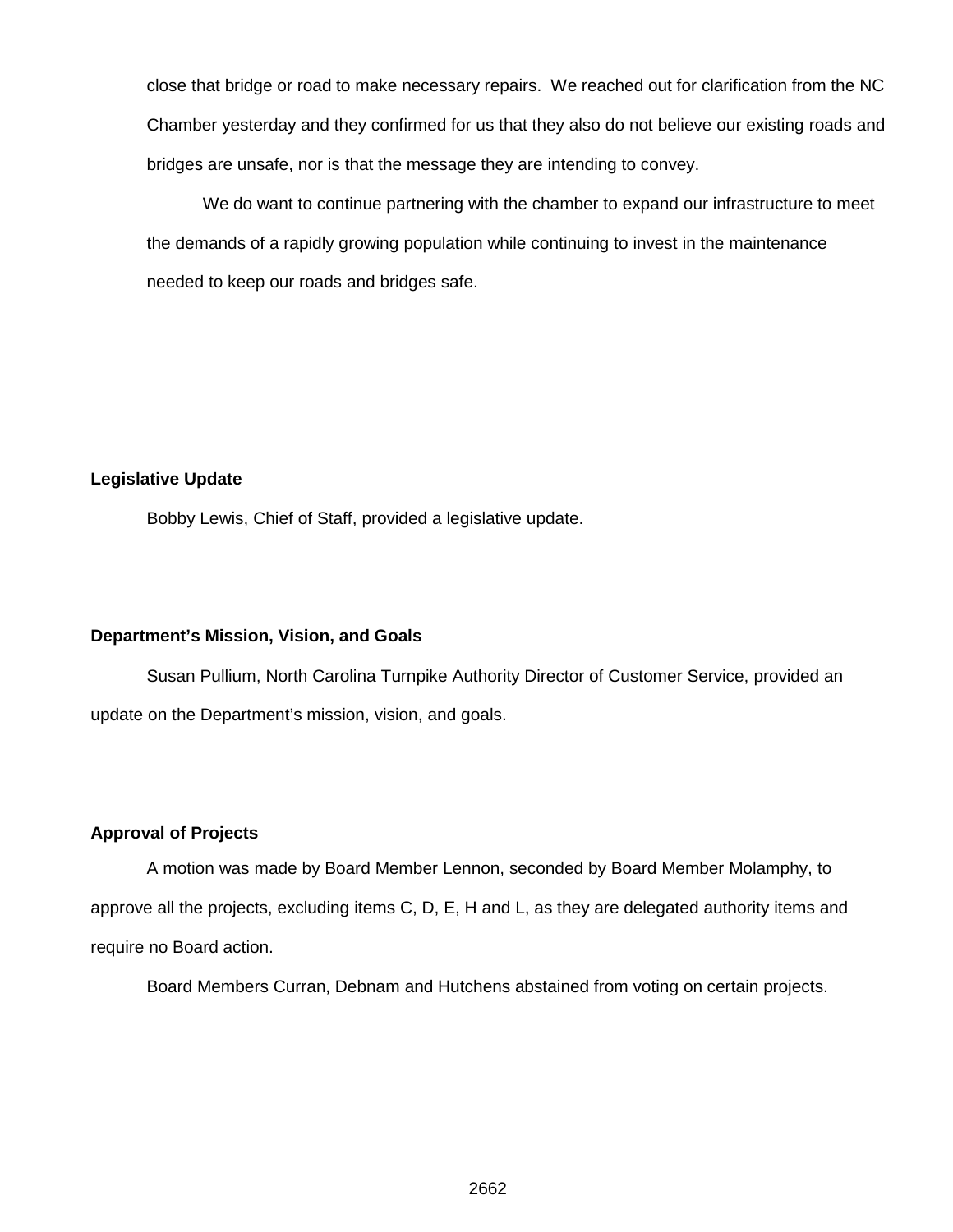#### **Delegated Authority Items**

### **Approval – Award of Highway Construction Contracts in the July 21, 2015 Letting**

Projects were awarded by the Secretary to the low bidder on all projects. Board Member

Fountain noted a conflict of interest on project C203716 in Duplin County, C203732 in Edgecombe

County and C203731 in Nash County. Board Member Hutchins noted a conflict of interest on projects

W-5601BM in Columbus County and W-5514 in Cumberland County.

| Project                                                                                                                           | <b>Contract Awarded To</b>                             | Amount         |
|-----------------------------------------------------------------------------------------------------------------------------------|--------------------------------------------------------|----------------|
| C203718<br>2016CPT.02.02.10741.1<br><b>PITT</b>                                                                                   | S. T. WOOTEN CORPORATION<br>CHARLOTTE, NC              | \$2,110,170.44 |
| C203743<br>2016CPT.02.01.10251.1<br><b>CRAVEN</b>                                                                                 | S. T. WOOTEN CORPORATION<br>CHARLOTTE, NC              | \$2,599,179.62 |
| C203716<br>2016CPT.03.01.10311.1,<br>2016CPT.03.01.10821.1,<br>2016CPT.03.01.20311.1,<br>2016CPT.03.01.20821.1<br>DUPLIN, SAMPSON | BARNHILL CONTRACTING COMPANY<br>ROCKY MOUNT, NC        | \$9,022,523.14 |
| C203732<br>2016CPT.04.01.10331.1,<br>2016CPT.04.01.20331.1<br><b>EDGECOMBE</b>                                                    | <b>BARNHILL CONTRACTING COMPANY</b><br>ROCKY MOUNT, NC | \$1,531,972.06 |
| C203739<br>2016CPT.04.02.10421.1,<br>2016CPT.04.02.20421.1<br><b>HALIFAX</b>                                                      | ROSE BROTHERS PAVING CO INC<br>AHOSKIE, NC             | \$2,193,084.34 |
| C203733<br>2016CPT.04.05.10511.1,<br>2016CPT.04.05.20511.1<br><b>JOHNSTON</b>                                                     | FSC II LLC DBA FRED SMITH COMPANY<br>RALEIGH, NC       | \$4,206,334.02 |
| C203731<br>2016CPT.04.03.10641.1,<br>2016CPT.04.03.20641.1<br><b>NASH</b>                                                         | <b>BARNHILL CONTRACTING COMPANY</b><br>ROCKY MOUNT, NC | \$2,715,995.06 |
| C203735<br>2016CPT.04.06.10961.1,<br>2016CPT.04.06.20961.1<br><b>WAYNE</b>                                                        | S. T. WOOTEN CORPORATION<br>CHARLOTTE, NC              | \$3,255,566.90 |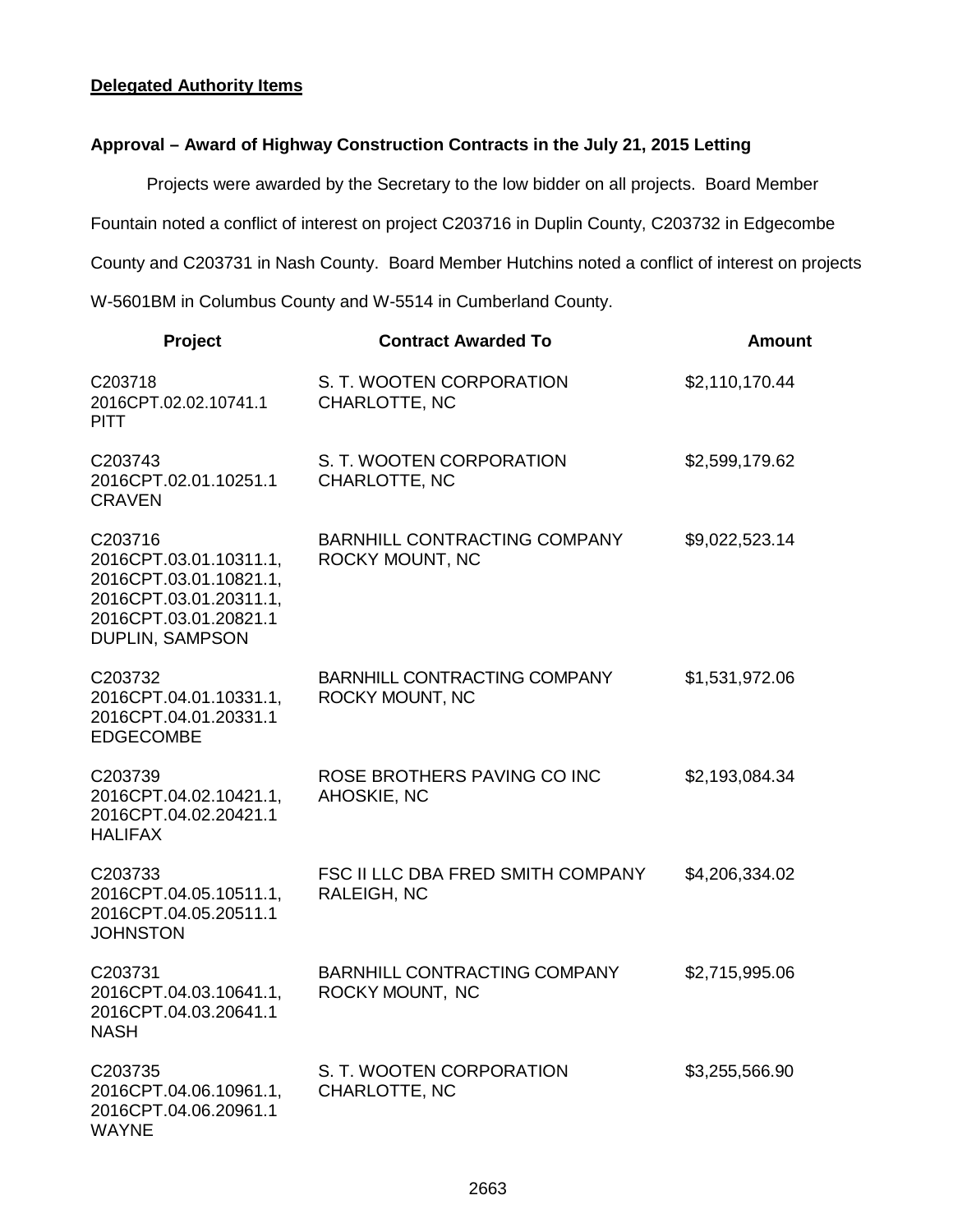| C203734<br>2016CPT.04.04.10981.1,<br>2016CPT.04.04.20981.1<br><b>WILSON</b>                                            | S. T. WOOTEN CORPORATION<br>CHARLOTTE, NC                                               | \$2,434,907.34 |
|------------------------------------------------------------------------------------------------------------------------|-----------------------------------------------------------------------------------------|----------------|
| C203730<br>2016CPT.05.01.10351.1,<br>2016CPT.05.01.20351.1<br><b>FRANKLIN</b>                                          | S. T. WOOTEN CORPORATION<br>CHARLOTTE, NC                                               | \$3,691,907.09 |
| C203729<br>50138.3.66<br>HSIP-0074(176)<br><b>COLUMBUS</b><br>W-5601BM                                                 | HIGHLAND PAVING CO., LLC<br>FAYETTEVILLE, NC                                            | \$1,898,693.00 |
| C203651<br>44102.3.FS1<br>HSIP-1007(27)<br><b>CUMBERLAND</b><br>W-5514                                                 | <b>HIGHLAND PAVING CO., LLC</b><br><b>FAYETTEVILLE, NC</b>                              | \$4,478,016.50 |
| C203714<br>2016CPT.07.01.20011<br><b>ALAMANCE</b>                                                                      | <b>RILEY PAVING INC</b><br>CARTHAGE, NC                                                 | \$2,096,115.24 |
| C203715<br>2016CPT.07.02.10411,<br>2016CPT.07.02.20411<br><b>GUILFORD</b>                                              | BLYTHE CONSTRUCTION, INC.<br>CHARLOTTE, NC                                              | \$2,068,055.18 |
| C203717<br>2016CPT.08.03.10621.1,<br>2016CPT.08.03.20621.1,<br>2016CPT.08.03.20761.1<br>MONTGOMERY,<br><b>RANDOLPH</b> | <b>RILEY PAVING INC</b><br>CARTHAGE, NC                                                 | \$2,217,538.72 |
| C203712<br>2016CPT.08.02.10631.1,<br>2016CPT.08.02.20631.1<br><b>MOORE</b>                                             | <b>RILEY PAVING INC</b><br>CARTHAGE, NC                                                 | \$2,193,065.32 |
| C203711<br>2016CPT.08.01.10191.1,<br>2016CPT.08.01.20191.1<br><b>CHATHAM</b>                                           | <b>RILEY PAVING INC</b><br>CARTHAGE, NC                                                 | \$2,641,301.93 |
| C203737<br>2016CPT.13.01.10111.1,<br>2016CPT.13.01.20111.1,<br>2016CPT.13.01.20112.1<br><b>BUNCOMBE</b>                | <b>HARRISON CONSTRUCTION</b><br><b>COMPANY DIVISION OF APAC-</b><br><b>ATLANTIC INC</b> | \$6,606,739.63 |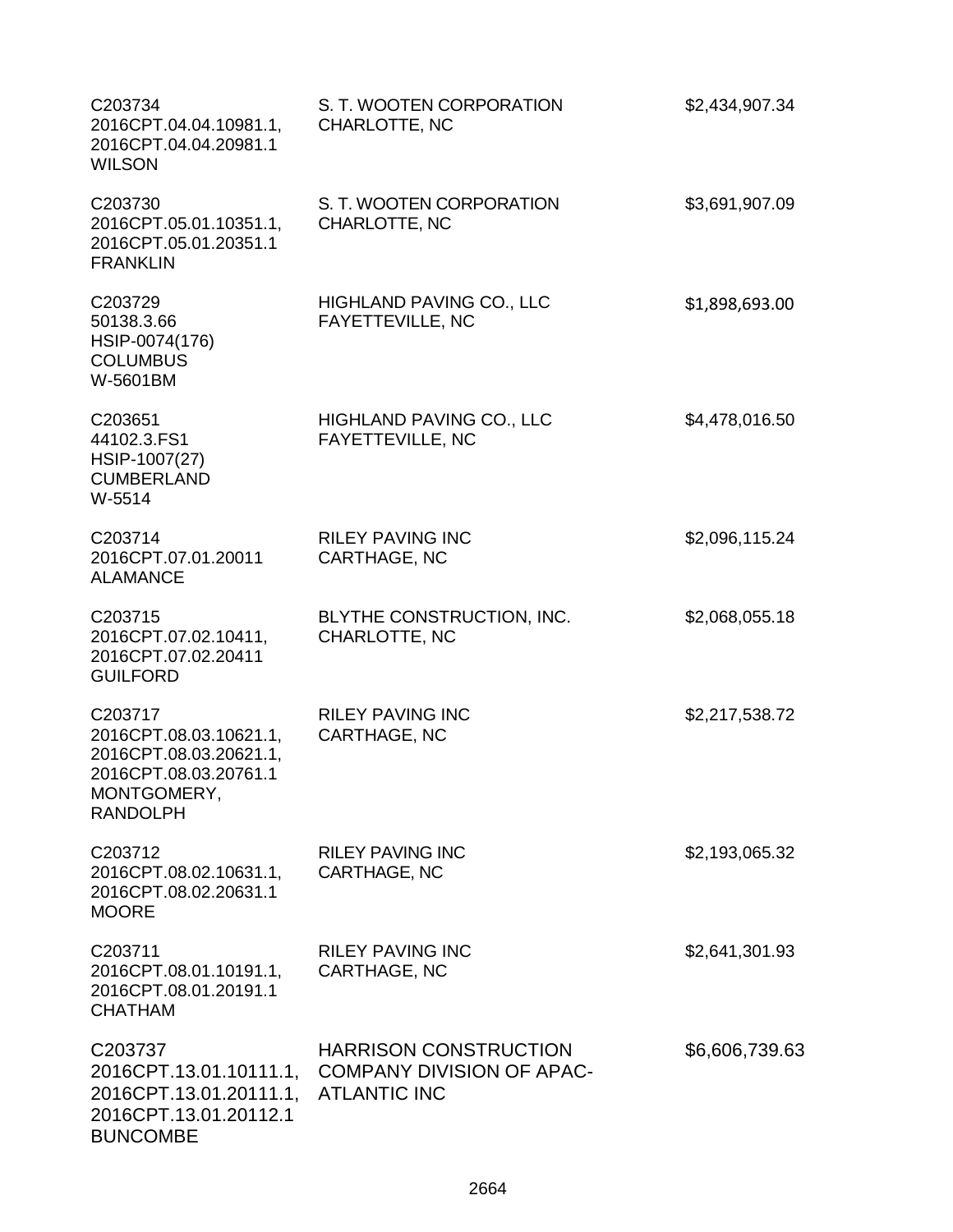| C203736<br>2016CPT.13.02.10121.1,<br>2016CPT.13.02.20121.1,<br>2016CPT.13.02.20122.1<br><b>BURKE</b>      | MAYMEAD, INC.<br><b>MOUNTAIN CITY, TN</b>                                                 | \$3,379,453.63 |
|-----------------------------------------------------------------------------------------------------------|-------------------------------------------------------------------------------------------|----------------|
| C203738<br>2016CPT.13.03.10571.1,<br>2016CPT.13.03.20571.1,<br>2016CPT.13.03.20572.1<br><b>MADISON</b>    | <b>HARRISON CONSTRUCTION COMPANY</b><br>DIVISION OF APAC-ATLANTIC INC KN<br>KNOXVILLE, TN | \$1,994,288.71 |
| C203742<br>2016CPT.13.04.10591.1,<br>2016CPT.13.04.20591.1,<br>2016CPT.13.04.20592.1<br><b>MCDOWELL</b>   | ROGERS GROUP, INC.<br>NASHVILLE, TN                                                       | \$3,158,094.26 |
| C203741<br>2016CPT.13.05.10611.1,<br>2016CPT.13.05.20611.1,<br>2016CPT.13.05.20612.1<br><b>MITCHELL</b>   | ROGERS GROUP, INC.<br><b>NASHVILLE, TN</b>                                                | \$1,136,241.81 |
| C203740<br>2016CPT.13.06.10811.1,<br>2016CPT.13.06.20811.1,<br>2016CPT.13.06.20812.1<br><b>RUTHERFORD</b> | ROGERS GROUP, INC.<br><b>NASHVILLE, TN</b>                                                | \$4,702,994.01 |
| C203744<br>2016CPT.13.07.11001.1,<br>2016CPT.13.07.21001.1,<br>2016CPT.13.07.21002.1<br><b>YANCEY</b>     | MAYMEAD, INC.<br><b>MOUNTAIN CITY, TN</b>                                                 | \$1,595,329.89 |
| C203491 42974.3.3<br><b>JACKSON</b><br>R-5206                                                             | WATSON CONTRACTING, INC.<br>FRANKLIN, NC                                                  | \$2,179,873.49 |

#### **Approval - Professional Services Management**

The Board concurred with the staff recommendations and delegated authority to the Secretary to award the following contracts.

#### **Preconstruction**

#### **Project Development and Environmental Analysis – Project Planning**

After careful evaluation of the workload and schedules of the work that can be accomplished by our staff, it was determined necessary to employ private firms for environmental planning and design on an as needed basis for various federal-aid and state funded projects to support the Project Development and Environmental Analysis Unit and the Roadway Design Unit. These contracts will expire June 30, 2016 or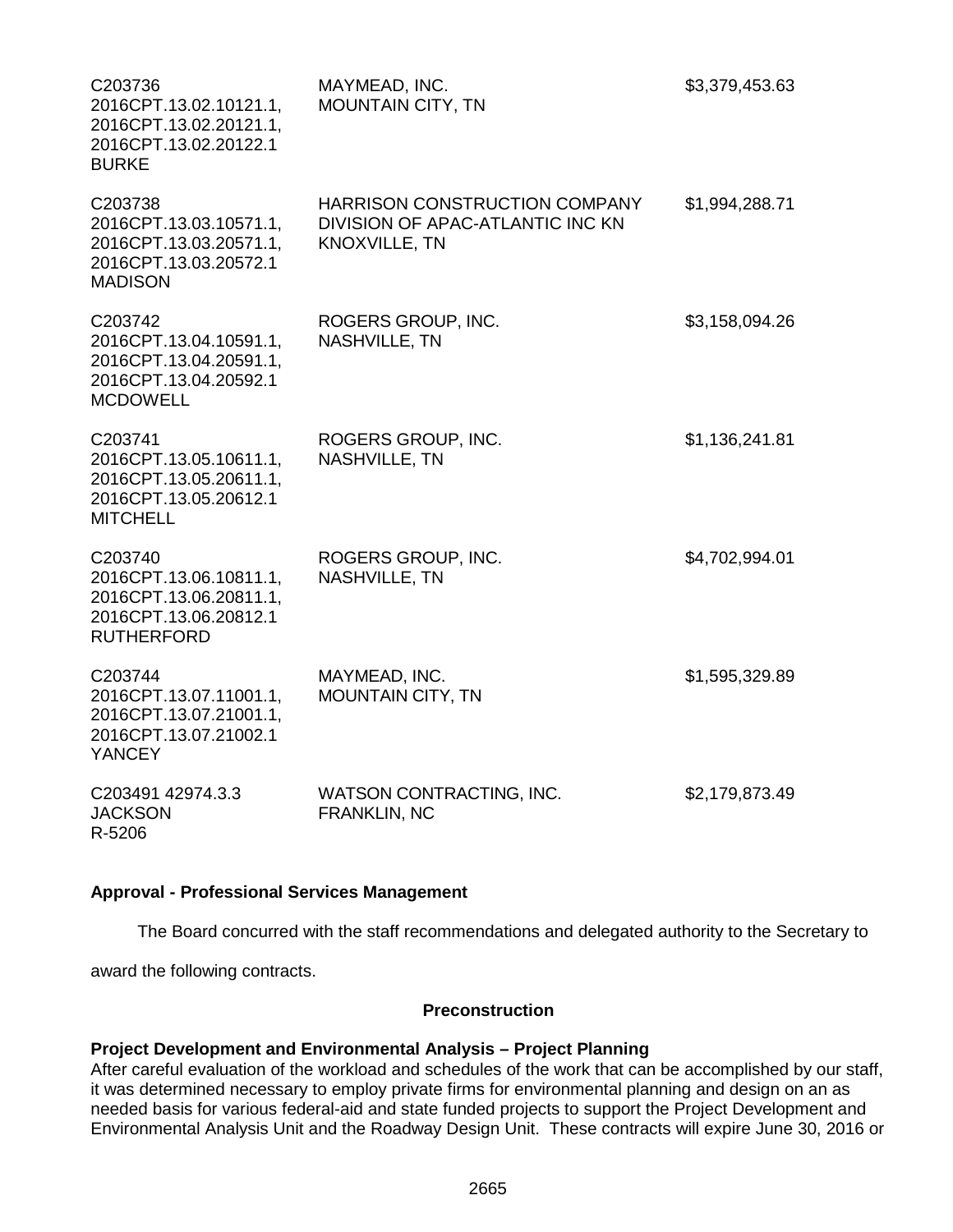after the contract amount has been depleted, whichever occurs first. Our staff has completed the actions for employing private firms in accordance with the policies and procedures adopted by the Board on May 7, 2009. These are for information only.

| <b>STATEWIDE</b>                                                                             |                                                                                                                                                          |
|----------------------------------------------------------------------------------------------|----------------------------------------------------------------------------------------------------------------------------------------------------------|
| Description of Work:<br>Firm:                                                                | 2015 Planning and Design Limited Services<br>AMEC Environment & Infrastructure, Inc.,<br>Durham, NC                                                      |
| <b>Maximum Engineering Fee:</b><br><b>SPSF Utilization:</b>                                  | \$1,500,000.00<br>The Cantena Group, Inc. \$30,000.00<br>2%                                                                                              |
| <b>SPSF Utilization:</b>                                                                     | Progress Design Group, Inc. \$75,000.00<br>5%                                                                                                            |
| <b>SPSF Utilization:</b>                                                                     | <b>Patriot Transportation Engineering, PLLC</b><br>\$30,000.00<br>2%                                                                                     |
| <b>SPSF Utilization:</b>                                                                     | Sepi Engineering & Construction, Inc.<br>\$30,000.00<br>2%                                                                                               |
| <b>DBE/WBE/SPSF Utilization:</b>                                                             | Three Oaks Engineering, Inc. \$75,000.00<br>5%                                                                                                           |
| Description of Work:<br>Firm:<br><b>Maximum Engineering Fee:</b><br><b>SPSF Utilization:</b> | 2015 Planning and Design Limited Services<br>Michael Baker Engineering, Inc., Cary, NC<br>\$1,500,000.00<br>Sungate Design Group, PA \$225,000.00<br>15% |
| <b>SPSF Utilization:</b>                                                                     | Ramey Kemp & Associates, Inc.<br>\$150,000.00<br>10%                                                                                                     |
| <b>SPSF Utilization:</b>                                                                     | Hinde Engineering, Inc. \$75,000.00<br>5%                                                                                                                |
| Description of Work:<br>Firm:<br><b>Maximum Engineering Fee:</b><br><b>SPSF Utilization:</b> | 2015 Planning and Design Limited Services<br>CDM Smith, Inc., Raleigh, NC<br>\$1,500,000.00<br>Sungate Design Group, PA \$150,000.00                     |
| <b>SPSF Utilization:</b>                                                                     | 10%<br>Environmental Services, Inc. \$45,000.00<br>3%                                                                                                    |
| <b>DBE/WBE/SPSF Utilization:</b>                                                             | Three Oaks Engineering, Inc.<br>\$45,000.00<br>3%                                                                                                        |
| <b>SPSF Utilization:</b>                                                                     | So-Deep US, PC \$30,000.00<br>2%                                                                                                                         |
| <b>SPSF Utilization:</b>                                                                     | Progress Design Group, Inc. \$75,000.00<br>5%                                                                                                            |
| Description of Work:<br>Firm:<br><b>Maximum Engineering Fee:</b>                             | 2015 Planning and Design Limited Services<br>John Davenport Engineering, Inc., Winston-<br>Salem, NC<br>\$1,500,000.00                                   |
| <b>DBE/MBE/SPSF Utilization:</b>                                                             | 100%                                                                                                                                                     |
| Description of Work:<br>Firm:                                                                | 2015 Planning and Design Limited Services<br>Dewberry Engineers, Inc., Raleigh, NC                                                                       |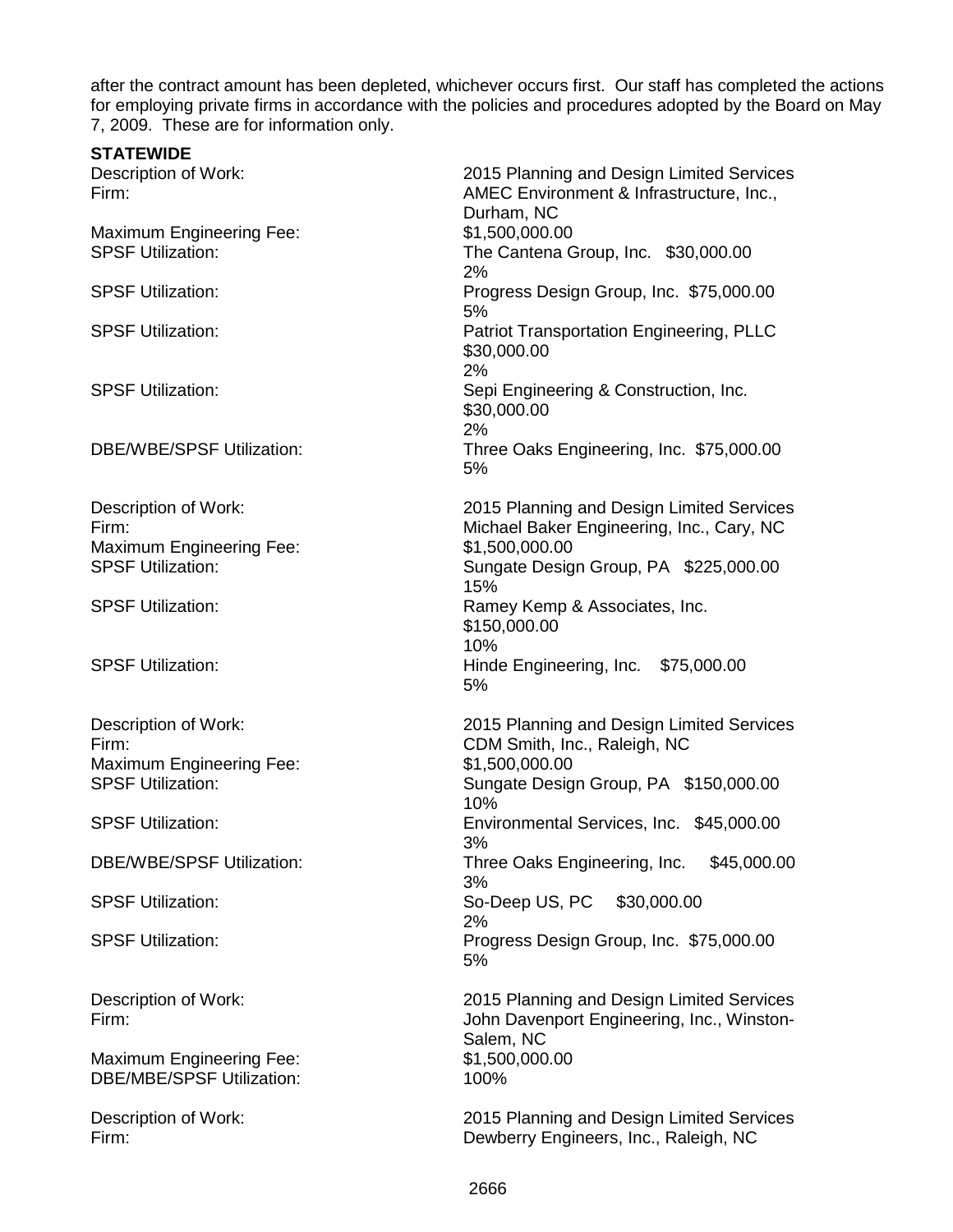Maximum Engineering Fee: \$1,500,000.00<br>SPSF Utilization: \$1,500,000.00 EEE Consulting, Inc. \$150,000.00 10% SPSF Utilization: Falcon Engineering, Inc. \$75,000.00 5% SPSF Utilization: Patriot Transportation Engineering, PLLC \$90,000.00 6% DBE/WBE/SPSF Utilization: Planning Communities, LLC \$180,000.00 12% SPSF Utilization: SPSF Utilization: Ramey Kemp & Associates, Inc. \$75,000.00 5% Description of Work: 2015 Planning and Design Limited Services Firm: KCI Associates of NC, PA, Raleigh, NC Maximum Engineering Fee:  $$1,500,000.00$ <br>DBE/WBE/SPSF Utilization: Planning Comr Planning Communities, LLC \$300,000.00 20% DBE/WBE/SPSF Utilization: Ecological Engineering, LLP \$225,000.00 15% SPSF Utilization: Axiom Environmental, Inc. \$20,000.00 2% SPSF Utilization: SPSF Utilization: Sepi Engineering & Construction, Inc. \$165,000.00 11% SPSF Utilization: Falcon Engineering, Inc. \$120,000.00 8% Description of Work: 2015 Planning and Design Limited Services Firm: Parsons Transportation Group, Inc., Raleigh, NC<br>\$1.500.000.00 Maximum Engineering Fee: SPSF Utilization : The Catena Group, Inc. \$75,000.00 5% SPSF Utilization: Hinde Engineering, Inc. \$105,000.00 7% SPSF Utilization: The Second of Progressive Design Group, Inc. \$75,000.00 5% SPSF Utilization: Sungate Design Group, PA \$105,000.00 7% DBE/WBE/SPSF Utilization: Three Oaks Engineering, Inc. \$225,000.00 15% Description of Work: 2015 Planning and Design Limited Services Firm: Simpson Engineers & Associates, PC, Cary, NC<br>\$1,500,000.00 Maximum Engineering Fee: DBE/MBE/SPSF Utilization: 100% Description of Work:<br>
Firm:<br>
Sepi Engineering & Construction, Inc.. Sepi Engineering & Construction, Inc., Raleigh, NC Maximum Engineering Fee: \$1,500,000.00 SPSF Utilization: 100%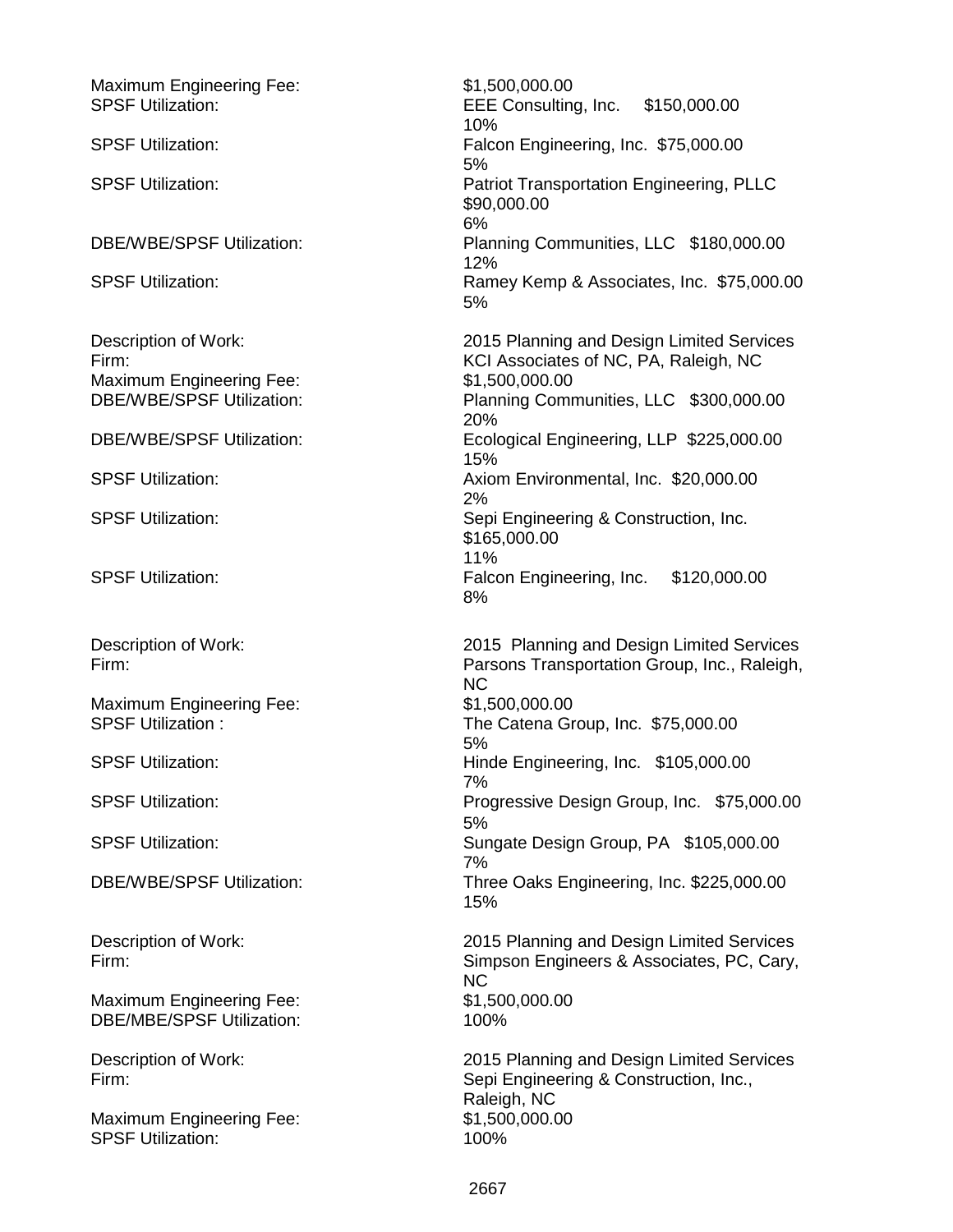| Description of Work:<br>Firm:<br><b>Maximum Engineering Fee:</b><br><b>DBE/WBE/SPSF Utilization:</b><br>DBE/WBE/SPSF Utilization: | 2015 Planning and Design Limited Services<br>STV Engineers, Inc., Charlotte, NC<br>\$1,500,000.00<br>Chipley Consulting, LLC \$75,000.00<br>5%<br>Ecological Engineering, LLP \$75,000.00 |
|-----------------------------------------------------------------------------------------------------------------------------------|-------------------------------------------------------------------------------------------------------------------------------------------------------------------------------------------|
| <b>SPSF Utilization:</b>                                                                                                          | 5%<br>Progressive Design Group, Inc. \$75,000.00<br>5%                                                                                                                                    |
| Description of Work:<br>Firm:<br><b>Maximum Engineering Fee:</b><br><b>SPSF Utilization:</b>                                      | 2015 Planning and Design Limited Services<br>TGS Engineers, Inc., Raleigh, NC<br>\$1,500,000.00<br>100%                                                                                   |
| Description of Work:<br>Firm:                                                                                                     | 2015 Planning and Design Limited Services<br>Vaughn & Melton Consulting Engineers,<br>Charlotte, NC                                                                                       |
| <b>Maximum Engineering Fee:</b><br><b>SPSF Utilization:</b>                                                                       | \$1,500,000.00<br>SEPI Engineering & Construction, Inc.<br>\$300,000.00<br>20%                                                                                                            |
| DBE/WBE/SPSF Utilization:                                                                                                         | Three Oaks Engineering, Inc. \$225,000.00<br>15%                                                                                                                                          |

The following are supplemental contracts to previous contracts approved by the Board with the same engineering firms. These supplemental contracts were necessary due to approved additional work that was unknown at the inception and is required of the firms to complete the projects. Our staff has completed the actions in accordance with the policies and procedures adopted by the Board on May 7, 2009. These are for information only.

#### **DIVISION 1**

Estimated Construction Cost: \$28,200,000.00 Original Engineering Fee: \$ 695,386.00 Previous Supplemental Fee: \$5,457,458.00 Supplemental Fee:  $$ 750,000.00$ <br>SPSF Utilization:  $$79$ 

**DIVISION 4**

Scope of Work: NEPA and design work Estimated Construction Cost: \$39,100,000.00 Original Engineering Fee: \$2,220,000.00

Project: 32635.1.2 (B-2500) Dare County NC 12 Replacement of the Herbert C. Bonner Bridge over Oregon Inlet Scope of Work:  $NEPA$  and design work for Phase II of the project Firm: Parsons Brinckerhoff, Raleigh, NC CRZ, Inc. \$79,500.00 15%

36595.1.1 (I-4739) Johnston County NC 42 Interchange with I-40 and improvements in the vicinity of the I-40/NC 42 interchange Firm: Stantec Consulting, Raleigh, NC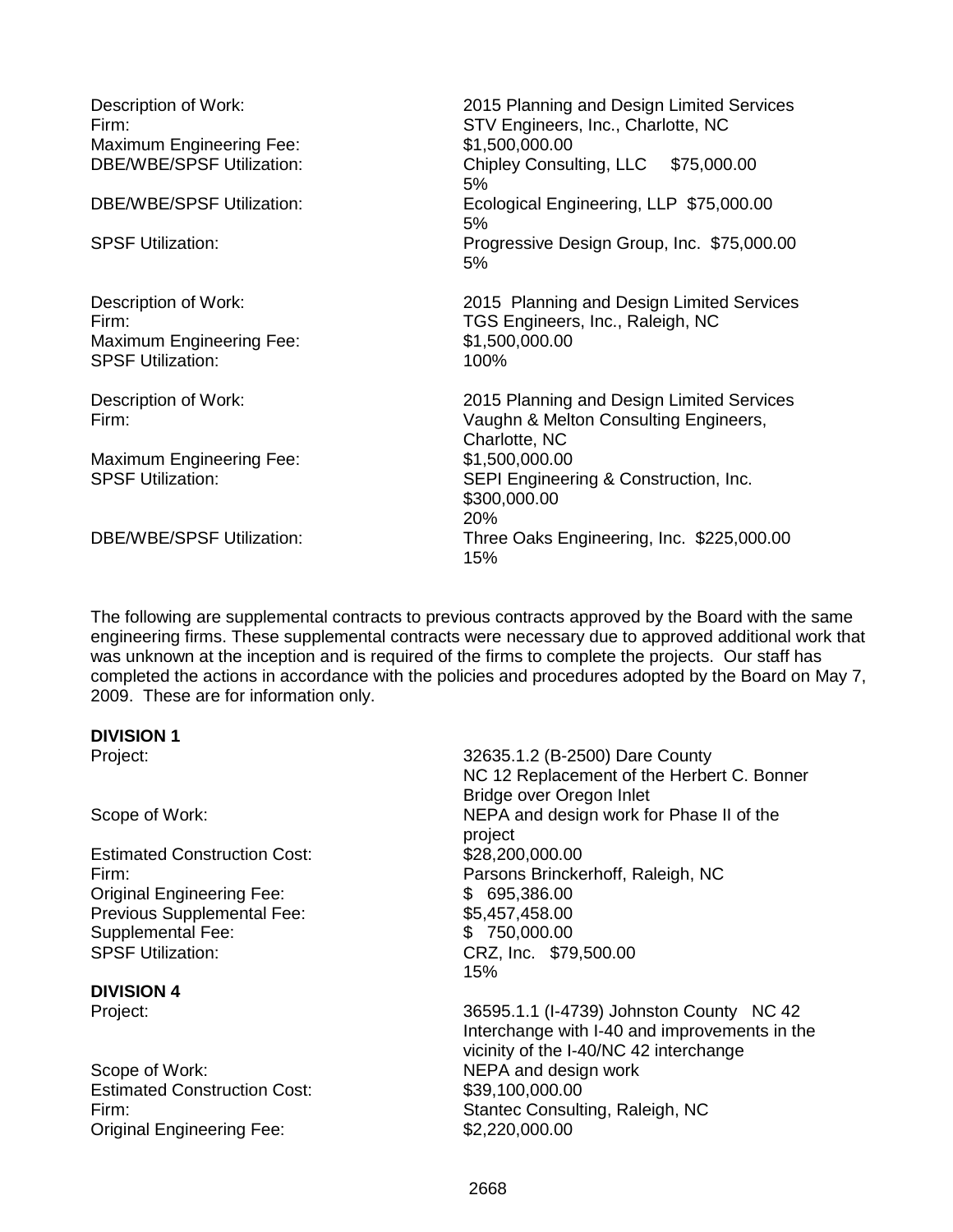Previous Supplemental Fee: \$1,000,000.00 Supplemental Fee:  $$60.000.00$ 

DBE/WBE/SPSF Utilization: Matteson, Alexander and Associates \$3,800.00 1%

> needed over box culvert, extension of project, preparation for Pre-Let Field Inspection, and R/W

#### **Roadway Design**

The following are supplemental contracts to a previous contracts approved by the Board with the same engineering firms. These supplemental contracts were necessary due to approved additional work that was unknown at the inception and is required of the firms to complete the project. Our staff has completed the actions in accordance with the policies and procedures adopted by the Board on May 7, 2009. These are for information only.

#### **DIVISION 3**

| Project:                            | 41582.1.1 (R-5021) Brunswick County<br>NC 211 from SR 1500 (Midway Road) to NC 87          |
|-------------------------------------|--------------------------------------------------------------------------------------------|
| Scope of Work:                      | Roadway and Hydraulic Design, Erosion Control<br>Plans, and Transportation Management Plan |
| <b>Estimated Construction Cost:</b> | \$40,600,000.00                                                                            |
| Firm:                               | HNTB North Carolina, PC, Raleigh, NC                                                       |
| <b>Original Engineering Fee:</b>    | \$452,507.05                                                                               |
| Previous Supplemental Fee:          | \$92,370.06                                                                                |
| Supplemental Fee:                   | \$40,882.80                                                                                |
| Supplemental Work:                  | Roadway and Hydraulic Design due to avoidance                                              |
|                                     | of recently installed power lines and turn lane                                            |
|                                     | revisions due to updated traffic counts                                                    |
| <b>SPSF Utilization:</b>            | 0%                                                                                         |
| <b>DIVISION 6</b>                   |                                                                                            |
| Project:                            | 33727.1.1 (B-4490) Cumberland County                                                       |
|                                     | Bridge 116 over CSX Railroad, Norfolk Southern                                             |
|                                     | Railroad, and Hillsboro Street on NC 24-210                                                |
|                                     | (Rowan Street)                                                                             |
| Scope of Work:                      | Roadway Design                                                                             |
| <b>Estimated Construction Cost:</b> | \$23,400,000.00                                                                            |
| Firm:                               | Parsons Brinckerhoff, Inc., Raleigh, NC                                                    |
| Original Engineering Fee:           | \$104,550.13                                                                               |
| Drovious Supplemental Fee:          |                                                                                            |

Previous Supplemental Fee: \$ 18,034.22<br>Supplemental Fee: \$ 21,312.91 Supplemental Fee: Supplemental Work: Roadway Design revisions for additional clearance

SPSF Utilization: 0%

#### **Strategic Planning**

revisions

#### **Transportation Planning**

The following is a supplemental contract to a previous contract approved by the Board with the same engineering firm. This supplemental contract was necessary due to approved additional work that was unknown at the inception and is required of the firm to complete the project. Our staff has completed the actions in accordance with the policies and procedures adopted by the Board on May 7, 2009. This is for information only.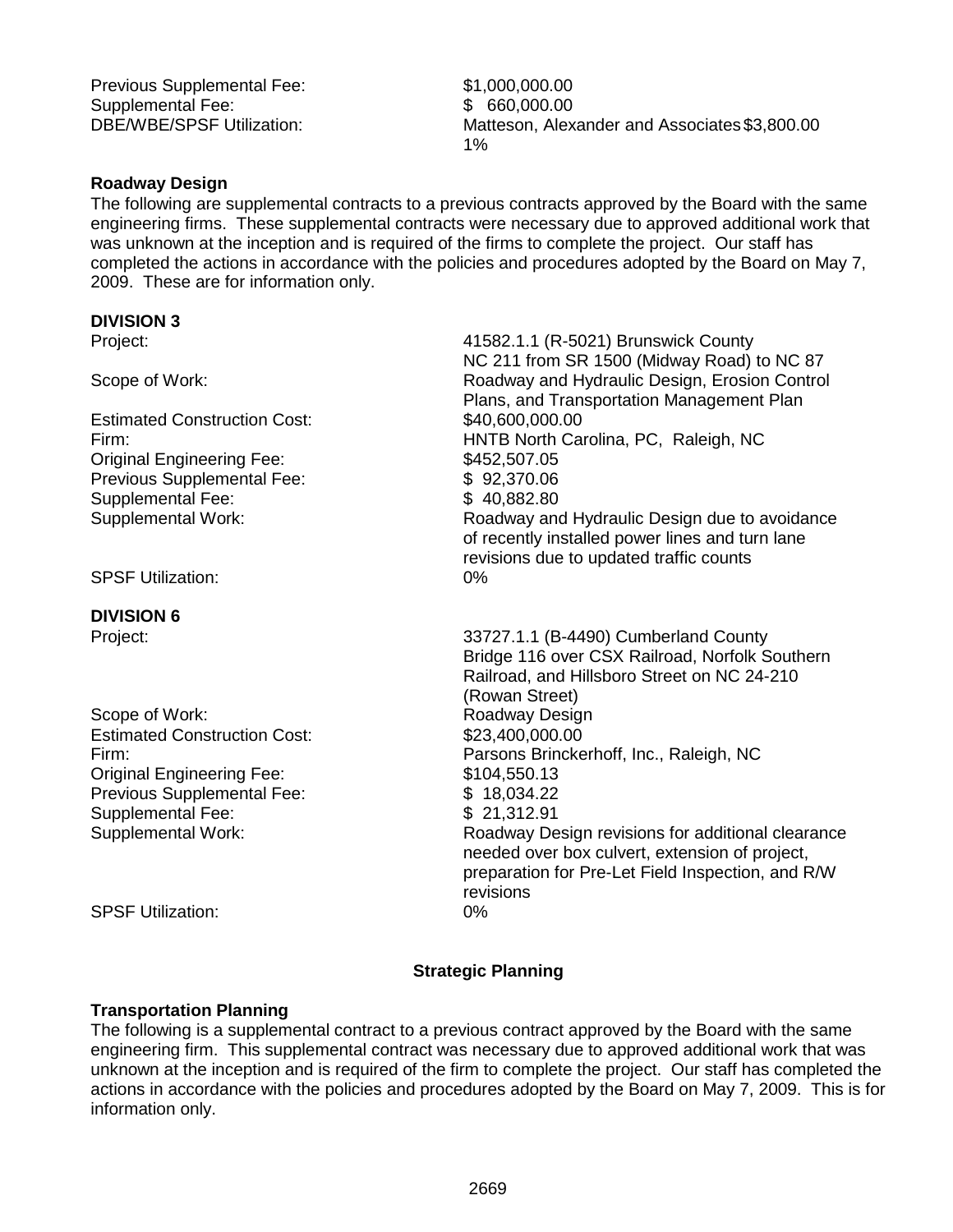### **STATEWIDE**

Original Engineering Fee:  $$ 137,468.19$ <br>Previous Supplemental Fee:  $$ 1,731,798.54$ Previous Supplemental Fee: Supplemental Fee:  $$ 129,228.18$ <br>SPSF Utilization:  $0\%$ SPSF Utilization:

Description of Work: WOO820 Statewide Statewide Travel Demand Model - perform major work tasks that will be necessary to complete the development of the next phase of the NC Statewide Transportation Model to include key model enhancements and improved application tools Firm: Parsons Brinckerhoff, Inc., Raleigh, NC

**Transit**

#### **Rail**

After careful evaluation of the workload and schedules of the work that can be accomplished by our staff, it was determined necessary to employ private firms for Comprehensive Multimodal/Rail Planning Services on an as needed basis for various federal-aid and state funded projects to support the Rail Division. These contracts will expire 3 years after the date of execution with the option to extend for one year or after the contract amount has been depleted, whichever occurs first. Our staff has completed the actions for employing private firms in accordance with the policies and procedures adopted by the Board on May 7, 2009. These are for information only.

#### **STATEWIDE**

| Description of Work:<br>Firm:<br><b>Maximum Engineering Fee:</b><br><b>SPSF Utilization:</b>         | Comprehensive Multimodal/Rail Planning LSA<br>Hatch Mott MacDonald I&E, LLC, Fuquay-<br>Varina, NC<br>\$2,000,000.00<br>0%                                                        |
|------------------------------------------------------------------------------------------------------|-----------------------------------------------------------------------------------------------------------------------------------------------------------------------------------|
| Description of Work:<br>Firm:<br><b>Maximum Engineering Fee:</b><br><b>DBE/MBE/SPSF Utilization:</b> | Comprehensive Multimodal/Rail Planning LSA<br>Parsons Brinckerhoff, Raleigh, NC<br>\$2,000,000.00<br>Simpson Engineers & Associates, PC<br>\$300,000.00<br>15%                    |
| Description of Work:<br>Firm:<br>Maximum Engineering Fee:<br><b>DBE/MBE/SPSF Utilization:</b>        | Comprehensive Multimodal/Rail Planning LSA<br>Simpson Engineers & Associates, PC, Cary,<br><b>NC</b><br>\$2,000,000.00<br>100%                                                    |
| Description of Work:<br>Firm:<br><b>Maximum Engineering Fee:</b><br><b>SPSF Utilization:</b>         | Comprehensive Multimodal/Rail Planning LSA<br>Stantec Consulting Services Inc., Raleigh, NC<br>\$2,000,000.00<br>Economic Development Research Group, Inc.<br>\$300,000.00<br>15% |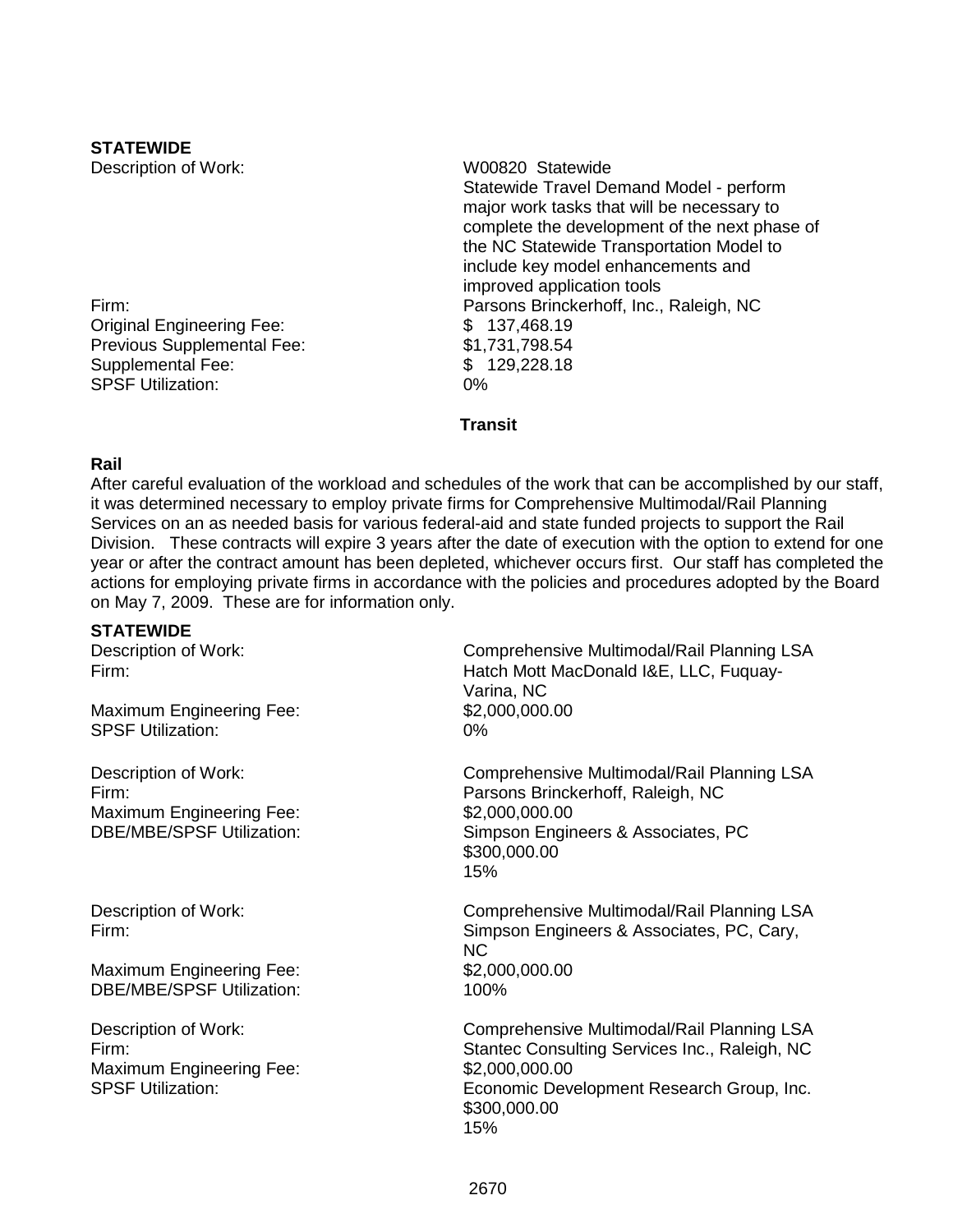The following is a supplemental contract to a previous contract approved by the Board with the same engineering firm. This supplemental contract was necessary due to approved additional work that was unknown at the inception and is required of the firm to complete the project. Our staff has completed the actions in accordance with the policies and procedures adopted by the Board on May 7, 2009. This is for information only.

# **STATEWIDE**<br>Project:

Original Engineering Fee: \$457,878.11 Previous Supplemental Fee: \$ 12,282.54 Supplemental Fee: \$296,115.94 Supplemental Work:<br>
SPSF Utilization:<br>
SPSF Utilization:<br>
100% Design Phase

DBE/MBE/SPSE Utilization: 9%

WBS 49999.1.STR24 (PIDA) Passenger Information Display Systems Scope of Work: Passenger Information Display Systems for seven train stations Firm: David E. Gall, Architect, PA, Winston-Salem, NC Simpson Engineers & Associates, PC \$25,192.99

#### **Technical Services**

#### **Design-Build**

The Secretary awarded a design-build contract in May 2015 for the Greenville Southwest Bypass from south of Old NC 11 to US 264 in Pitt County (R-2250). In accordance with the policies and procedures adopted by the Board, a design-build team who was not awarded the project can request payment of a stipend to recover part of the expense of preparation of their proposal. We have received a request for payment of the stipend to the following firms. This is for information only.

#### **DIVISION 2**

Stipend Amount: \$100,000.00 SPSF Utilization: 0%

Stipend Amount: \$100,000.00 SPSF Utilization: 0%

Stipend Amount: \$100,000.00 SPSF Utilization: 0%

Project: 34411.3.R7 (R-2250) Firm: Balfour Beatty Infrastructure Inc./E.V. Williams, Inc. - Joint Venture, Wilmington, NC

Project: 34411.3.R7 (R-2250) Firm: PLT-TALCO-ROSE (PTL Construction Company Inc./TA Loving Company/Rose Brothers Paving Company, Inc. - Joint Venture) Wilson, NC

Project: 34411.3.R7 (R-2250) Firm: S. T. Wooten Corporation, Wilson, NC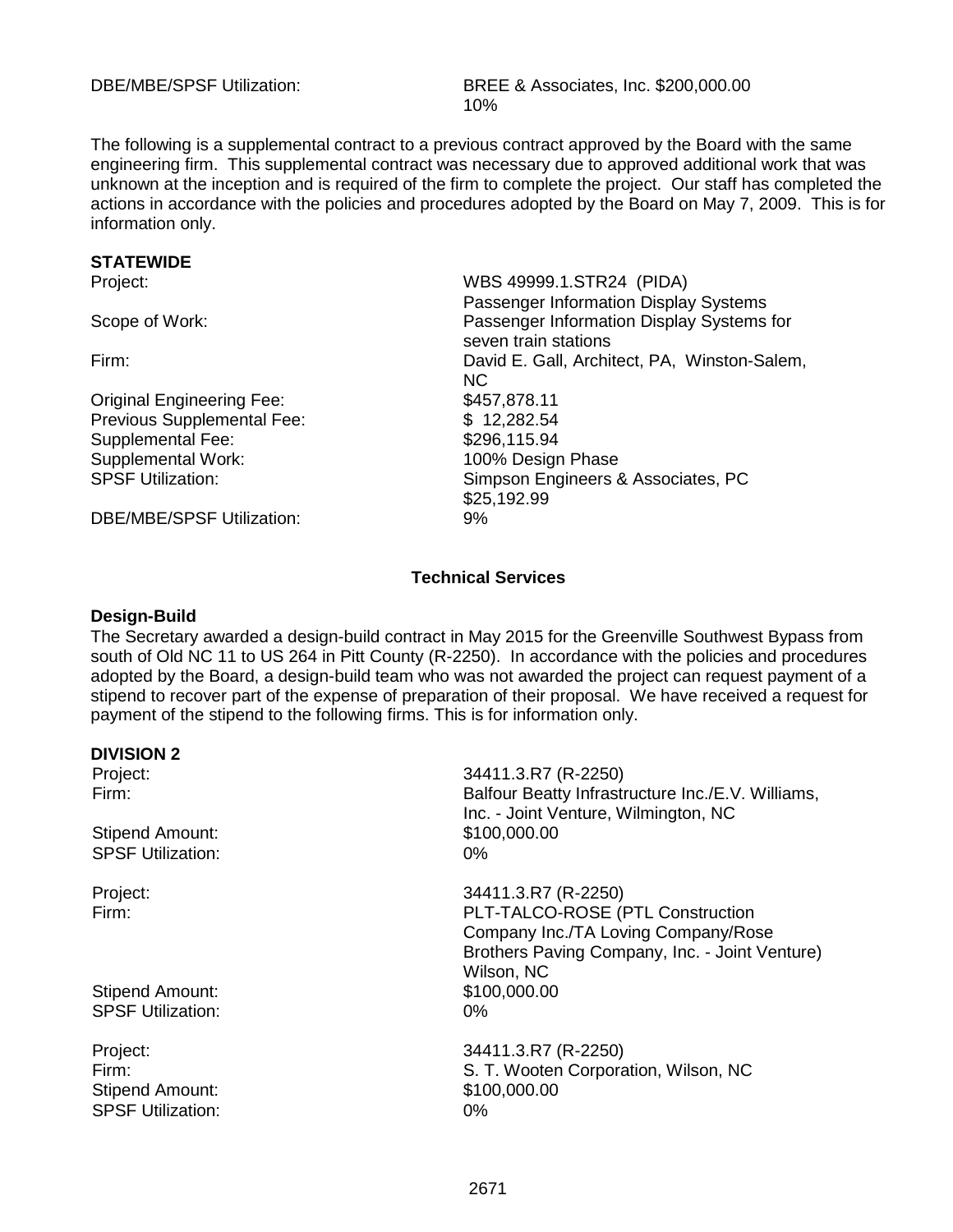The Secretary awarded a design-build contract in June 2015 for the US 64 Bypass from existing US 64 west of Asheboro to existing US 64 east of Asheboro and the Zoo Connector from east of Staleys Farm Road (SR 2839) to existing NC 159/ Zoo Entrance (R-2536). In accordance with the policies and procedures adopted by the Board, a design-build team who was not awarded the project can request payment of a stipend to recover part of the expense of preparation of their proposal. We have received a request for payment of the stipend to the following firms. This is for information only.

#### **DIVISION 8**

Stipend Amount: \$150,000.00 SPSF Utilization: 0%

Stipend Amount: \$150,000.00 SPSF Utilization: 0%

Stipend Amount: \$150,000.00 SPSF Utilization: 0%

Project: 34450.3.S1 (R-2536) Asheboro Bypass Builders (Granite Construction Company / Branch Highways, Inc. – Joint Venture), Raleigh, NC

Project: 34450.3.S1 (R-2536) Firm: Blythe Construction, Inc., Charlotte, NC

Project: 34450.3.S1 (R-2536) Firm: The Lane Archer Joint Venture (The Lane Construction Corporation/Archer Western Construction, LLC – Joint Venture), Charlotte, NC

#### **Chief Engineer**

**Operations**

The following are supplemental contracts to previous contracts approved by the Board with the same engineering firms. These supplemental contracts were necessary due to approved additional work that was unknown at the inception and is required of the firms to complete the project. Our staff has completed the actions in accordance with the policies and procedures adopted by the Board on May 7, 2009. These are for information only.

#### **DIVISIONS 1-3,4,6**

| Description of Work:<br>Firm:    | 2012 Divisions Planning & Design LSC<br>Atkins North America, Raleigh, NC |              |
|----------------------------------|---------------------------------------------------------------------------|--------------|
| <b>Original Engineering Fee:</b> | \$2,000,000.00                                                            |              |
| Supplemental Fee:                | \$2,000,000.00 and 6-month time extension                                 |              |
| <b>DBE/MBE/SPSF Utilization:</b> | A1 Consulting Group, Inc.<br>3%                                           | \$60,000.00  |
| <b>DBE/WBE/SPSF Utilization:</b> | CH Engineering, PLLC<br>7%                                                | \$140,000.00 |
| <b>SPSF Utilization:</b>         | Clearbox Forecast Group, PLLC<br>\$60,000.00<br>3%                        |              |
| <b>SPSF Utilization:</b>         | CCRG, Inc.<br>2%                                                          | \$40,000.00  |
| <b>SPSF Utilization:</b>         | Falcon Engineering, Inc.                                                  | \$60,000.00  |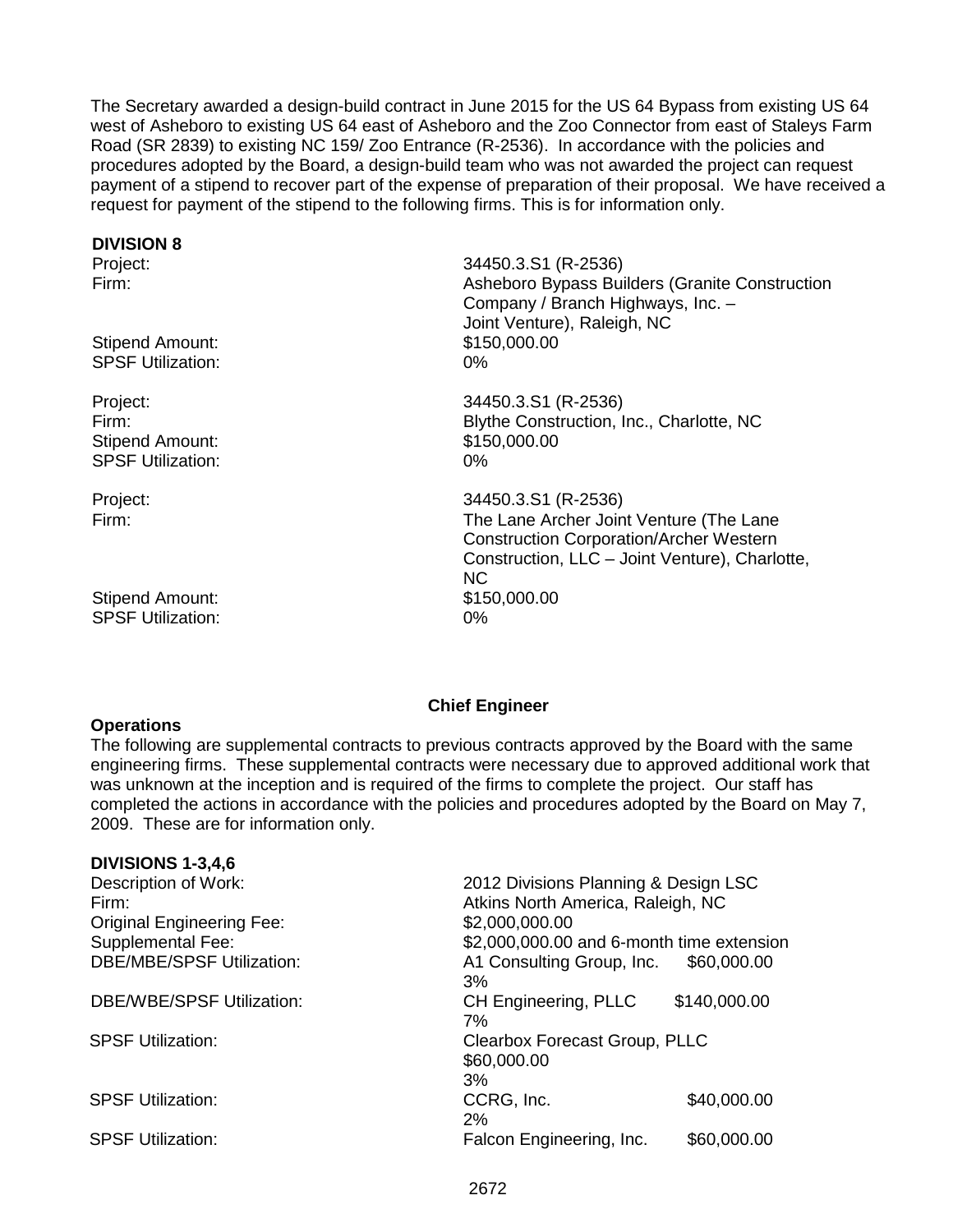|                                                                                                                               | 3%                                                                                                                                                                                          |              |
|-------------------------------------------------------------------------------------------------------------------------------|---------------------------------------------------------------------------------------------------------------------------------------------------------------------------------------------|--------------|
| <b>SPSF Utilization:</b>                                                                                                      | Hinde Engineering, Inc.<br>3%                                                                                                                                                               | \$60,000.00  |
| <b>DBE/WBE/SPSF Utilization:</b>                                                                                              | New South Associates, Inc. \$40,000.00<br>2%                                                                                                                                                |              |
| <b>SPSF Utilization:</b>                                                                                                      | Sungate Design Group, PA \$140,000.00<br>7%                                                                                                                                                 |              |
| Description of Work:<br>Firm:<br><b>Original Engineering Fee:</b><br>Supplemental Fee:<br><b>SPSF Utilization:</b>            | 2012 Divisions Planning & Design LSC<br>HNTB of North Carolina, PC, Raleigh, NC<br>\$2,000,000.00<br>\$2,000,000.00 and 6-month time extension<br>Alpha & Omega Group, PC \$100,000.00      |              |
| <b>SPSF Utilization:</b>                                                                                                      | 5%<br>Carolina Land Acquisitions, Inc. \$20,000.00<br>1%                                                                                                                                    |              |
| <b>SPSF Utilization:</b>                                                                                                      | Eydo, Inc.<br>1%                                                                                                                                                                            | \$20,000.00  |
| <b>DBE/WBE/SPSF Utilization:</b>                                                                                              | Mattson, Alexander and Associates, Inc.<br>\$20,000.00                                                                                                                                      |              |
| <b>DBE/MBE/SPSF Utilization:</b>                                                                                              | 1%<br>MA Engineering Consultants, Inc.<br>\$100,000.00<br>5%                                                                                                                                |              |
| Description of Work:<br>Firm:<br><b>Original Engineering Fee:</b><br>Supplemental Fee:<br><b>DBE/WBE/SPSF Utilization:</b>    | 2012 Divisions Planning & Design LSC<br>H.W. Lochner, Inc., Raleigh, NC<br>\$2,000,000.00<br>\$2,000,000.00 and 6-month time extension<br>Ecological Engineering, LLP \$200,000.00<br>10%   |              |
| <b>SPSF Utilization:</b>                                                                                                      | CCRG, Inc.<br>1%                                                                                                                                                                            | \$20,000.00  |
| <b>SPSF Utilization:</b>                                                                                                      | Eydo, Inc.<br>1%                                                                                                                                                                            | \$20,000.00  |
| <b>SPSF Utilization:</b>                                                                                                      | <b>Summit Consulting Engineers, PLLC</b><br>\$100,000.00<br>5%                                                                                                                              |              |
| <b>DBE/MBE/SPSF Utilization:</b>                                                                                              | Simpson Engineers & Assoc., PC<br>\$100,000.00<br>5%                                                                                                                                        |              |
| <b>SPSF Utilization:</b>                                                                                                      | Falcon Engineering, Inc.<br>5%                                                                                                                                                              | \$100,000.00 |
| <b>SPSF Utilization:</b>                                                                                                      | Mekuria Engineering, Inc.<br>1%                                                                                                                                                             | \$20,000.00  |
| Description of Work:<br>Firm:<br><b>Original Engineering Fee:</b><br><b>Supplemental Fee:</b><br><b>DBE/SPSF Utilization:</b> | 2012 Divisions Planning & Design LSC<br>VHB Engineering, NC, PC, Watertown, MA<br>\$2,000,000.00<br>\$2,000,000.00 and 6-month time extension<br>MI Engineering, PLLC<br>\$100,000.00<br>5% |              |
| <b>SPSF Utilization:</b>                                                                                                      | Sungate Design Group, PA<br>5%                                                                                                                                                              | \$100,000.00 |
| <b>DBE/WBE/SPSF Utilization:</b>                                                                                              | CH Engineering, PLLC                                                                                                                                                                        | \$80,000.00  |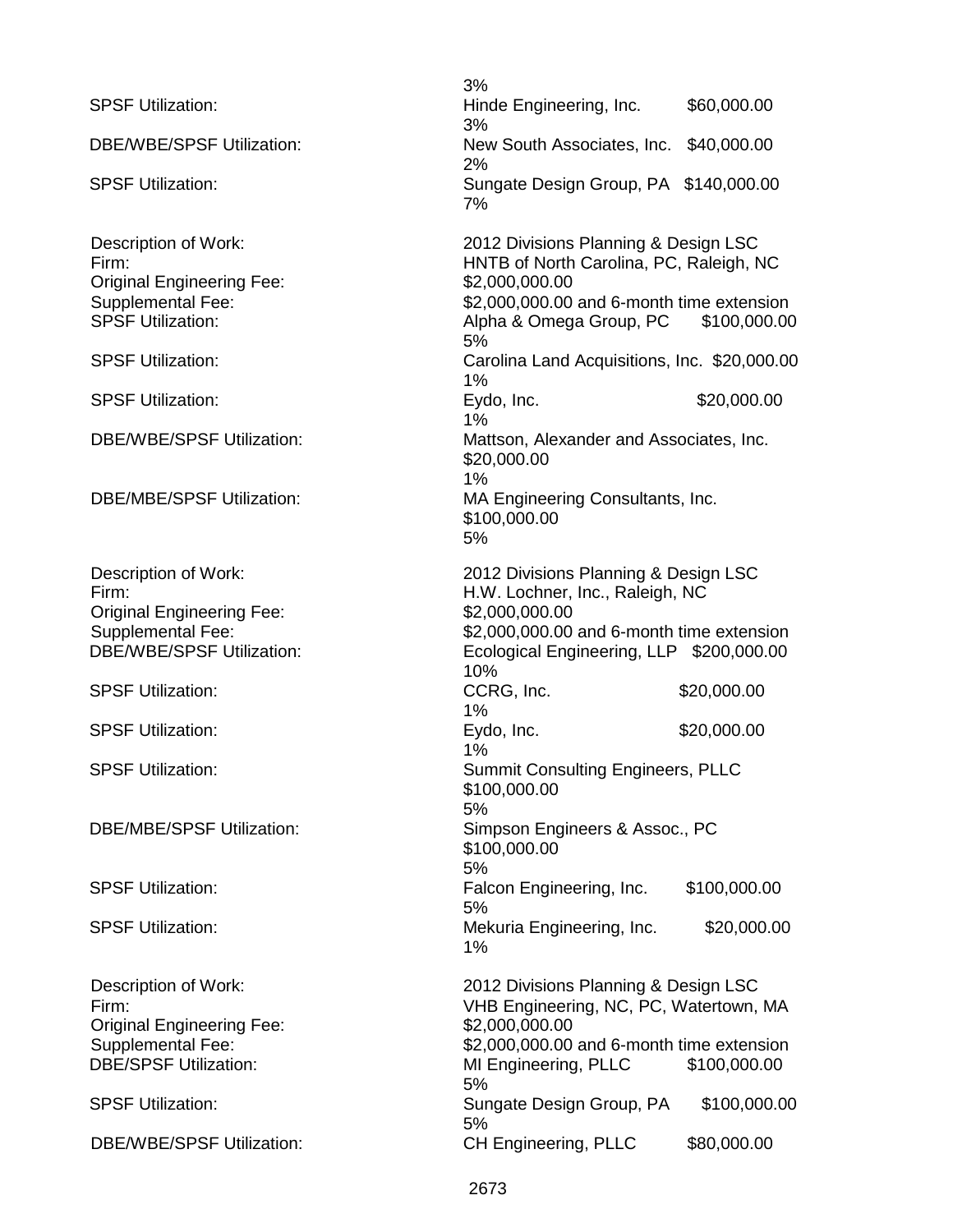Original Engineering Fee: SPSF Utilization: 100%

Original Engineering Fee: \$2,000,000.00<br>Supplemental Fee: \$2,000.000.00

Original Engineering Fee: \$2,000,000.00 DBE/WBE/SPSF Utilization: 100%

Original Engineering Fee: \$2,000,000.00

Original Engineering Fee: \$2,000,000.00

4% DBE/WBE/SPSF Utilization: Three Oaks Engineering, Inc. \$80,000.00 4% SPSF Utilization: SPSF Utilization: Stewart Engineering, Inc. \$60,000.00 3% SPSF Utilization:  $CCRG$ , Inc.  $$40,000.00$ 2% SPSF Utilization: Carolina Land Acquisitions, Inc. \$40,000.00 2%

Description of Work: 2012 Divisions Planning & Design LSC Firm:<br>
Original Engineering Fee:<br>
S2,000,000.00<br>
\$2,000,000.00 Supplemental Fee: \$2,000,000.00 and 6-month time extension

Description of Work: 2012 Divisions Planning & Design LSC Firm: Rivers & Associates, Inc., Greenville, NC Supplemental Fee:  $$2,000,000.00$  and 6-month time extension<br>SPSF Utilization: SPSF Utilization: Ramey Kemp & Associates. Inc. Ramey Kemp & Associates, Inc. \$400,000.00 20% DBE/WBE/SPSF Utilization: Planning Communities, LLC \$100,000.00 5% SPSF Utilization: Joyner Keeny, PLLC \$100,000.00 5% SPSF Utilization: Geotechnologies, Inc., PA \$100,000.00 5%

Description of Work: 2012 Divisions Planning & Design LSC<br>Firm: 2012 Wetherill Fnaineering, Inc., Raleigh, NC Wetherill Engineering, Inc., Raleigh, NC Supplemental Fee: \$2,000,000.00 and 6-month time extension

Description of Work: 2012 Divisions Planning & Design LSC Firm: CDM Smith, Inc., Raleigh, NC Supplemental Fee:  $$2,000,000.00$  and 6-month time extension<br>SPSF Utilization:  $$3,000,000.00$  and 6-month time extension Janice K. Anderson, PE, PA \$200,000.00 10% SPSF Utilization: The Second Level of the Eydo, Inc. \$140,000.00 7% DBE/SPSF Utilization: MI Engineering, PLLC \$100,000.00 5%

Description of Work: 2012 Divisions Planning & Design LSC Firm: Moffatt & Nichol, Inc., Raleigh, NC Supplemental Fee:  $$2,000,000.00$  and 6-month time extension<br>SPSF Utilization: SPSF Utilization: Ramey Kemp & Associates. Inc. \$200.000. Ramey Kemp & Associates, Inc. \$200,000.00 10% SPSF Utilization: Falcon Engineering, Inc. \$100,000.00 5%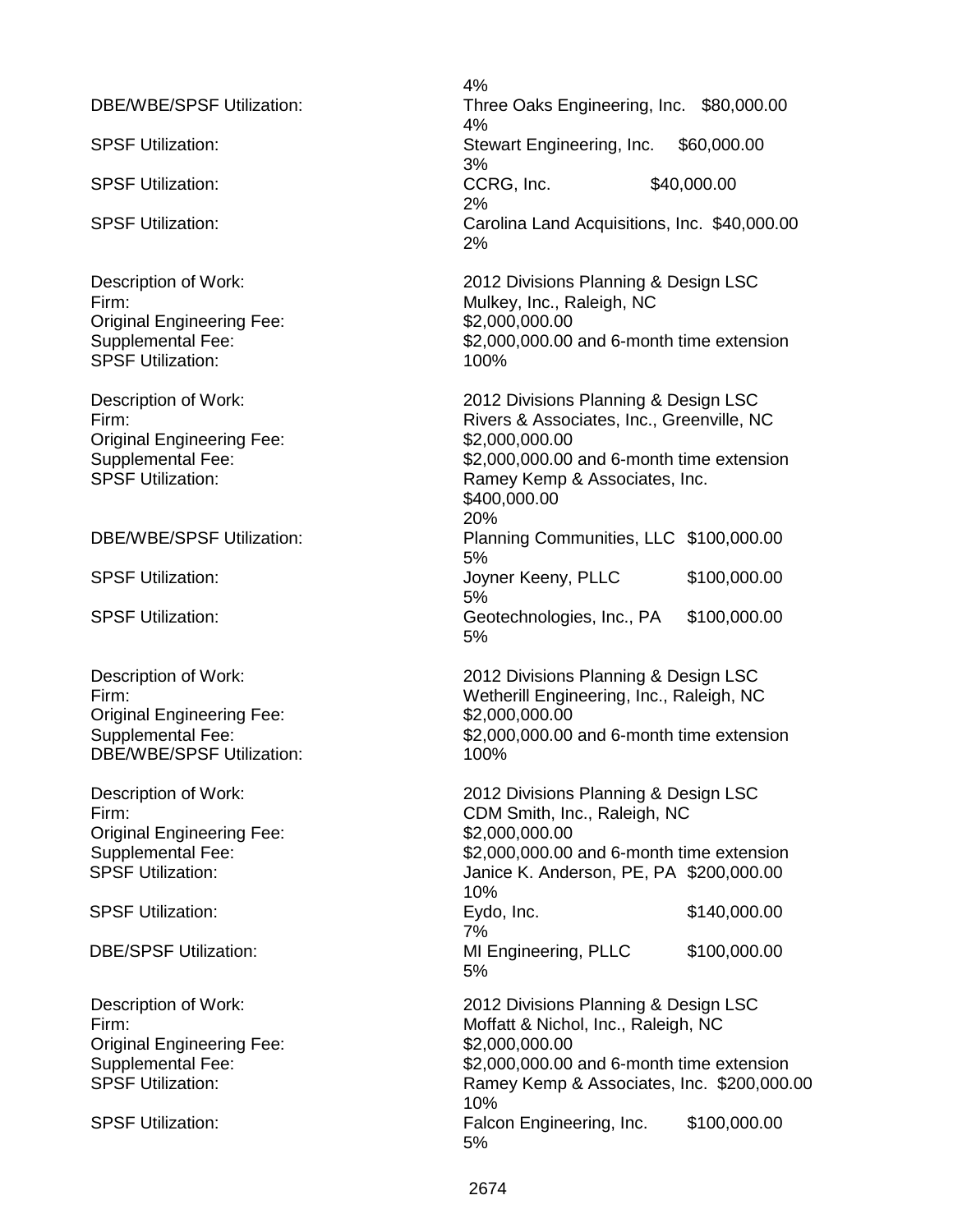| <b>SPSF Utilization:</b>                                                                                                   | Davis-Martin-Powell & Assoc., Inc.<br>\$160,000.00<br>8%                                                                                                                                      |              |
|----------------------------------------------------------------------------------------------------------------------------|-----------------------------------------------------------------------------------------------------------------------------------------------------------------------------------------------|--------------|
| <b>SPSF Utilization:</b>                                                                                                   | North State Acquisitions, LLC \$40,000.00<br>2%                                                                                                                                               |              |
| <b>SPSF Utilization:</b>                                                                                                   | CCRG, Inc.<br>5%                                                                                                                                                                              | \$100,000.00 |
| <b>SPSF Utilization:</b>                                                                                                   | Eydo, Inc.<br>1%                                                                                                                                                                              | \$20,000.00  |
| Description of Work:<br>Firm:<br><b>Original Engineering Fee:</b><br>Supplemental Fee:<br><b>DBE/WBE/SPSF Utilization:</b> | 2012 Divisions Planning & Design LSC<br>Parsons Transportation Group, Raleigh, NC<br>\$2,000,000.00<br>\$2,000,000.00 and 6-month time extension<br>CH Engineering, PLLC<br>\$60,000.00<br>3% |              |
| <b>SPSF Utilization:</b>                                                                                                   | Martin Alexiou Bryson, PC<br>\$100,000.00<br>5%                                                                                                                                               |              |
| <b>DBE/SPSF Utilization:</b>                                                                                               | MI Engineering, PLLC<br>3%                                                                                                                                                                    | \$60,000.00  |
| <b>DBE/WBE/SPSF Utilization:</b>                                                                                           | Planning Communities, LLC \$100,000.00<br>5%                                                                                                                                                  |              |
| <b>SPSF Utilization:</b>                                                                                                   | Sungate Design Group, PA<br>7%                                                                                                                                                                | \$140,000.00 |
| Description of Work:<br>Firm:                                                                                              | 2012 Divisions Planning & Design LSC<br>URS Corporation - North Carolina,<br>Morrisville, NC                                                                                                  |              |
| <b>Original Engineering Fee:</b><br>Supplemental Fee:<br><b>DBE/MBE/SPSF Utilization:</b>                                  | \$2,000,000.00<br>\$2,000,000.00 and 6-month time extension<br>MA Engineering Consultants, Inc.<br>\$300,000.00                                                                               |              |
| <b>DBE/WBE/SPSF Utilization:</b>                                                                                           | 15%<br>Utility Coordination Consultants, LLC<br>\$100,000.00<br>5%                                                                                                                            |              |
| <b>DBE/WBE/SPSF Utilization:</b>                                                                                           | Sepi Engineering & Construction, Inc.<br>\$100,000.00<br>5%                                                                                                                                   |              |
| <b>DBE/WBE/SPSF Utilization:</b>                                                                                           | Three Oaks Engineering, Inc. \$40,000.00<br>2%                                                                                                                                                |              |
| <b>DIVISIONS 5,7-9</b>                                                                                                     |                                                                                                                                                                                               |              |
| <b>Description of Work:</b><br>Firm:                                                                                       | 2012 Divisions Planning & Design LSC<br><b>AECOM Technical Services of North</b><br>Carolina Inc., Raleigh, NC                                                                                |              |
| <b>Original Engineering Fee:</b><br><b>Supplemental Fee:</b><br><b>DBE/SPSF Utilization:</b>                               | \$2,000,000.00<br>\$2,000,000.00 and 1-year time extension<br>MI Engineering, PLLC<br>8%                                                                                                      | \$160,000.00 |
| <b>DBE/WBE/SPSF Utilization:</b>                                                                                           | Ecological Engineering, LLP<br>8%                                                                                                                                                             | \$160,000.00 |
| <b>SPSF Utilization:</b>                                                                                                   | CCRG, Inc.<br>1%                                                                                                                                                                              | \$20,000.00  |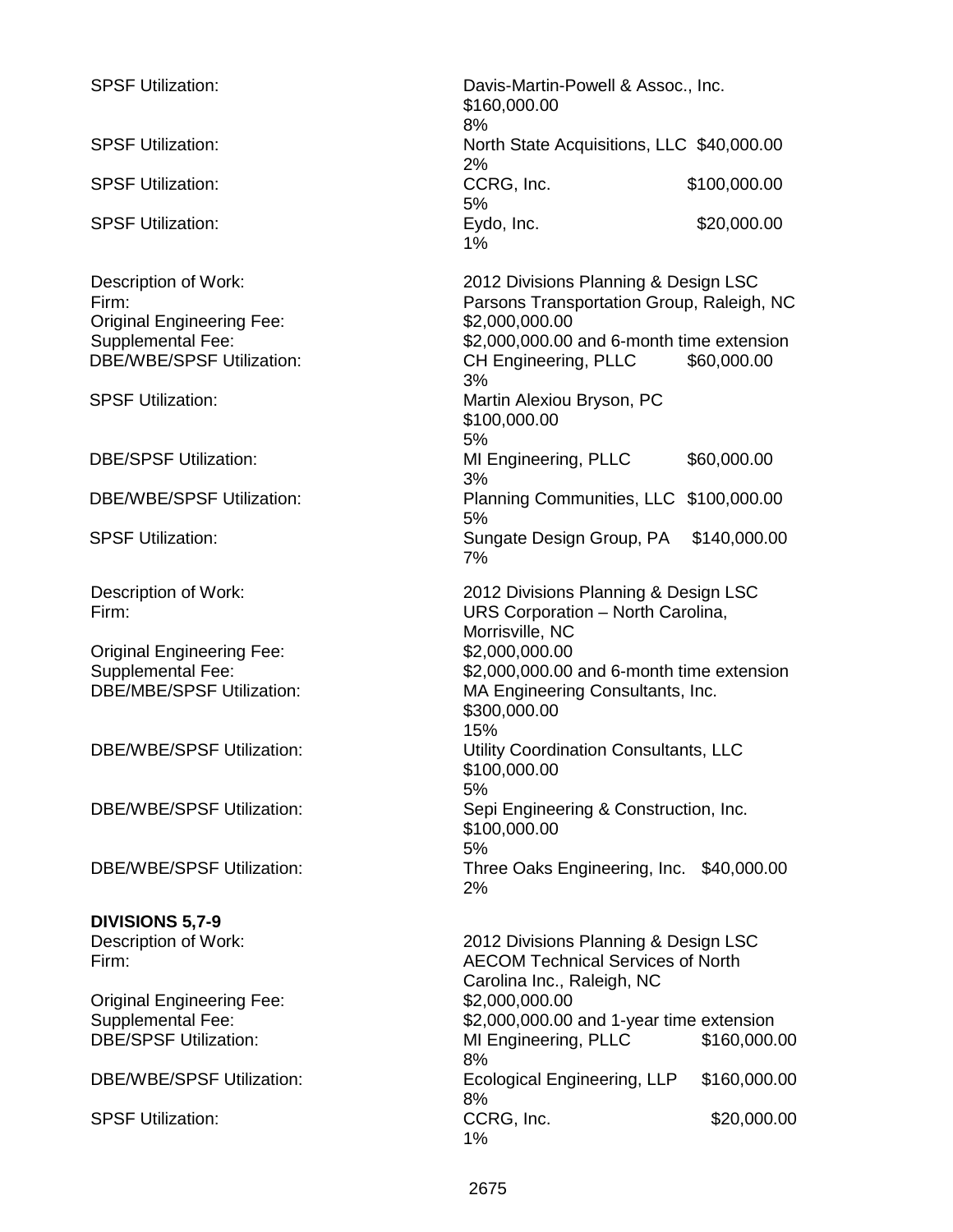SPSF Utilization: The Second Level of the Eydo, Inc. 520,000.00 1% SPSF Utilization: SPSF Utilization: Joyner Keeny, PLLC \$120,000.00 6% SPSF Utilization: Summit Consulting Engineers, PLLC \$100,000.00 5% Description of Work: 2012 Divisions Planning & Design LSC Firm: CH Engineering, PLLC, Raleigh, NC Original Engineering Fee: \$2,000,000.00 Supplemental Fee: \$2,000,000.00 and 1-year time extension DBE/WBE/SPSF Utilization: 100% Description of Work: 2012 Divisions Planning & Design LSC<br>Firm: 2012 Divisions Planning & Design LSC ICA Engineering, Inc., Raleigh, NC Original Engineering Fee: \$2,000,000.00 Supplemental Fee: \$2,000,000.00 and 1-year time extension DBE/WBE/SPSF Utilization: CH Engineering, PLLC \$300,000.00 15% DBE/WBE/SPSF Utilization: Three Oaks Engineering, Inc. \$40,000.00 2%<br>Eydo, Inc. SPSF Utilization: The Second Level of the Eydo, Inc. \$40,000.00 2% SPSF Utilization: The Second CCRG, Inc. \$40,000.00 2% SPSF Utilization: Carolina Land Acquisitions, Inc. \$40,000.00 2% Description of Work: 2012 Divisions Planning & Design LSC Firm: Hatch Mott MacDonald I&E, LLC, Fuquay-Varina, NC Original Engineering Fee: \$2,000,000.00 Supplemental Fee:<br>
DBE/MBE/SPSF Utilization: Simpson Engineers & Assoc.. PC Simpson Engineers & Assoc., PC \$40,000.00 2% SPSF Utilization: Eydo, Inc. \$20,000.00 1% DBE/WBE/SPSF Utilization: Dovetail Cultural Resource Group, Inc. \$20,000.00 1% SPSF Utilization: Falcon Engineering, Inc. \$40,000.00 2% Description of Work: 2012 Divisions Planning & Design LSC Firm: KCI Associates of North Carolina, PA, Raleigh, NC Original Engineering Fee: \$2,000,000.00 Supplemental Fee:<br>
DBE/SPSF Utilization:<br>
DBE/SPSF Utilization:<br>  $\begin{array}{c}\n\text{Seoi Enaineering & Construction. Inc.}\n\end{array}$ Sepi Engineering & Construction, Inc. \$300,000.00 15% SPSF Utilization: Sungate Design Group, PA \$200,000.00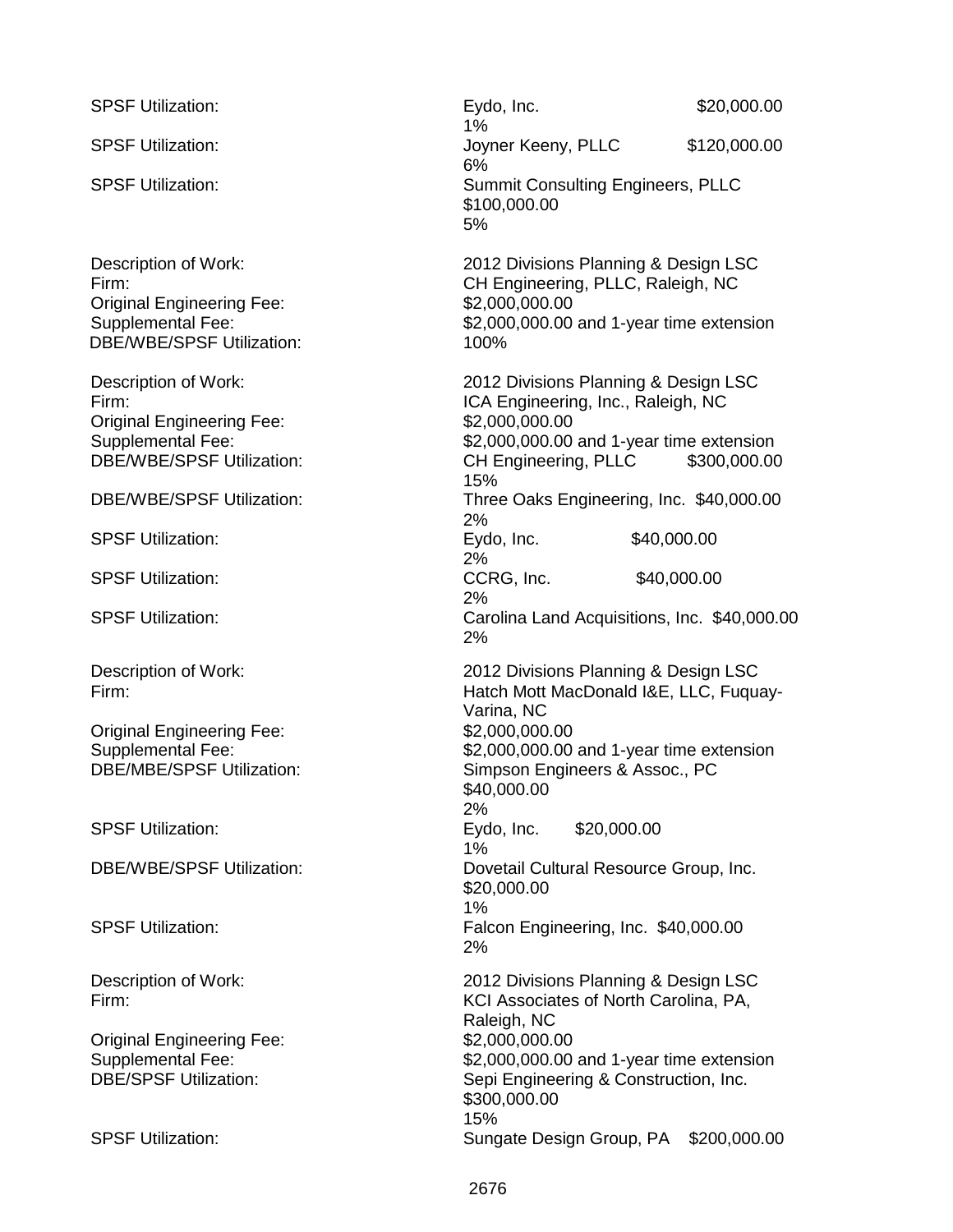| <b>DBE/WBE/SPSF Utilization:</b><br><b>DBE/WBE/SPSF Utilization:</b><br><b>SPSF Utilization:</b>                                                                                                                                                               | 10%<br><b>Planning Com</b><br>10%<br>Mattson, Alexa<br>\$400,000.00<br>20%<br>Environmental<br>20%                                                                                                                                     |
|----------------------------------------------------------------------------------------------------------------------------------------------------------------------------------------------------------------------------------------------------------------|----------------------------------------------------------------------------------------------------------------------------------------------------------------------------------------------------------------------------------------|
| Description of Work:<br>Firm:<br><b>Original Engineering Fee:</b><br>Supplemental Fee:<br><b>DBE/WBE/SPSF Utilization:</b><br><b>SPSF Utilization:</b><br><b>DBE/WBE/SPSF Utilization:</b><br><b>SPSF Utilization:</b>                                         | 2012 Divisions<br>Kimley-Horn &<br>\$2,000,000.00<br>\$2,000,000.00<br><b>CH Engineerin</b><br>12%<br><b>Falcon Engine</b><br>6%<br>New South As<br>2%<br>Carolina Land<br>\$40,000.00<br>2%                                           |
| <b>SPSF Utilization:</b>                                                                                                                                                                                                                                       | Eydo, Inc. \$2<br>1%                                                                                                                                                                                                                   |
| Description of Work:<br>Firm:<br><b>Original Engineering Fee:</b><br>Supplemental Fee:<br><b>DBE/WBE/SPSF Utilization:</b><br><b>SPSF Utilization:</b><br><b>DBE/WBE/SPSF Utilization:</b><br><b>DBE/SPSF Utilization:</b><br><b>DBE/WBE/SPSF Utilization:</b> | 2012 Divisions<br><b>Parsons Brincl</b><br>\$2,000,000.00<br>\$2,000,000.00<br><b>CH Engineerin</b><br>\$40,000.00<br>2%<br>Eydo, Inc. \$4<br>2%<br>Mattson, Alexa<br>\$40,000.00<br>2%<br>MI Engineering<br>5%<br>Three Oaks Er<br>2% |
| Description of Work:<br>Firm:<br><b>Original Engineering Fee:</b><br>Supplemental Fee:<br><b>SPSF Utilization:</b>                                                                                                                                             | 2012 Divisions<br>Ramey Kemp<br><b>NC</b><br>\$2,000,000.00<br>\$2,000,000.00<br>100%                                                                                                                                                  |
| Description of Work:<br>Firm:<br><b>Original Engineering Fee:</b><br><b>Supplemental Fee:</b>                                                                                                                                                                  | 2012 Divisions<br>Sepi Engineeri<br>Raleigh, NC<br>\$2,000,000.00<br>\$2,000,000.00                                                                                                                                                    |

g Communities, LLC \$200,000.00 Alexander & Associates, Inc.  $0.00$ nental Services, Inc. \$400,000.00 visions Planning & Design LSC Horn & Associates, Inc., Cary, NC 000.00 and 1-year time extension Ineering, PLLC \$240,000.00 Engineering, Inc. \$120,000.00 uth Associates, Inc. \$40,000.00 Land Acquisitions, Inc. .00 c. \$20,000.00 visions Planning & Design LSC Brinckerhoff, Inc., Raleigh, NC 000.00 and 1-year time extension ineering, PLLC .00 c. \$40,000.00 Alexander & Associates, Inc. .00 neering, PLLC \$100,000.00 aks Engineering, Inc. \$40,000.00 visions Planning & Design LSC Kemp & Associates, Inc., Raleigh,

000.00 and 1-year time extension

visions Planning & Design LSC gineering & Construction, Inc., N<sub>C</sub> 000.00 and 1-year time extension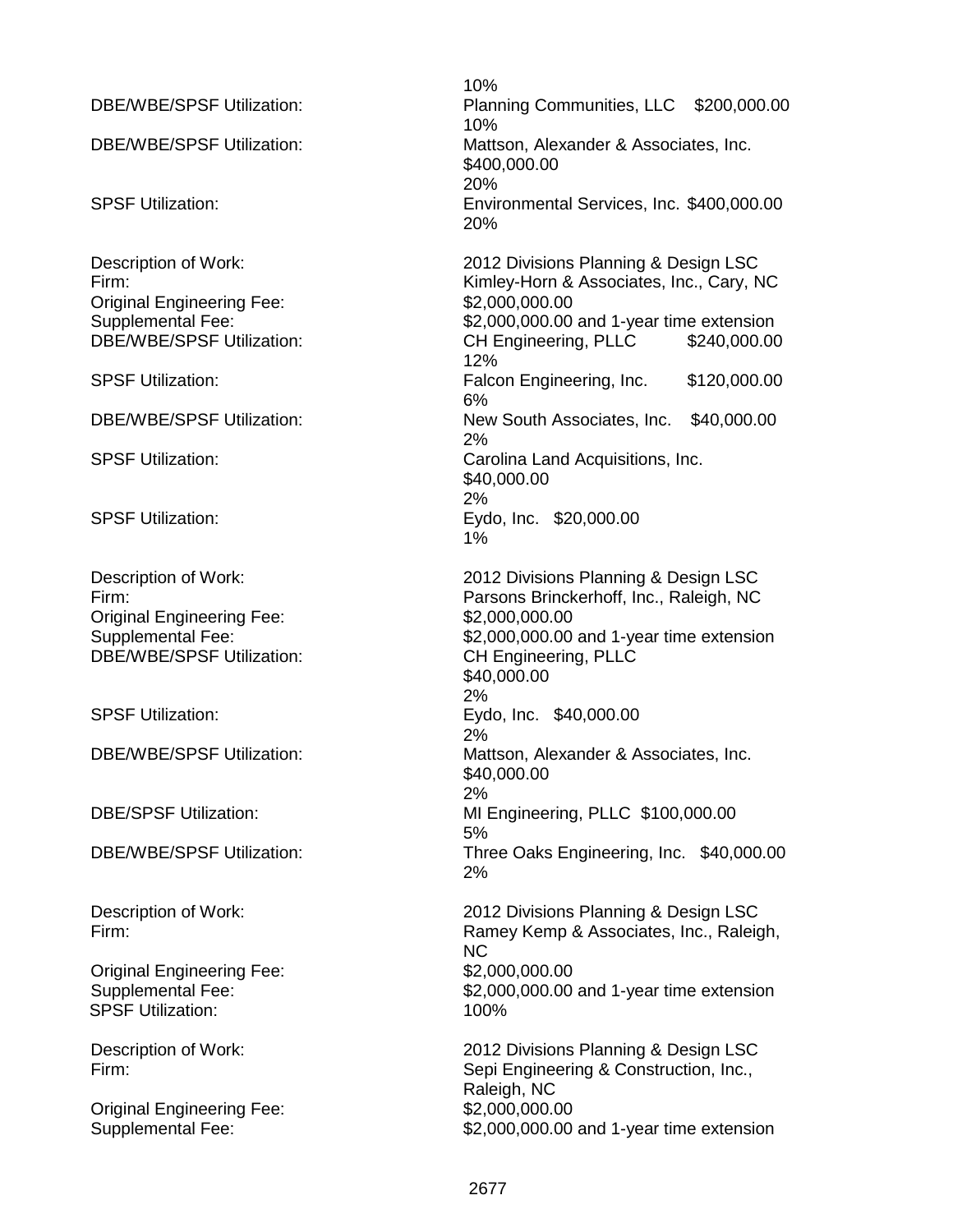Original Engineering Fee:  $$2,000,000.00$ <br>Supplemental Fee:  $$2,000,000.00$ 

Original Engineering Fee: \$2,000,000.00<br>Supplemental Fee: \$2,000,000.00 SPSF Utilization: 100%

Original Engineering Fee:  $$2,000,000.00$ <br>Supplemental Fee:  $$2,000,000.00$ SPSF Utilization: 100%

Original Engineering Fee:  $$2,000,000.00$ <br>Supplemental Fee:  $$2,000,000.00$ SPSF Utilization: 100%

Description of Work: 2012 Divisions Planning & Design LSC<br>Firm: 2012 Divisions Planning & Design LSC Stantec Consulting Services, Inc., Raleigh, NC Supplemental Fee:  $$2,000,000.00$  and 1-year time extension<br>SPSF Utilization: Supplemental Supplemental Supplemental Service Service SPSF Utilization: Sungate Design Group, PA \$200,000.00 10% DBE/WBE/SPSF Utilization: Wetherill Engineering, Inc. \$200,000.00 10% DBE/SPSF Utilization: MI Engineering, PLLC \$200,000.00 10%<br>Eydo, Inc. SPSF Utilization: The Second Level of the Eydo, Inc. \$20,000.00 1% DBE/WBE/SPSF Utilization: Three Oaks Engineering, Inc. \$20,000.00 1% DBE/WBE/SPSF Utilization: Mattson, Alexander & Associates, Inc. \$20,000.00 1%<br>CCRG, Inc. SPSF Utilization: The Second CCRG, Inc. \$20,000.00 1% Description of Work: 2012 Divisions Planning & Design LSC

Firm: Stewart Engineering, Inc., Raleigh, NC  $$2,000,000.00$  and 1-year time extension

Description of Work: 2012 Divisions Planning & Design LSC<br>Firm: 2012 Divisions Planning & Design LSC Summit Design and Engineering Services, PLLC, Hillsborough, NC  $$2,000,000.00$  and 1-year time extension

Description of Work: 2012 Divisions Planning & Design LSC Firm: US Infrastructure of Carolina, Inc., Charlotte, NC  $$2,000,000.00$  and 1-year time extension

#### **Asset Management**

#### **Management Systems and Assessments**

The following are supplemental contracts to previous contracts approved by the Board with the same engineering firms. These supplemental contracts were necessary due to approved additional work that was unknown at the inception and is required of the firms to complete the project. Our staff has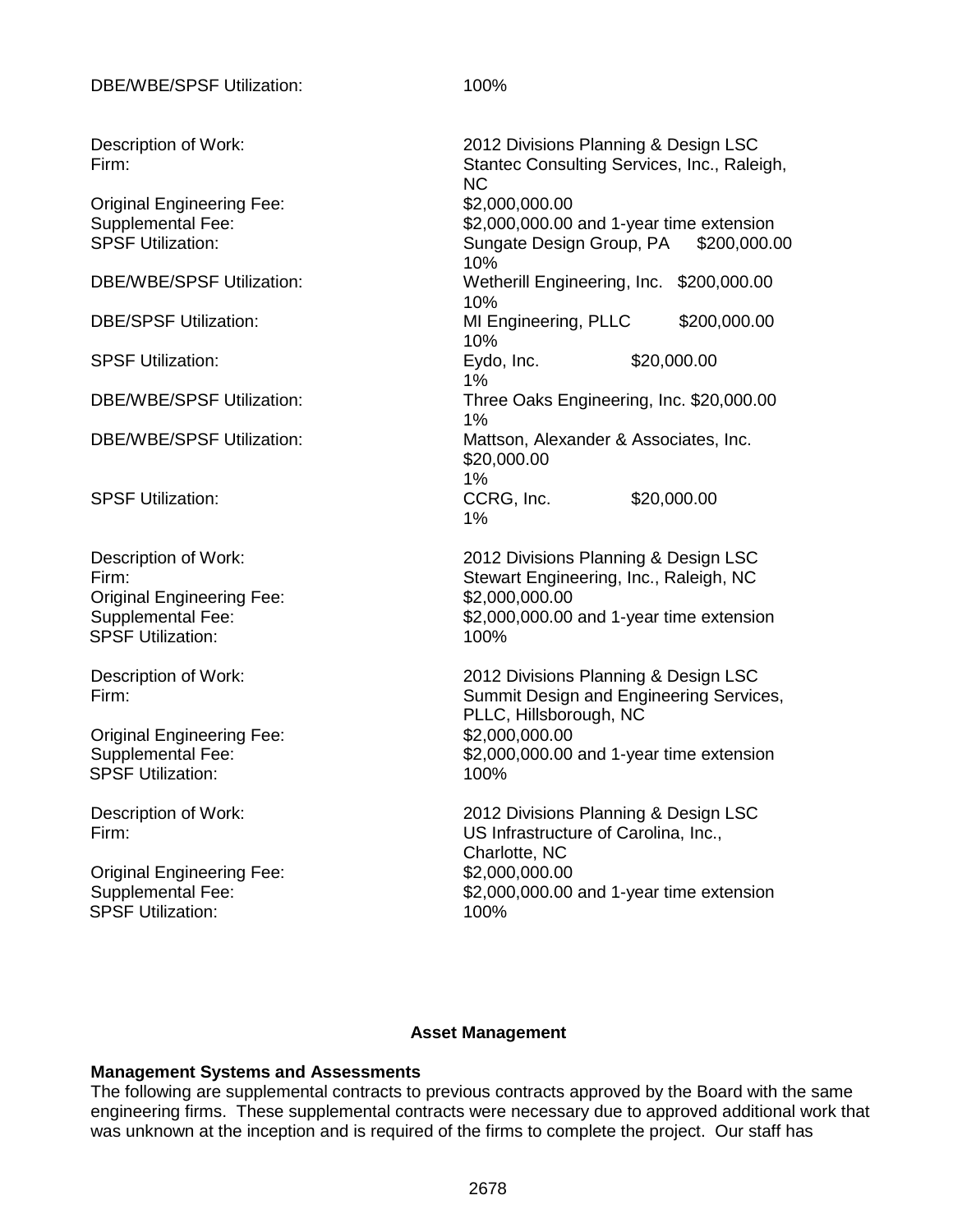completed the actions in accordance with the policies and procedures adopted by the Board on May 7, 2009. These are for information only.

#### **STATEWIDE**

Original Engineering Fee: \$250,000.00<br>Previous Supplemental Fee: \$375,000.00 Previous Supplemental Fee: SPSF Utilization: 0%

Original Engineering Fee:  $$500,000.00$ <br>Previous Supplemental Fee:  $$820,000.00$ Previous Supplemental Fee:<br>Supplemental Fee: DBE/WBE/SPSF Utilization: 100%

Original Engineering Fee: \$150,000.00 Previous Supplemental Fee: \$240,000.00 DBE/WBE/SPSF Utilization: 100%

Description of Work: Maintenance Condition Assessment Surveys Limited Services Firm: Volkert, Inc., Raleigh, NC Supplemental Fee: \$475,000.00 + 1-year time extension

Description of Work: **Maintenance Condition Assessment Surveys** Limited Services Firm: Wetherill Engineering, Inc., Raleigh, NC  $$920,000.00 + 1$ -year time extension

Description of Work: Maintenance Condition Assessment Surveys Limited Services Firm: Sepi Engineering & Construction, Inc., Raleigh, NC Supplemental Fee:  $$340,000.00 + 1$ -year time extension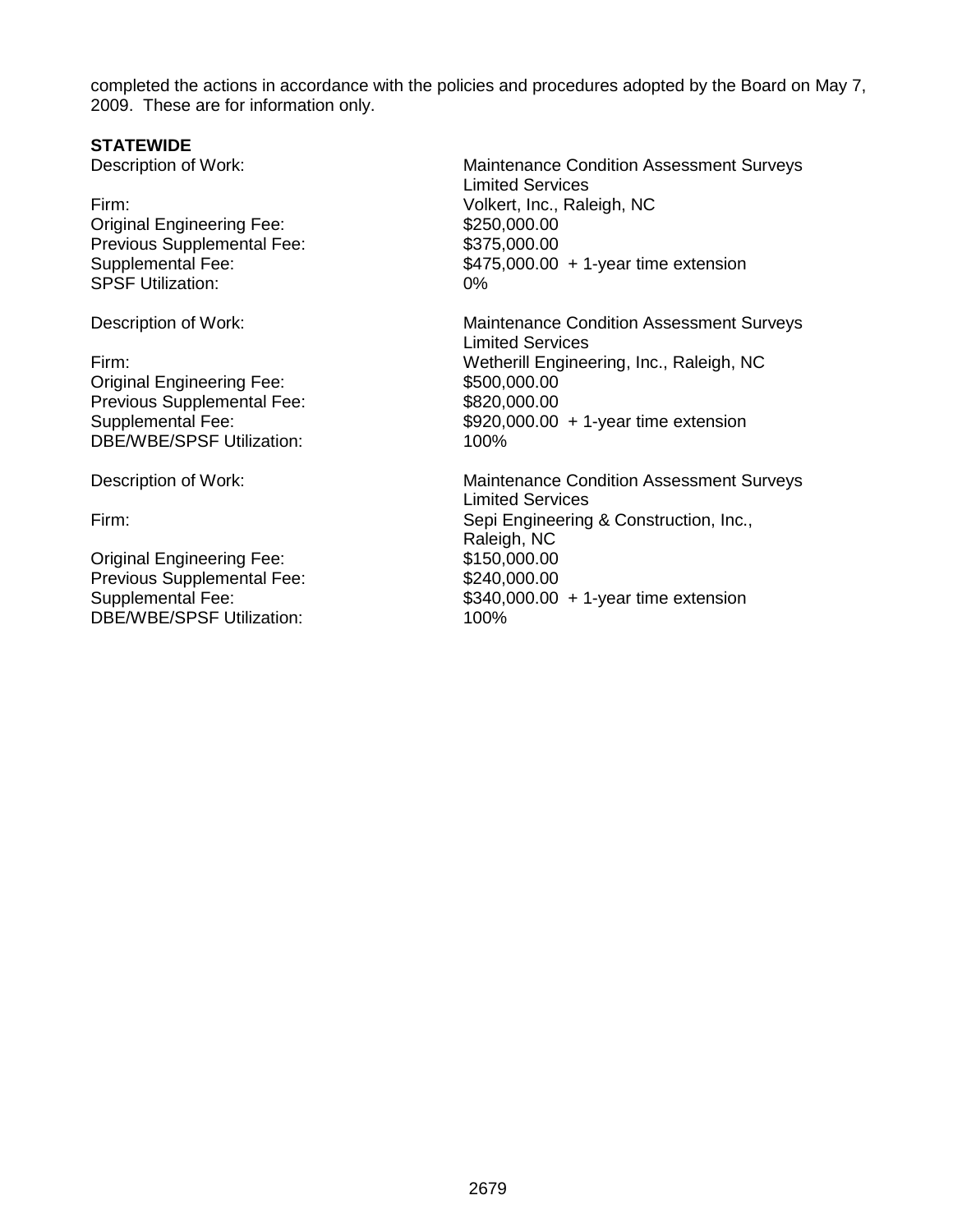### **Approval - Secondary Road Improvement Projects (Highway and Trust Funds)**

The Board concurred with the staff recommendations and delegated authority to the Secretary to award the following:

| County                     | SR No.                                  | <b>Description</b>                                                        | <b>Amount</b> |
|----------------------------|-----------------------------------------|---------------------------------------------------------------------------|---------------|
| <b>Brunswick</b><br>Div. 3 | SR 1570                                 | GDB&P.<br>Jack & Jill Road Increase Funds.<br>WBS 3C.010061               | \$28,788.39   |
| <b>Brunswick</b><br>Div. 3 | SR 1154<br><b>Duck Pond</b><br>Road     | GDB&P.<br>Increase Funds.<br>WBS 3C.010067                                | \$42,073.08   |
| <b>Brunswick</b><br>Div. 3 | SR 1437<br>Road                         | GDB&P.<br>Old Fayetteville Increase Funds.<br>WBS 3C.010069               | \$38,767.29   |
| <b>Brunswick</b><br>Div. 3 | SR 1973<br>Sykes St                     | GDB&P.<br>Increase Funds.<br>WBS 3C.010078                                | \$3,672.42    |
| <b>Brunswick</b><br>Div. 3 | SR 1752<br>Killians Way                 | GDB&P.<br>Increase Funds.<br>WBS 3C.010083                                | \$8,892.96    |
| <b>Brunswick</b><br>Div. 3 | Various                                 | Patching Camelia and Driftwood Roads.<br>Increase Funds.<br>WBS 3C.010091 | \$9,004.83    |
| <b>Brunswick</b><br>Div. 3 | Various                                 | Pavement Stabilization.<br>Increase Funds.<br>WBS 3C.010101               | \$58,010.57   |
| Caswell<br>Div. 7          | SR 1331<br><b>Ralph Daniels</b><br>Road | GDB&P.<br>Increase Funds.<br>WBS 7C.017098                                | \$200,000.00  |
| Guilford<br>Div. 7         | SR 2761<br><b>Falcon Road</b>           | GDB&P.<br>Increase Funds.<br>WBS 7C.041209                                | \$15,000.00   |
| Davidson<br>Div. 9         | SR 3051<br><b>Crotts Lane</b>           | GDB&P.<br>Increase Funds.<br>WBS 9C.029094                                | \$44,401.43   |
| Rowan<br>Div. 9            | SR 2311<br>Queener's<br>Court           | GDB&P.<br>Increase Funds.<br>WBS 9C.080127                                | \$175,000.00  |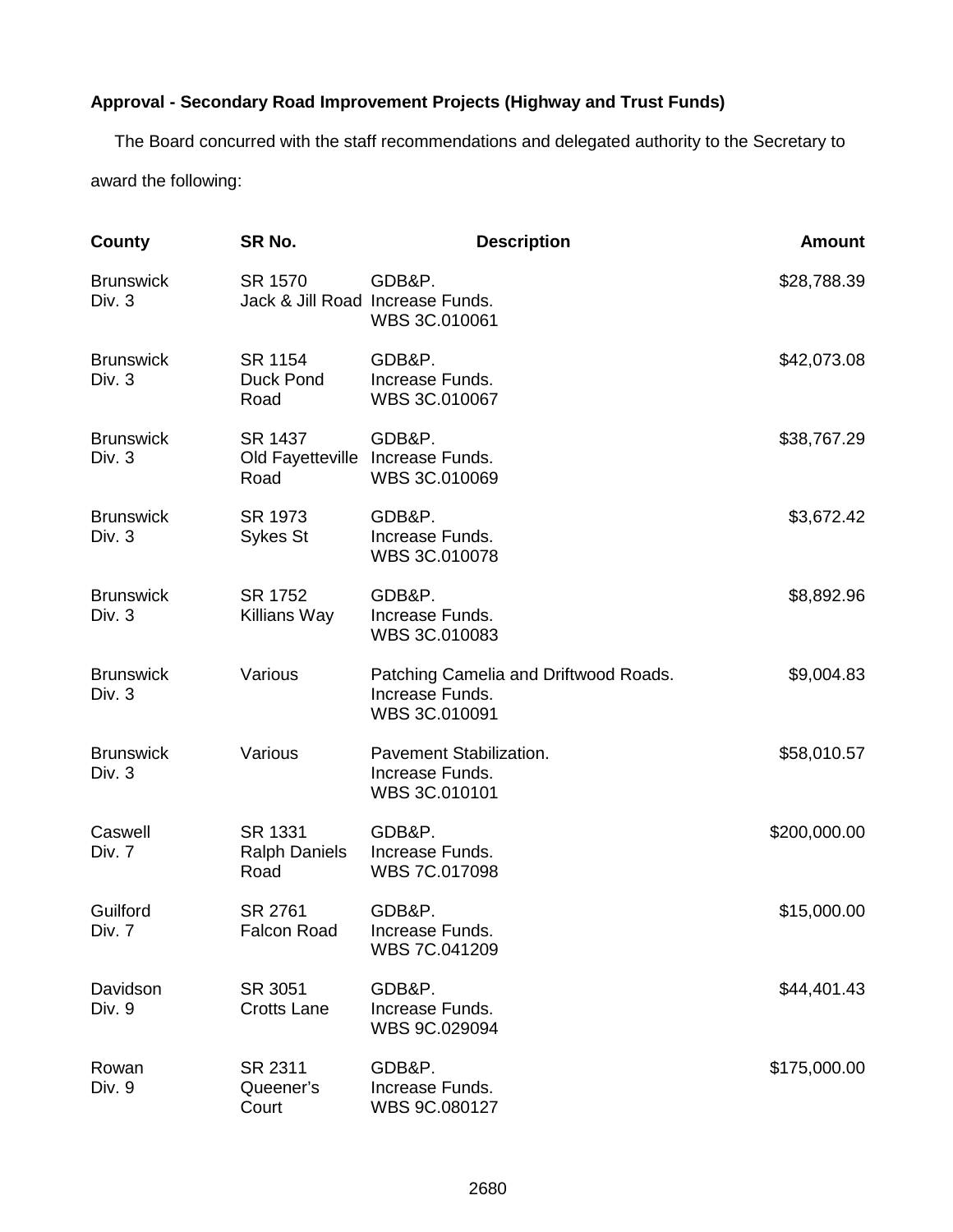| <b>Stokes</b><br>Div. 9 | Various                                       | Spot Improvements, Spot Stabilization,<br>Paved Road Improvements,<br>Replacement of Small Bridges with<br>Pipe, Safety Projects, Etc.<br>Increase Funds.<br>WBS 9C.085022  | \$2,399.79   |
|-------------------------|-----------------------------------------------|-----------------------------------------------------------------------------------------------------------------------------------------------------------------------------|--------------|
| Alleghany<br>Div. 11    | Various                                       | Spot Improvements, Spot Stabilization,<br>Paved Road Improvements,<br>Replacement of Small Bridges with<br>Pipe, Safety Projects, Etc.<br>Increase Funds.<br>WBS 11C.003011 | \$54,952.32  |
| Ashe<br><b>Div. 11</b>  | Various                                       | Countywide Surveys and Right of Way<br>Signatures.<br>Increase Funds.<br>WBS 11C.005035                                                                                     | \$100,000.00 |
| Ashe<br><b>Div. 11</b>  | <b>SR 1358F</b><br><b>Bear Wallow</b><br>Road | GDB&P.<br>Increase Funds.<br>WBS 11C.005067                                                                                                                                 | \$150,000.00 |
| Ashe<br>Div. 11         | <b>SR 1358E</b><br><b>Bear Wallow</b><br>Road | GDB&P.<br>Increase Funds.<br>WBS 11C.005081                                                                                                                                 | \$350,000.00 |
| Ashe<br><b>Div. 11</b>  | SR 1393<br>Mahala Road                        | GDB&P.<br>Increase Funds.<br>WBS 11C.005109                                                                                                                                 | \$150,000.00 |
| Ashe<br>Div. 11         | SR 1387<br>Dr. Robinson<br>Road               | GDB&P.<br>Increase Funds.<br>WBS 11C.005127                                                                                                                                 | \$100,000.00 |
| Ashe<br><b>Div. 11</b>  | SR 1666<br>W.A. Reed<br>Road                  | GDB&P.<br>Increase Funds.<br>WBS 11C.005128                                                                                                                                 | \$150,000.00 |
| Ashe<br>Div. 11         | SR 1111<br><b>Big Flatts</b><br>Church Road   | GDB&P.<br>Increase Funds.<br>WBS 11C.005138                                                                                                                                 | \$279,959.41 |
| Avery<br>Div. 11        | Various                                       | Spot Improvements, Spot Stabilization,<br>Paved Road Improvements,<br>Replacement of Small Bridges with<br>Pipe, Safety Projects, Etc.<br>Increase Funds.<br>WBS 11C.006014 | \$133,963.74 |
| Avery<br>Div. 11        | SR 1103<br><b>Bent Road</b>                   | GDB&P.<br>Increase Funds.<br>WBS 11C.006052                                                                                                                                 | \$50,000.00  |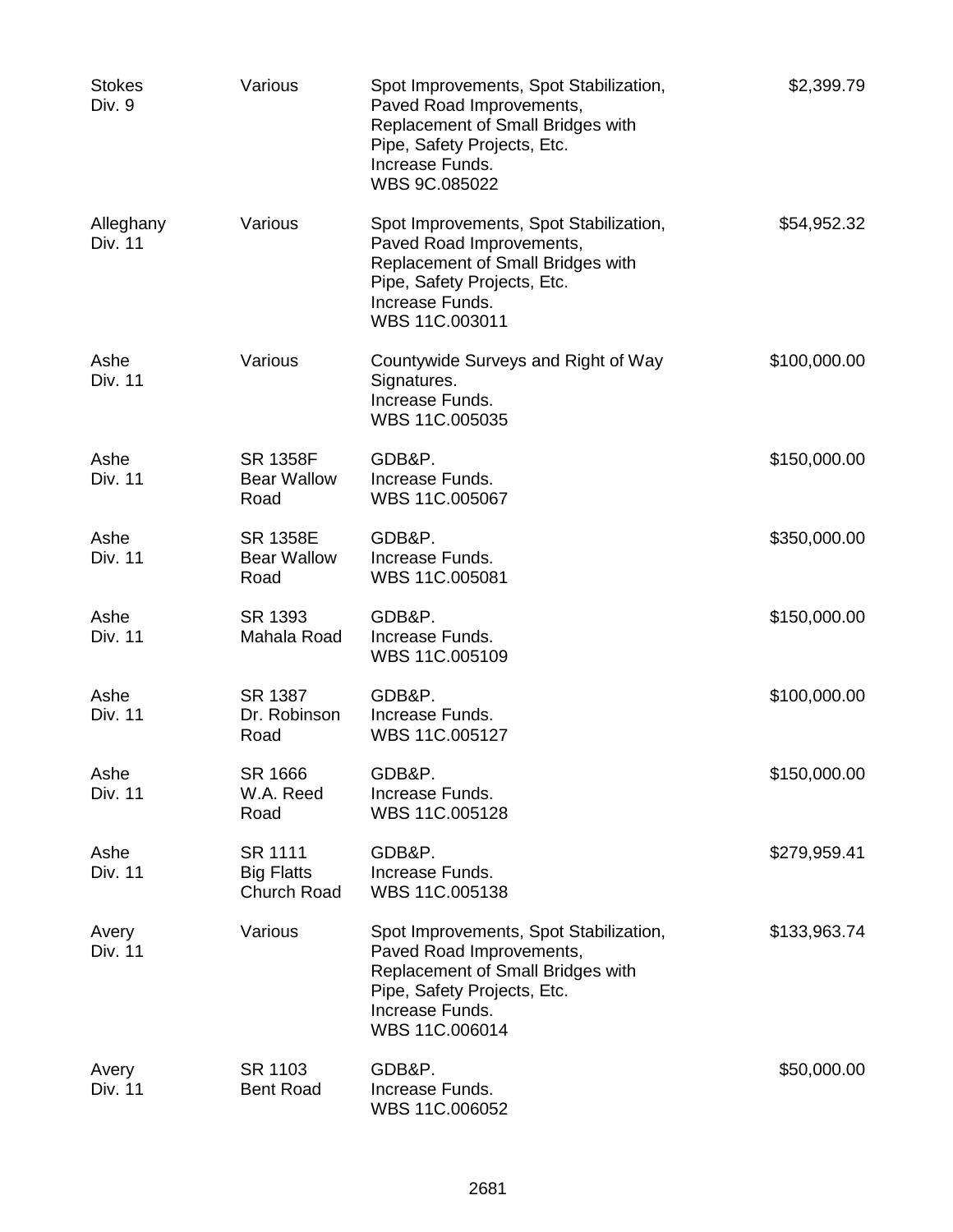| Avery<br><b>Div. 11</b>    | Various                                        | Countywide Construction and<br>Maintenance.<br>Increase Funds.<br>WBS 11C.006059                                                                                            | \$75,000.00    |
|----------------------------|------------------------------------------------|-----------------------------------------------------------------------------------------------------------------------------------------------------------------------------|----------------|
| Caldwell<br>Div. 11        | Various                                        | Spot Improvements, Spot Stabilization,<br>Paved Road Improvements,<br>Replacement of Small Bridges with<br>Pipe, Safety Projects, Etc.<br>Increase Funds.<br>WBS 11C.014020 | \$200,000.00   |
| Caldwell<br><b>Div. 11</b> | <b>SR 1513A</b><br><b>Indian Grave</b><br>Road | GDB&P.<br>Increase Funds.<br>WBS 11C.014050                                                                                                                                 | \$341,284.32   |
| Caldwell<br>Div. 11        | SR 1562                                        | GDB&P.<br>McMillian Place Increase Funds.<br>WBS 11C.014084                                                                                                                 | \$10,000.00    |
| Surry<br>Div. 11           | SR 2078<br>Sam Scott<br>Road                   | GDB&P.<br>Increase Funds.<br>WBS 11C.086114                                                                                                                                 | \$19,435.03    |
| Surry<br><b>Div. 11</b>    | SR 1120<br><b>Martin Road</b>                  | GDB&P.<br>Increase Funds.<br>WBS 11C.086131                                                                                                                                 | \$8,000.00     |
| Wilkes<br><b>Div. 11</b>   | Various                                        | Maintenance of VFD's.<br>Increase Funds.<br>WBS 11C.097026                                                                                                                  | \$100,000.00   |
| Wilkes<br><b>Div. 11</b>   | Various                                        | Spot Improvements, Spot Stabilization,<br>Paved Road Improvements,<br>Replacement of Small Bridges with<br>Pipe, Safety Projects, Etc.<br>Increase Funds.<br>WBS 11C.097027 | \$1,076,612.49 |
| Wilkes<br>Div. 11          | Various                                        | Countywide Surveys and Right of Way<br>Signatures.<br>Increase Funds.<br>WBS 11C.097028                                                                                     | \$100,000.00   |
| Wilkes<br>Div. 11          | SR 1752<br>Swaringen<br>Road                   | GDB&P.<br>Increase Funds.<br>WBS 11C.097146                                                                                                                                 | \$150,000.00   |
| Wilkes<br>Div. 11          | SR 2020<br><b>Settle Road</b>                  | GDB&P.<br>Increase Funds.<br>WBS 11C.097149                                                                                                                                 | \$150,000.00   |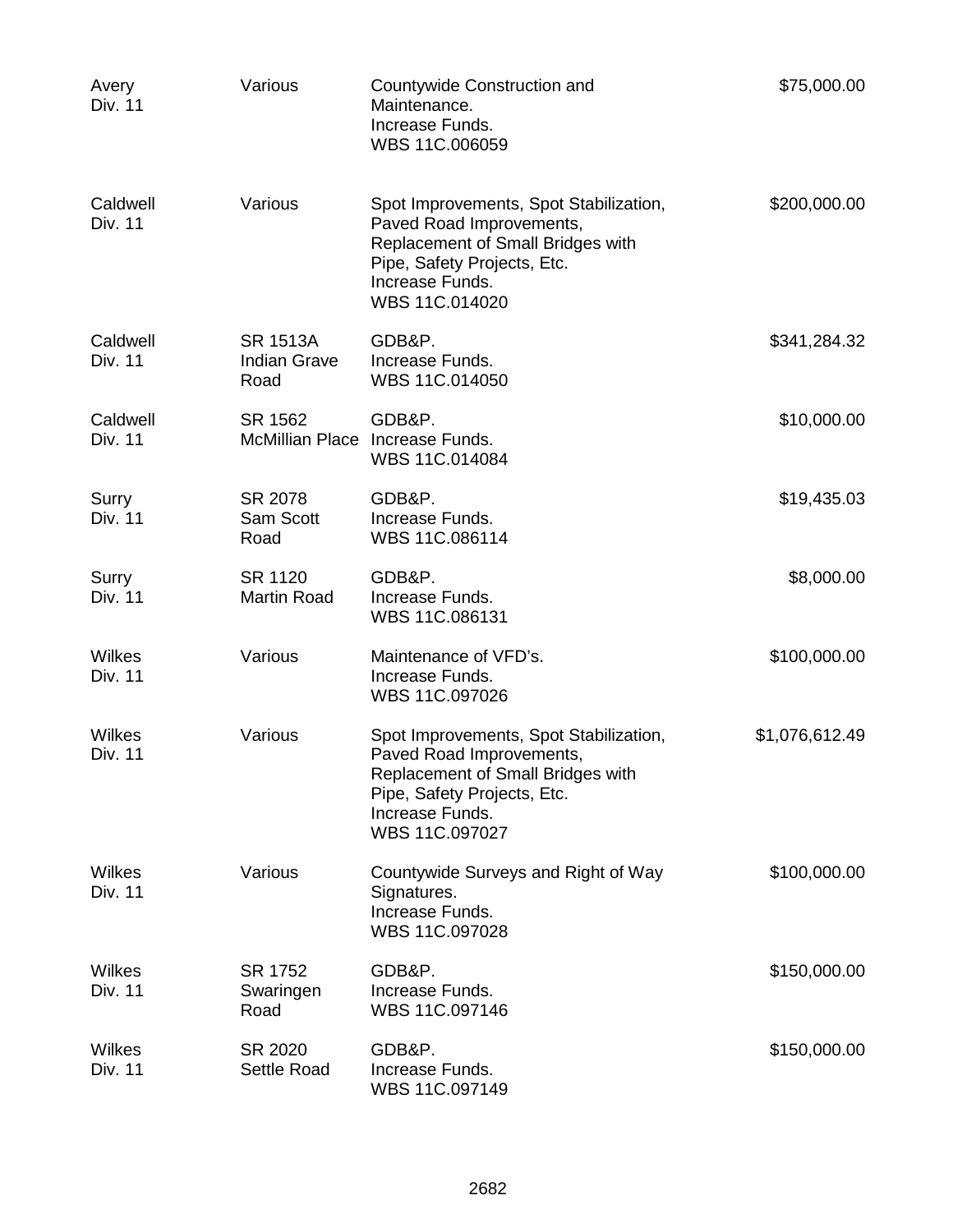| Wilkes<br>Div. 11          | SR 1158<br>Conley<br>Shumaker<br>Road  | GDB&P.<br>Increase Funds.<br>WBS 11C.097165                                                                                                                                 | \$150,000.00 |
|----------------------------|----------------------------------------|-----------------------------------------------------------------------------------------------------------------------------------------------------------------------------|--------------|
| Wilkes<br><b>Div. 11</b>   | SR 2039<br><b>Collins Farm</b><br>Road | GDB&P.<br>Increase Funds.<br>WBS 11C.097166                                                                                                                                 | \$150,000.00 |
| Wilkes<br><b>Div. 11</b>   | SR 2610<br>Greenberry<br>Lane          | GDB&P.<br>Increase Funds.<br>WBS 11C.097167                                                                                                                                 | \$18,668.78  |
| Yadkin<br><b>Div. 11</b>   | Various                                | Spot Improvements, Spot Stabilization,<br>Paved Road Improvements,<br>Replacement of Small Bridges with<br>Pipe, Safety Projects, Etc.<br>Increase Funds.<br>WBS 11C.099013 | \$27,683.44  |
| <b>McDowell</b><br>Div. 13 | SR 1360<br><b>Little Acres</b><br>Road | Upgrade to Maintenance Standards.<br>Increase Funds.<br>WBS 13C.059088                                                                                                      | \$1,175.63   |
| Henderson<br>Div. 14       | Various                                | Countywide Surveys and Right of Way<br>Signatures.<br>Increase Funds.<br>WBS 14C.045068                                                                                     | \$1,000.00   |
| Henderson<br>Div. 14       | SR 1347<br><b>Foster Creek</b><br>Road | GDB&P.<br>Increase Funds.<br>WBS 14C.045146                                                                                                                                 | \$30,000.00  |
| Henderson<br>Div. 14       | SR 1580<br>Lanning Road                | GDB&P.<br>Increase Funds.<br>WBS 14C.045149                                                                                                                                 | \$10,000.00  |
| Polk<br>Div. 14            | Various                                | Countywide Surveys and Right of Way<br>Signatures.<br>Increase Funds.<br>WBS 14C.075026                                                                                     | \$1,085.95   |
| Transylvania<br>Div. 14    | Various                                | Countywide Surveys and Right of Way<br>Signatures.<br>Increase Funds.<br>WBS 14C.088023                                                                                     | \$26,000.00  |
| Transylvania<br>Div. 14    | SR 1301<br>Cold Mountain<br>Road       | GDB&P.<br>Increase Funds.<br>WBS 14C.088064                                                                                                                                 | \$97,000.00  |
| Transylvania<br>Div. 14    | SR 1307<br><b>Shelton Road</b>         | GDB&P.<br>Increase Funds.<br>WBS 14C.088075                                                                                                                                 | \$200,000.00 |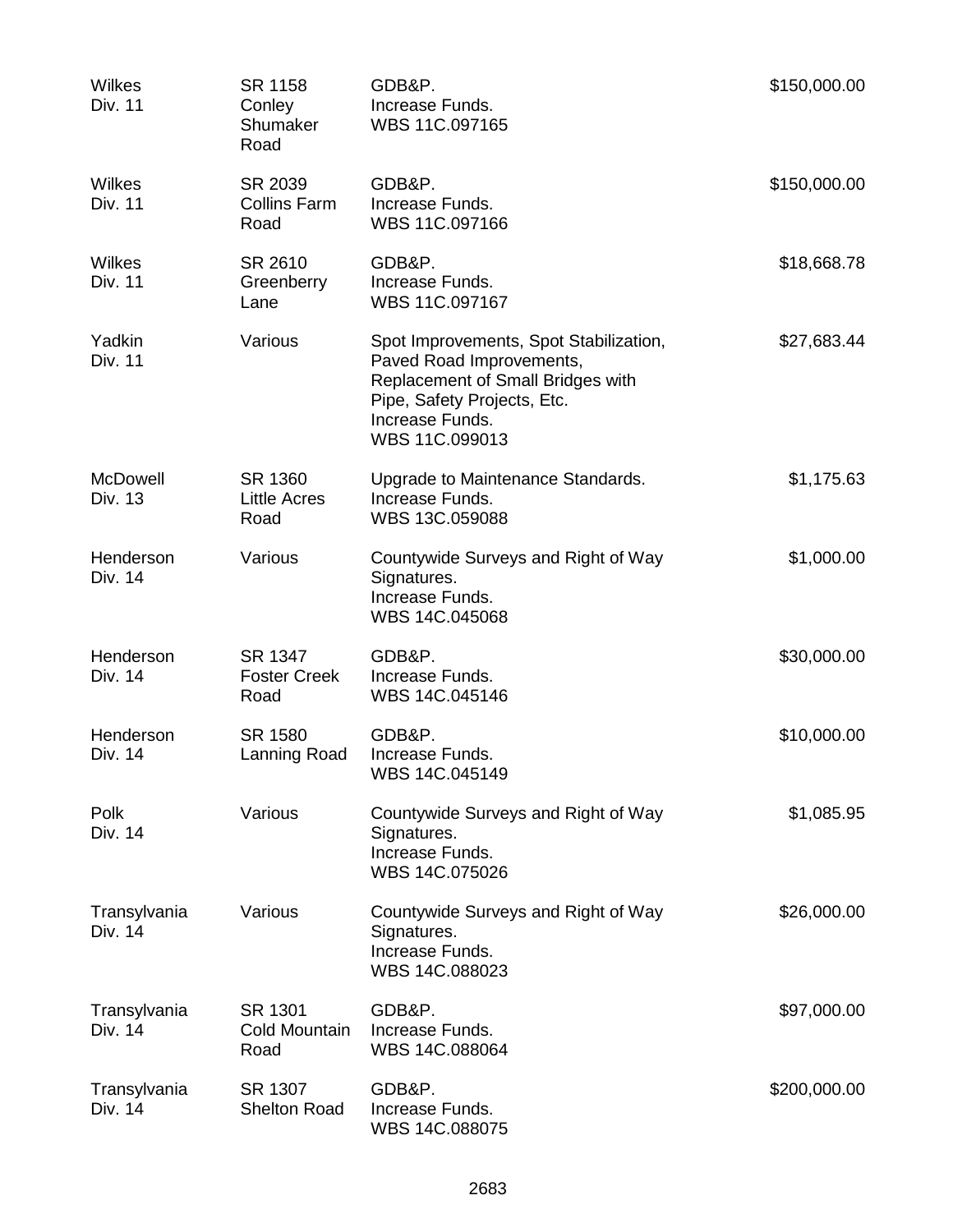| Transylvania<br>Div. 14            | <b>SR 1151</b><br>Cash Road               | GDB&P.<br>Increase Funds.<br>WBS 14C.088076                               |                                                               | \$500.00      |
|------------------------------------|-------------------------------------------|---------------------------------------------------------------------------|---------------------------------------------------------------|---------------|
| <b>Closings</b><br><b>Division</b> | <b>County</b>                             | <b>WBS Element</b>                                                        | Road Number / Name                                            | <b>Amount</b> |
| Div. 3                             | <b>Brunswick</b>                          | 3C.010073                                                                 | GDB&P.<br>SR 1354, Friendship<br>Road.<br>Increase and Close. | \$67,785.11   |
| Div. 3                             | <b>Brunswick</b>                          | 3C.070063                                                                 | GDB&P.<br>SR 1918, Jenrette<br>Road.<br>Increase and Close.   | \$76,657.72   |
| <b>Deletions</b><br><b>County</b>  | SR No.                                    | <b>Reason</b>                                                             |                                                               | <b>Amount</b> |
| Dare<br>Div. 1                     | SR 1135<br>Baumtown<br>Road               | GDB&P.<br>Funded By Another Source.<br>WBS 1C.028041                      |                                                               | $-$19,529.79$ |
| Dare<br>Div. 1                     | SR 1472<br>Due East Road                  | Pavement Strengthening.<br>Funded By Another Source.<br>WBS 1C.028046     | $-$15,000.00$                                                 |               |
| Gates<br>Div. 1                    | Eure VFD                                  | Maintenance of Eure VFD.<br>Funded By Another Source.<br>WBS 1C.037056    | $-$28,348.01$                                                 |               |
| Mecklenburg<br>Div. 10             | SR 2195<br>Torrence<br><b>Chapel Road</b> | Widening.<br>Insufficient Funds to Complete.<br>WBS 10C.060064            | $-$127,000.00$                                                |               |
| Union<br>Div. 10                   | SR 1627<br>New Salem<br>Road              | Intersection Improvements.<br>Funded By Another Source.<br>WBS 10C.090121 |                                                               | $-$17,049.33$ |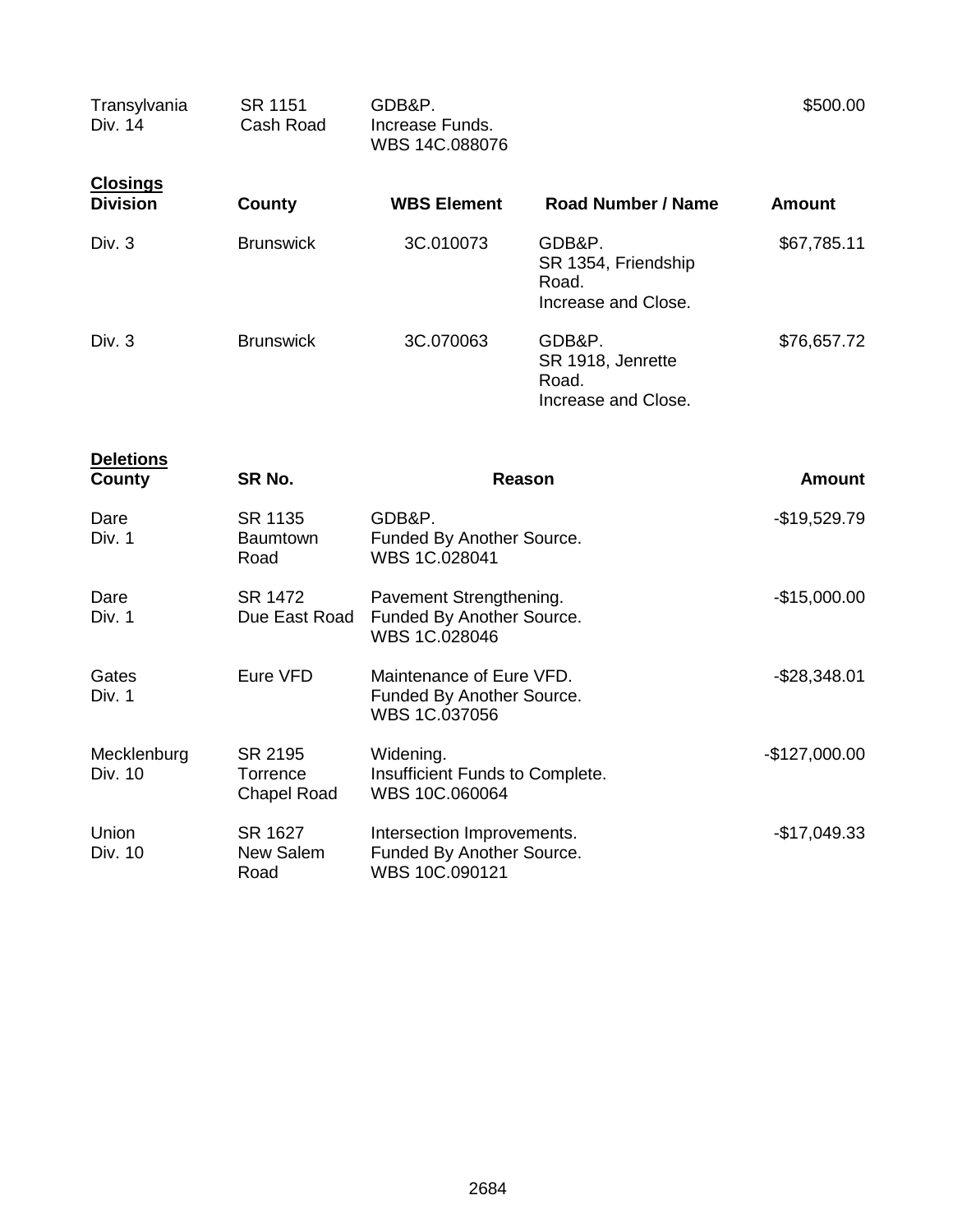#### **Approval – Division-wide Small Construction, Statewide Contingency, Public Access, and Economic Development**

The Board concurred with the staff recommendations and delegated authority to the Secretary to

award the following:

| County                       | <b>Description</b>                                                                                                                                                                | <b>Type</b>          | <b>Amount</b> |
|------------------------------|-----------------------------------------------------------------------------------------------------------------------------------------------------------------------------------|----------------------|---------------|
| Div <sub>6</sub><br>Columbus | <b>Construct drive to Old Dock-Cypress Creek</b><br>VFD Satellite Station located on SR 1930<br>(Crusoe Island Rd)                                                                | <b>Public Access</b> | \$25,000.00   |
|                              | <b>WBS 46438</b>                                                                                                                                                                  | <b>TOTAL</b>         | \$25,000.00   |
| Div 6<br>Robeson             | Construct drive to Whitehouse Volunteer Fire<br>Dept sub-station located on SR 2465 (Gerald<br>Rd)                                                                                | <b>Public Access</b> | \$25,000.00   |
|                              | <b>WBS 46428</b>                                                                                                                                                                  | <b>TOTAL</b>         | \$25,000.00   |
| Div 10<br>Cabarrus           | Town of Harrisburg - WBS 43370 was<br>established (05/14) to construct extension of<br>Raging Ridge Road from end of pavement to<br>SR 1161 (Stallings Rd) - length approximately | <b>Public Access</b> | \$100,000.00  |
|                              | 0.3 miles; provides ingress/egress for Hickory<br>Ridge High School and Hickory Ridge Middle<br>School (funds in lieu of bus driveway/parking)<br>Increase funds                  | <b>TOTAL</b>         | \$100,000.00  |

#### **Deletions:**

Div 1, Dare County, Town of Duck – WBS 44134 was established (05/14) for storm water improvements consisting of Installation of 24" HDPE drainage pipe, ditch grading, one junction structure, and associated erosion control extending from NC-12 to the Currituck Sound; Town decided not to move forward with project

Div 1, Pasquotank County, Elizabeth City – WBS 43078 was established (09/10) to widen pavement and construct curb and gutter along E Burgess St; Funded under separate project

Div 1, Washington County, Town of Plymouth – WBS 38223 was established (05/04) for participation in a drainage project with the Town to benefit US-64; Town did not seek reimbursement

| Summary: | <b>Number of Projects</b>            | 3 |              |
|----------|--------------------------------------|---|--------------|
|          | <b>Number of Divisions</b>           | 2 |              |
|          | <b>Small Construction Commitment</b> |   | \$0.00       |
|          | <b>Public Access Commitment</b>      |   | \$150,000.00 |
|          | <b>Contingency Commitment</b>        |   | \$0.00       |
|          | <b>Economic Development</b>          |   | \$0.00       |
|          | <b>TOTAL</b>                         |   | \$150,000.00 |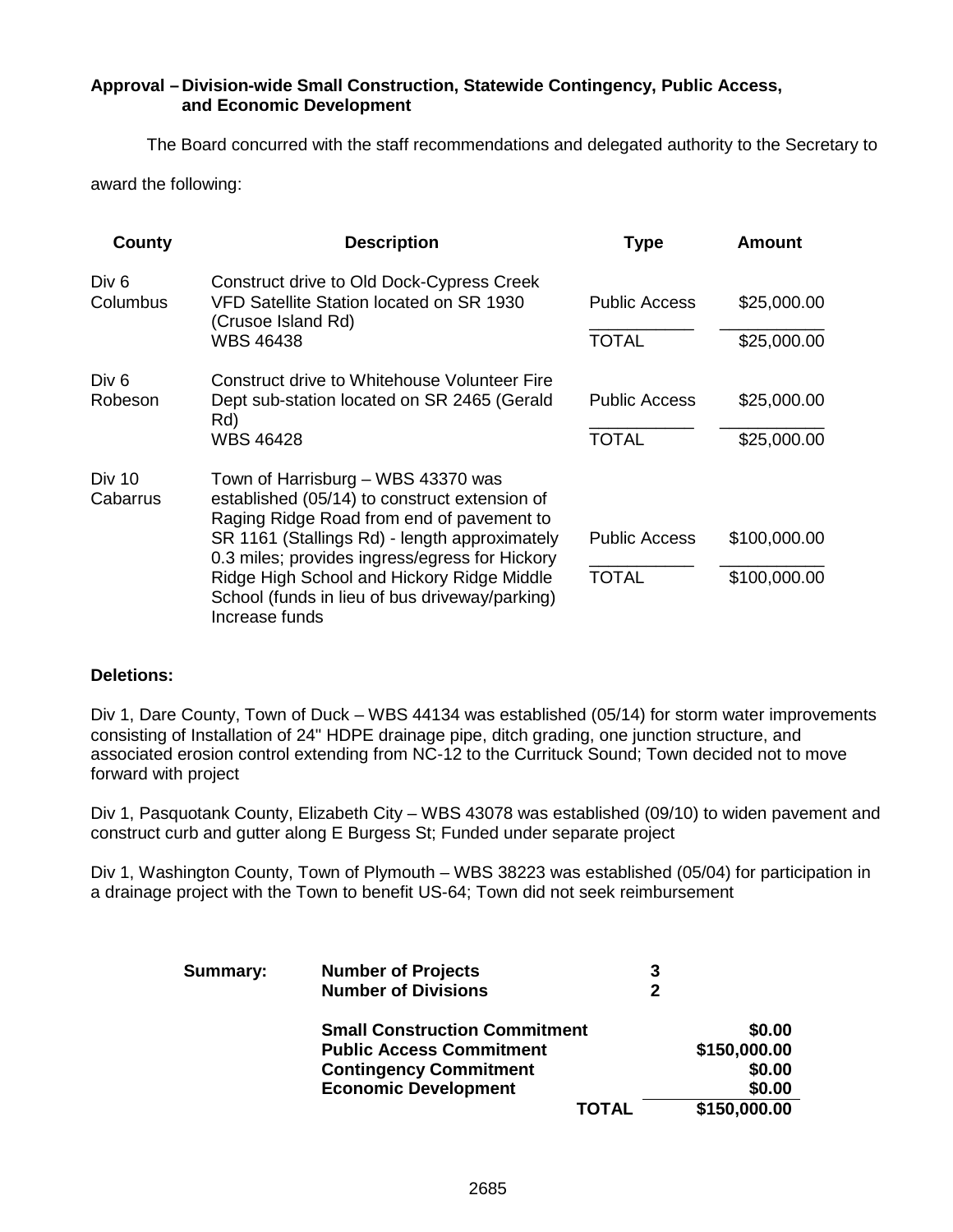### **Action Items**

### **Approval – Additions, Abandonments, and Road Name Changes to State Secondary Road System**

A motion was made by Board Member Lennon, seconded by Board Member Molamphy, to

approve the following proposed additions and abandonments to the State Secondary Road System:

#### **Road Additions:**

### **County**

|                               | Pet. No. | Length<br>(Miles)            | <b>Description</b>                                                                                                                          | Date of<br><b>Report</b> |
|-------------------------------|----------|------------------------------|---------------------------------------------------------------------------------------------------------------------------------------------|--------------------------|
| <b>Division 3</b><br>Duplin   | 50845    | 0.25                         | <b>Duplin Country Club Subdivision</b><br><b>Quinn Drive</b>                                                                                | 5/27/15                  |
| Onslow                        | 50846    | 0.32<br>0.25<br>0.02         | The Bluff's at Starling Point<br><b>Subdivision</b><br><b>Summer Rest Trail</b><br><b>Tree Hill Lane</b><br><b>Tree Hill Court</b>          | 6/4/15                   |
| Onslow                        | 50847    | 0.18<br>0.31<br>0.13<br>0.05 | <b>Sagewood Subdivision</b><br><b>Sinclair Lane</b><br><b>Parsley Drive</b><br><b>Bristol Lane</b><br><b>Wickford Place</b>                 | 6/25/15                  |
| Onslow                        | 50848    | 0.09<br>0.09                 | <b>Forest Ridge Subdivision</b><br><b>Forest Ridge Trail</b><br><b>Lilley Grace Court</b>                                                   | 6/15/15                  |
| Onslow                        | 50849    | 0.31                         | <b>Cottle Branch Subdivision</b><br><b>Cottle Court</b>                                                                                     | 6/25/15                  |
| Pender                        | 50850    | 0.27<br>0.11                 | <b>Avendale Subdivision</b><br><b>Avendale Drive</b><br><b>Raven Drive</b>                                                                  | 6/12/15                  |
| <b>Division 4</b><br>Johnston | 50851    | 0.05<br>0.05<br>0.05<br>0.04 | <b>Hunter's Mill Subdivision</b><br><b>Falling Oak Court</b><br><b>Oakton Drive</b><br><b>Timber Croft Drive</b><br><b>Twin Leaf Circle</b> | 3/16/15                  |
| Johnston                      | 50852    | 0.05<br>0.36<br>0.08<br>0.41 | <b>Tuscany Subdivision</b><br>Saint Martin Way<br><b>Florence Drive</b><br>Marsala Drive<br>Genoa Lane                                      | 3/12/15                  |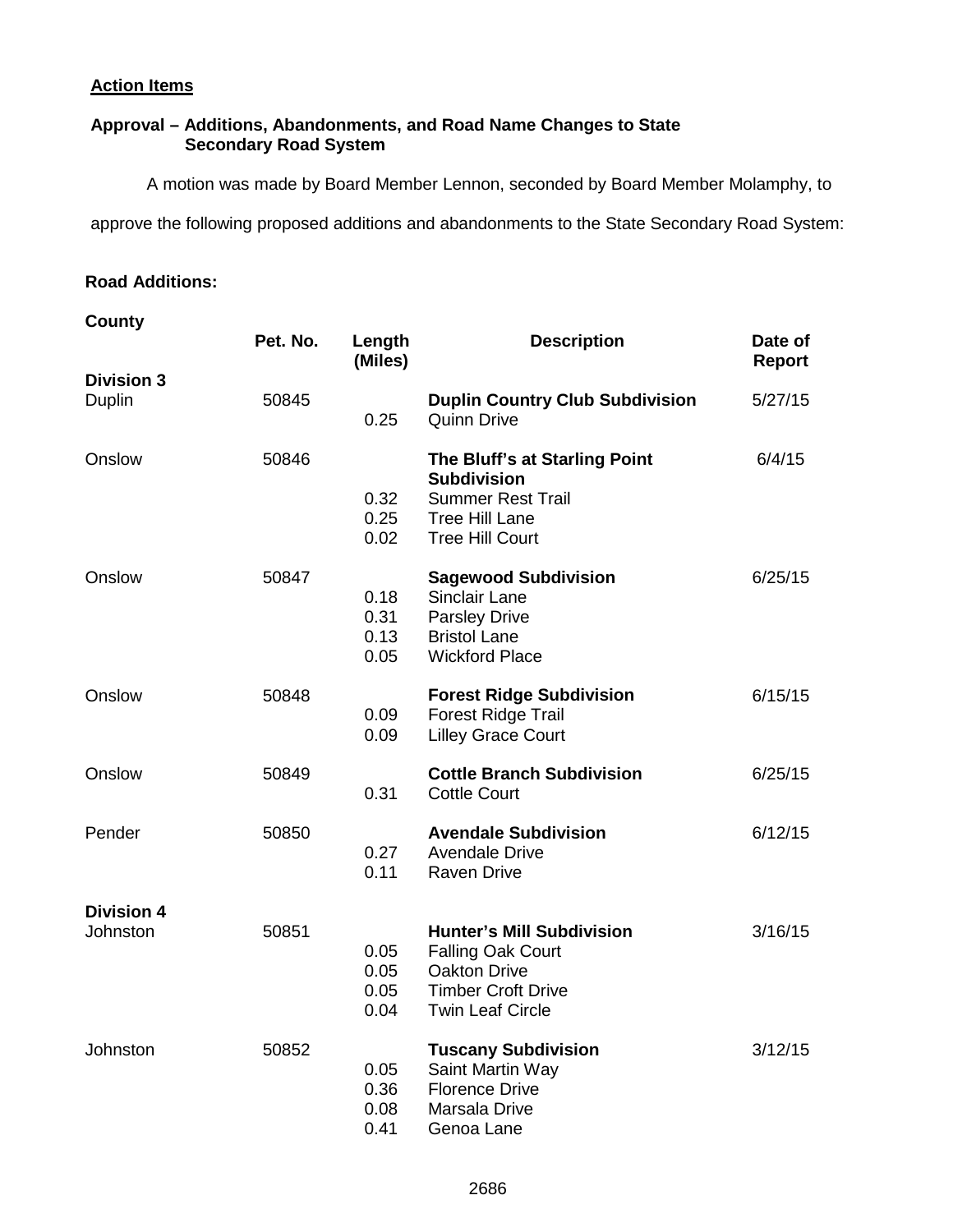| 0.03 | <b>Torino Avenue</b>     |
|------|--------------------------|
| 0.16 | <b>Sunflower Way</b>     |
| 0.18 | Salerno Drive            |
| 0.11 | Sardinia Lane            |
| 0.08 | Naples Lane              |
| 0.49 | <b>Tuscan Ridge Road</b> |
|      |                          |

### **Road Additions:**

| County                                | Pet. No. | Length<br>(Miles)            | <b>Description</b>                                                                                                                   | Date of<br>Report |
|---------------------------------------|----------|------------------------------|--------------------------------------------------------------------------------------------------------------------------------------|-------------------|
| <b>Division 7</b><br>Guilford         | 50853    | 0.39                         | Fields Farm Road                                                                                                                     | 6/23/15           |
| Orange                                | 50854    | 0.05                         | Ben Wilson Road, SR 1140 Ext.                                                                                                        | 4/15/15           |
| Orange                                | 50855    | 0.48                         | Ben Wilson Road, SR 1182 Ext.                                                                                                        | 4/15/15           |
| Rockingham                            | 50856    | 0.40                         | <b>Rolling Brook Estates Subdivision</b><br>Angieline Drive                                                                          | 1/29/15           |
| <b>Division 9</b><br>Davidson         | 50857    | 0.11                         | <b>Carrington Place Subdivision</b><br>Carrington Lane                                                                               | 6/15/15           |
| Davie                                 | 50858    | 0.72                         | <b>Gildan Drive</b>                                                                                                                  | 6/12/15           |
| Forsyth                               | 50859    | 0.29<br>0.03<br>0.09<br>0.06 | <b>Breyerton Subdivision</b><br>Smokerise Lane, SR 4400 Ext.<br><b>Bonita Court</b><br><b>Glen Ridge Drive</b><br>Catrina Way        | 7/13/15           |
| <b>Division 13</b><br><b>Buncombe</b> | 50860    | 0.08<br>0.20<br>0.12<br>0.08 | <b>Woodbriar Subdivision</b><br><b>Forestwood Road</b><br><b>Woodthorn Road</b><br><b>Woodbriar Road</b><br><b>Thistlewood Court</b> | 3/12/15           |

### **Road Abandonments:**

| County                           | Pet. No. | Length<br>(Miles) | <b>Description</b>                           | Date of<br>Report |
|----------------------------------|----------|-------------------|----------------------------------------------|-------------------|
| <b>Division 3</b><br>New Hanover | 50861    | 0.56              | SR 2432<br><b>Raleigh Street</b>             | 6/15/15           |
| <b>Division 7</b><br>Orange      | 50862    | 0.05              | Portion of SR 1182<br><b>Ben Wilson Road</b> | 4/15/15           |
| Orange                           | 50863    | 0.04              | Portion of SR 1182<br>Ben Wilson Road        | 4/15/15           |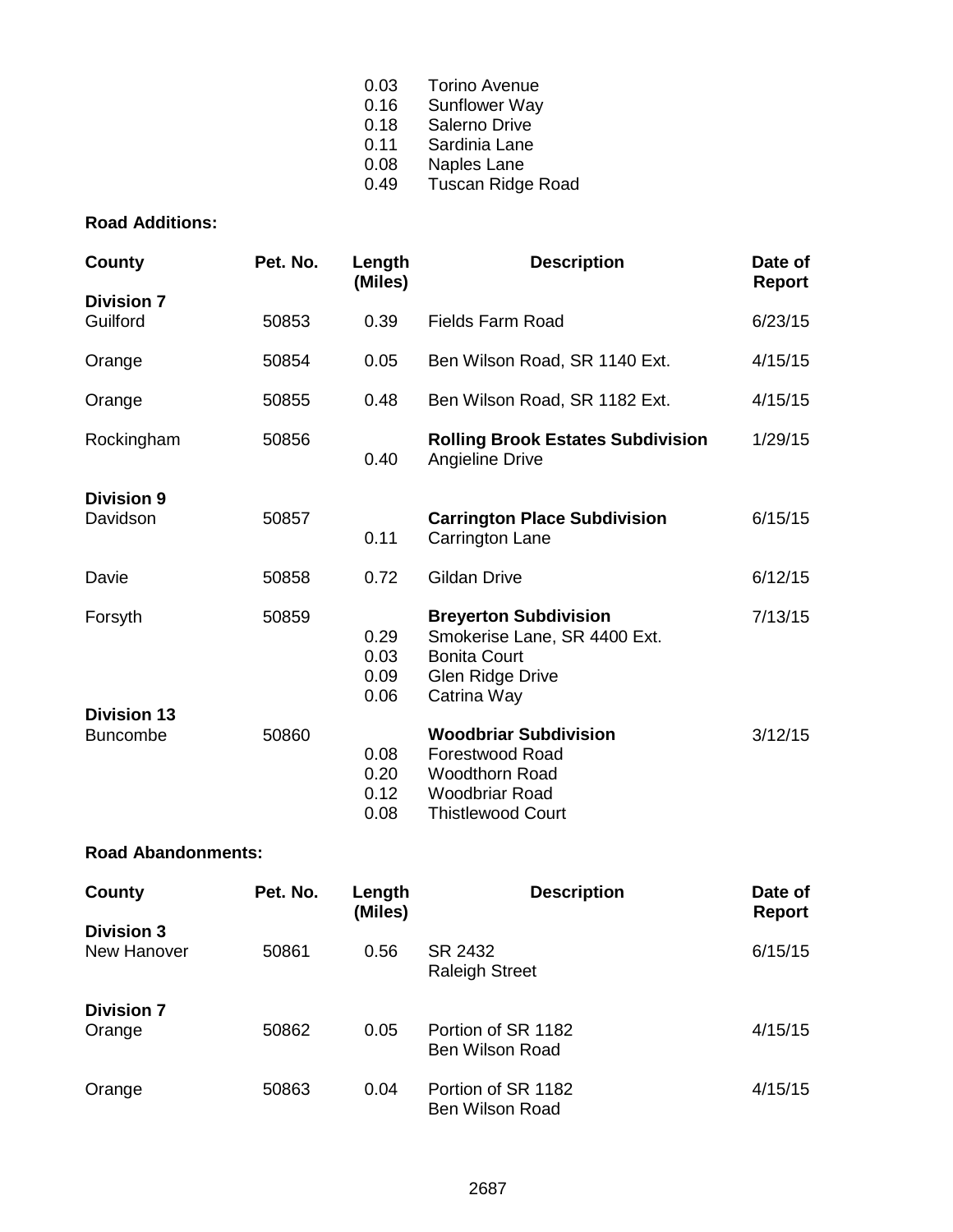| Rockingham               | 50864 | 0.23 | Portion of SR 2030<br>Lovelace Creek Road | 2/5/15 |
|--------------------------|-------|------|-------------------------------------------|--------|
| Board Alexandria and the |       |      |                                           |        |

#### **Road Abandonments:**

| County             | Pet. No. | Length<br>(Miles) | <b>Description</b>              | Date of<br>Report |
|--------------------|----------|-------------------|---------------------------------|-------------------|
| <b>Division 13</b> |          |                   |                                 |                   |
| Yancey             | 50865    | 0.06              | Portion of SR 1203<br>Lana Lane | 6/16/15           |

#### **Mileage Correction:**

Division 5 - Durham County – International Drive was added for 0.65 miles. The correct mileage should be 0.88 miles.

| <b>Summary:</b> | <b>Number of Petitions for Addition</b> | 41 |
|-----------------|-----------------------------------------|----|
|                 | Number of Petitions for Abandonment 5   |    |

#### **Approval – Public Transportation**

A motion was made by Board Member Overholt, seconded by Board Member Perkins, to approve

the following:

#### **ADMINISTRATIVE MODIFICATIONS to the Transit 2012-2018 STIP**

| STIP#   | <b>Transit Partner</b>                                                                       | <b>DESCRIPTION</b>             | match       | <b>FUND</b> | <b>FY15</b><br>(000) | <b>FY16</b><br>(000) | <b>FY17</b><br>(000) | <b>FY18</b><br>(000) | <b>FY19</b><br>(000) | <b>FY20</b><br>(000) | <b>FY21</b><br>(000) |
|---------|----------------------------------------------------------------------------------------------|--------------------------------|-------------|-------------|----------------------|----------------------|----------------------|----------------------|----------------------|----------------------|----------------------|
|         |                                                                                              | Purchase of twelve (12) small, |             |             |                      |                      |                      |                      |                      |                      |                      |
|         |                                                                                              | low-floor, light duty gasoline |             |             |                      |                      |                      |                      |                      |                      |                      |
|         | Winston-Salem                                                                                | engine, expansion buses for    |             |             |                      |                      |                      |                      |                      |                      |                      |
| TA-5180 | <b>Transit Authority</b>                                                                     | paratransit ADA service        | <b>FBUS</b> | 5339        | 1,296                |                      |                      |                      |                      |                      |                      |
|         |                                                                                              |                                |             |             |                      |                      |                      |                      |                      |                      |                      |
|         |                                                                                              |                                | Local       |             | 229                  |                      |                      |                      |                      |                      |                      |
|         |                                                                                              |                                |             |             |                      |                      |                      |                      |                      |                      |                      |
|         | $\ldots \ldots \ldots \ldots \ldots \ldots \ldots \ldots \ldots \ldots \ldots \ldots \ldots$ |                                |             |             |                      |                      |                      |                      |                      |                      |                      |

#### **MODIFICATIONS to the Transit 2012-2018 STIP**

| STIP#    | <b>Transit Partner</b>   | <b>DESCRIPTION</b>                | match        | <b>FUND</b> | <b>FY15</b><br>(000) | <b>FY16</b><br>(000) | <b>FY17</b><br>(000) | <b>FY18</b><br>(000) | <b>FY19</b><br>(000) | <b>FY20</b><br>(000) | <b>FY21</b><br>(000) |
|----------|--------------------------|-----------------------------------|--------------|-------------|----------------------|----------------------|----------------------|----------------------|----------------------|----------------------|----------------------|
|          |                          | Fixed Guideway, Blue Line         |              |             |                      |                      |                      |                      |                      |                      |                      |
|          |                          | Extension - Plans, Design,        |              |             |                      |                      |                      |                      |                      |                      |                      |
|          |                          | Acquisition, Construction, TIFIA  |              |             |                      |                      |                      |                      |                      |                      |                      |
|          |                          | Loan - Local amount in FY 2016    |              |             |                      |                      |                      |                      |                      |                      |                      |
|          | Charlotte Area           | includes Federal TIFIA Loan to    |              |             |                      |                      |                      |                      |                      |                      |                      |
| TE-49017 | <b>Transit System</b>    | City of Charlotte for \$180M      | <b>FNS</b>   | 5309        | 100000               | 115000               | 100000               | 59235                |                      |                      |                      |
|          |                          |                                   | <b>State</b> | S           | 25000                | 25000                | 25000                | 25000                | 25000                | 25000                | 25000                |
|          |                          |                                   | Local        | L           | 29586                | 214107               |                      |                      |                      |                      |                      |
|          |                          |                                   |              |             | <b>FY 22</b>         |                      |                      |                      |                      |                      |                      |
|          |                          | <b>CONTINUED</b>                  | <b>FNS</b>   | 5309        |                      |                      |                      |                      |                      |                      |                      |
|          |                          |                                   | <b>State</b> | S           | 16328                |                      |                      |                      |                      |                      |                      |
|          |                          |                                   | Local        |             |                      |                      |                      |                      |                      |                      |                      |
|          |                          |                                   |              |             |                      |                      |                      |                      |                      |                      |                      |
|          | Winston-Salem            | Job Access/Reverse Commute        |              |             |                      |                      |                      |                      |                      |                      |                      |
| TM-5309  | <b>Transit Authority</b> | Capital, Planning, Operating Cost | <b>FUZ</b>   | 5307        | 55                   |                      |                      |                      |                      |                      |                      |
|          |                          |                                   | Local        |             | 55                   |                      |                      |                      |                      |                      |                      |
|          |                          |                                   |              |             |                      |                      |                      |                      |                      |                      |                      |
|          |                          | Enhanced Mobility of Seniors and  |              |             |                      |                      |                      |                      |                      |                      |                      |
|          | Winston-Salem            | Individuals with Disabilities     |              |             |                      |                      |                      |                      |                      |                      |                      |
| TQ-7001  | Urban Area MPO           | (Section 5310) Administrative     | <b>FEPD</b>  | 5310        | 0                    |                      |                      |                      |                      |                      |                      |
|          |                          |                                   |              |             | 0                    |                      |                      |                      |                      |                      |                      |

Item I-1A, 4 Projects, Total Federal/State funds \$566,914,000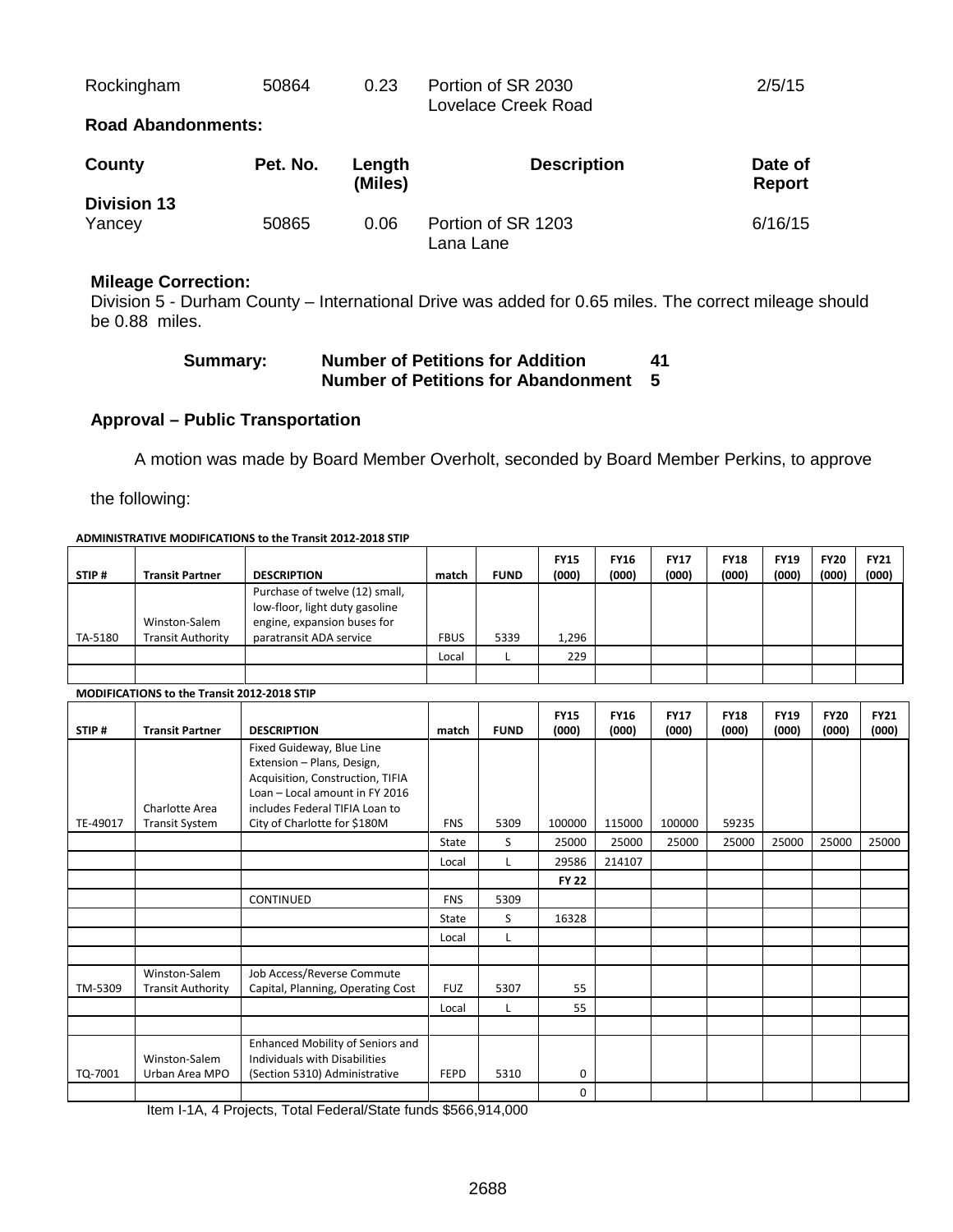### **Approval - Rail Program**

A motion was made by Board Member Overholt, seconded by Board Member Perkins, to approve

the following:

| <b>Town/County</b><br><b>Division</b> | <b>Project Description</b>                                                                                                                                                                                                                                                                                                                                                                                                                                                                                                                                                                                                                                                                                                                                                                                                                                                                                                                                                                                                                                                                                                          | <b>Estimated</b><br><b>Cost</b> |
|---------------------------------------|-------------------------------------------------------------------------------------------------------------------------------------------------------------------------------------------------------------------------------------------------------------------------------------------------------------------------------------------------------------------------------------------------------------------------------------------------------------------------------------------------------------------------------------------------------------------------------------------------------------------------------------------------------------------------------------------------------------------------------------------------------------------------------------------------------------------------------------------------------------------------------------------------------------------------------------------------------------------------------------------------------------------------------------------------------------------------------------------------------------------------------------|---------------------------------|
| Statewide                             | The Rail Division requests Board approval, endorsement and adoption of<br>the 2015 Comprehensive State Rail Plan. North Carolina General Statute<br>136-44.36 designates the Department of Transportation as the agency to<br>administer federal and State railroad revitalization programs and to<br>develop a state rail plan, and the Board of Transportation to adopt a State<br>Railroad Plan. The Passenger Rail Investment and Improvement Act of<br>2008 (PRIIA) mandates that States develop and submit a State-approved<br>State Rail Plan to the Secretary of Transportation of the United States<br>Department of Transportation.                                                                                                                                                                                                                                                                                                                                                                                                                                                                                       | N/A                             |
|                                       | As part of the State Rail Plan, the Department has identified a program of<br>needed rail infrastructure and programmatic investments and an objective<br>methodology to evaluate individual projects and programs. Plan<br>recommendations were presented to the Board of Transportation Multi-<br>modal Committee on January 7, 2015 and the Draft Comprehensive State<br>Rail Plan was submitted for public comment on February 25, 2015.                                                                                                                                                                                                                                                                                                                                                                                                                                                                                                                                                                                                                                                                                        |                                 |
| Division 4<br><b>Halifax County</b>   | The Rail Division requests Board approval of Freight Rail & Rail Crossing<br>Safety Improvement funds (FRRCSI) in order to partially finance the costs<br>of constructing a rail industrial access track to serve Klausner Lumber.<br>The company is developing a new facility in Halifax County and proposes<br>to hire 268 employees and invest over \$110 million in the facility and local<br>economy. Klausner Lumber anticipates shipping over 850 carloads of rail<br>freight per year and therefore is in need of rail access in order to develop<br>the new facility in Halifax County. Funding is contingent on a completed<br>Rail Industrial Access application, an environmental review, a construction<br>schedule that complies with grant requirements, all other Rail Industrial<br>Access Program/Freight Rail & Rail Crossing Safety program<br>requirements being satisfied, and on implementation of transportation<br>improvements necessary to protect the safety of contractors and<br>employees of Klausner Lumber. The total cost to the Rail Division is<br>estimated to be 50% not to exceed \$250,000. | \$250,000                       |
|                                       | This project replaces the Mariner project that was approved by the Board<br>in May 2015.                                                                                                                                                                                                                                                                                                                                                                                                                                                                                                                                                                                                                                                                                                                                                                                                                                                                                                                                                                                                                                            |                                 |
| Division 7<br><b>Orange County</b>    | The Rail Division requests Board approval of Freight Rail & Rail Crossing<br>Safety Improvement (FRRCSI) funds for the closure of Gordon Thomas<br>Drive (Crossing No. 735 199, MP H 48.49); Greenbriar Drive (Crossing<br>No. 735 197K, MP H 47.74); Byrdsville Drive (Crossing No. 735 189T, MP<br>H 43.89) and Partins Trailer Park (Crossing No. 735 160V, MP H 41.82)<br>near Hillsborough, including the construction of alternate access. The<br>Department will be responsible for the design and construction of the<br>project. NS will be responsible for the construction of the project within<br>their operating right-of-way.                                                                                                                                                                                                                                                                                                                                                                                                                                                                                        | \$1,100,000                     |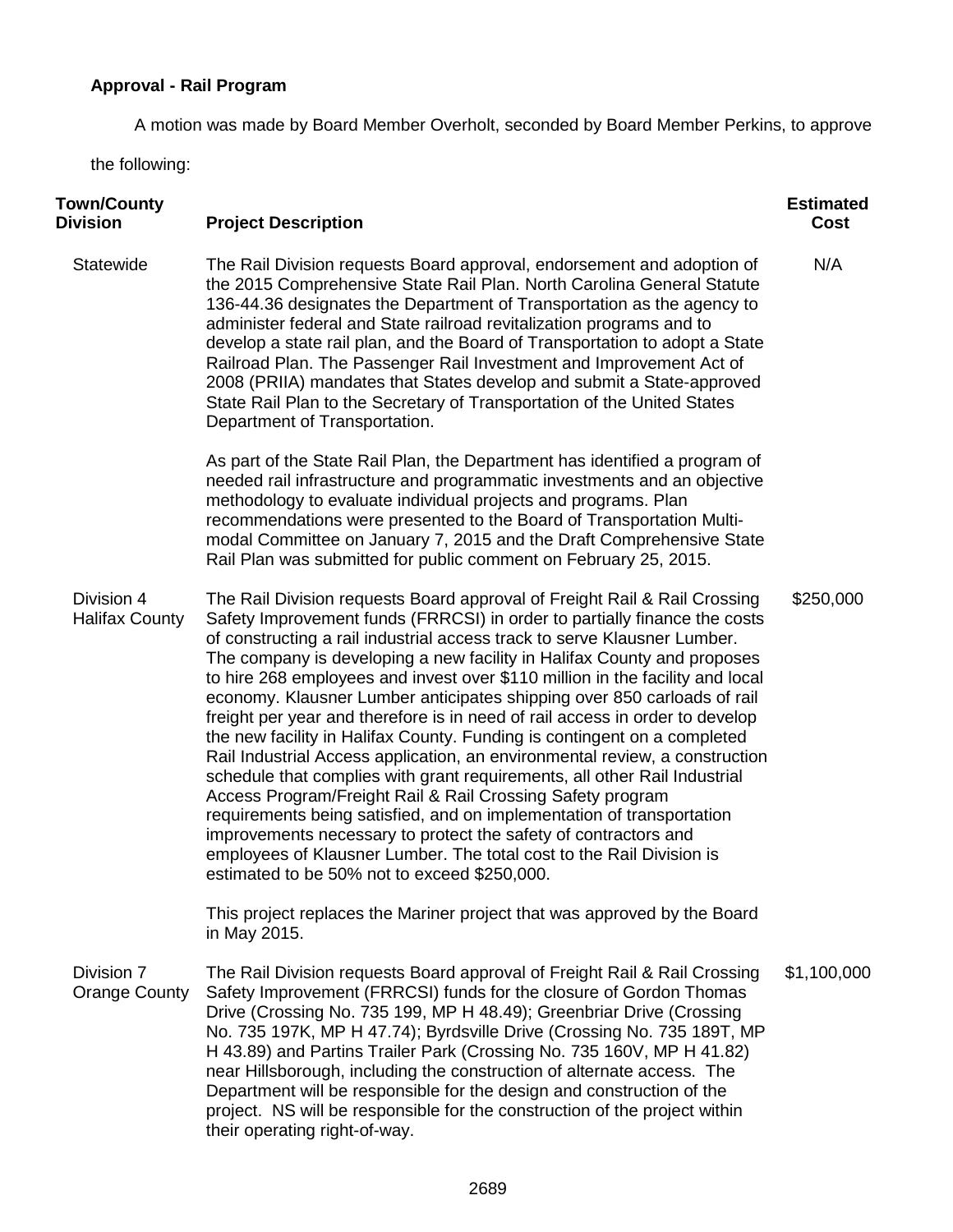Division 9 Davidson County The Rail Division requests Board approval of Freight Rail & Rail Crossing Safety Improvement (FRRCSI) funds for the Winston-Salem Southbound Railway (WSSB) to refurbish a siding near Lexington to serve a new customer, Leggett & Platt. Leggett & Platt plans to transload up to 100 carloads per year of steel. The Department shall participate in 50% of actual project costs not to exceed \$26,000. \$26,000

#### **ITEM I-2 SUMMARY – 4 PROJECTS – (TOTAL STATE) \$1,376,000**

#### **Approval – Specific State Funds for Construction Projects**

A motion was made by Board Member Overholt, seconded by Board Member Perkins, to approve

the following. Board Member Curran noted a conflict of interest on project R2248 in Mecklenburg

County.

| Town/<br>County<br><b>Division</b><br>PROJ.<br><b>CATEGORY</b> | Project<br><b>Description</b>                                                                                                                                                                                                                                                                                                         | <b>Estimated</b><br>Cost |
|----------------------------------------------------------------|---------------------------------------------------------------------------------------------------------------------------------------------------------------------------------------------------------------------------------------------------------------------------------------------------------------------------------------|--------------------------|
| Carrboro/<br>Orange Co.<br>Div. 7<br>U-2803<br><b>DIVISION</b> | WBS 34860.3.1<br>SR 1919 (Smith Level Road) from Rock Haven Road to<br>Bridge No. 88 over Morgan<br>Creek in Carrboro.<br>\$3,988,762.00<br>has<br>previously<br>been<br>approved<br>for<br>construction. Additional funds are needed to cover<br>expenditures<br>that<br>have<br>exceeded<br>the<br>previously<br>authorized budget. | \$337,323.00             |
| Alleghany Co.<br>Div. 11<br>R-4060<br><b>DIVISION</b>          | WBS 34605.1.2<br>US 21 (Sparta Western Loop) from SR 1172 (Grandview<br>Drive) to US 21. \$840,000.00 has previously been<br>approved for preliminary engineering. Additional funds<br>are needed to cover expenditures that have exceeded<br>the previously authorized budget.                                                       | \$144,336.00             |
| <b>ITEM J</b><br><b>SUMMARY</b>                                | <b>2 PROJECTS</b>                                                                                                                                                                                                                                                                                                                     | \$481,659.00             |
| Town/<br>County<br><b>Division</b><br>PROJ.<br><b>CATEGORY</b> | Project<br><b>Description</b>                                                                                                                                                                                                                                                                                                         | <b>Estimated</b><br>Cost |
| Craven Co.<br>Div. 2<br>F-5000<br><b>REGIONAL</b>              | WBS 41146.3.2<br>Cherry Branch Visitor's Center replacement. Initial funds<br>are requested for construction. This is a Strategic<br><b>Transportation Investments Transition project.</b>                                                                                                                                            | \$1,900,000.00           |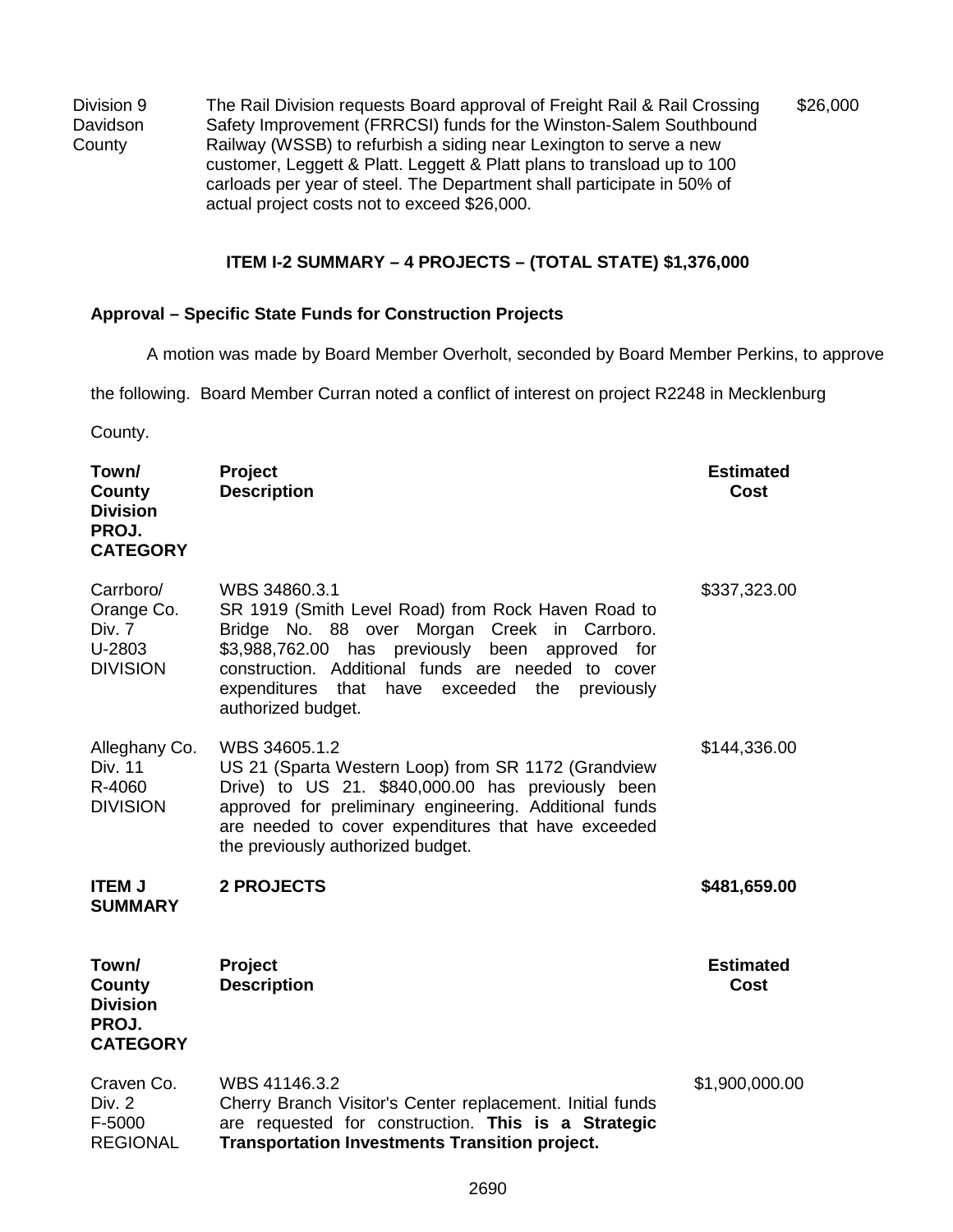| Statewide<br>Div. 2<br>M-0488G<br><b>STATEWIDE</b>                          | WBS 46404.1.7<br>Greenville Southwest Bypass - Map Act Lawsuit. Initial<br>funds are requested for preliminary engineering / legal<br>services.                                                                                                                                                                                                                        | \$200,000.00    |
|-----------------------------------------------------------------------------|------------------------------------------------------------------------------------------------------------------------------------------------------------------------------------------------------------------------------------------------------------------------------------------------------------------------------------------------------------------------|-----------------|
| Pender Co.<br>Div. 3<br>B-4929<br><b>REGIONAL</b>                           | WBS 40233.2.1<br>Replace Bridge #16 over the Intracoastal Waterway on<br>NC 50/210. Initial funds are requested for full right of way.                                                                                                                                                                                                                                 | \$11,250,000.00 |
| Wake Co.<br>Div. 5<br>R-2635D<br><b>STATEWIDE</b>                           | WBS 35520.3.S5<br>NC 540 (Triangle Expressway) Interchange with SR 1153<br>Springs/Apex Road). \$18,386,600.00<br>(Holly<br>has<br>previously been approved for construction. Funds need to<br>be increased by \$1,894,012.00 to reflect the low bid<br>received on June 26, 2015. This is a Strategic<br><b>Transportation Investments Transition project.</b>        | \$1,894,012.00  |
| Robeson Co.<br>Div. 6<br>P-4900A<br><b>STATEWIDE</b>                        | WBS 41099.3.2<br>Railroad Bypass of Pembroke to allow North to South<br>shipments to turn East. Grading and structures for new<br>rail connector in northeast quadrant between CSX A-Line<br>and CSX SE Line. Initial funds are requested for<br>construction. This is a Strategic Transportation<br><b>Investments Transition project.</b>                            | \$8,200,000.00  |
| Pembroke/<br>Robeson Co.<br>Div. 6<br>P-4900C<br><b>STATEWIDE</b>           | WBS 41099.3.4<br>Railroad Bypass of Pembroke to allow North to South<br>shipments to turn East. Railroad track construction for<br>new rail connector in northeast quadrant between CSX A-<br>line and CSX SW line. Initial funds are requested for<br>construction. This is a Strategic Transportation<br><b>Investments Transition project.</b>                      | \$6,200,000.00  |
| Forsyth Co.<br>Div. 9<br>$U-5551$<br><b>DIVISION</b>                        | WBS 46310.1.1<br>New route east of SR 1101 (Harper Road) to SR 1103<br>(Lewisville-Clemmons Road) in Clemmons. Initial funds<br>are requested for preliminary engineering. This is an<br><b>Economic Development project.</b>                                                                                                                                          | \$100,000.00    |
| Jones/<br>Onslow Cos.<br>Div. 2/3<br>R-2514C<br><b>STATEWIDE</b>            | WBS 34442.2.4<br>US 17 from North of Maysville to South of NC 58 near<br>\$8,600,000.00 has previously<br>Pollocksville.<br>been<br>approved for right of way and utilities. Additional funds<br>are needed to cover expenditures that have exceeded<br>the previously authorized budget. This is a Strategic<br><b>Transportation Investments Transition project.</b> | \$104,207.00    |
| Wilmington/<br>New Hanover<br>Co.<br>Div. 3<br>$U-4751$<br><b>STATEWIDE</b> | WBS 40191.1.2<br>SR 1409 (Military Cutoff Road Extension) from SR 1409<br>(Military Cutoff Road) to US<br>17 in Wilmington.<br>\$6,722,671.00<br>has previously been approved for<br>preliminary engineering. Additional funds are needed to<br>cover expenditures that have exceeded the previously                                                                   | \$217,954.00    |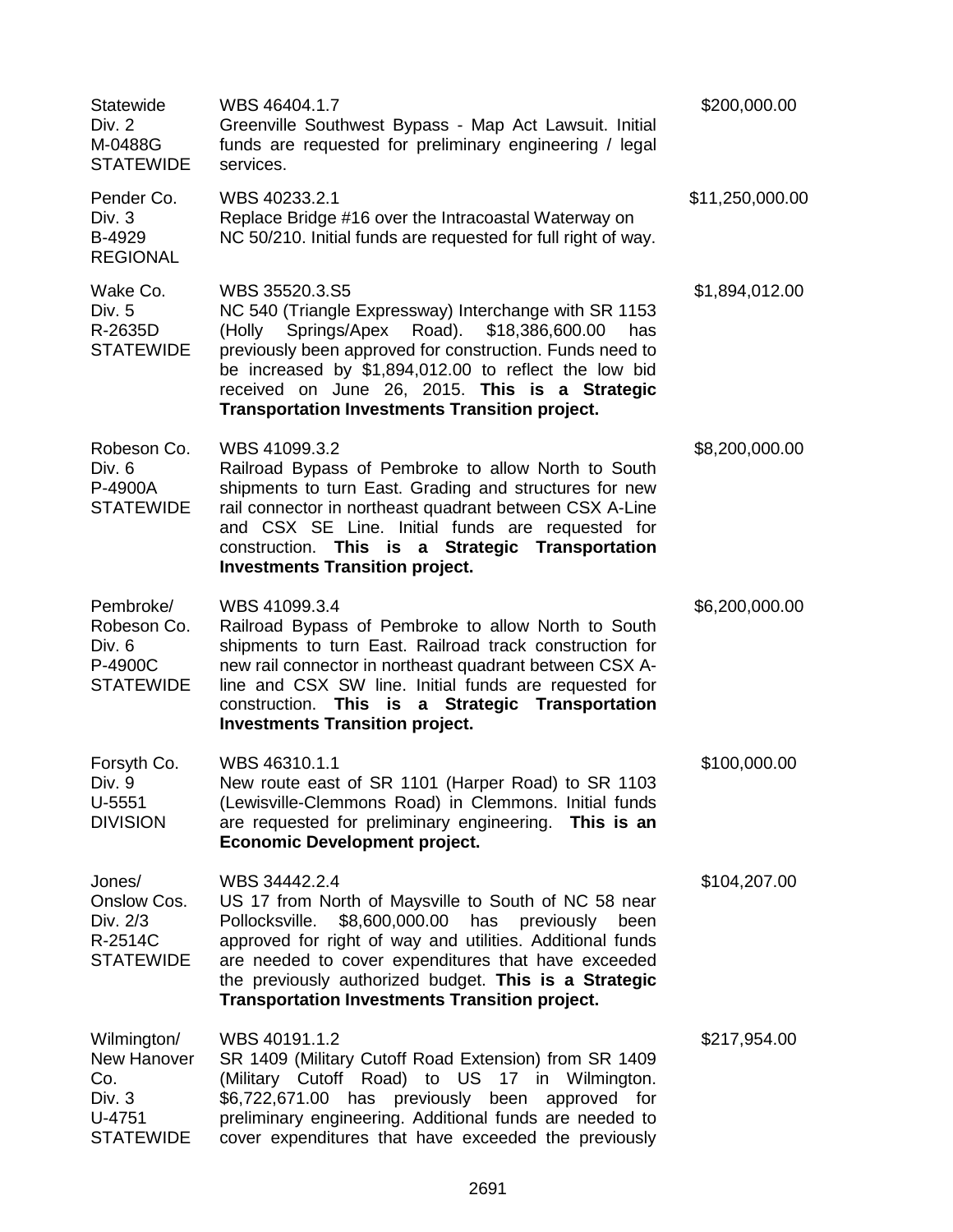authorized budget.

| Rutherford<br>Co.<br>Div. 13<br>R-2233AB<br><b>STATEWIDE</b>                | WBS 34400.3.2<br>US 221 from just south of Floyd's Creek to just north of<br>US 74 Bypass, 6.027 miles. \$35,800,000.00 has<br>previously been approved for construction. Additional<br>funds are needed to cover expenditures that have<br>exceeded the previously authorized budget. This is a<br><b>Strategic Transportation Investments</b><br>project. | <b>Transition</b>  | \$117,210.00    |
|-----------------------------------------------------------------------------|-------------------------------------------------------------------------------------------------------------------------------------------------------------------------------------------------------------------------------------------------------------------------------------------------------------------------------------------------------------|--------------------|-----------------|
| Winston-<br>Salem/<br>Forsyth Co.<br>Div. 9<br>U-2579E<br><b>STATEWIDE</b>  | WBS 34839.2.8<br>Winston-Salem Northern Beltway (Eastern Section) from<br>SR 2211 (Baux Mountain Road) to NC 8. \$3,806,447.00<br>has previously been approved for appraisal and<br>advanced acquisition of specific parcels. Funds are no<br>longer needed for Specific Parcel 897 (rescinded).                                                            |                    | $-$127,781.00$  |
| Charlotte/<br>Mecklenburg<br>Co.<br>Div. 10<br>R-2248WM<br><b>STATEWIDE</b> | WBS 34410.4.1<br>Wetland mitigation projects for I-485 (Charlotte Outer<br>Loop). \$1,103,000.00 has previously been approved for<br>wetland mitigation. Additional funds are requested. This<br>is a Strategic Transportation Investments Transition<br>project.                                                                                           |                    | \$30,000.00     |
| <b>INVESTMENTS</b>                                                          | STATEWIDE STRATEGIC TRANSPORTATION                                                                                                                                                                                                                                                                                                                          | <b>10 PROJECTS</b> | \$16,921,645.98 |
| <b>INVESTMENTS</b>                                                          | REGIONAL STRATEGIC TRANSPORTATION                                                                                                                                                                                                                                                                                                                           | 2 PROJECTS         | \$13,150,000.00 |
| <b>INVESTMENTS</b>                                                          | DIVISION STRATEGIC TRANSPORTATION                                                                                                                                                                                                                                                                                                                           | 1 PROJECT          | \$100,000.00    |

**SUMMARY OF FUNDS 13 PROJECTS \$30,171,645.98**

FYI: Funding for Transition Period projects is excluded from the Transportation Investment Strategy Formula.

| Town/<br>County<br><b>Division</b><br>PROJ.<br><b>CATEGORY</b> | <b>Project</b><br><b>Description</b>                                                                                                                                                                                                                                                                                                | <b>Estimated</b><br>Cost                                 |
|----------------------------------------------------------------|-------------------------------------------------------------------------------------------------------------------------------------------------------------------------------------------------------------------------------------------------------------------------------------------------------------------------------------|----------------------------------------------------------|
| Statewide<br>SS-4915A                                          | WBS 44540.1.1<br>NCDOT will be using \$25,000.00 FHWA STIC (State<br>Transportation Innovation Council) incentive funding to<br>hire a firm to procure and evaluate FHWA WISE (Work<br>Zone Impacts and Strategies Estimator Software).<br>Total Project cost = \$30,000.00. Initial preliminary<br>engineering funds are requested | \$30,000.00 Cost<br>\$25,000.00 Fed.<br>\$5,000.00 State |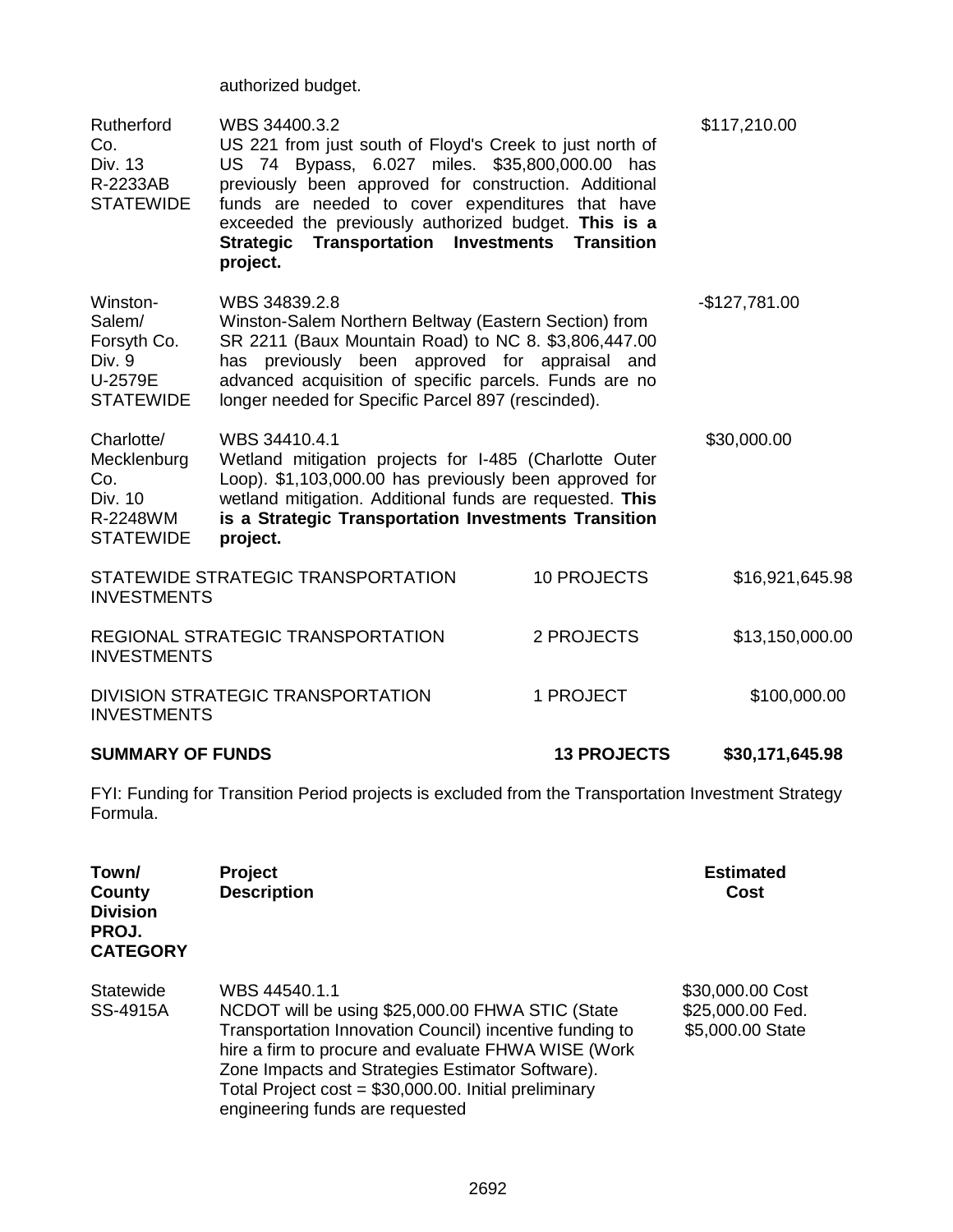| Durham/<br>Durham Co.<br>Div. 5<br><b>SS-4905BP</b> | WBS 43696.3.1<br>SR 1327 (Gregson Street) at Club Boulevard; SR1327<br>(Gregson St) at Peabody; SR 1327 (Gregson Street)<br>between the I-85 NB off ramp and the entrance to<br>Northgate Mall. \$197,500.00 in construction funds has<br>previously been approved for safety improvements.<br>Additional funds are needed due to an increase in<br>construction costs.<br>File 05-12-1280-3 | \$34,000.00 |
|-----------------------------------------------------|----------------------------------------------------------------------------------------------------------------------------------------------------------------------------------------------------------------------------------------------------------------------------------------------------------------------------------------------------------------------------------------------|-------------|
| Durham/<br>Durham Co.<br>Div. 5<br>SS-4905BT        | WBS 43783.3.1<br>SR 1445 (Duke Street) at Club Boulevard; US 15-501<br>Business (Roxboro Street) at Pettigrew Street.<br>\$157,000.00 in construction funds has previously been<br>approved for safety improvements. Additional funds are<br>needed due to an increase in construction costs.<br>File 05-12-2529-3                                                                           | \$44,000.00 |
| <b>ITEM L</b><br><b>SUMMARY</b>                     | 3 PROJECTS                                                                                                                                                                                                                                                                                                                                                                                   | \$83,000.00 |

### **Approval – Funds for Specific Federal-Aid Projects**

A motion was made by Board Member Overholt, seconded by Board Member Perkins, to approve

the following:

### **Division 1**

### **Rail Program**

| Town/<br>County/PROJ<br><b>CATEGORY</b>           | Project<br><b>Description</b>                                                                                                                                                                                                                                                                                                            | <b>Estimated</b><br>Cost                                       |
|---------------------------------------------------|------------------------------------------------------------------------------------------------------------------------------------------------------------------------------------------------------------------------------------------------------------------------------------------------------------------------------------------|----------------------------------------------------------------|
| Northampton<br>Co.<br>Z-5400AF<br><b>REGIONAL</b> | 43600.3.55, RR-0046(7)<br>Railway-Highway Grade Crossing Safety Project at the<br>intersection of NC 46 / NC 186 and the Norfolk Southern<br>Railway Tracks; Crossing #629 643M near Garysburg. Funds<br>are needed for construction for the installation of Highway-<br>Railway traffic control crossing warning devices.               | \$404,000.00<br>Cost<br>\$323,200.00 Fed.<br>\$80,800.00 State |
| Northampton<br>Co.<br>Z-5400AF<br><b>REGIONAL</b> | 43600.1.55, RR-0046(7)<br>Railway-Highway Grade Crossing Safety Project at the<br>intersection of NC 46 / NC 186 and the Norfolk Southern<br>Railway Tracks; Crossing #629 643M near Garysburg.<br>\$20,102.00 has previously been approved for preliminary<br>engineering. Additional funds are needed based on the latest<br>estimate. | \$41,000.00<br>Cost<br>\$32,800.00 Fed.<br>\$8,200.00 State    |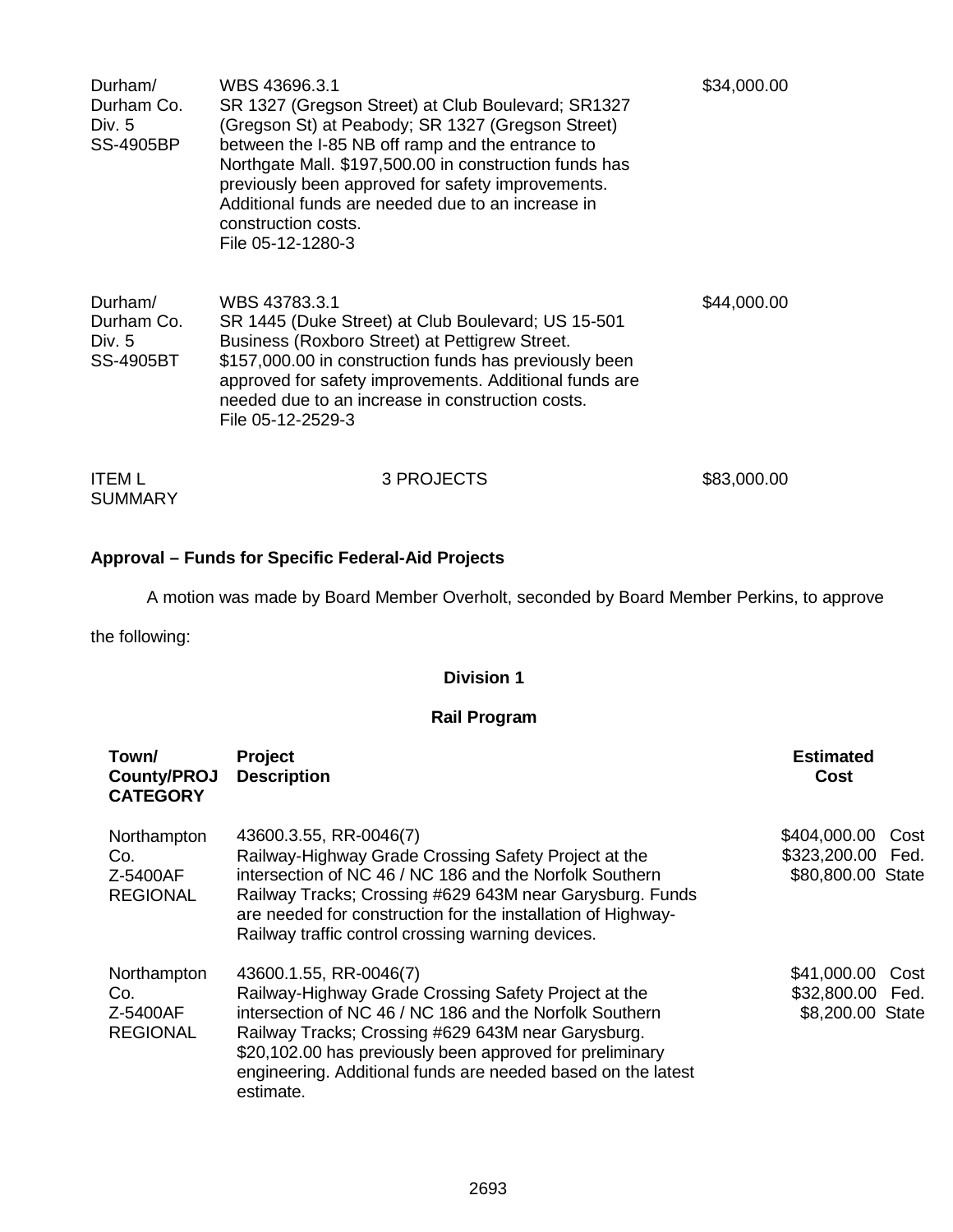### **National Highway**

| Town/<br><b>County/PROJ</b><br><b>CATEGORY</b>      | Project<br><b>Description</b>                                                                                                                                                                                                                                                                | <b>Estimated</b><br>Cost                                          |
|-----------------------------------------------------|----------------------------------------------------------------------------------------------------------------------------------------------------------------------------------------------------------------------------------------------------------------------------------------------|-------------------------------------------------------------------|
| Pitt Co.<br>U-5730<br><b>REGIONAL</b>               | 54021.1.1, NHP-0013(45)<br>US 13 (Memorial Drive) at NC 43 (5th Street). Funds are<br>needed for preliminary engineering.                                                                                                                                                                    | \$18,800.00<br>Cost<br>\$15,040.00 Fed.<br>\$3,760.00 State       |
|                                                     | <b>Safety</b>                                                                                                                                                                                                                                                                                |                                                                   |
| Beaufort Co.<br><b>SS-4902BT</b><br><b>REGIONAL</b> | 44502.1.1, HSIP-0099(18)<br>NC 99 between US 264 in Pantego and the Hyde/Washington<br>County line. Funds are needed for preliminary engineering.                                                                                                                                            | \$2,500.00<br>Cost<br>\$2,250.00 Fed.<br>\$250.00 State           |
| Pitt Co.<br><b>SS-4902BU</b><br><b>DIVISION</b>     | 44503.1.1, HSIP-1755(9)<br>SR 1755 (Black Jack-Simpson Road) at SR 1760 (Mobley's<br>Bridge Road). Funds are needed for preliminary engineering.                                                                                                                                             | \$2,500.00<br>Cost<br>\$2,250.00 Fed.<br>\$250.00 State           |
| Pitt Co.<br><b>SS-4902BV</b><br><b>REGIONAL</b>     | 44504.1.1, HSIP-0043(24)<br>NC 43 between 0.2 miles south and 0.1 miles north of SR 1735<br>(Tull Road). Funds are needed for preliminary engineering.                                                                                                                                       | \$32,000.00<br>Cost<br>\$28,800.00 Fed.<br>\$3,200.00 State       |
|                                                     | <b>Bicycle and Pedestrian</b>                                                                                                                                                                                                                                                                |                                                                   |
| Town/<br><b>County/PROJ</b><br><b>CATEGORY</b>      | Project<br><b>Description</b>                                                                                                                                                                                                                                                                | <b>Estimate</b><br>d Cost                                         |
| Craven Co.<br>EB-5501<br><b>DIVISION</b>            | 50017.3.FD1, STPEB-1309(11)<br>SR 1309 (Glenburnie Road) from Elizabeth Avenue to NC 55<br>(Neuse Boulevard). Funds are needed for construction for a<br>multi-use path. This is a Strategic Transportation<br><b>Investments Transition project.</b>                                        | \$500,000.00<br>Cost<br>\$400,000.00 Fed.<br>\$100,000.00 State   |
| Craven Co.<br>EB-5502<br><b>DIVISION</b>            | 50018.3.FD1, STPEB-0055(59)<br>NC 55 (Neuse Boulevard) from NC 55 (1st Street) to SR 1309 /<br>SR 1402 (Glenburnie Road) in New Bern. Funds are needed for<br>construction for a 5-foot wide concrete sidewalk. This is a<br><b>Strategic Transportation Investments Transition project.</b> | \$435,000.00<br>Cost<br>\$348,000.00<br>Fed.<br>\$87,000.00 State |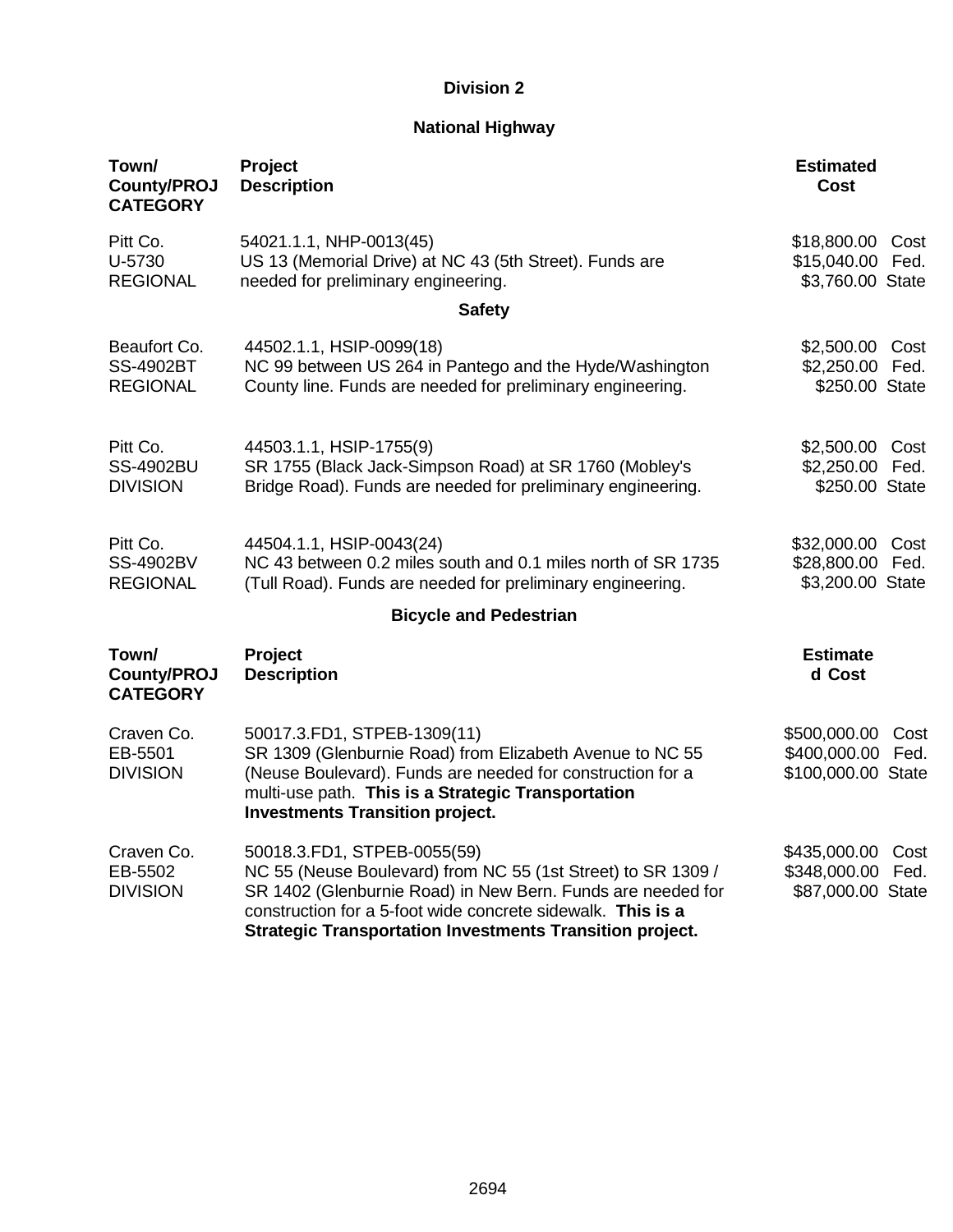### **Safety**

| Town/<br><b>County/PROJ</b><br><b>CATEGORY</b>            | Project<br><b>Description</b>                                                                                                                                                                                                                                       | <b>Estimated</b><br>Cost                             |              |
|-----------------------------------------------------------|---------------------------------------------------------------------------------------------------------------------------------------------------------------------------------------------------------------------------------------------------------------------|------------------------------------------------------|--------------|
| Brunswick Co.<br><b>SS-4903BY</b><br><b>REGIONAL</b>      | 44508.1.1, HSIP-0087(35)<br>NC 87 from Hunters Ridge Drive to Leigh Court. Funds are<br>needed for preliminary engineering.                                                                                                                                         | \$5,000.00 Cost<br>\$4,500.00 Fed.<br>\$500.00 State |              |
| New Hanover<br>Co.<br><b>SS-4903BW</b><br><b>REGIONAL</b> | 44506.1.1, HSIP-0117(36)<br>US 117 / NC 132 (N. College Road) at Ringo Street. Funds are<br>needed for preliminary engineering.                                                                                                                                     | \$2,000.00<br>\$1,800.00 Fed.<br>\$200.00 State      | Cost         |
| Onslow Co.<br><b>SS-4903BV</b><br><b>REGIONAL</b>         | 44505.1.1, HSIP-0258(25)<br>US 258 at SR 1250 (Bratton Drive). Funds are needed for<br>preliminary engineering.                                                                                                                                                     | \$2,000.00 Cost<br>\$1,800.00 Fed.<br>\$200.00 State |              |
| Onslow Co.<br><b>SS-4903BX</b><br><b>REGIONAL</b>         | 44507.1.1, HSIP-0258(26)<br>US 258 at SR 1135 (Morningside Drive). Funds are needed for<br>preliminary engineering.                                                                                                                                                 | \$2,000.00 Cost<br>\$1,800.00 Fed.<br>\$200.00 State |              |
| Onslow Co.<br>W-5203W<br><b>STATEWIDE</b>                 | 45333.1.FS23, HSIP-0017(137)<br>US 17 at SR 1327 (Kellum Loop Road) and SR 1410 (Halltown<br>Road). \$72,500.00 has previously been approved for<br>preliminary engineering. Additional funds are needed based on<br>the latest estimate.                           | \$78,000.00<br>\$70,200.00 Fed.<br>\$7,800.00 State  | Cost         |
| Onslow Co.<br>W-5203X<br><b>STATEWIDE</b>                 | 45333.1.FS24, HSIP-0017(138)<br>US 17 (New Bern Highway) and SR 1407 (Wolf Swamp Road)<br>and SR 1326 (Drummer Kellum Road). \$130,000.00 has<br>previously been approved for preliminary engineering.<br>Additional funds are needed based on the latest estimate. | \$14,000.00<br>\$12,000.00<br>\$2,000.00 State       | Cost<br>Fed. |
|                                                           | <b>Division 4</b>                                                                                                                                                                                                                                                   |                                                      |              |
|                                                           | <b>National Highway</b>                                                                                                                                                                                                                                             |                                                      |              |

| Town/<br>County/PROJ<br><b>CATEGORY</b>  | <b>Project</b><br><b>Description</b>                                                                                                                                                                                                                                                                              | <b>Estimated</b><br>Cost                                       |  |
|------------------------------------------|-------------------------------------------------------------------------------------------------------------------------------------------------------------------------------------------------------------------------------------------------------------------------------------------------------------------|----------------------------------------------------------------|--|
| Wayne Co.<br>R-2554D<br><b>STATEWIDE</b> | 34461.3.FS9, NHPP-000S(784)<br>Goldsboro Bypass - Implementation of Intelligent Transportation<br>System (ITS). Funds are needed for construction for the<br>installation of devices for Intelligent Transportation System<br>(ITS). This is a Strategic Transportation Investments<br><b>Transition project.</b> | \$1,125,000.00 Cost<br>\$900,000.00 Fed.<br>\$225,000.00 State |  |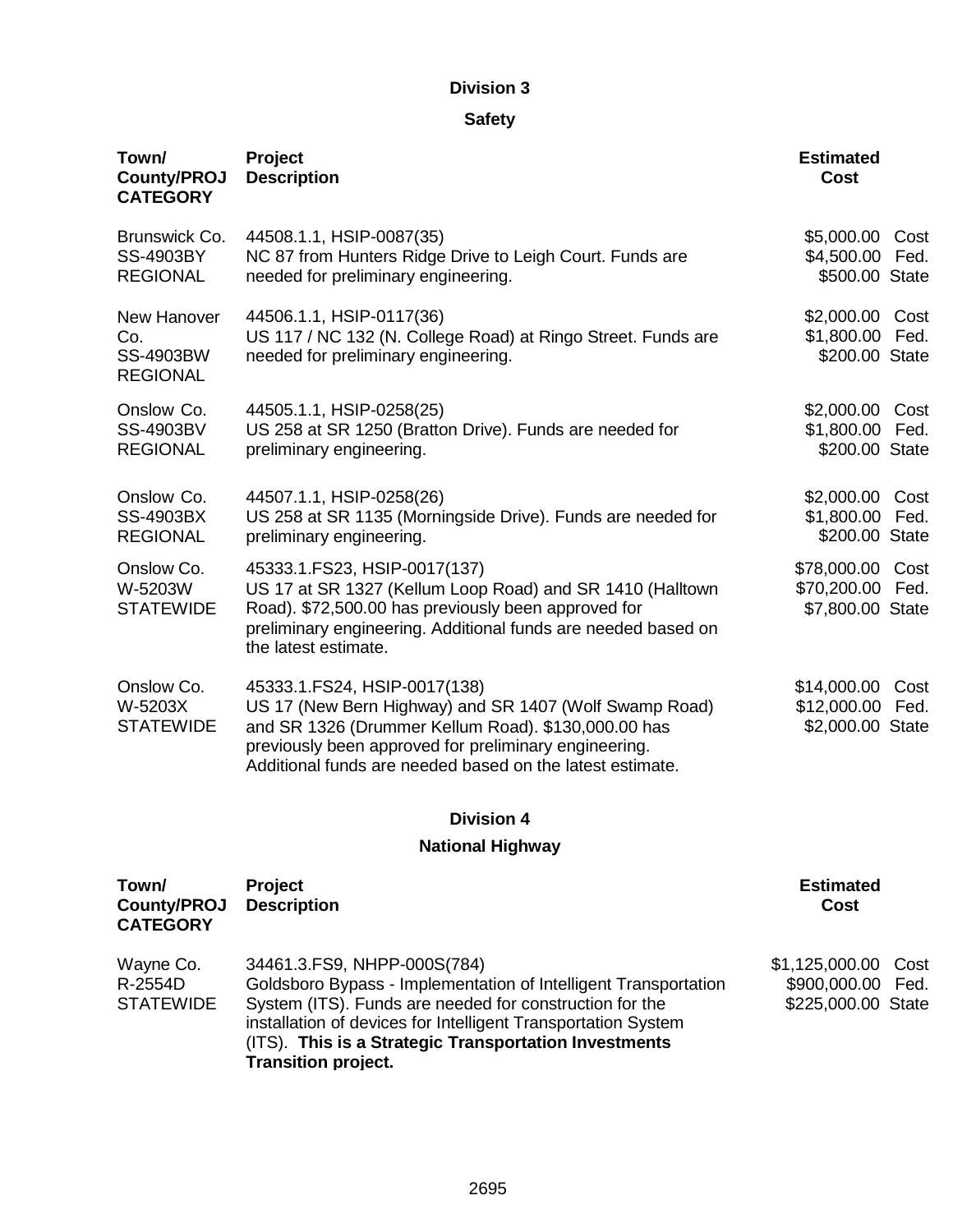### **Safety**

| Halifax Co.<br>W-5601BU<br><b>DIVISION</b>          | 50138.1.74, HSIP-1434(5)<br>SR 1434 (Sam Powell Dairy Road) between NC 48 in Roanoke<br>Rapids and NC 48 south of Rheasville. Funds are needed for<br>preliminary engineering.                                          | \$3,000.00 Cost<br>\$2,700.00 Fed.<br>\$300.00 State     |              |
|-----------------------------------------------------|-------------------------------------------------------------------------------------------------------------------------------------------------------------------------------------------------------------------------|----------------------------------------------------------|--------------|
| Johnston Co.<br><b>SS-4904DK</b><br><b>DIVISION</b> | 44511.1.1, HSIP-1701(1)<br>SR 1701 (Wendell Road) at SR 1716 (Lake Wendell Road).<br>Funds are needed for preliminary engineering.                                                                                      | \$4,500.00 Cost<br>\$4,050.00 Fed.<br>\$450.00 State     |              |
| Johnston Co.<br>W-5601BV<br><b>REGIONAL</b>         | 50138.1.75, HSIP-0039(10)<br>NC 39 at NC 42. Funds are needed for preliminary engineering.                                                                                                                              | \$125,000.00<br>\$112,500.00<br>\$12,500.00 State        | Cost<br>Fed. |
| Johnston Co.<br>W-5601BW<br><b>REGIONAL</b>         | 50138.1.76, HSIP-0042(63)<br>NC 42 at SR 1525 (Cornwallis Road). Funds are needed for<br>preliminary engineering.                                                                                                       | \$5,000.00<br>\$4,500.00<br>\$500.00 State               | Cost<br>Fed. |
| Johnston Co.<br>W-5601BX<br><b>REGIONAL</b>         | 50138.1.77, HSIP-0210(35)<br>NC 210 at SR 1162 (Black Creek Road). Funds are needed for<br>preliminary engineering.                                                                                                     | \$25,000.00 Cost<br>\$22,500.00 Fed.<br>\$2,500.00 State |              |
| Johnston Co.<br>W-5601BZ<br><b>DIVISION</b>         | 50138.1.79, HSIP-1720(3)<br>SR 1720 (Thanksgiving Fire Road) between approximately<br>0.1 mile south and approximately 0.1 mile north of SR 1943<br>(New Creech Road). Funds are needed for preliminary<br>engineering. | \$25,000.00 Cost<br>\$22,500.00 Fed.<br>\$2,500.00 State |              |
| Nash Co.<br><b>SS-4904DL</b><br><b>REGIONAL</b>     | 44512.1.1, HSIP-0581(27)<br>NC 581 at SR 1134 (Strickland Road); NC 581 at SR 1109<br>(Stoney Hill Church Road). Funds are needed for preliminary<br>engineering.                                                       | \$7,500.00 Cost<br>\$6,750.00 Fed.<br>\$750.00 State     |              |
| Wayne Co.<br><b>SS-4904DJ</b><br><b>STATEWIDE</b>   | 44510.1.1, HSIP-0070(192)<br>US 70 between 0.5 mile west of the Johnston/Wayne County<br>Line and SR 1237 (Community Drive) / SR 1381 (Aulander<br>Road). Funds are needed for preliminary engineering.                 | \$5,000.00 Cost<br>\$4,500.00<br>\$500.00 State          | Fed.         |
| Wayne Co.<br>W-5601BS<br><b>REGIONAL</b>            | 50138.1.72, HSIP-0013(44)<br>US 13 at SR 1127 (Herring Road). Funds are needed for<br>preliminary engineering.                                                                                                          | \$45,000.00 Cost<br>\$40,500.00<br>\$4,500.00 State      | Fed.         |
| Wayne Co.<br>W-5601BT<br><b>STATEWIDE</b>           | 50138.1.73, HSIP-0117(35)<br>US 117 at NC 55. Funds are needed for preliminary<br>engineering.                                                                                                                          | \$25,000.00<br>\$22,500.00<br>\$2,500.00 State           | Cost<br>Fed. |
| Wayne Co.<br>W-5601BY<br><b>DIVISION</b>            | 50138.1.78, HSIP-1008(25)<br>SR 1008 (Stevens Mill Road) in the vicinity of SR 1224 (Ferry<br>Bridge Road). Funds are needed for preliminary engineering.                                                               | \$4,500.00<br>\$4,050.00<br>\$450.00 State               | Cost<br>Fed. |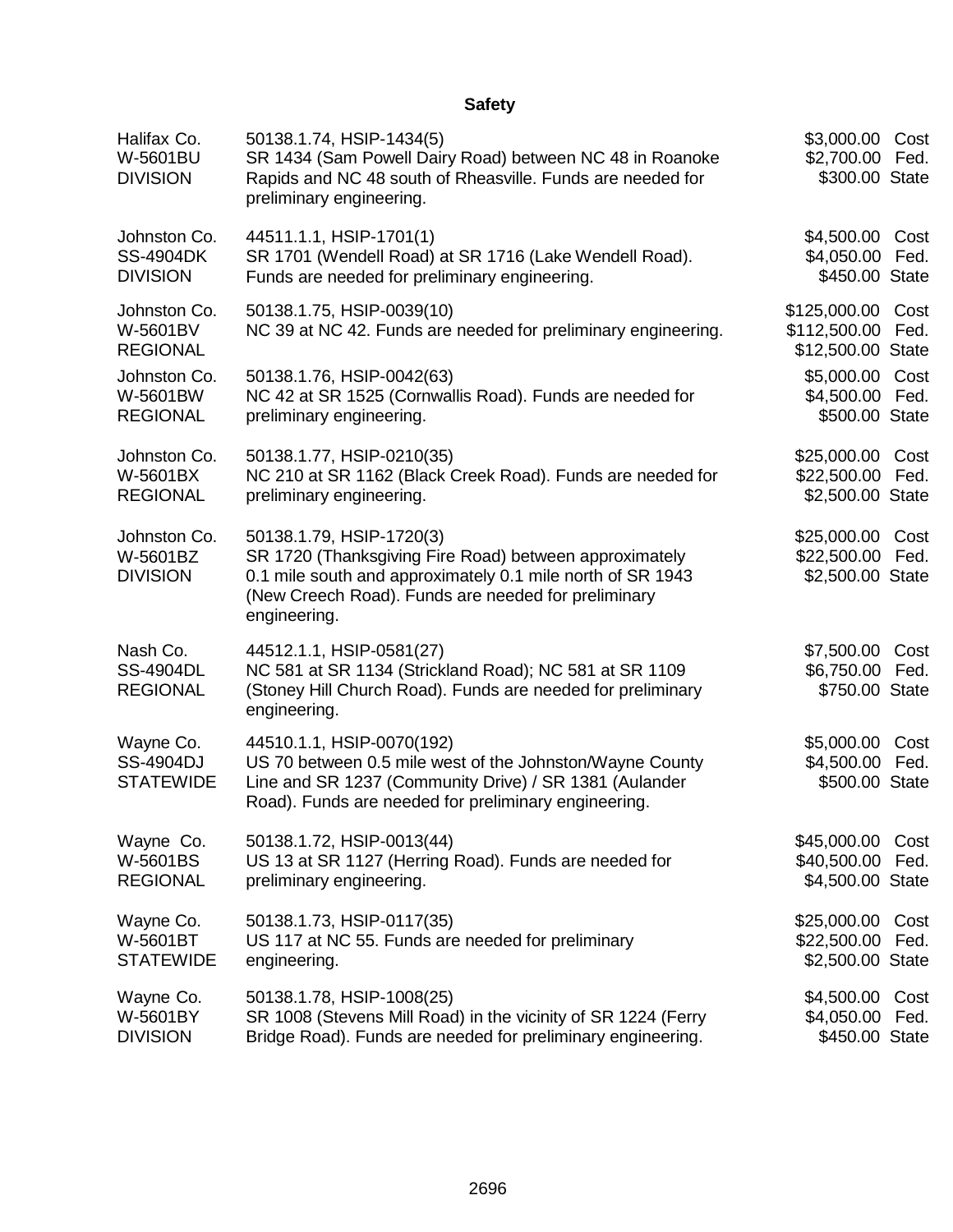### **Congestion Mitigation**

| Town/<br><b>County/PROJ</b><br><b>CATEGORY</b> | Project<br><b>Description</b>                                                                                                                                                                                 | <b>Estimated</b><br>Cost                                                                        |
|------------------------------------------------|---------------------------------------------------------------------------------------------------------------------------------------------------------------------------------------------------------------|-------------------------------------------------------------------------------------------------|
| Granville Co.<br>C-5567<br><b>EXEMPT</b>       | 50104.1.1, CMS-0536(4)<br>Town of Butner - East Lyon Station Greenway Extension.<br>Funds are needed for preliminary engineering.                                                                             | \$35,000.00<br>Cost<br>\$28,000.00<br>Fed.<br>\$7,000.00 Local                                  |
| Wake Co.<br>C-5163<br><b>EXEMPT</b>            | 46228.1.1, CMS-0503(17)<br>Cary - Crabtree Creek Greenway. \$434,400.00 has previously<br>been approved for preliminary engineering. Additional funds are<br>needed based on the latest estimate.             | \$117,000.00<br>Cost<br>\$93,600.00<br>Fed.<br>\$23,400.00 Local                                |
|                                                | <b>Enhancement</b>                                                                                                                                                                                            |                                                                                                 |
| Wake Co.<br>EL-5100GG<br><b>DIVISION</b>       | 41821.3.43, STPDA-0503(24)<br>Cary - Old Reedy Creek Road Trailhead study. Funds are<br>needed for construction for a Greenway Trailhead to identify,<br>study and analyse potential Trailhead parking areas. | \$1,015,513.00<br>Cost<br>\$812,410.00<br>Fed.<br>\$203,103.00 Local                            |
|                                                | <b>Bridge</b>                                                                                                                                                                                                 |                                                                                                 |
| Wake Co.<br>B-5121<br><b>REGIONAL</b>          | 42263.2.U1, BRNHS-0070(119)<br>Replace Bridge #227 over Peace Street on US 70. Funds are<br>needed for utilities.                                                                                             | \$5,841,000.00<br>Cost<br>\$4,672,800.00<br>Fed.<br>\$1,168,200.00 State                        |
| Wake Co.<br>B-5121<br><b>REGIONAL</b>          | 42263.2.1, BRNHS-0070(119)<br>Replace Bridge #227 over Peace Street on US 70. Funds are<br>needed for full right of way.                                                                                      | \$11,322,000.00<br>Cost<br>\$9,057,600.00<br>Fed.<br>\$2,040,000.00 State<br>\$224,400.00 Local |

### **Safety**

| Durham Co.       | 44515.1.1, HSIP-0015(48)                                    | \$5,000.00 Cost |  |
|------------------|-------------------------------------------------------------|-----------------|--|
| <b>SS-4905CY</b> | US 15-501 Business (University Drive) at SR 1445 (Duke      | \$4,500.00 Fed. |  |
| <b>REGIONAL</b>  | Street). Funds are needed for preliminary engineering.      | \$500.00 State  |  |
| Franklin Co.     | 44516.1.1, HSIP-0096(20)                                    | \$5,000.00 Cost |  |
| SS-4905CZ        | NC 96 at SR 1127 (Pocomoke Road) / SR 1141 (Bruce Garner    | \$4,500.00 Fed. |  |
| <b>REGIONAL</b>  | Road). Funds are needed for preliminary engineering.        | \$500.00 State  |  |
| Wake Co.         | 44513.1.1, HSIP-1007(31)                                    | \$5,000.00 Cost |  |
| <b>SS-4905CW</b> | SR 1007 (Poole Road) at SR 5233 (Old Poole Road). Funds are | \$4,500.00 Fed. |  |
| <b>DIVISION</b>  | needed for preliminary engineering.                         | \$500.00 State  |  |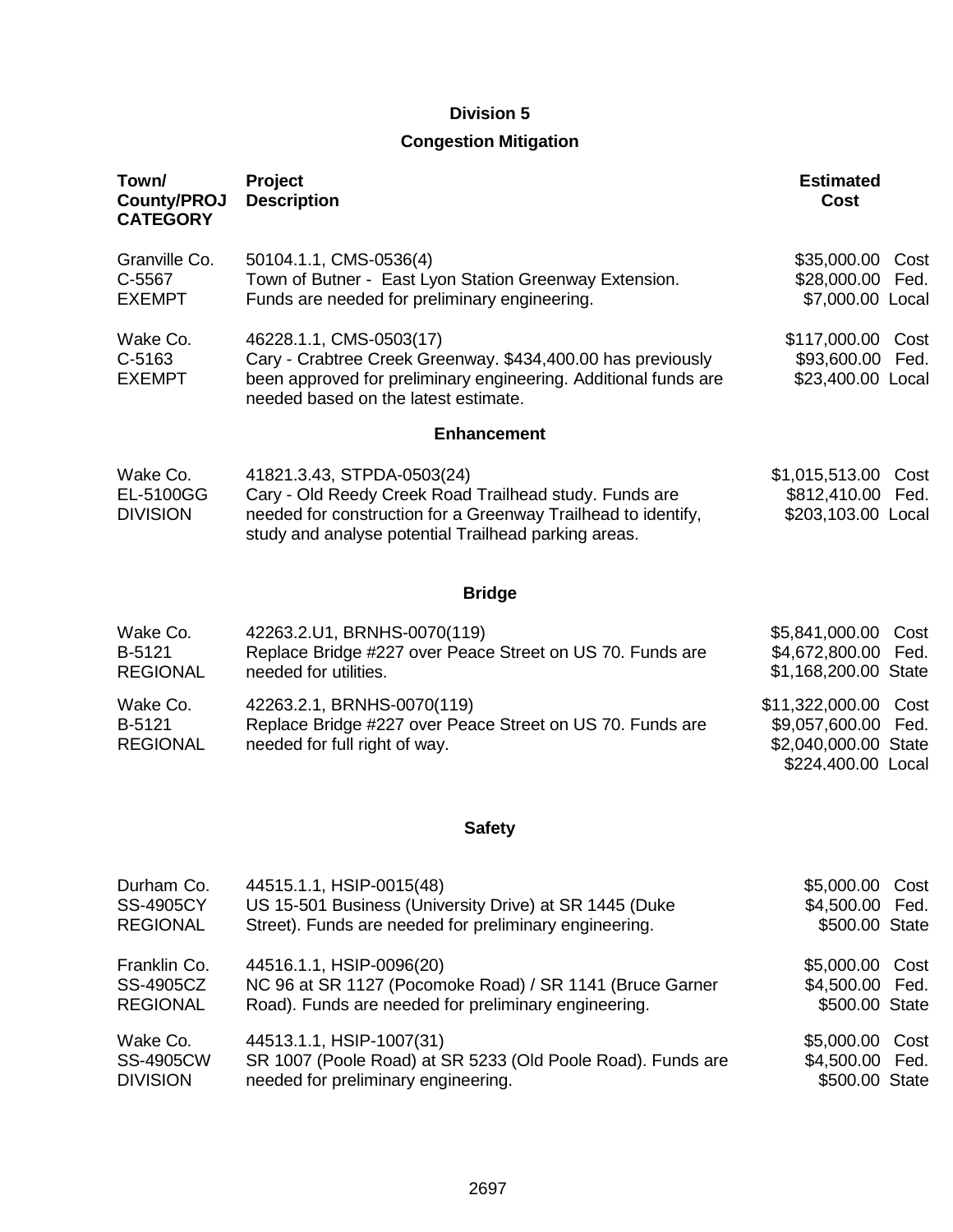| Wake Co.<br><b>SS-4905CX</b><br><b>DIVISION</b> | 44514.1.1, HSIP-2000(9)<br>SR 2000 (Wake Forest Road) at Ronald Drive/Ollie Street.<br>Funds are needed for preliminary engineering.                                                                                                       | \$5,000.00<br>\$4,500.00<br>\$500.00 State        | Cost<br>Fed. |
|-------------------------------------------------|--------------------------------------------------------------------------------------------------------------------------------------------------------------------------------------------------------------------------------------------|---------------------------------------------------|--------------|
| Wake Co.<br>W-5205K<br><b>REGIONAL</b>          | 45335.1.11, HRRR-0042(52)<br>NC 42 at SR 2740 (Mt. Pleasant Road) / SR 2739 (Barber<br>Bridge Road). \$46,904.00 has previously been approved for<br>preliminary engineering. Additional funds are needed based on<br>the latest estimate. | \$15,000.00<br>\$13,500.00<br>\$1,500.00 State    | Cost<br>Fed. |
| Wake Co.<br>W-5205O<br><b>STATEWIDE</b>         | 45335.3.15, HSIP-0064(170)<br>US 64 Eastbound at US 1 Northbound and SR 1009 (Tryon<br>Road) at US 1 Northbound On-Ramp / Regency Parkway.<br>Funds are needed for construction to install turning lanes.                                  | \$925,000.00<br>\$832,500.00<br>\$92,500.00 State | Cost<br>Fed. |
| Wake Co.<br>W-5205O<br><b>STATEWIDE</b>         | 45335.2.15, HSIP-0064(170)<br>US 64 Eastbound at US 1 Northbound and SR 1009 (Tryon<br>Road) at US 1 Northbound On-ramp / Regency Parkway. Funds<br>are needed for full right of way and utilities.                                        | \$150,000.00<br>\$135,000.00<br>\$15,000.00 State | Cost<br>Fed. |
| Wake Co.<br>W-5205QB<br><b>REGIONAL</b>         | 45335.3. FS18, HSIP-0070(117)<br>US 70 (Capital Boulevard) just north of Lane Street. Funds are<br>needed for construction for open graded friction course<br>installation and super-elevation improvements.                               | \$525,000.00<br>\$472,500.00<br>\$52,500.00 State | Cost<br>Fed. |
| Wake Co.<br>W-5205U<br><b>DIVISION</b>          | 45335.3.22, HSIP-2215(5)<br>SR 2215 (Buffalo Road) in the vicinity of SR 2939 (Willow Creek<br>Drive). Funds are needed for construction to widen and wedge a<br>curve.                                                                    | \$305,000.00<br>\$274,500.00<br>\$30,500.00 State | Cost<br>Fed. |

### **National Highway**

| Town/<br>County/PROJ<br><b>CATEGORY</b>           | Project<br><b>Description</b>                                                                                                                                     | <b>Estimated</b><br>Cost                                       |
|---------------------------------------------------|-------------------------------------------------------------------------------------------------------------------------------------------------------------------|----------------------------------------------------------------|
| Cumberland<br>Co.<br>U-2519CA<br><b>STATEWIDE</b> | 34817.1.4, NHP-0620(31)<br>Fayetteville Outer Loop from south of US 401 to south of<br>SR 1400 (Cliffdale Road). Funds are needed for preliminary<br>engineering. | \$1,000,000.00 Cost<br>\$800,000.00 Fed.<br>\$200,000.00 State |
|                                                   | <b>Safety</b>                                                                                                                                                     |                                                                |
| Cumberland<br>Co.                                 | 44517.1.1, HSIP-0024(70)<br>NC 24 / NC 87 (Bragg Boulevard) in the Town of Spring Lake.                                                                           | \$3,000.00<br>Cost<br>\$2,700.00<br>Fed.                       |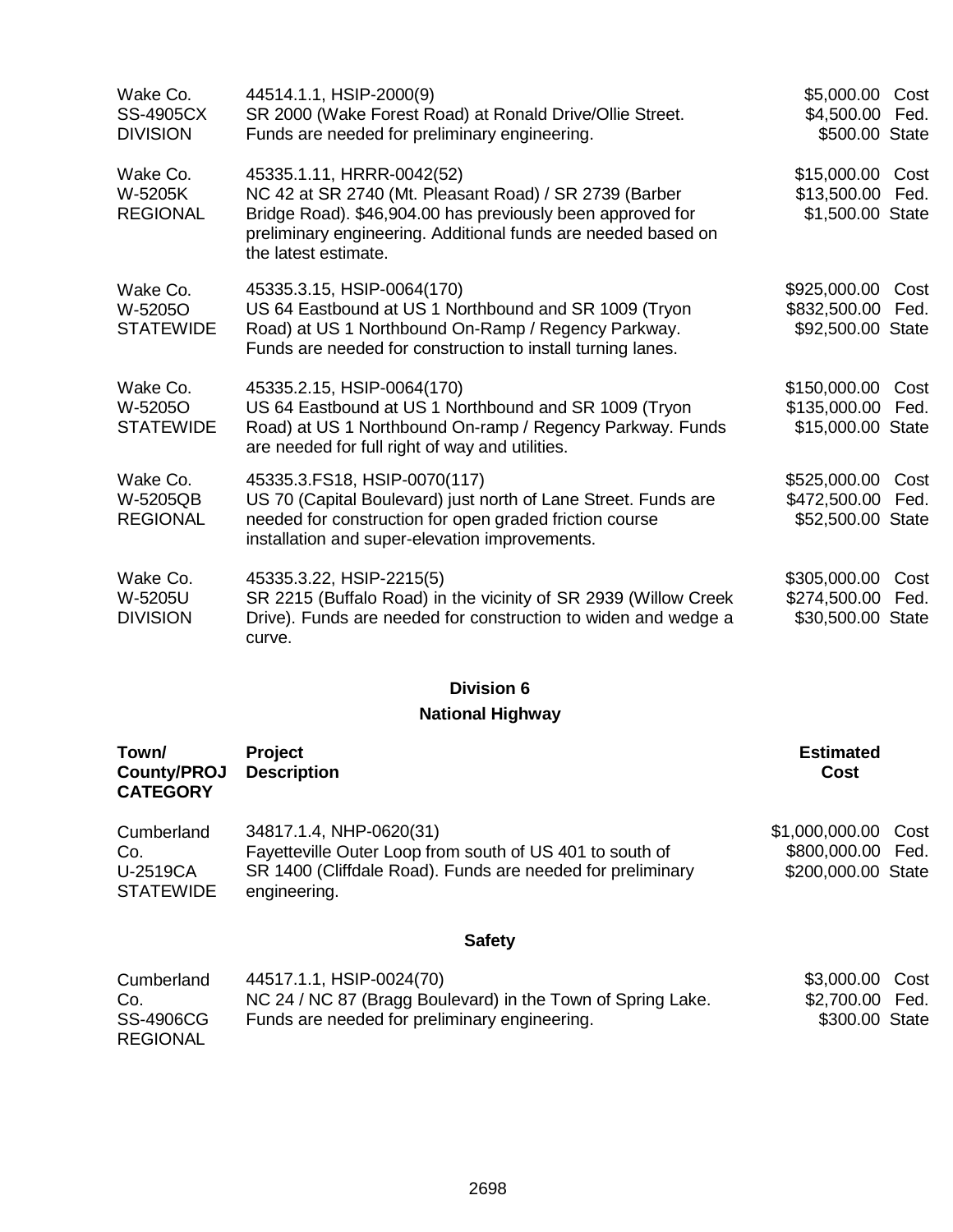| Cumberland      | 45336.3.34, HSIP-1403(16)                                            | \$1,800,000.00 Cost |  |
|-----------------|----------------------------------------------------------------------|---------------------|--|
| Co.             | SR 1403 (Reilly Road) from SR 1400 (Cliffdale Road) to               | \$1,620,000.00 Fed. |  |
| W-5206AH        | Willowbrook / Kimridge in Fayetteville. Funds are needed for         | \$180,000.00 State  |  |
| <b>DIVISION</b> | construction to install pedestrian facilities and construct a raised |                     |  |
|                 | median.                                                              |                     |  |
|                 | <b>High Priority</b>                                                 |                     |  |

| Lumberton /     | 50067.3.FD1, HPP-0627(7)                                        | \$1,300,000.00 Cost |  |
|-----------------|-----------------------------------------------------------------|---------------------|--|
| Robeson Co.     | SR 1536 (Water Street) from SR 1600 (5th Street) to 8th Street. | \$1,040,000.00 Fed. |  |
| U-5524          | Funds are needed for construction for a roundabout.             | \$260,000.00 State  |  |
| <b>DIVISION</b> |                                                                 |                     |  |

### **Congestion Mitigation**

| Town/<br><b>County/PROJ</b><br><b>CATEGORY</b>               | Project<br><b>Description</b>                                                                                                                                                                                                                                                                                                                        | <b>Estimated</b><br>Cost                                                               |  |
|--------------------------------------------------------------|------------------------------------------------------------------------------------------------------------------------------------------------------------------------------------------------------------------------------------------------------------------------------------------------------------------------------------------------------|----------------------------------------------------------------------------------------|--|
| Guilford Co.<br>C-5558<br><b>EXEMPT</b>                      | 55063.2.U1, CMS-0710(29)<br>High Point Signal System. Funds are needed for utilities.                                                                                                                                                                                                                                                                | \$450,000.00<br>Cost<br>\$360,000.00<br>Fed.<br>\$76,500.00 State<br>\$13,500.00 Local |  |
|                                                              | <b>Urban</b>                                                                                                                                                                                                                                                                                                                                         |                                                                                        |  |
| Greensboro /<br>Guilford Co.<br>EL-5101DG<br><b>DIVISION</b> | 41823.3.10, STPDA-0708(28)<br>Florida Street between Ashe Street and Willow Road and the<br>east side of Randleman Road from Creekridge Road to Shoffner<br>Road. Funds are needed for construction for sidewalk<br>improvements.                                                                                                                    | \$1,786,430.00<br>Cost<br>\$1,429,144.00<br>Fed.<br>\$357,286.00 Local                 |  |
| Greensboro /<br>Guilford Co.<br>U-2524C<br><b>STATEWIDE</b>  | 34820.2.U1, NHF-0708(52)<br>Western Loop from south of SR 2137 (Old Oak Ridge Road) to<br>US 220 (Battleground Avenue). \$22,000,000.00 has previously<br>been approved for right of way and utilities. Additional funds are<br>needed based on the utility relocation. This is a Strategic<br><b>Transportation Investments Transition project.</b> | \$8,000,000.00<br>Cost<br>\$6,400,000.00<br>Fed.<br>\$1,600,000.00 State               |  |
|                                                              | <b>Safety</b>                                                                                                                                                                                                                                                                                                                                        |                                                                                        |  |
| Guilford Co.<br><b>SS-4907BK</b><br><b>STATEWIDE</b>         | 44518.1.1, HSIP-0029(61)<br>US 29 northbound / US 70 eastbound / US 220 northbound<br>north of I-40 in Greensboro. Funds are needed for preliminary<br>engineering.                                                                                                                                                                                  | \$5,000.00<br>Cost<br>\$4,500.00<br>Fed.<br>\$500.00 State                             |  |
| Guilford Co.<br><b>SS-4907BL</b><br><b>STATEWIDE</b>         | 44519.1.1, HSIP-0040(13)<br>I-40 eastbound at the Randleman Road Exit (Exit 29)<br>Greensboro. Funds are needed for preliminary engineering.                                                                                                                                                                                                         | \$5,000.00<br>Cost<br>\$4,500.00<br>Fed.<br>\$500.00 State                             |  |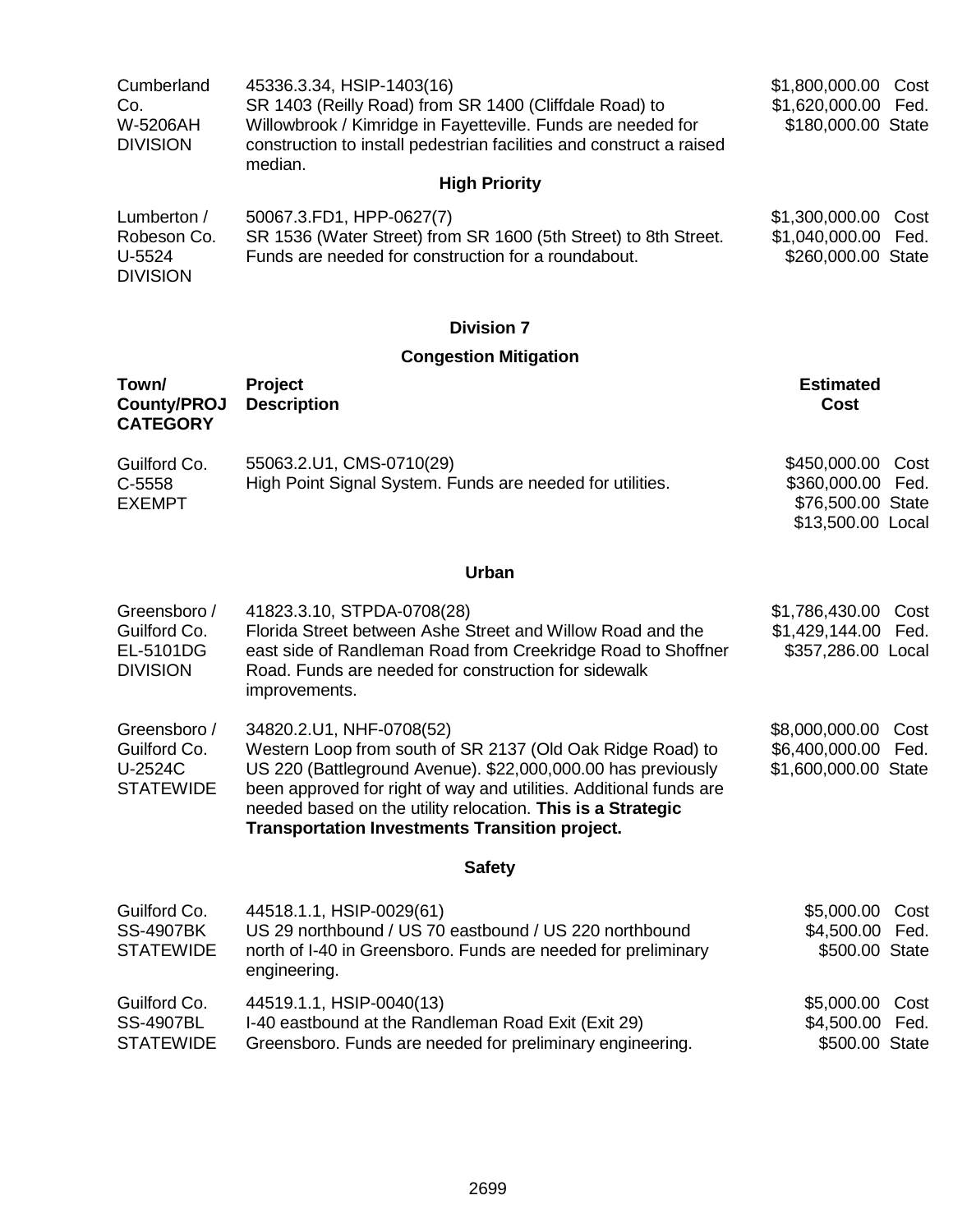### **Rail Program**

| Alamance Co.<br>Z-5400GO<br><b>REGIONAL</b>      | 43600.3.52, RR-1962(2)<br>Railway-Highway Grade Safety Project at SR 1962/Fourth<br>Street / NC 119, SR 1962 (Third Street) at Washington Street<br>near RR Crossing #735 469V, Fourth Street at Washington<br>Street near RR Crossing #735 471W and NC 119 (Fifth Street)<br>at US 70 (Center Street) near RR Crossing #735 472D. Funds<br>are needed for construction to install traffic signals. | \$221,000.00 Cost<br>\$176,800.00 Fed.<br>\$44,200.00 State       |
|--------------------------------------------------|-----------------------------------------------------------------------------------------------------------------------------------------------------------------------------------------------------------------------------------------------------------------------------------------------------------------------------------------------------------------------------------------------------|-------------------------------------------------------------------|
| Alamance Co.<br>Z-5400GO<br><b>REGIONAL</b>      | 43600.1.52, RR-1962(2)<br>Railway-Highway Grade Safety Project at SR 1962/Fourth<br>St/NC 119, SR 1962 (Third Street) at Washington Street near<br>RR Crossing #735 469V, Fourth Street at Washington Street<br>near RR Crossing #735 471W and NC 119 (Fifth Street) at US<br>70 (Center Street) near RR Crossing #735 472D. Funds are<br>needed for preliminary engineering.                       | \$15,600.00 Cost<br>\$12,480.00 Fed.<br>\$3,120.00 State          |
| Guilford Co.<br>Z-5400GE<br><b>DIVISION</b>      | 43600.3.38, STPRR-0708(654)<br>Railway-Highway Grade Crossing Safety Project at the<br>intersection of Yanceyville Street and the Norfolk Southern<br>Railway Tracks; Crossing #722 542D in Greensboro. Funds are<br>needed for construction for the installation of Highway-Railway<br>traffic control crossing warning devices.                                                                   | \$103,000.00 Cost<br>\$82,400.00 Fed.<br>\$20,600.00 State        |
| Guilford Co.<br>Z-5400GE<br><b>DIVISION</b>      | 43600.1.38, STPRR-0708(654)<br>Railway-Highway Grade Crossing Safety Project at the<br>intersection of Yanceyville Street and the Norfolk Southern<br>Railway Tracks; Crossing #722 542D in Greensboro.<br>\$30,000.00 has previously been approved for preliminary<br>engineering. Additional funds are needed based on the latest<br>estimate.                                                    | \$77,000.00 Cost<br>\$61,600.00 Fed.<br>\$15,400.00 State         |
|                                                  | <b>Bicycle and Pedestrian</b>                                                                                                                                                                                                                                                                                                                                                                       |                                                                   |
| Statewide<br>EB-3314E<br><b>DIVISION</b>         | 33935.2.5, STPEB-000S(765)<br>Division 7 - Pedestrian Improvements in Yanceyville and<br>Jamestown. Funds are needed for construction for a sidewalk /<br>multi-use path.                                                                                                                                                                                                                           | \$250,000.00<br>Cost<br>\$200,000.00<br>Fed.<br>\$50,000.00 State |
|                                                  | <b>Division 8</b><br><b>Safety</b>                                                                                                                                                                                                                                                                                                                                                                  |                                                                   |
| Town/                                            |                                                                                                                                                                                                                                                                                                                                                                                                     | <b>Estimated</b>                                                  |
| <b>County/PROJ</b><br><b>CATEGORY</b>            | Project<br><b>Description</b>                                                                                                                                                                                                                                                                                                                                                                       | <b>Cost</b>                                                       |
| Moore Co.<br><b>SS-4908AV</b><br><b>DIVISION</b> | 44520.1.1, HSIP-1309(12)<br>SR 1309 (Morganton Road) at Fire Lane. Funds are needed for<br>preliminary engineering.                                                                                                                                                                                                                                                                                 | \$10,000.00 Cost<br>\$9,000.00 Fed.<br>\$1,000.00 State           |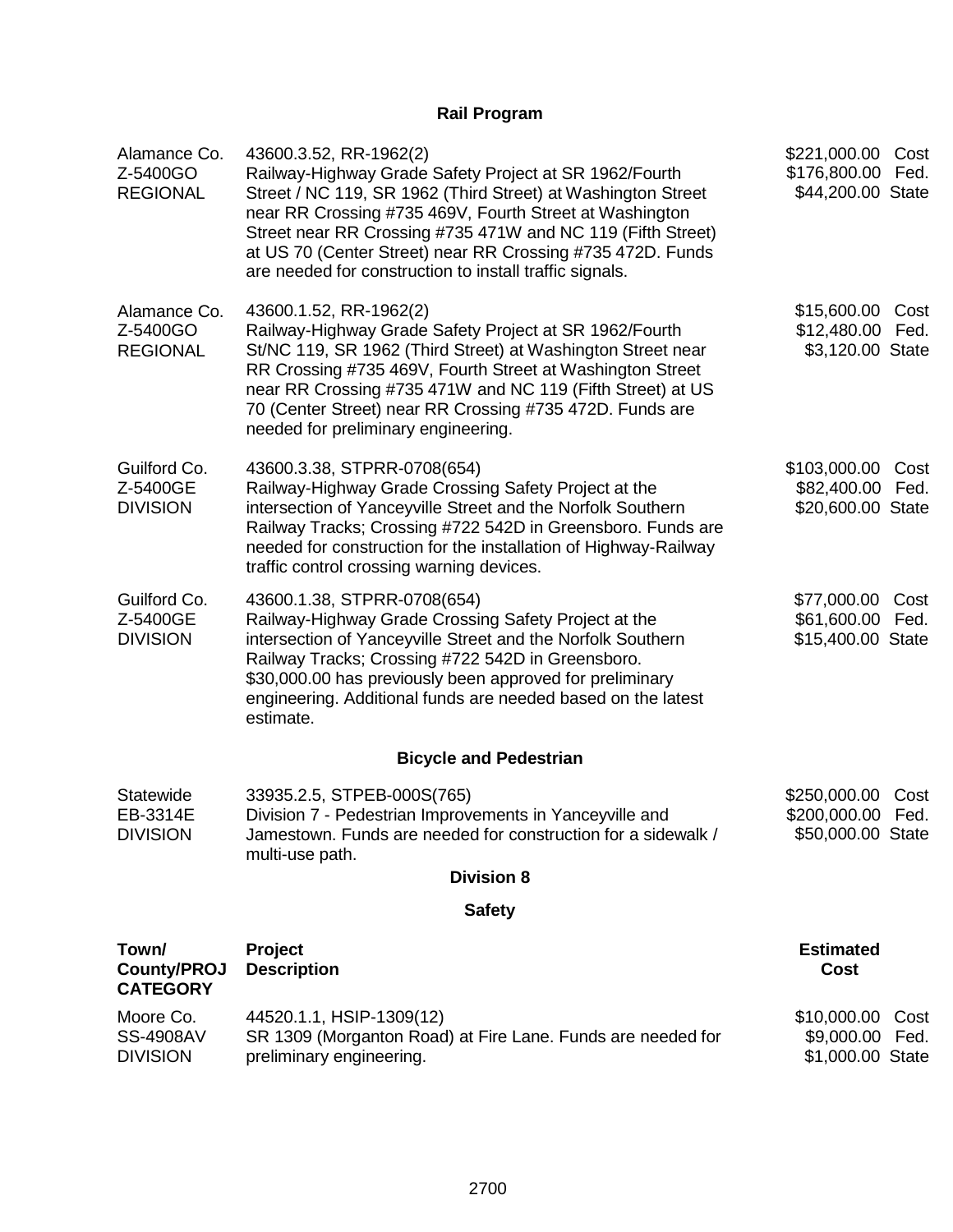| Randolph Co.<br><b>SS-4908AW</b><br><b>DIVISION</b>            | 44521.1.1, HSIP-1004(61)<br>SR 1004 (Trinity Road) at SR 1577 (Archdale Road). Funds are<br>needed for preliminary engineering.                                                                                                                                | \$5,000.00 Cost<br>\$4,500.00 Fed.<br>\$500.00 State                   |
|----------------------------------------------------------------|----------------------------------------------------------------------------------------------------------------------------------------------------------------------------------------------------------------------------------------------------------------|------------------------------------------------------------------------|
| Randolph Co.<br><b>SS-4908AY</b><br><b>REGIONAL</b>            | 44523.1.1, HSIP-0062(13)<br>NC 62 at SR 1547 (Finch Farm Road). Funds are needed for<br>preliminary engineering.                                                                                                                                               | \$5,000.00 Cost<br>\$4,500.00 Fed.<br>\$500.00 State                   |
| Richmond Co.<br><b>SS-4908AX</b><br><b>STATEWIDE</b>           | 44522.1.1, HSIP-0220(77)<br>US 220 at SR 1405 (Lee Street). Funds are needed for<br>preliminary engineering.                                                                                                                                                   | \$15,000.00 Cost<br>\$13,500.00 Fed.<br>\$1,500.00 State               |
|                                                                | <b>Bicycle and Pedestrian</b>                                                                                                                                                                                                                                  |                                                                        |
| Town/<br><b>County/PROJ</b><br><b>CATEGORY</b>                 | Project<br><b>Description</b>                                                                                                                                                                                                                                  | <b>Estimated</b><br><b>Cost</b>                                        |
| Montgomery<br>Co.<br>EB-5521<br><b>DIVISION</b>                | 50037.3.FD1, STPED-0134(2)<br>NC 134 (North Main Street) SR 1005 (South Main Street) from<br>SR 1323 (Okeewemee Road) to Barnhill Street. Funds are<br>needed for construction for a sidewalk.                                                                 | \$595,000.00<br>Cost<br>\$476,000.00<br>Fed.<br>\$119,000.00 State     |
|                                                                | <b>Division 9</b><br><b>Interstate</b>                                                                                                                                                                                                                         |                                                                        |
|                                                                |                                                                                                                                                                                                                                                                |                                                                        |
| Town/<br><b>County/PROJ</b><br><b>CATEGORY</b>                 | Project<br><b>Description</b>                                                                                                                                                                                                                                  | <b>Estimated</b><br><b>Cost</b>                                        |
| Rowan Co.<br><b>I-2304AC/AD</b><br><b>STATEWIDE</b>            | 34156.3.12, IMF-085-3(209)81<br>I-85 from north of SR 2120 (Long Ferry Road) to north of<br>NC 150 to just north of I-85 Business. Funds are needed for<br>construction for landscaping.                                                                       | \$2,414,396.00<br>Cost<br>\$1,931,517.00<br>Fed.<br>\$482,879.00 State |
|                                                                | <b>Congestion Mitigation</b>                                                                                                                                                                                                                                   |                                                                        |
| Winston-<br>Salem /<br>Forsyth Co.<br>U-4909A<br><b>EXEMPT</b> | 40278.3.FD2, CMS-2643(6)<br>SR 2643 (Union Cross Road) from SR 2691 (Wallburg Road)<br>to SR 2632 (Sedge Garden Road). Funds are needed for<br>construction for ITS improvements. This is a Strategic<br><b>Transportation Investments Transition project.</b> | \$125,000.00<br>Cost<br>\$100,000.00<br>Fed.<br>\$25,000.00 State      |
|                                                                | <b>Enhancement</b>                                                                                                                                                                                                                                             |                                                                        |
| Forsyth Co.<br>ER-5600IA<br><b>DIVISION</b>                    | 46305.3.1, STP-0926(9)<br>Harper Road within the Village of Clemmons. Funds are needed<br>for construction for landscape and street printing.                                                                                                                  | \$115,000.00<br>Cost<br>\$92,000.00<br>Fed.<br>\$23,000.00 State       |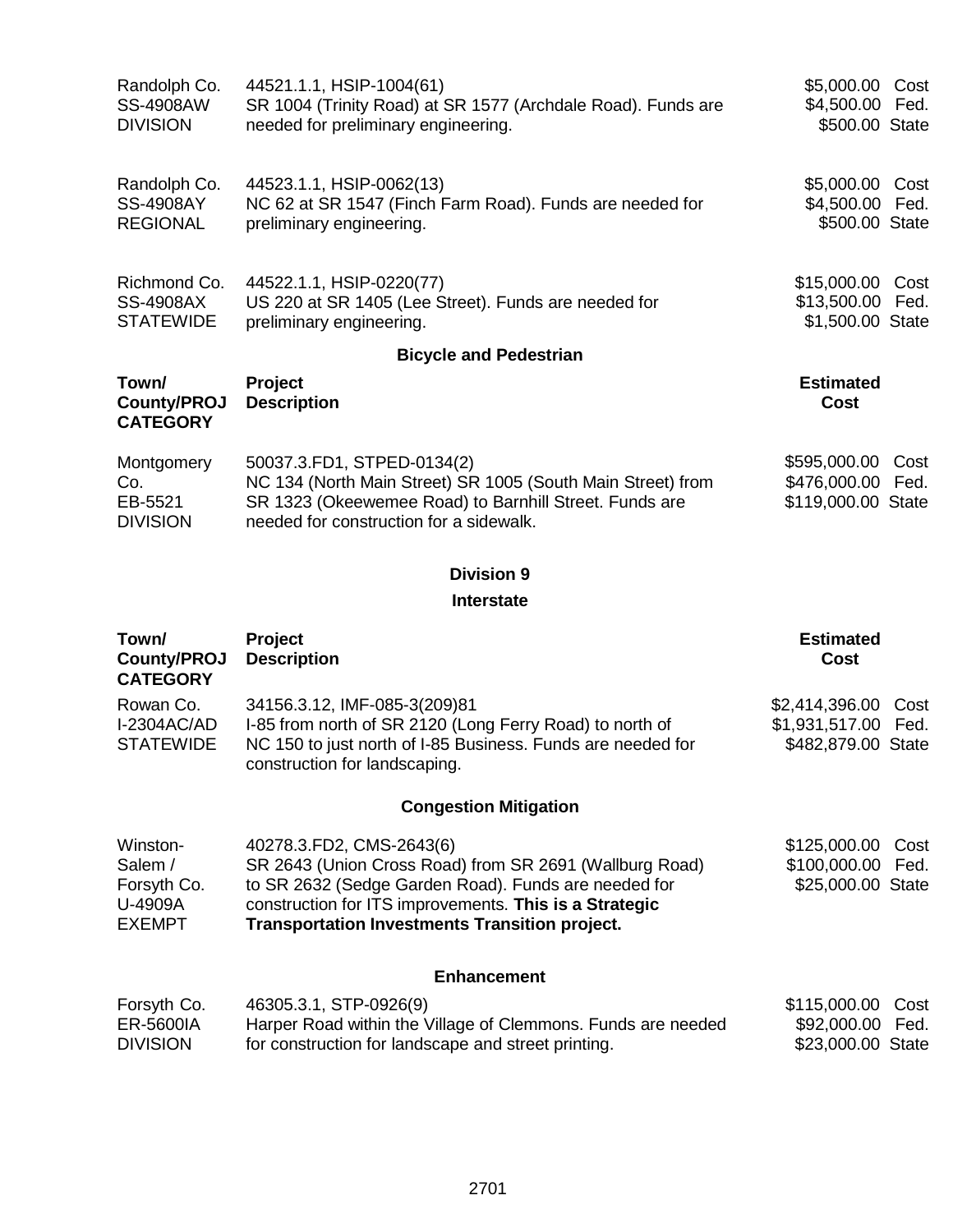### **Urban**

| Davidson Co.<br>U-4742NC<br><b>DIVISION</b>              | 39746.3.24, STPDA-1508(10)<br>Winston Salem - SR 1508 (Hickory Tree Road) at Mendenhall<br>Road. Funds are needed for construction to construct a left turn<br>lane.                                                                                                                                                    | \$427,000.00 Cost<br>\$342,000.00 Fed.<br>\$85,000.00 State    |
|----------------------------------------------------------|-------------------------------------------------------------------------------------------------------------------------------------------------------------------------------------------------------------------------------------------------------------------------------------------------------------------------|----------------------------------------------------------------|
| Rowan Co.<br>U-5608<br><b>DIVISION</b>                   | 45836.2.1, STP-0902(15)<br>New route from SR 1211 (Kimball Road) extension, North<br>Chapel Street to SR 1221 (Bostian Road). Funds are needed for<br>right of way - Advance Acquisition - Appraisal and Acquisition<br>costs for SP 900 (Property of Richard C. McMahan a/w Martha).                                   | \$25,000.00 Cost<br>\$20,000.00<br>Fed.<br>\$5,000.00 State    |
|                                                          | <b>Rail Program</b>                                                                                                                                                                                                                                                                                                     |                                                                |
| Forsyth Co.<br>Z-5400IC<br><b>DIVISION</b>               | 43600.3.49, STPRR-0797(3)<br>Railway - Highway Grade Crossing Safety Project at the<br>intersection of SR 2408 (Peddycord Road) and the Norfolk<br>Southern Railway Tracks, Crossing # 722 064F near<br>Kernersville. Funds are needed for construction to install<br>Highway-Railway Grade Crossing signals and gates. | \$263,516.00<br>Cost<br>\$237,164.00 Fed.<br>\$26,352.00 State |
| Salisbury /<br>Rowan Co.<br>Y-5500IA<br><b>STATEWIDE</b> | 45533.1.4, RR-1526(7)<br>Proposed Crossing Closure at the intersection of SR 1526<br>(Henderson Grove Church Road) and the Norfolk Southern<br>RailRoad Tracks; Crossing #724 362M. Funds are needed for<br>preliminary engineering.                                                                                    | \$25,000.00<br>Cost<br>\$25,000.00<br>Fed.                     |
|                                                          | <b>Division 10</b>                                                                                                                                                                                                                                                                                                      |                                                                |
|                                                          | <b>Safety</b>                                                                                                                                                                                                                                                                                                           |                                                                |
| Town/<br><b>County/PROJ</b><br><b>CATEGORY</b>           | Project<br><b>Description</b>                                                                                                                                                                                                                                                                                           | <b>Estimated</b><br><b>Cost</b>                                |
| Union Co.<br>W-5601BK<br><b>REGIONAL</b>                 | 50138.1.64, HSIP-0200(4)<br>NC 200 (Lancaster) and SR 1117 (Providence Road South).<br>\$115,000.00 has previously been approved for preliminary<br>engineering. Additional funds are needed based on the latest<br>estimate.<br><b>Rail Program</b>                                                                    | \$20,000.00 Cost<br>\$18,000.00 Fed.<br>\$2,000.00 State       |

| Cabarrus Co. | 42412.3.8, STP-000S(608)                                          | \$325,000.00 Cost |  |
|--------------|-------------------------------------------------------------------|-------------------|--|
| P-4405EA     | Gladys H. Doster private crossing in Harrisburg at the            | \$325,000.00 Fed. |  |
| STATEWIDE    | intersection of Milepost 363.28 and the North Carolina Railroad / |                   |  |
|              | Norfolk Southern Railway Tracks; Crossing #715 329N. Funds        |                   |  |
|              | are needed for construction for proposed private crossing         |                   |  |
|              | closure.                                                          |                   |  |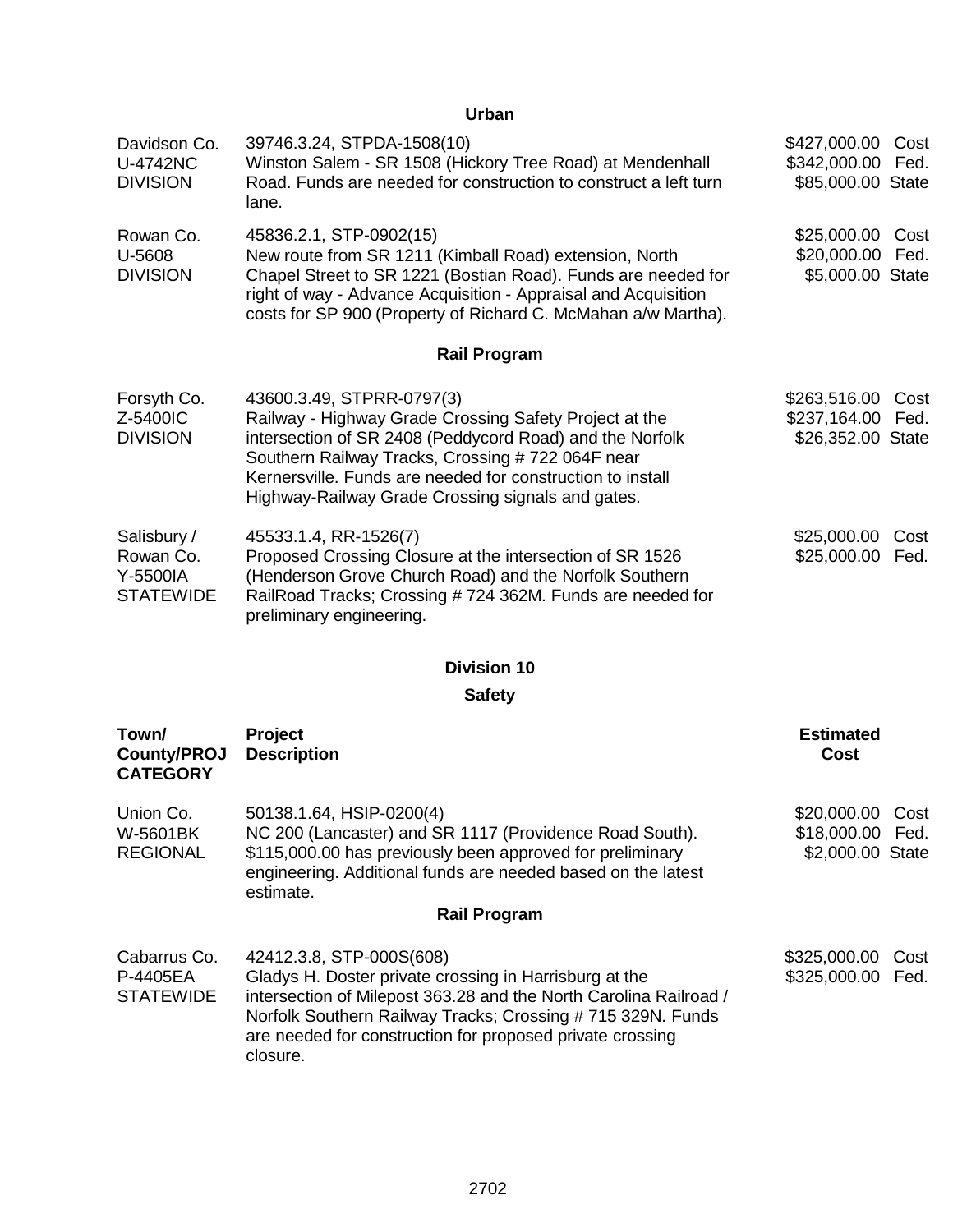### **Municipal Bridge**

| Mecklenburg<br>Co.<br>B-5378<br><b>DIVISION</b>                  | 46093.2.1, BRSTP-1003(97)<br>Replace Bridge # 210 over Briar Creek on Michael Baker Road.<br>Funds are needed for full right of way and utilities.                                                                                                                                                                 | \$300,000.00<br>Cost<br>\$240,000.00<br>Fed.<br>\$60,000.00 Local                            |
|------------------------------------------------------------------|--------------------------------------------------------------------------------------------------------------------------------------------------------------------------------------------------------------------------------------------------------------------------------------------------------------------|----------------------------------------------------------------------------------------------|
|                                                                  | <b>High Priority</b>                                                                                                                                                                                                                                                                                               |                                                                                              |
| Charlotte /<br>Mecklenburg<br>Co.<br>EB-4715E<br><b>DIVISION</b> | 38668.3.5, STPDA-1003(081)<br>Little Sugar Creek Greenway From Tyvola Road to I-485. Funds<br>are needed for construction for a greenway. This is a Strategic<br><b>Transportation Investments Transition project.</b>                                                                                             | \$4,143,718.00<br>Cost<br>\$3,314,975.00<br>Fed.<br>\$281,265.00 State<br>\$547,478.00 Local |
|                                                                  | <b>Bicycle and Pedestrian</b>                                                                                                                                                                                                                                                                                      |                                                                                              |
| Town/<br><b>County/PROJ</b><br><b>CATEGORY</b>                   | Project<br><b>Description</b>                                                                                                                                                                                                                                                                                      | <b>Estimated</b><br>Cost                                                                     |
| Stanly Co.<br>EB-5525<br><b>DIVISION</b>                         | 50041.3.FD1, STPEB-0052(49)<br>US 52 Business from South Street to Rock Creek Park in<br>Albemarle. Funds are needed for construction for a sidewalk.<br>This is a Strategic Transportation Investments Transition<br>project.                                                                                     | \$230,000.00<br>Cost<br>\$184,000.00<br>Fed.<br>\$46,000.00 State                            |
|                                                                  | <b>Division 11</b>                                                                                                                                                                                                                                                                                                 |                                                                                              |
|                                                                  | <b>Bicycle and Pedestrian</b>                                                                                                                                                                                                                                                                                      |                                                                                              |
| Town/<br><b>County/PROJ</b><br><b>CATEGORY</b>                   | Project<br><b>Description</b>                                                                                                                                                                                                                                                                                      | <b>Estimated</b><br><b>Cost</b>                                                              |
| Ashe Co.<br>EB-3314G<br><b>DIVISION</b>                          | 33935.2.7, STPEB-1128(11)<br>Intersection of North Jefferson Avenue and East Second Street<br>ending at the intersection of East Second Avenue and Fifth<br>Avenue. Funds are needed for construction for pedestrian<br>improvements. This is a Strategic Transportation<br><b>Investments Transition project.</b> | \$250,000.00<br>Cost<br>\$200,000.00<br>Fed.<br>\$50,000.00 State                            |
| Yadkin Co.<br>EB-4411J<br><b>DIVISION</b>                        | 36333.3.10, STPEB-0067(007)<br>NC 67 from SR 1549 (Flint Hill Road) in East Bend to west end<br>of Bridge #35. Funds are needed for construction for shoulder<br>widening for a bike route. This is a Strategic Transportation<br><b>Investments Transition project.</b>                                           | \$700,000.00<br>Cost<br>\$560,000.00 Fed.<br>\$140,000.00 State                              |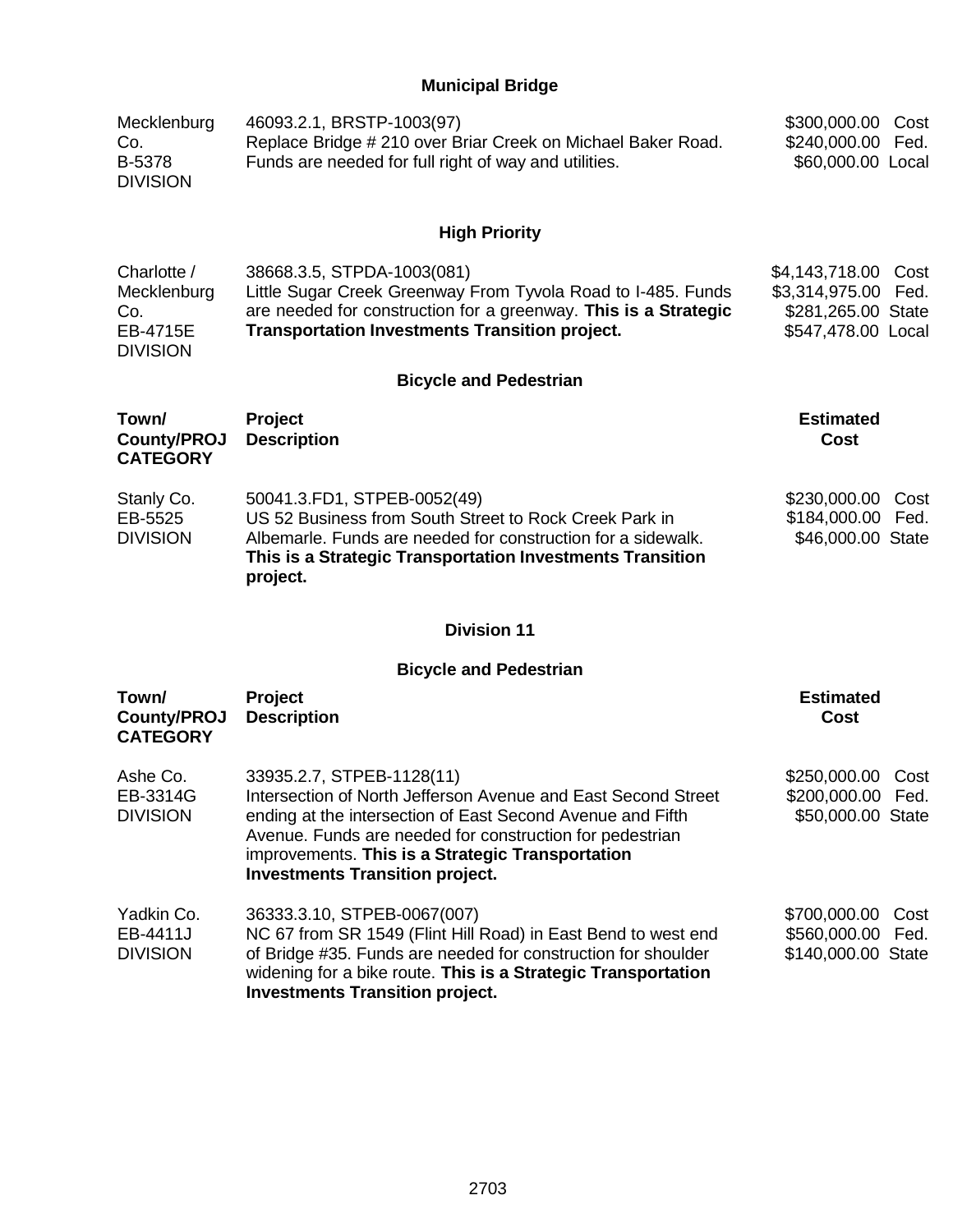### **Congestion Mitigation**

| Town/<br><b>County/PROJ</b><br><b>CATEGORY</b>                     | Project<br><b>Description</b>                                                                                                                                                                    | <b>Estimated</b><br><b>Cost</b>                                    |
|--------------------------------------------------------------------|--------------------------------------------------------------------------------------------------------------------------------------------------------------------------------------------------|--------------------------------------------------------------------|
| Gaston Co.<br>C-5566<br><b>EXEMPT</b>                              | 50100.1.1, CMS-1213(37)<br>GPS automatic locator program for fleet vehicles. Funds are<br>needed for preliminary engineering.                                                                    | \$240,000.00<br>Cost<br>\$192,000.00<br>Fed.<br>\$48,000.00 Local  |
|                                                                    | Urban                                                                                                                                                                                            |                                                                    |
| Hickory /<br>Catawba Co.<br>$U-5510$<br><b>EXEMPT</b>              | 45532.1.2, TCSP-1468(4)<br>SR 1468 (Sweetwater Road) extension from US 70 to SR 1148<br>(Startown Road). Funds are needed for preliminary engineering.                                           | \$978,300.00<br>Cost<br>\$782,640.00<br>Fed.<br>\$195,660.00 State |
|                                                                    | <b>Division 13</b>                                                                                                                                                                               |                                                                    |
|                                                                    | <b>Urban</b>                                                                                                                                                                                     |                                                                    |
| Town/<br><b>County/PROJ</b><br><b>CATEGORY</b>                     | Project<br><b>Description</b>                                                                                                                                                                    | <b>Estimated</b><br><b>Cost</b>                                    |
| Asheville /<br><b>Buncombe</b><br>Co.<br>U-5019<br><b>DIVISION</b> | 41503.1.2, STPDA-1302(65)<br>Wilma Dikeman Riverway. Funds are needed for preliminary<br>engineering.                                                                                            | \$100,000.00<br>Cost<br>\$80,000.00<br>Fed.<br>\$20,000.00 State   |
|                                                                    | <b>Safety</b>                                                                                                                                                                                    |                                                                    |
| McDowell Co.<br>W-5601BR<br><b>DIVISION</b>                        | 50138.1.71, HSIP-1214(7)<br>SR 1214 (Old Greenlee Road) from SR 1197(Roby Conley<br>Road) to US 70 near Marion. Funds are needed for preliminary<br>engineering.                                 | \$10,000.00<br>Cost<br>\$9,000.00<br>Fed.<br>\$1,000.00 State      |
|                                                                    | <b>Division 14</b>                                                                                                                                                                               |                                                                    |
|                                                                    | <b>Bridge</b>                                                                                                                                                                                    |                                                                    |
| Town/<br><b>County/PROJ</b><br><b>CATEGORY</b>                     | <b>Project</b><br><b>Description</b>                                                                                                                                                             | <b>Estimated</b><br><b>Cost</b>                                    |
| Henderson<br>Co.<br>B-5929<br><b>DIVISION</b>                      | 50150.1.1, BRSTP-1932(9)<br>Replace Bridge #350 over Devils Fork Creek on SR 1932.<br>Funds are needed for preliminary engineering.                                                              | \$150,000.00<br>Cost<br>\$120,000.00<br>Fed.<br>\$30,000.00 Local  |
|                                                                    | <b>Safety</b>                                                                                                                                                                                    |                                                                    |
| Graham Co.<br>W-5601BQ<br><b>DIVISION</b>                          | 50138.1.70, HSIP-1115(23)<br>SR 1115 (Snowbird Road) from SR 1124 (Sleepy Hollow Road)<br>to SR 1119(Cornsilk Branch Road) near Robbinsonville. Funds<br>are needed for preliminary engineering. | \$10,000.00<br>Cost<br>\$9,000.00<br>Fed.<br>\$1,000.00 State      |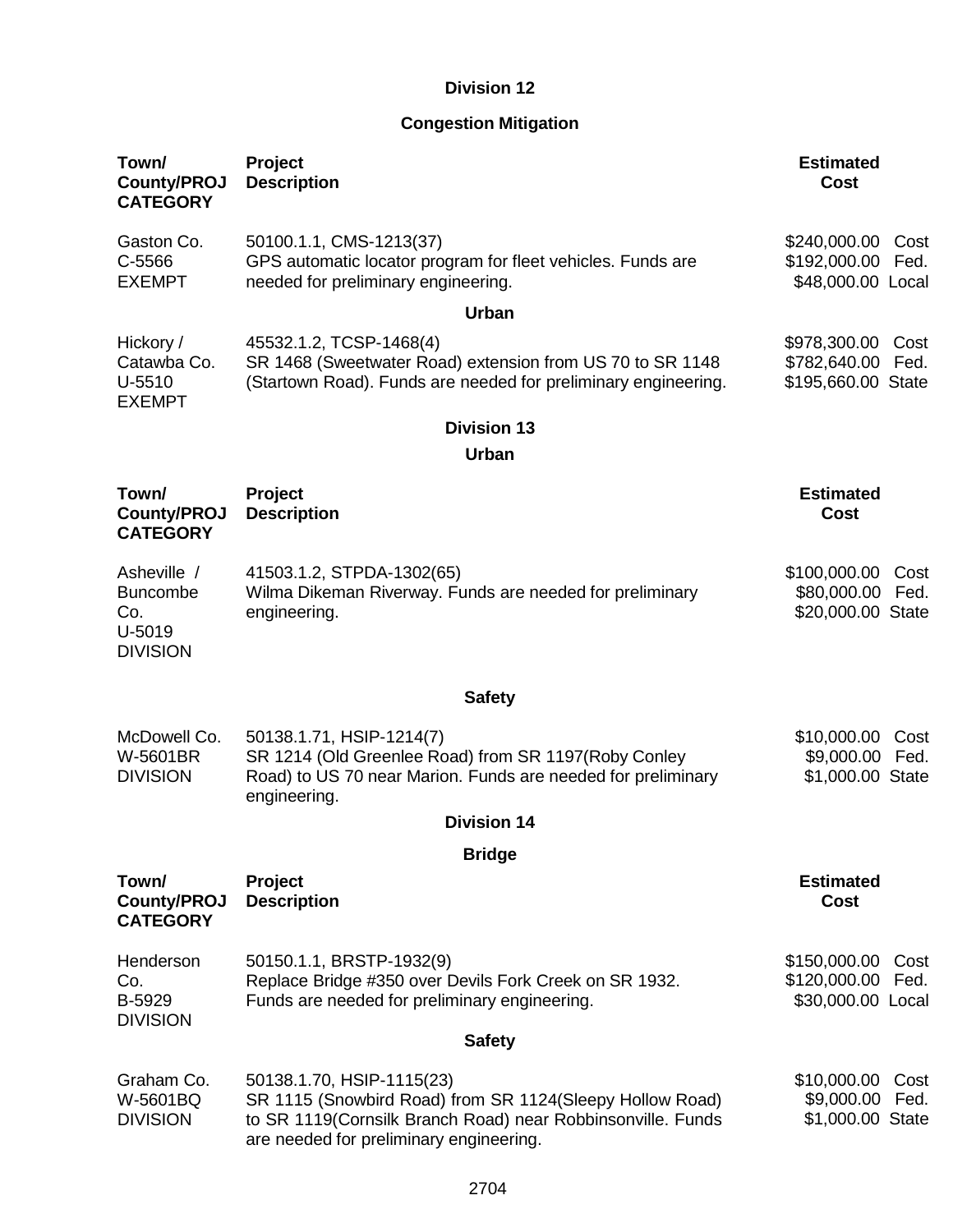| Haywood Co.<br>W-5601CB                           | 50138.1.81, HSIP-0276(14)<br>US 276 at Bridges #32, #125 and #93 near Canton. Funds are                                                                              | \$15,000.00 Cost<br>\$13,500.00 Fed.                     |  |
|---------------------------------------------------|----------------------------------------------------------------------------------------------------------------------------------------------------------------------|----------------------------------------------------------|--|
| <b>REGIONAL</b>                                   | needed for preliminary engineering.                                                                                                                                  | \$1,500.00 State                                         |  |
| Jackson Co.<br><b>W-5601CA</b><br><b>REGIONAL</b> | 50138.1.80, HSIP-0107(14)<br>NC 107 at SR 1325 and SR 1330 in Cullowhee. Funds are<br>needed for preliminary engineering.                                            | \$5,000.00 Cost<br>\$4,500.00 Fed.<br>\$500.00 State     |  |
| Polk Co.<br>W-5601BP<br><b>REGIONAL</b>           | 50138.1.69, HSIP-0009(7)<br>NC 9 from the South Carolina State line to the Rutherford<br>County line near Columbus. Funds are needed for preliminary<br>engineering. | \$20,000.00 Cost<br>\$18,000.00 Fed.<br>\$2,000.00 State |  |
|                                                   | <b>Statewide</b>                                                                                                                                                     |                                                          |  |

## **Congestion Mitigation**

| Town/<br><b>County/PROJ</b><br><b>CATEGORY</b> | <b>Project</b><br><b>Description</b>                                                                                                                                                                                                                                                                                                                                                                                  | <b>Estimated</b><br>Cost                                         |
|------------------------------------------------|-----------------------------------------------------------------------------------------------------------------------------------------------------------------------------------------------------------------------------------------------------------------------------------------------------------------------------------------------------------------------------------------------------------------------|------------------------------------------------------------------|
| Statewide<br>C-4902A<br><b>EXEMPT</b>          | 44002.1.2, CMS-000S(732)<br>North Carolina State University - NC Solar Center Clean<br>Transportation Program. \$2,076,000.00 has previously been<br>approved for preliminary engineering. Additional funds are<br>needed for preliminary engineering, to develop and administer a<br>clean fuel advanced technology rebate program-Phase III. This<br>is a three-year clean fuel/advanced technology rebate program. | \$2,595,000.00 Cost<br>\$2,076,000.00 Fed.<br>\$519,000.00 Other |

### **Planning and Research**

| Statewide                           | 44100.3.1, SPR-0SPR(68)                                                                               | \$3,925,800.00 Cost                  |  |
|-------------------------------------|-------------------------------------------------------------------------------------------------------|--------------------------------------|--|
| No ID                               | Contract Research - FY 2016 Funds are needed for preliminary                                          | \$3,140,640.00 Fed.                  |  |
| <b>EXEMPT</b>                       | engineering.                                                                                          | \$785,160.00 State                   |  |
| Statewide<br>No ID<br><b>EXEMPT</b> | 44100.3.2, SPR-0SPR(69)<br>Research and Development. Funds are needed for preliminary<br>engineering. | \$50,000.00 Cost<br>\$50,000.00 Fed. |  |

### **ITEM M SUMMARY - 85 PROJECT(S) - (TOTAL FEDERAL AND STATE) \$59,045,584.00**

Funding for Transition Period projects is excluded from the Transportation Investment Strategy Formula.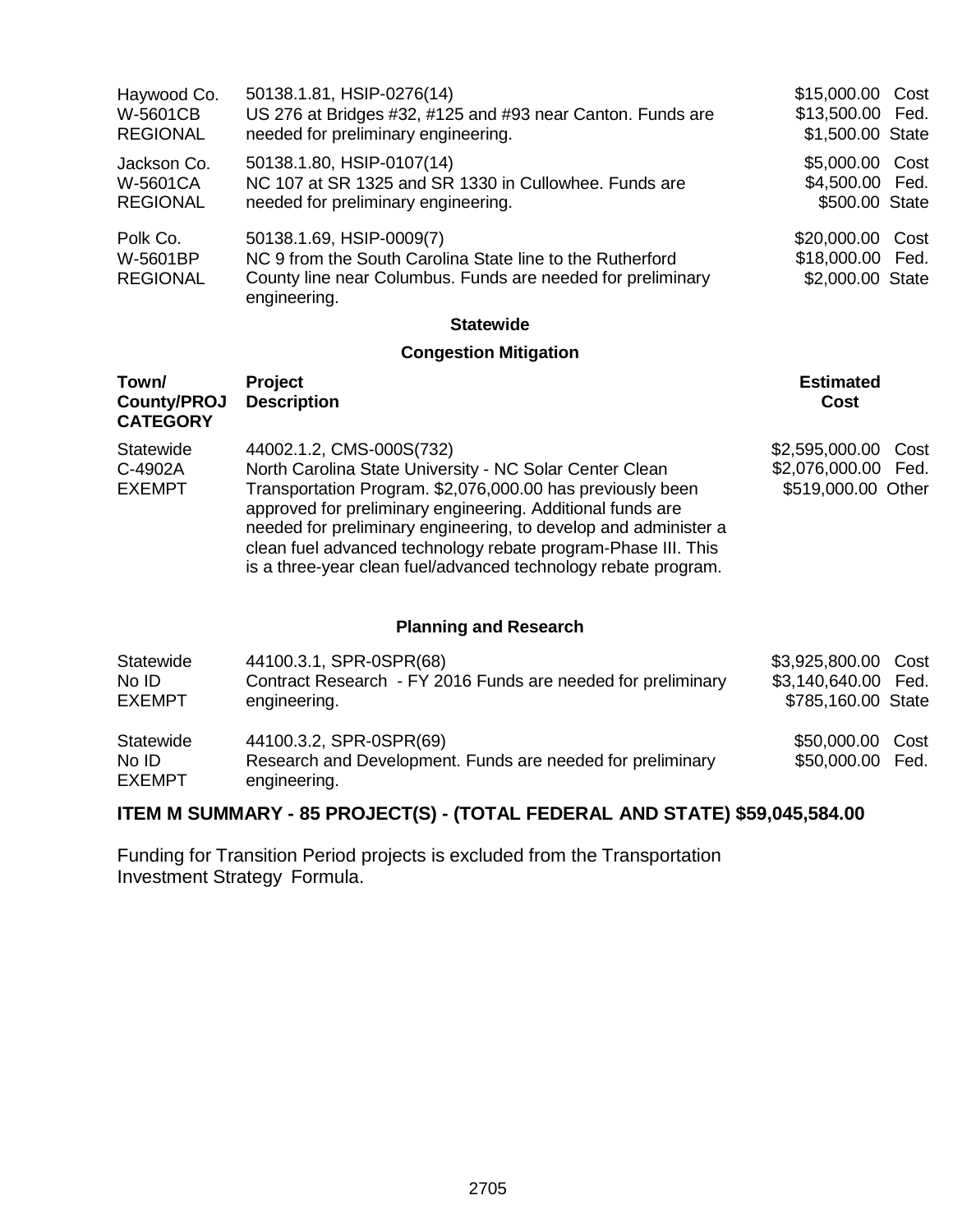### **Approval - Revisions to the 2012-2020 AND 2016-2025 STIPS**

A motion was made by Board Member Overholt, seconded by Board Member Perkins, to approve the

following additions, modifications and deletions to the 2012-2020 and 2016 – 2025 State Transportation

Improvement Plans.

### **HIGHWAY PROGRAM**

#### **STIP ADDITIONS**

| <b>DIVISION 7</b>                                                                       |                                                                                                                                                                                                                                                                                                                                                                                                                                     |                                                            |                                           |                                                                                                                                                  |                                   |
|-----------------------------------------------------------------------------------------|-------------------------------------------------------------------------------------------------------------------------------------------------------------------------------------------------------------------------------------------------------------------------------------------------------------------------------------------------------------------------------------------------------------------------------------|------------------------------------------------------------|-------------------------------------------|--------------------------------------------------------------------------------------------------------------------------------------------------|-----------------------------------|
| C-5700<br><b>GUILFORD</b><br>Proj. Category<br><b>EXEMPT</b>                            | Oakdale Road, existing<br>sidewalk east of East Main<br><b>Street to Chimney Court in</b><br>Jamestown. Extend sidewalk.<br><b>Project added at request of</b><br><b>Transportation Planning Branch.</b>                                                                                                                                                                                                                            | engineering FY16<br>Right-of-Way FY17<br>Construction FY17 | <b>FY16</b><br><b>FY17</b><br><b>FY17</b> | $$5,000$ (L)<br>$$1,000$ (L)<br>\$136,000 (CMAQ)<br>$$34,000$ (L)<br>\$200,000                                                                   | \$20,000 (CMAQ)<br>\$4,000 (CMAQ) |
| <b>DIVISION 14</b><br>R-5756<br><b>POLK</b><br>Proj. Category<br><b>DIVISION</b>        | SR 1326 (Pea Ridge Road),<br>Realignment of SR 1326<br>(Pea Ridge Road) and John Sheehan<br>Road and construction of a<br>roundabout at the intersection<br>with US 74.<br><b>Add Construction in FY 16</b><br>not previously programmed.                                                                                                                                                                                           | Construction FY16                                          |                                           | $$1,600,000$ (T)                                                                                                                                 |                                   |
|                                                                                         | <b>STIP MODIFICATIONS</b>                                                                                                                                                                                                                                                                                                                                                                                                           |                                                            |                                           |                                                                                                                                                  |                                   |
| <b>DIVISION 5</b><br>EB-5513<br><b>GRANVILLE</b><br>Proj. Category<br><b>TRANSITION</b> | US 15, Hillsborough Street to<br>NC 56 in Creedmoor.<br>Construct sidewalk / path.<br><b>Delay Construction from FY 15</b><br>to FY 16 for strategic letting<br>purposes, at request of division and city.                                                                                                                                                                                                                          | <b>Construction FY16</b>                                   |                                           | \$560,000 (STPEB)                                                                                                                                |                                   |
| U-3308<br><b>DURHAM</b><br>Proj. Category<br><b>TRANSITION</b>                          | NC 55 (Alston Avenue),<br>NC 147 (Durham Freeway) to<br>US 70 Business / NC 98<br>(Holloway Street) in Durham.<br>Widen to four-lane divided facility<br>from NC 147 to Main Street and<br>replace Norfolk Southern<br>Railroad bridges. Modernize<br>from Main Street to US 70<br>Business / NC 98 (Holloway<br>Street) including addition of<br>on-Street parking, bicycle<br>lanes, turn lanes, median and<br>access management. |                                                            | <b>FY16</b><br><b>FY16</b>                | Construction FY16 \$10,300,000 (STP)<br>\$229,000 (STPDA)<br>$$57,000$ (L)<br>FY17 \$10,300,000 (STP)<br>FY18 \$10,300,000 (STP)<br>\$31,186,000 |                                   |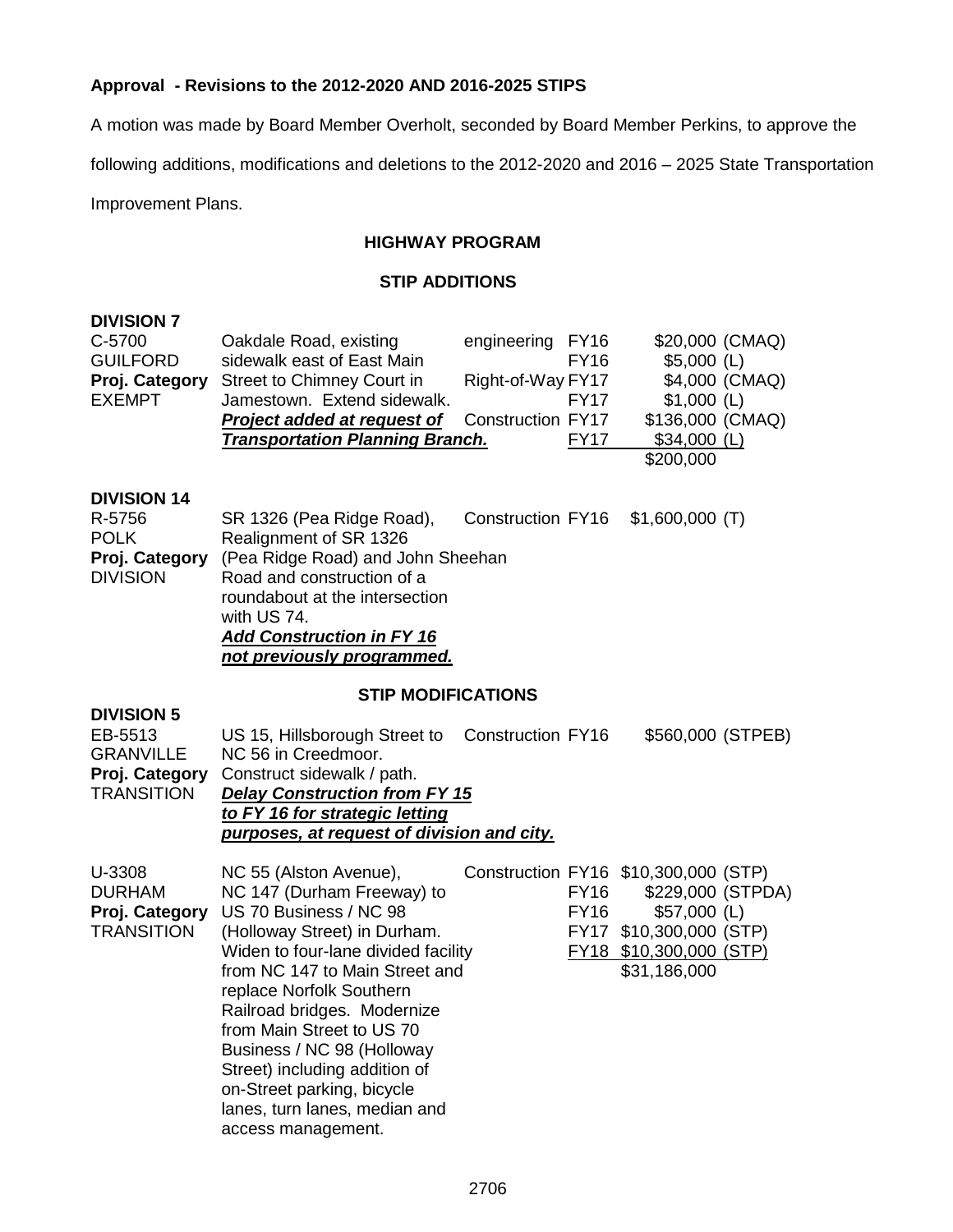*Delay Construction from FY 15 to FY 16 to allow additional time for Utility relocation and railroad coordination.*

#### **STIP MODIFICATIONS**

| <b>DIVISION 7</b><br>B-4807<br><b>ROCKINGHAM</b><br>Proj. Category<br><b>HWY FUNDS</b> | SR 2426 (Cunningham Mill<br>Road), Replace Bridge 780006 Utilities<br>over Haw River.<br><b>Delay Right-of-Way from FY 16</b><br>to FY 17 and Construction from<br>FY 17 to FY 18 to allow additional<br>time for Planning and Design.                                                                                                                                   | Right-of-Way FY16<br><b>FY16</b><br>Construction FY17       | \$24,000 (HFB)<br>\$23,000 (HFB)<br>\$1,600,000 (HFB)<br>\$1,647,000            |
|----------------------------------------------------------------------------------------|--------------------------------------------------------------------------------------------------------------------------------------------------------------------------------------------------------------------------------------------------------------------------------------------------------------------------------------------------------------------------|-------------------------------------------------------------|---------------------------------------------------------------------------------|
| B-4960<br><b>GUILFORD</b><br>Proj. Category<br><b>DIVISION</b>                         | SR 3058 (Judge Adams Road), Right-of-Way FY16<br>Replace Bridge 400214 over<br>little Alamance Creek.<br><b>Delay Right-of-Way from FY 14</b><br>to FY 16 and Construction from<br>FY 15 to FY 17 to allow additional<br>time for Planning and Design.                                                                                                                   | <b>Utilities</b><br><b>FY16</b><br><b>Construction FY17</b> | \$475,000 (STPOFF)<br>\$154,000 (STPOFF)<br>\$1,600,000 (STPOFF)<br>\$2,229,000 |
| W-5143<br><b>ORANGE</b><br>Proj. Category<br><b>TRANSITION</b>                         | SR 1004 (Efland- Cedar Grove Construction FY16<br>Road), north of intersection<br>with SR 1332 (Highland Farm<br>Road). Improve horizontal<br>alignment of curve to provide<br>a minimum of 60 mph design speed.<br><b>Delay Construction from FY 15</b><br>to FY 16 to allow additional time<br>for coordination with town of<br><u>Hillsborough reservoir project.</u> |                                                             | \$325,000 (HSIP)                                                                |
| <b>DIVISION 9</b><br>B-4746<br><b>FORSYTH</b><br>Proj. Category<br><b>DIVISION</b>     | SR 2264 (Akron Drive),<br>Replace bridge 330229 over<br>Norfolk Southern Railroad<br>in Winston-Salem.<br>Delay Right-of-Way from FY 15<br>to FY 16 and Construction from<br>FY 17 to FY 18 to allow additional<br>time for Planning and Design.                                                                                                                         | Right-of-Way FY16<br><b>Construction FY18</b>               | \$300,000 (HFB)<br>\$6,330,000 (HFB)<br>\$6,630,000                             |
|                                                                                        | <b>STIP MODIFICATIONS</b>                                                                                                                                                                                                                                                                                                                                                |                                                             |                                                                                 |
| <b>DIVISION 9</b><br>I-3802B<br><b>ROWAN</b>                                           | I-85, SR 2180 (Lane Street)<br>in Cabarrus County to                                                                                                                                                                                                                                                                                                                     | Right-of-Way FY16<br><b>FY16</b>                            | \$267,000 (NHP)<br>$$3,333,000$ (S(M))                                          |

**Proj. Category** US 29 /US 601 connector Construction FY16 \$5,750,000 (NHP)<br>STATEWIDE in Rowan County FY16 \$7,500,000 (S(M)) in Rowan County<br> **Accelerate Right-of-Way**<br>
FY17 \$5,750,000 (NHP) *Accelerate Right-of-Way* FY17 \$5,750,000 (NHP)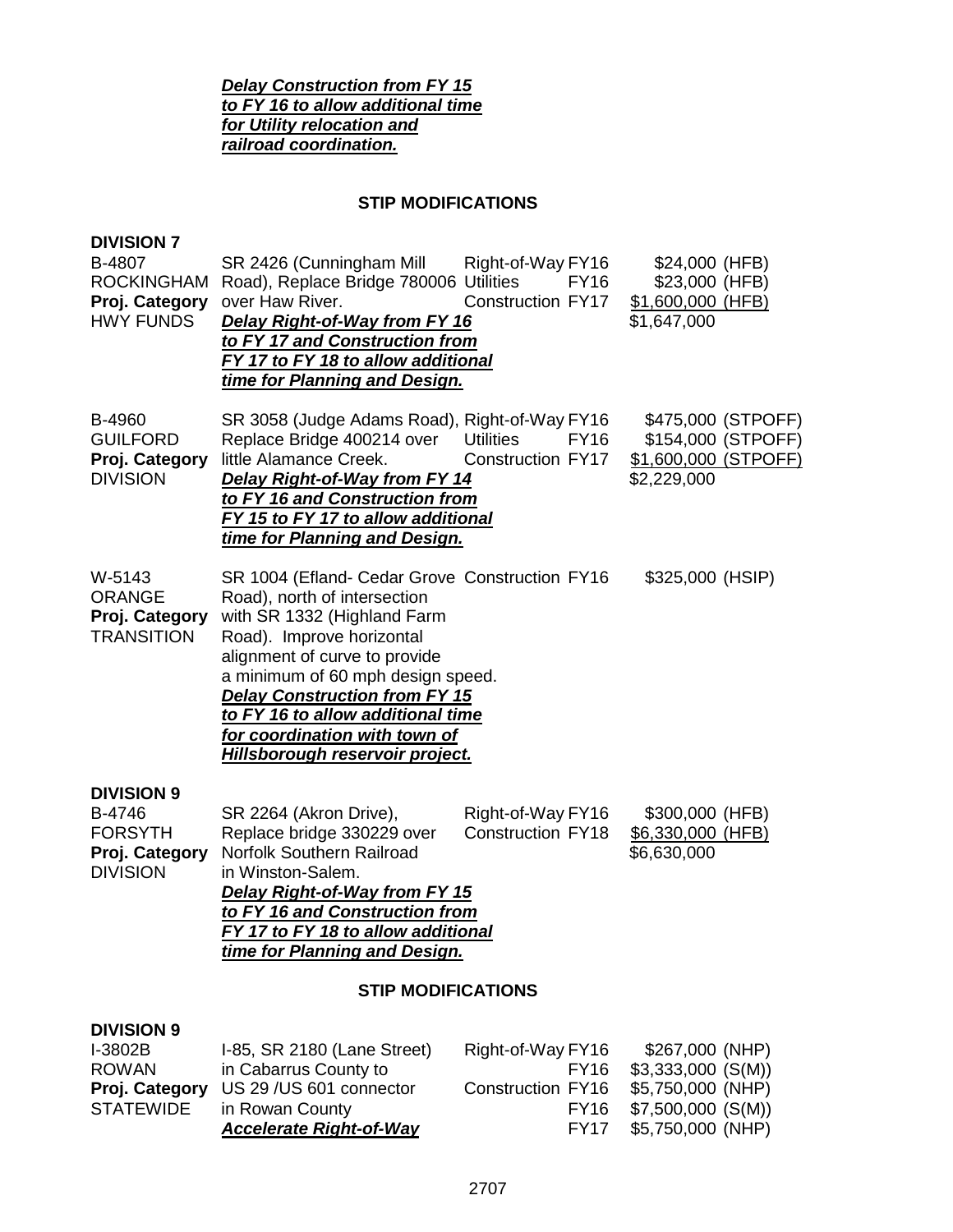|                 | from FY 18 to FY 16 and              |                   | <b>FY17</b> | $$7,500,000$ (S(M)) |  |
|-----------------|--------------------------------------|-------------------|-------------|---------------------|--|
|                 | <b>Construction from FY 20 to</b>    |                   | <b>FY18</b> | \$5,750,000 (NHP)   |  |
|                 | FY 16 - project will utilize         |                   | <b>FY18</b> | \$7,500,000 (S(M))  |  |
|                 | design-build delivery and            |                   | <b>FY19</b> | \$5,750,000 (NHP)   |  |
|                 | <b>Grave Bonds (note: revised</b>    |                   | <b>FY19</b> | \$7,500,000 (S(M))  |  |
|                 | schedule / funding already           | Garvee Con. FY16  |             | \$7,722,000 (NHP)   |  |
|                 | conforms to 2016-2025 STIP).         |                   | <b>FY17</b> | \$7,722,000 (NHP)   |  |
|                 |                                      |                   | <b>FY18</b> | \$7,722,000 (NHP)   |  |
|                 |                                      |                   | <b>FY19</b> | \$7,722,000 (NHP)   |  |
|                 |                                      |                   | <b>FY20</b> | \$7,722,000 (NHP)   |  |
|                 |                                      |                   | <b>FY21</b> | \$7,722,000 (NHP)   |  |
|                 |                                      |                   | <b>FY22</b> | \$7,722,000 (NHP)   |  |
|                 |                                      |                   | <b>FY23</b> | \$7,722,000 (NHP)   |  |
|                 |                                      |                   | <b>FY24</b> | \$7,722,000 (NHP)   |  |
|                 |                                      |                   | <b>FY25</b> | \$7,722,000 (NHP)   |  |
|                 |                                      |                   | <b>PY</b>   | \$38,610,000 (NHP)  |  |
|                 |                                      | Garvee Row-FY16   |             | \$858,000 (NHP)     |  |
|                 |                                      |                   | <b>FY17</b> | \$858,000 (NHP)     |  |
|                 |                                      |                   | <b>FY18</b> | \$858,000 (NHP)     |  |
|                 |                                      |                   | <b>FY19</b> | \$858,000 (NHP)     |  |
|                 |                                      |                   | <b>FY20</b> | \$858,000 (NHP)     |  |
|                 |                                      |                   | <b>FY21</b> | \$858,000 (NHP)     |  |
|                 |                                      |                   | <b>FY22</b> | \$858,000 (NHP)     |  |
|                 |                                      |                   | <b>FY23</b> | \$858,000 (NHP)     |  |
|                 |                                      |                   | <b>FY24</b> | \$858,000 (NHP)     |  |
|                 |                                      |                   | <b>FY25</b> | \$858,000 (NHP)     |  |
|                 |                                      |                   | <b>PY</b>   | \$4,290,000 (NHP)   |  |
|                 |                                      |                   |             | \$188,053,000       |  |
| $U-5551$        | New route, East of SR 1101           | Construction FY16 |             | $$2,000,000$ (T)    |  |
| <b>FORSYTH</b>  | (Harper Road) to SR 1103             |                   | <b>FY16</b> | $$1,900,000$ (L)    |  |
| Proj. Category  | (Lewisville-Clemmons Road)           |                   |             | \$3,900,000         |  |
| <b>DIVISION</b> | in Clemmons. Construct 3-lane        |                   |             |                     |  |
|                 | facility on new location.            |                   |             |                     |  |
|                 | <b>Delay Construction from FY 15</b> |                   |             |                     |  |
|                 |                                      |                   |             |                     |  |

#### **STIP MODIFICATIONS**

*to FY 16 to allow additional time*

*for Planning and Design.*

| <b>DIVISION 11</b>                  |                                             |                   |             |                  |  |  |
|-------------------------------------|---------------------------------------------|-------------------|-------------|------------------|--|--|
| R-2603                              | NC 268, NC 18 to SR 1966                    | Construction FY16 |             | $$8,400,000$ (T) |  |  |
| <b>WILKES</b>                       | (Airport Road). Construct                   |                   | <b>FY17</b> | $$8,400,000$ (T) |  |  |
| Proj. Category                      | sidewalk from NC 18 to                      |                   | <b>FY18</b> | $$8,400,000$ (T) |  |  |
| <b>TRANSITION</b>                   | Shaver Street. Widen to five-lanes          |                   |             | \$25,200,000     |  |  |
|                                     | from Shaver Street to Fairplains Road.      |                   |             |                  |  |  |
|                                     | Widen to four- lanes divided from           |                   |             |                  |  |  |
|                                     | Fairplains Road to SR1966(Airport Road).    |                   |             |                  |  |  |
|                                     | <b>Delay Construction from FY 15</b>        |                   |             |                  |  |  |
|                                     | to FY 16. Funding source was                |                   |             |                  |  |  |
|                                     | changed from federal to state               |                   |             |                  |  |  |
| and since Construction is scheduled |                                             |                   |             |                  |  |  |
|                                     | in September, this changes the fiscal year. |                   |             |                  |  |  |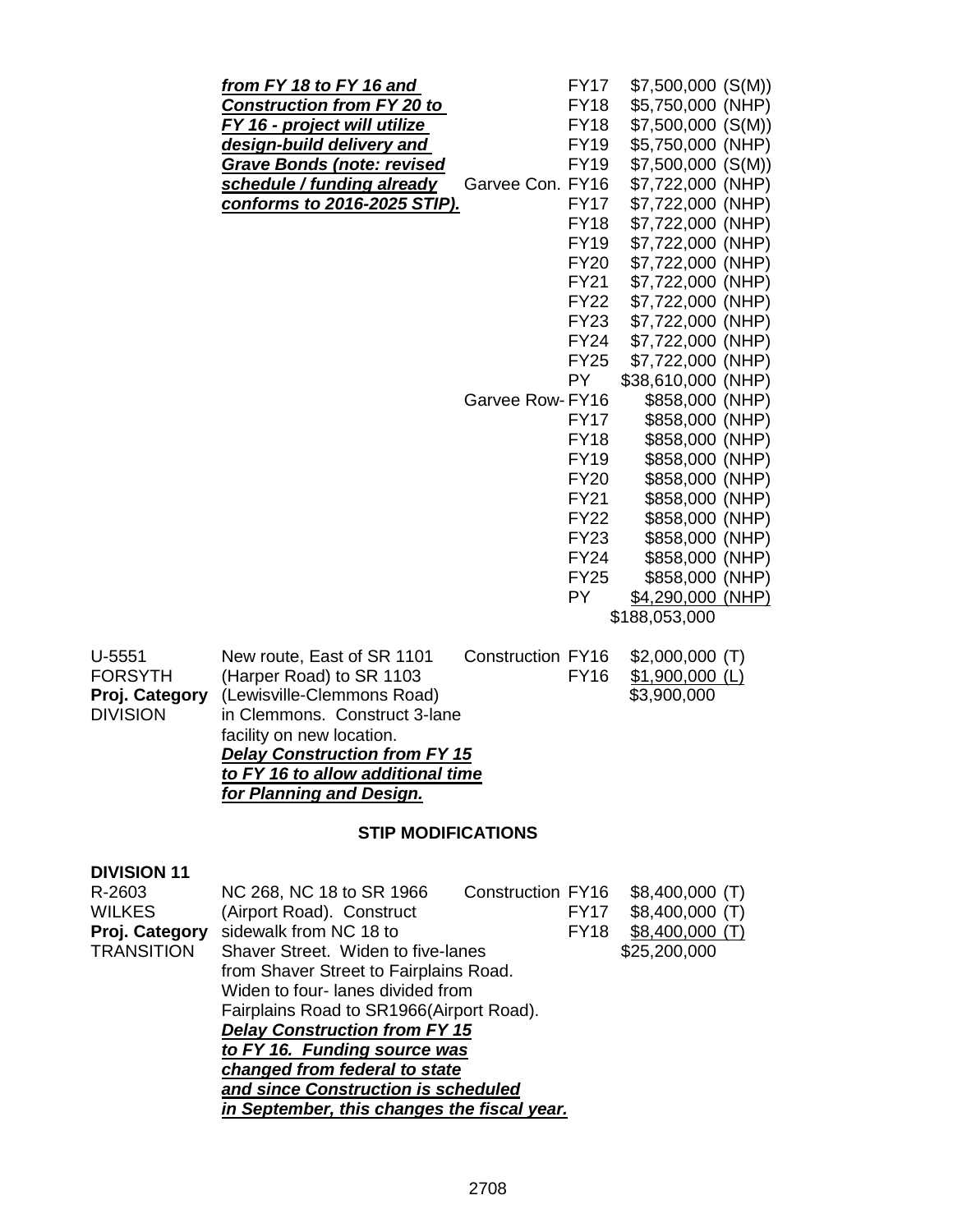| R-2915A<br><b>ASHE</b><br><b>WATAUGA</b><br>Proj. Category<br><b>TRANSITION</b>       | US 221, US 421 in Watauga<br>county to SR 1003 (Idlewild<br>Road) in Ashe County<br><b>Delay Construction from FY 15</b><br>to FY 16. funding source was<br>changed from federal to state<br>and since Construction is scheduled<br>in September, this changes the fiscal year. |                                               |             | Construction FY16 \$13,150,000 (T)<br>FY17 \$13,150,000 (T)<br>\$26,300,000 |
|---------------------------------------------------------------------------------------|---------------------------------------------------------------------------------------------------------------------------------------------------------------------------------------------------------------------------------------------------------------------------------|-----------------------------------------------|-------------|-----------------------------------------------------------------------------|
| R-2915B<br><b>ASHE</b><br>Proj. Category<br><b>TRANSITION</b>                         | US 221, SR 1003<br>(Idlewild Road) to north of<br>South Fork New River<br><b>Delay Construction from FY 15</b><br>to FY 16. Funding source was<br>changed from federal to state<br>and since Construction is scheduled<br>in September, this changes the fiscal year.           |                                               |             | Construction FY16 \$11,550,000 (T)<br>FY17 \$11,550,000 (T)<br>\$23,100,000 |
| <b>DIVISION 12</b><br>B-5549<br><b>CATAWBA</b><br>Proj. Category<br><b>DIVISION</b>   | Hickory, Replace Bridge<br>170327 on Falling Creek Road<br>over Falling Creek.<br><b>Delay Construction from FY 15</b><br>to FY 16 to allow additional time<br>for Right of Way Acquisition and<br><b>Utility Re-location.</b>                                                  | Construction FY16                             | <b>FY16</b> | \$680,000 (STPOFF)<br>$$170,000$ (L)<br>\$850,000                           |
| <b>DIVISION 13</b><br>B-4442<br><b>BUNCOMBE</b><br>Proj. Category<br><b>STATEWIDE</b> | US 19/US 23/US 25/ US 70,<br>Replace Bridge 100370, and<br>bridge 100373 over Reems Creek.<br>Add Right-of-Way in FY 21<br>and delay Construction<br>from FY 19 to FY 22 to allow<br>additional time for Planning.                                                              | Right-of-Way FY21<br><b>Construction FY22</b> |             | \$200,000 (NHPB)<br>\$2,000,000 (NHPB)<br>\$2,200,000                       |
|                                                                                       | <b>STIP MODIFICATIONS</b>                                                                                                                                                                                                                                                       |                                               |             |                                                                             |
| <b>DIVISION 13</b><br>B-4443<br><b>BUNCOMBE</b><br>Proj. Category<br><b>STATEWIDE</b> | US 19/US 23/US 25/ US 70,<br>Replace Bridge 100345, and<br>Bridge 100346 over SR 1839.<br>Delay Right-of-Way from FY 17<br>to FY 21 and Construction from<br>FY 18 to FY 22 to allow<br>additional time for Planning                                                            | Right-of-Way FY21<br><b>Construction FY22</b> |             | \$720,000 (NHPB)<br>\$7,200,000 (NHPB)<br>\$7,920,000                       |
| B-4444<br><b>BUNCOMBE</b><br>Proj. Category<br><b>HWY FUNDS</b>                       | US 19/US 23/US 25/ US 70,<br>Replace Bridges 100353 and<br>bridge 100354 over SR 1882.<br><b>Add Right-of-Way in FY 21</b><br>and delay Construction<br>from FY 20 to FY 22 to allow<br>additional time for Planning                                                            | Right-of-Way FY21<br><b>Construction FY22</b> |             | \$100,000 (HFB)<br>\$1,000,000 (HFB)<br>\$1,100,000                         |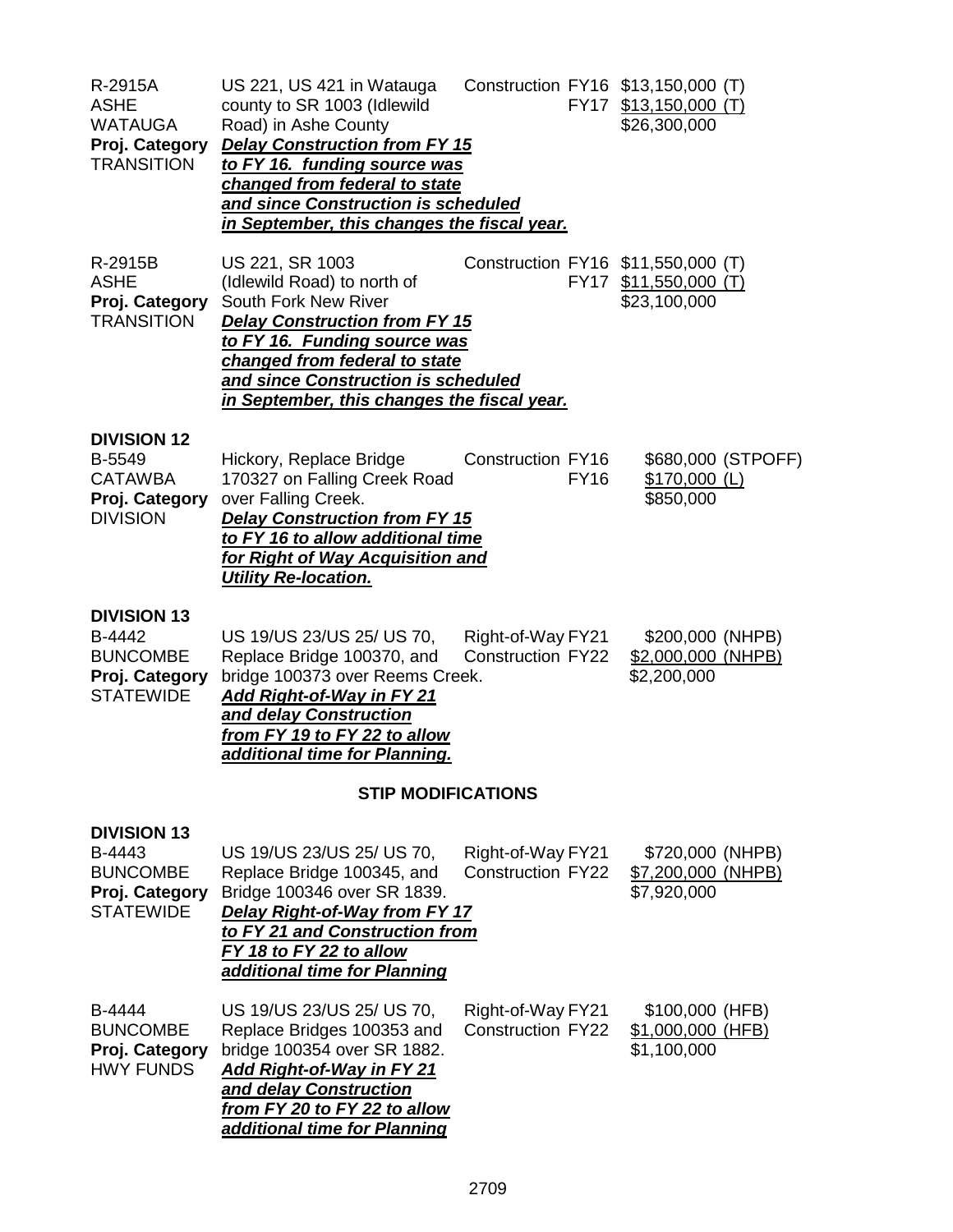#### **DIVISION 14**

| B-5125         | US 441 Business, Replace             | Construction FY16 \$2,250,000 (HFB) |  |  |  |
|----------------|--------------------------------------|-------------------------------------|--|--|--|
| <b>MACON</b>   | Bridge 550022 over Little            |                                     |  |  |  |
| Proj. Category | Tennessee River.                     |                                     |  |  |  |
| HWY FUNDS      | <b>Delay Construction from FY 16</b> |                                     |  |  |  |
|                | to FY 17 to allow additional time    |                                     |  |  |  |
|                | to obtain FERC and 404/401 permits.  |                                     |  |  |  |
|                |                                      |                                     |  |  |  |

U-5104 US 64 Business, SR 1348 Construction FY16 \$2,000,000 (STP) TRANSYLVANIA (Probert Street) to US 64 in **Proj. Category** Brevard. widen roadway. TRANSITION *Delay Construction from FY 15 to FY 16 to allow additional time for Design.*

#### **STIP DELETIONS**

#### **DIVISION 2**

| W-5008            | SR 1306 (15th Street), US 17 Construction FY | \$2,250,000 (HSIP) |
|-------------------|----------------------------------------------|--------------------|
| <b>BEAUFORT</b>   | Business (Carolina Avenue) to                |                    |
| Proj. Category    | Pearce Street in Washington.                 |                    |
| <b>TRANSITION</b> | Widen to four lane divided                   |                    |
|                   | facility with median.                        |                    |
|                   | Delete, work to be accomplished              |                    |
|                   | Under project U-5860.                        |                    |

#### *ITEM N SUMMARY*

| \$1,800,000 | 2 PROJECTS  | <b>ADDITIONS</b> |
|-------------|-------------|------------------|
|             | 17 PROJECTS | MODIFICATIONS    |
| \$2,250,000 | 1 PROJECTS  | <b>DELETIONS</b> |
| (\$450,000) | 20 PROJECTS |                  |

#### **Approval – Municipal and Special Agreements**

A motion was made by Board Member Overholt, seconded by Board Member Perkins, to approve

the following agreements:

**Statewide** North Carolina Center for Geographic Information and Analysis 36249.3513

This Project consists of providing Orthoimagery Advisory and Technical Services for the Digital Coastal 2016 Project in 27 counties and totaling approximately 15,617 square miles. The Department is responsible for all phases of the work. The Agency shall reimburse the Department 100% of the actual cost of the work performed by the Department. The estimated reimbursement is \$163,419.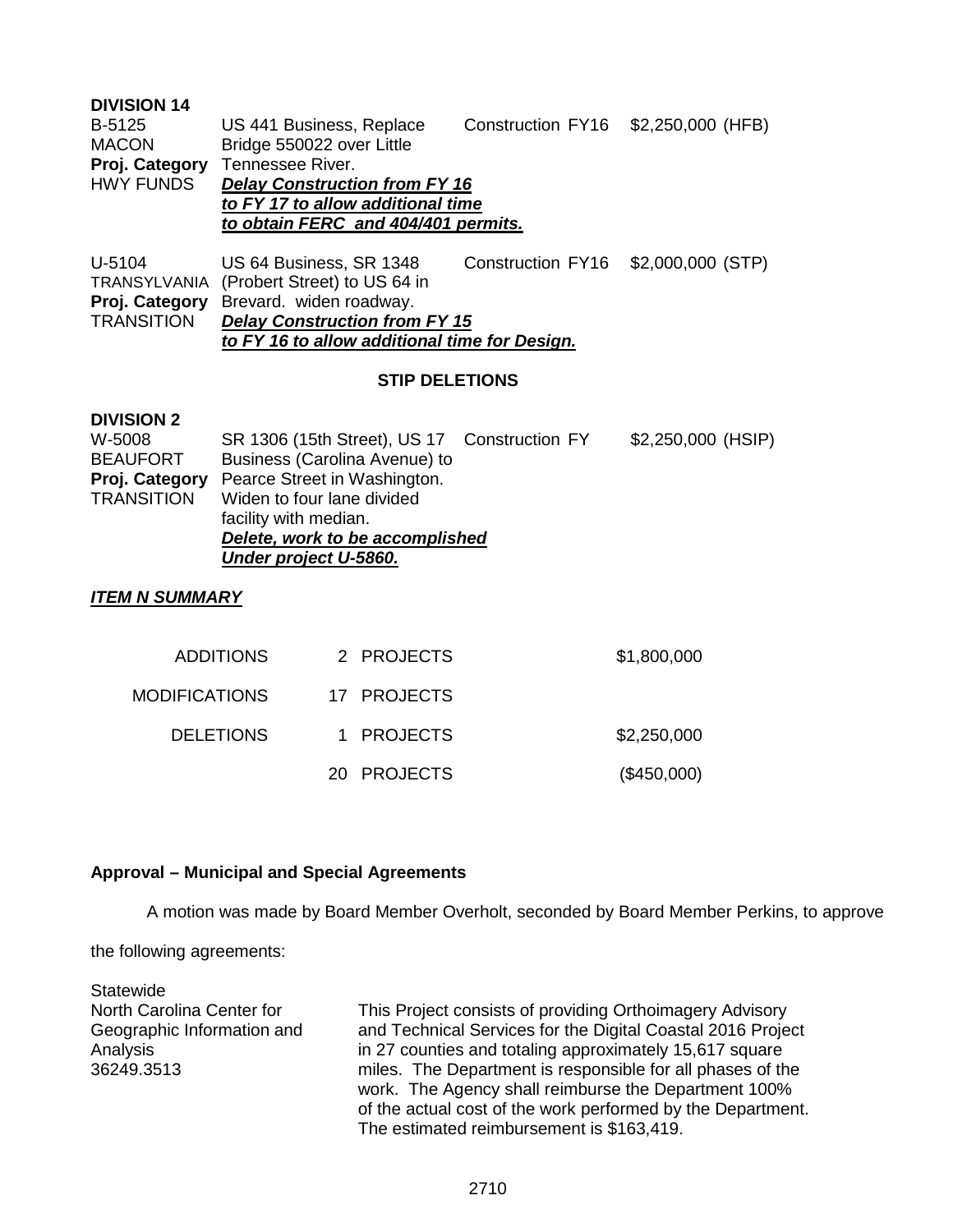Division 2 North Carolina State Ports Authority Carteret County 43326

Division 4 Town of Angier Harnett County EL-5100 LC 41821.1.43 41821.3.F38

Division 5 City of Durham Durham County U-4726 HJ 36268.3.30

U-4726 HN 36268.1.31 36268.2.31 36268.3.31

City of Durham Durham County U-4726 HO 36268.1.32 36268.2.32 36268.3.32

Town of Fuquay-Varina Wake County U-5530 GB 44111.1.11 44111.2.11 44111.3.11

This Project consists of rehabilitating the 112 foot movable bascule span of the 2400 foot long Railroad Bridge No. R-110 Carteret connecting Radio Island to the Port. This Supplemental Agreement is to provide the actual total Project costs and revise the remaining payment schedule. The actual total Project cost is \$ 4,944,334.67.

This Project consists of the construction of sidewalk along Willow, Roy and Lillington Streets. This Supplemental Agreement is to increase the funding for the Project. The Department's original participation was \$442,800, to be increased with an additional \$88,838 of STP-DA. The Municipality's original participation was \$110,700. The Municipality will provide an additional \$88,838 at 50% as their local match for a total participation of \$199,538 and all costs that exceed the total estimated cost.

This Project consists of the construction of sidewalks on NC 751 and NC 54 between Garrett Road (SR 1116) and Dresden Drive in Durham. The Municipality is responsible for all phases of the Project. The Department shall participate in an amount not to exceed 80% (\$182,000) from STPDA funds. The Municipality will be responsible for providing 20% (\$45,500) matching funds and all costs that exceed the total estimated cost of \$227,500. This Project consists on the construction of bike and pedestrian facilities on Hillandale Road (SR 1321) from Interstate 85 to NC 147 in Durham. The Municipality is responsible for all phases of the Project. The Department shall participate in an amount not to exceed 80% (\$2,290,499) from STPDA funds. The Municipality will be responsible for providing 20% (\$572,625) matching funds and all costs that exceed the total estimated cost of \$2,863,124.

This Project consists on the construction of bicycle lanes and sidewalks along Carpenter-Fletcher Road in Durham. The Municipality is responsible for all phases of the Project. The Department shall participate in an amount not to exceed 80% (\$3,531,053) from STPDA funds. The Municipality will be responsible for providing 20% (\$882,763) matching funds and all costs that exceed the total estimated cost of \$4,413,816.

This Project consists of sidewalk to fill in existing gaps along Bridge Street and cross over the Norfolk Southern railroad providing a safe pedestrian crossing. The Municipality is responsible for all phases of the Project. The Department shall participate in an amount not to exceed 80% (\$727,360) from STPDA funds. The Municipality will be responsible for providing 20% (\$181,840) matching funds and all costs that exceed the total estimated cost of \$909,200.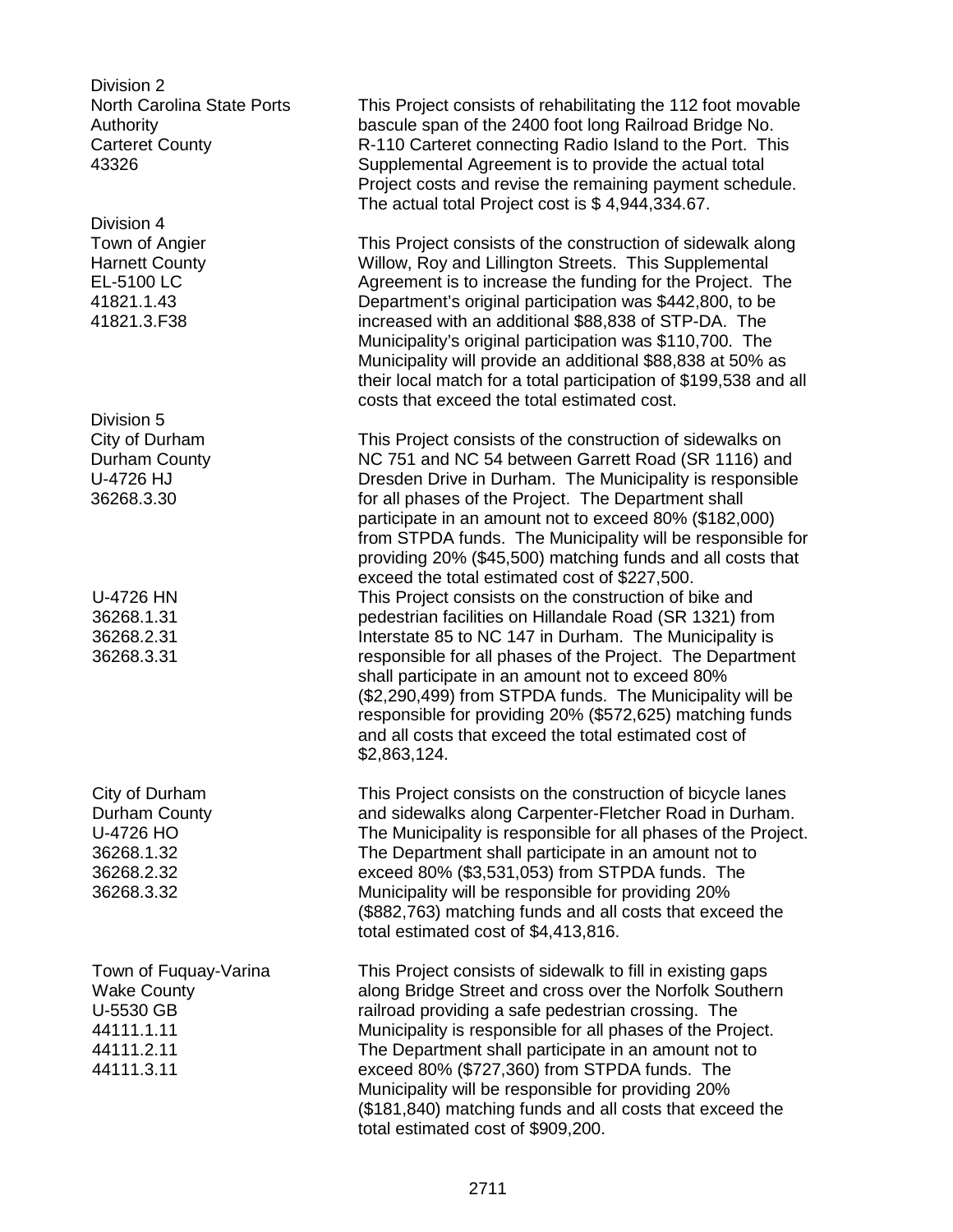City of Durham Durham County U-4724 39083.1.F1 39083.3.F1

Division 7 City of Greensboro Guilford County I-5110 42345.3.FS1

Division 8 City of Laurinburg Scotland County B-5003 41106.1.1 41106.2.1 41106.3.1

Division 9 I-40 / Union Cross RE, LLC Forsyth County U-4909 40278.3.1

Piedmont Authority for Regional **Transportation** Forsyth County M-0445 49004.1

City of Winston-Salem Wake Forest Innovation Quarter (WFIQ) Forsyth County U-4918B 40929.3.FD1

This Project consists of the construction of bike lanes and sidewalks along Cornwallis Road (SR 1158) from South Roxboro Road (SR 2295) to Chapel Hill Road (SR 1127) in Durham. The Municipality is responsible for all phases of the Project. The Department shall participate in an amount not to exceed 80% (\$4,217,000) from STPDA funds. The Municipality will be responsible for providing 20% (\$1,054,250) matching funds and all costs that exceed the total estimated cost of \$5,271,250.

This Project consists of improvements to I-73 From NC 68 to the Greensboro Western Loop. At the request of the Municipality, the Department shall include provisions in the construction contract for the contractor to adjust and relocate the municipal water and sewer lines. The Municipality shall be responsible for a lump-sum cost of \$420,523.

This Project consists of replacement of Bridge No 81 on Commonwealth Avenue over Leith Creek in Scotland County. This Supplemental Agreement is to provide additional funding in the amount of \$361,600 from STP funds. The Municipality shall provide \$90,400 as the nonfederal match. The Department also agrees to provide the Construction Administration and Construction Engineering and Inspection for the Project and will charge to Project funds. The Municipality will be billed for the non-federal match of the Department costs.

This Project consists of incorporating signal modifications required by private development into the TIP U-4909 Project which will undertake construction improvements on SR 2643 (Union Cross Road) from south of SR 2691 (Wallburg Road) to SR 2632 (Sedge Garden Road). The Developer shall reimburse the Department one hundred percent (100%) of the actual cost work performed by the Department. The estimated cost is \$29,220.

This Project consist of providing funds for the maintenance and development of the Piedmont Triad Regional Model (PTRM) which is used to provide data for the delivery of TIP Projects and to meet the MPO Planning requirements for the area. This Supplemental will provide an additional \$60,000, or 25% of estimated Project costs.

This Project consists of the construction of a multi-use trail from Third Street to Rams Drive, Central Pond greenway, Patterson Alley sidewalk, pedestrian amenities and landscaping on Fogle Street, and extension of roadway from existing terminus to Research Parkway, all to occur within the Wake Forest Innovation Quarter (WFIQ) in Winston-Salem. The Municipality and WFIQ will be responsible for all work. The Department will participate in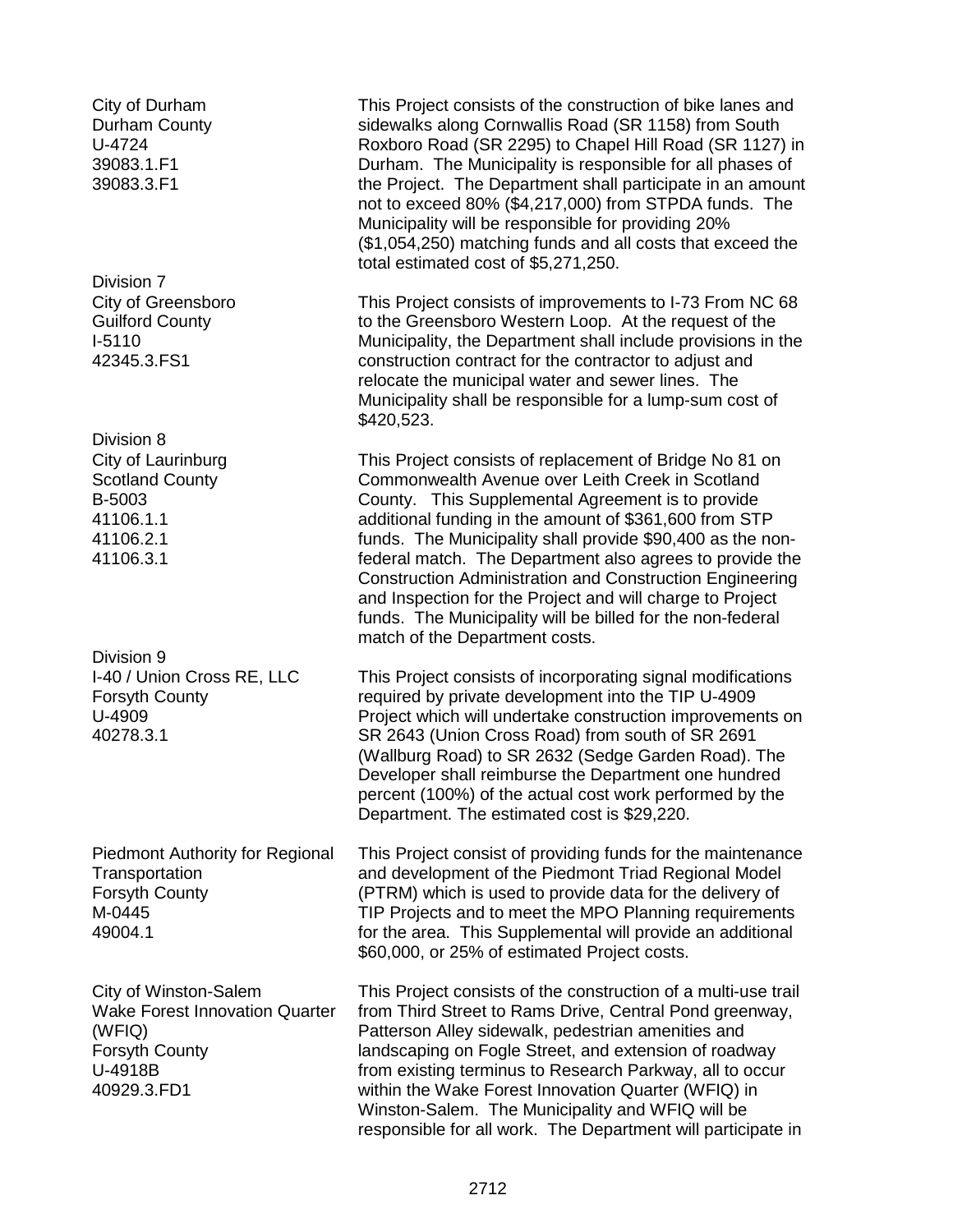City of Lexington Davidson County B-3159 38331.3.FR1

Division 10 City of Charlotte Mecklenburg County 17BP.10.R.101

City of Charlotte Mecklenburg County TIP: U-2507A 34811.3.FD5

City of Concord Cabarrus County I-3802A 36780.3.FS1

Norfolk Southern Railway Company (NS) North Carolina Railroad Company (NCRR) Mecklenburg County U-5008 41141.1.1

eighty percent (80%) of eligible expenses up to \$3,800,000 in Discretionary Allocation funds. The Municipality and WFIQ will be responsible for the twenty percent (20%) nonfederal match and all costs that exceed the total estimated cost of \$4,750,000

This Project consists of replacing Bridge No. 27 over US 29-64-70/I-85 Business loop on US 52/NC8 in Davidson County. At the request of the Municipality, the Department shall include provisions in the construction contract for the contractor to adjust and relocate the municipal water and sewer lines. The Municipality shall reimburse the Department the entire cost of said utility work. The estimated cost to the Municipality is \$180,090.09.

This Project consists of the lengthening of the Eastway Drive Bridge No. 590052 over the North Carolina Railroad to provide clearance for the Blue Line Extension alignment under the bridge. As part of this bridge construction, the Department has requested the Municipality to overlay the entire existing bridge deck with latex modified concrete. The Department shall reimburse the Municipality for the work up to a maximum amount of \$250,000.

This Project consists of the design and installation of traffic signalization and related equipment required for the U-2507A Project. Said Project includes the extension of Graham Street and improvements to Mallard Creek Road (SR 2467) between Sugar Creek Road (SR 2480) and Harris Boulevard (SR 2665) in Charlotte. A Supplemental Agreement expanded the scope and funding to include pedestrian accommodations at each intersection, fiber interconnect between all signals and an increase in administrative costs to meet Federal; requirements. The Department shall reimburse the Municipality an additional \$521,500 for a total of \$917,500.

This Project consists of improvements on I-85 from NC 73 to Lane Street in Kannapolis. This Supplemental Agreement is for the Department to provide design and cost estimates for additional aesthetic improvements requested by the Municipality; and also to identify maintenance responsibilities for a planned pedestrian tunnel. The Municipality shall provide \$9,775 upon execution of this Agreement for the design phase. This item supersedes the item previously approved on the July 9, 2015 BOT Agenda

This Rail Agreement covers the construction of a grade separation of the at-grade rail highway crossing at East Sugar Creek Road (SR 2975), the closure of the at-grade crossing at East Craighead Road, and various betterment improvements associated with the Project. The Department shall perform all of the work. Funding for the Project is covered in a separate agreement dated April 16,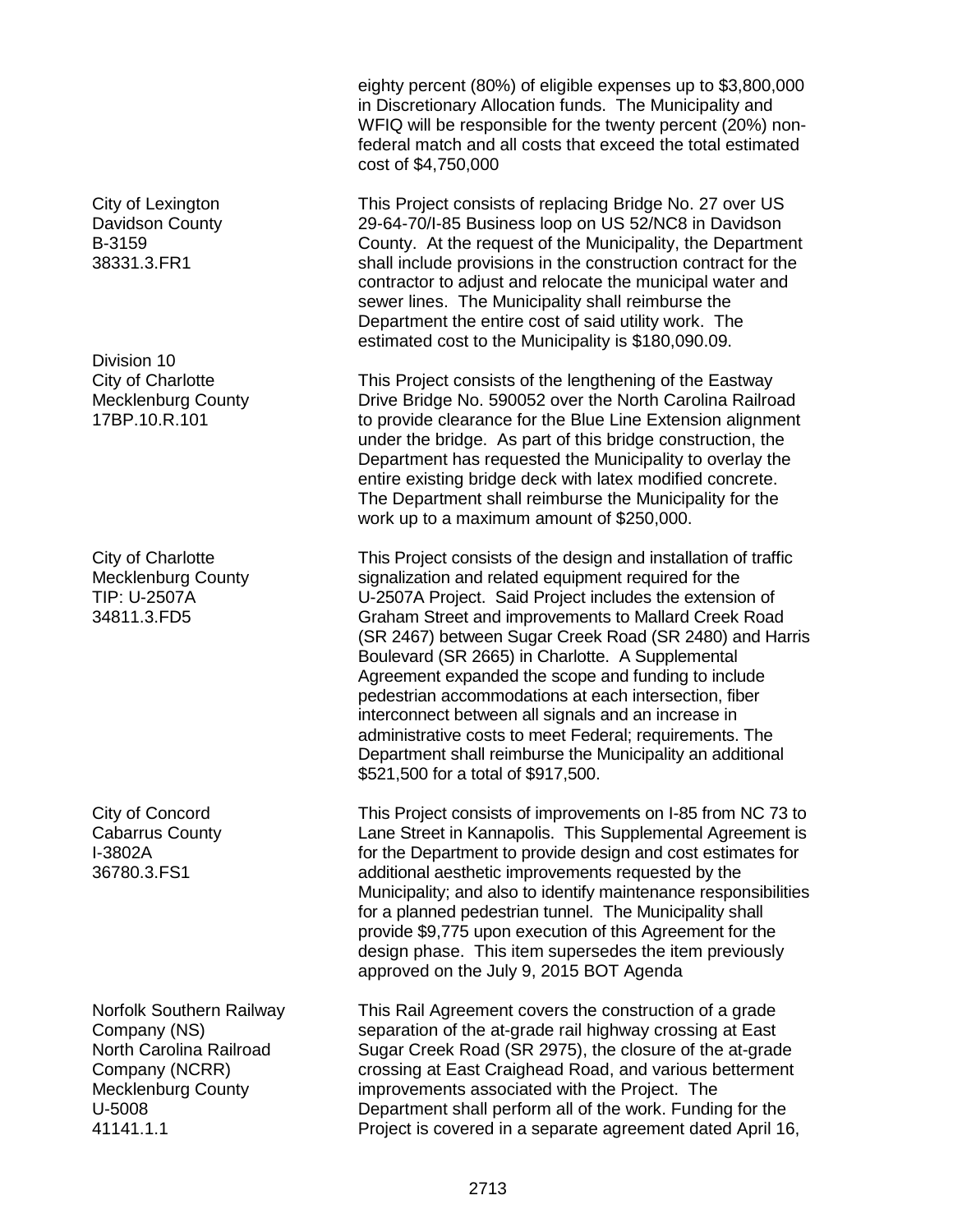| Division 11                                                                                            | 2015. The City of Charlotte shall participate in the cost of<br>the Project in a lump sum amount of \$5,000,000. NCRR<br>shall participate in the cost of the Project in a lump sum<br>amount of \$10,000,000. NS shall participate in the cost of<br>the Project in an amount of up to \$3,400,000. The total<br>estimated cost of the Project is \$43,000,000.                                                                                                                                 |
|--------------------------------------------------------------------------------------------------------|--------------------------------------------------------------------------------------------------------------------------------------------------------------------------------------------------------------------------------------------------------------------------------------------------------------------------------------------------------------------------------------------------------------------------------------------------------------------------------------------------|
| <b>Blue Ridge Water Association</b><br><b>Wilkes County</b><br>R-2603<br>36001.3.FR1                   | This Project consists of widening NC 268 from Multi-Lanes<br>east of NC 18 to SR 1966 (Airport Road) in Wilkes County.<br>At the request of the Association, the Department shall<br>include provisions in the construction contract for the<br>contractor to adjust and relocate water lines. The<br>Association shall reimburse the Department the entire cost<br>of said utility work. The estimated reimbursement is<br>\$137,203.92.                                                        |
| <b>Frontier Natural Gas</b><br><b>Watauga County</b><br>R-2915A<br>34528.3.FR1                         | This Project consists of improvements to US 221 from US<br>421 to SR 1003 (Idlewild Road) in Watauga County. At the<br>request of the Company, the Department shall include<br>provisions in the construction contract for the contractor to<br>adjust and relocate gas lines. The Company shall<br>reimburse the Department the entire cost of said utility<br>work. The estimated reimbursement is \$410,554.                                                                                  |
| Division 13<br>Town of Black Mountain<br><b>Buncombe County</b><br>EB-5547<br>51045.1.F1<br>51045.2.F1 | This Project consists of the design and right of way<br>acquisition of the Riverwalk Phase II Greenway. The<br>Municipality is responsible for all phases of the Project.<br>The Department shall reimburse 80% of approved eligible<br>costs from the STP-DA funds allocation, not to exceed<br>\$120,000. The Municipality will be responsible for<br>providing the 20% (\$30,000) non-federal match for the<br>STP-DA funds authorized and all costs that exceed the<br>total estimated cost. |

#### **Approval - Preliminary Right of Way Plans**

A motion was made by Board Member Overholt, seconded by Board Member Perkins, to approve

the following:

The Preliminary Right of Way Plans for the below projects, including Secondary Roads

and Industrial Access Roads, provide for the construction, design, drainage and control of

access as shown on the respective plans.

Based upon the recommendations of the Manager of the Right of Way Unit, the Board finds that

such rights of way as shown on these preliminary plans and drawings, including existing public dedicated

right of way, are for a public use and are necessary for the construction of said projects.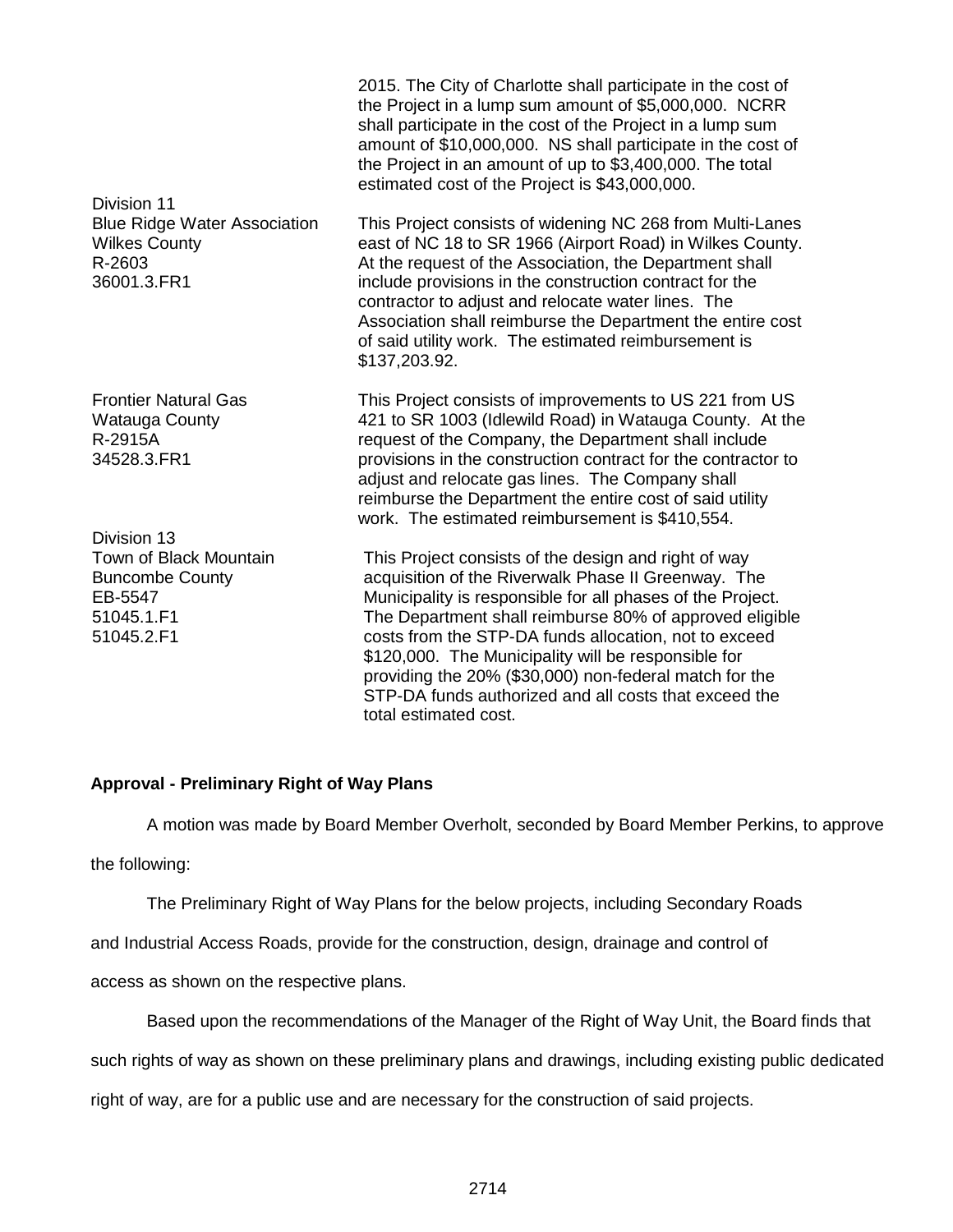The rights of way for the location, construction, relocation, and control of access of highways

embraced in the below projects shall be as shown in detail on the preliminary right of ways plans and

drawings for said projects on file in the Right of Way Branch in the Department of Transportation in

Raleigh.

The Board finds such right of way acquisition to be necessary and hereby authorizes the

Right of Way Branch to acquire right of way on the below projects either by negotiation or by

condemnation through the Attorney General's Office.

#### **(Division 2)**

#### **Craven County; I.D. No. R-5516; Project No. 45492.2.1:**

US 70 to Slocumb Road at Cherry Point Military Base

#### **(Division 5)**

#### **Wake County; I.D. No. W-5205O; Project No. 45335.2.15:**

US 64 Eastbound at US 1 Northbound and SR 1009 (Tryon Road) at US 1 Northbound Onramp/Regency Parkway

#### **(Division 6)**

#### **Cumberland County; I.D. No. W-5601AN; Project No. 50138.2.1:**

SR 1113 (Waldo's Beach Rd) at SR 1112 (Rockfish Rd) and SR 1113 (Waldo's Beach Rd) at SR 1003 (Camden Rd)

#### **Cumberland County; I.D. No. W-5519; Project No. 45849.2.FR1:**

I-95 Business/US 301 from NC 87 South to NC 59

#### **Robeson County; I.D. No. B-4616; Project No. 33798.2.1:**

Bridge No. 18 over CSX Transportation Tracks on NC 211

#### **(Division 7)**

#### **Guilford County; I.D. No. U-2524C; Project No. 34820.2.U1:**

Greensboro – Western Loop from South of SR 2137 (Old Oak Ridge Road) to US 220 (Battleground Avenue) Utility Relocation

#### **(Division 8)**

#### **Hoke County; I.D. No. B-4967; Project No. 40158.2.1:**

Bridge No. 008 over Lumber River on SR 1203 / SR 1412

#### **(Division 9)**

#### **Rowan County; I.D. No. W-5314; Project No. 46137.2.FR1:**

NC 801 at SR 2048 (Cool Springs Rd/Woodleaf Rd), SR 1951 (Parks Rd) at SR 2048 (Woodleaf Rd) and NC 801 at SR 2004 (Woodleaf Barber Rd/Quarry Rd)

#### **(Division 10)**

#### **Mecklenburg County; I.D. No. B-5378; Project No. 46093.2.1:**

Charlotte – Bridge No. 210 over Briar Creek on Michael Baker Road

#### **(Division 13)**

**Buncombe County; I.D. No. B-5196; Project No. 45252.2.FD1:**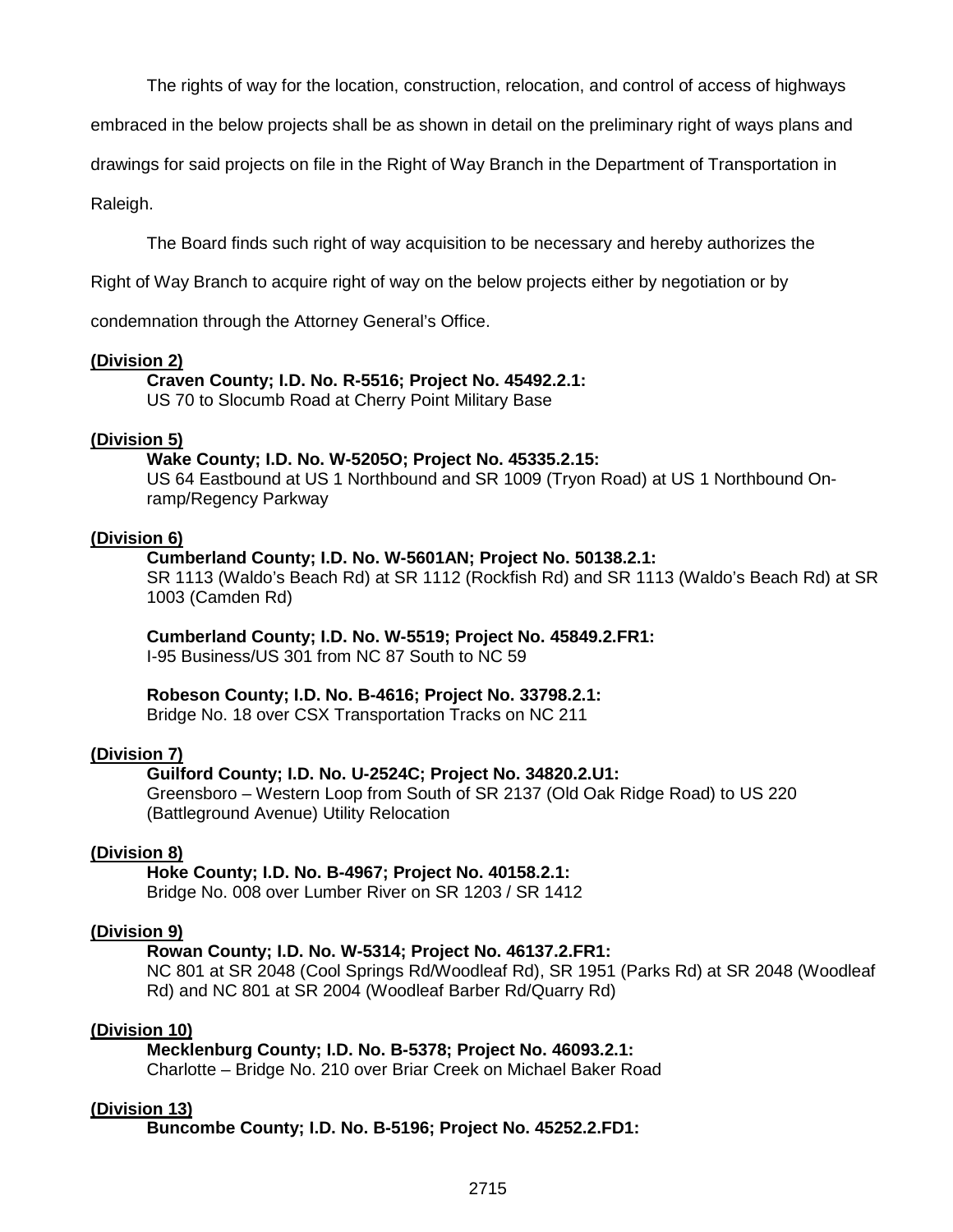Montreat – Bridge No. 528 on Texas Rd over Flat Creek

#### **PRELIMINARY RIGHT OF WAY PLANS 10 PROJECT(S) \$0.00**

#### **Approval - Final Right of Way Plans**

A motion was made by Board Member Overholt, seconded by Board Member Perkins, to approve the following:

Right of way acquisition in accordance with the preliminary right of way plans on file in the Right

of Way Unit has been determined to be necessary for public use and was authorized by the Board.

Certain changes in the right of way have necessitated alteration of the preliminary right of way plans.

Final plans have been prepared and provide for the construction, design, drainage and control of access

for these projects. The Board finds that such rights of way and control of access as shown on the final

plans are for a public use and are necessary for construction. The sections of roads which were shown

on the preliminary plans as sections of roads to be abandoned are hereby abandoned and removed from

the State Highway System for Maintenance upon the completion and acceptance of the project.

The rights of way for the location, design and construction of highways embraced in the

following projects shall be as shown in detail on the final plans for said projects as follows:

#### **(Division 2)**

#### **Project No. 35781.2.1; PItt County; I.D. No. U-3315:**

Grading, drainage, paving, structure, signals and signing on Stantonsburg Road-Tenth Street Connector from US 13/NC 11 (Memorial Drive) to SR 1702 (Evans Street) with the right of way indicated upon the final plans for said project.

#### **(Division 3)**

#### **Project No. 34932.2.2; New Hanover County; I.D. No. U-3338B:**

Grading, drainage, paving and signals on SR 1175 (Kerr Avenue) from Randall Parkway to SR 2649 (Martin Luther King, Jr. Parkway) in Wilmington with the right of way indicated upon the final plans for said project.

#### **(Division 10)**

#### **Project No. 42108.2.FD1; Mecklenburg County; I.D. No. B-5105:**

Grading, drainage, paving, structures and signals on Bridge No. 49 over Little Sugar Creek on SR 4982 with the right of way indicated upon the final plans for said project.

#### **Project No. 42295.2.1; Cabarrus County; I.D. No. B-5136:**

Grading, drainage, paving, signals, structure, retaining wall and lighting on Bridge No. 66 and Bridge No. 69 over the Norfolk Southern Railroad on US 29/US 601 with the right of way indicated upon the final plans for said project.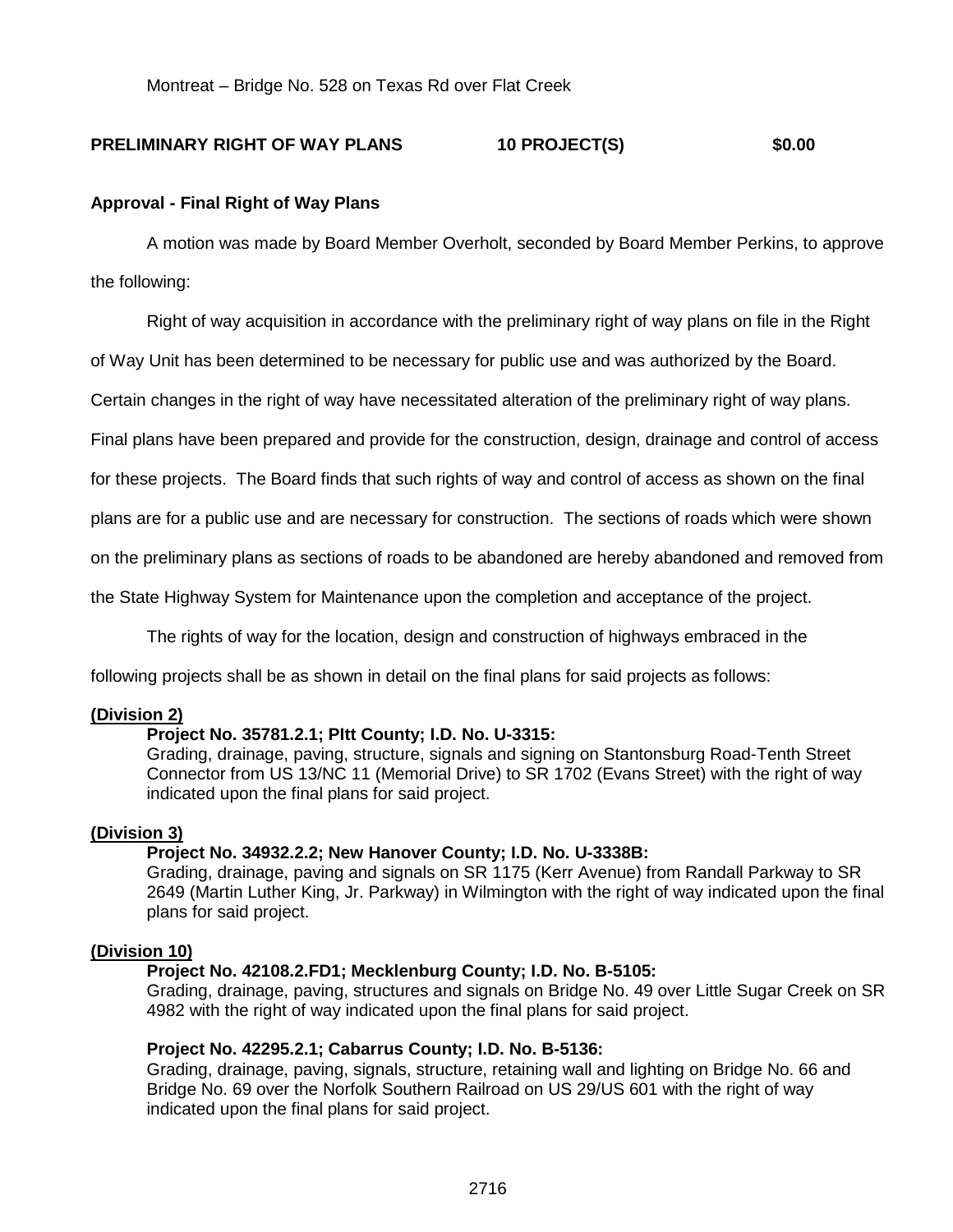### **(Division 11)**

#### **Project No. 33831.2.FD1; Wilkes County; I.D. No. B-4676:**

Grading, drainage, paving and structure on Bridge No. 29 over Cub Creek on SR 1001 with the right of way indicated upon the final plans for said project.

#### **(Division 14)**

#### **Project No. 41902.2.1; Transylvania County; I.D. No. U-5104:**

Grading, drainage, paving, widening, signals and retaining wall on US 64 Business from SR 1349 (West Main Street to US 64 with the right of way indicated upon the final plans for said project.

#### **FINAL RIGHT OF WAY PLANS 6 PROJECT(S) \$0.00**

#### **Approval - Revisions of the Final Right of Way Plans**

A motion was made by Board Member Overholt, seconded by Board Member Perkins, to approve the following:

Right of way acquisition in accordance with the final right of way plans for the following projects

has been determined to be necessary and authorized by the Board. Plans are on file at the Office of the

Secretary to the Board of Transportation as an addendum to the minutes of the meetings hereinafter

indicated.

Certain changes in right of way, construction and drainage easements, and control of access

have been necessitated by alterations in the construction plans of these projects. Amended plan sheets

for these projects have been prepared which provide for changes of certain right of way areas,

construction and drainage easements and control of access.

The Board finds that the revised areas of right of way, construction and drainage easements and

control of access, as shown on the amended plan sheets hereinafter set out, are for a public purpose

and are necessary for the construction of projects.

The right of way, construction and drainage easements and control of access are hereby revised

as shown on the plan sheets incorporated herein as an addendum, said projects, date of original final

approval, and revised right of way, easements and access being as follows:

#### **(Division 2)**

#### **Project No. 34442.2.S5; I.D. No. R-2514D; Jones/Craven Counties:**

Final Right of Way plans approved on the minutes of the June 4, 2015 Board of Transportation Meeting. Revised additional right of way, easements or control of access shown on plan sheet(s) 9 as presented at the August 6, 2015 Board of Transportation Meeting.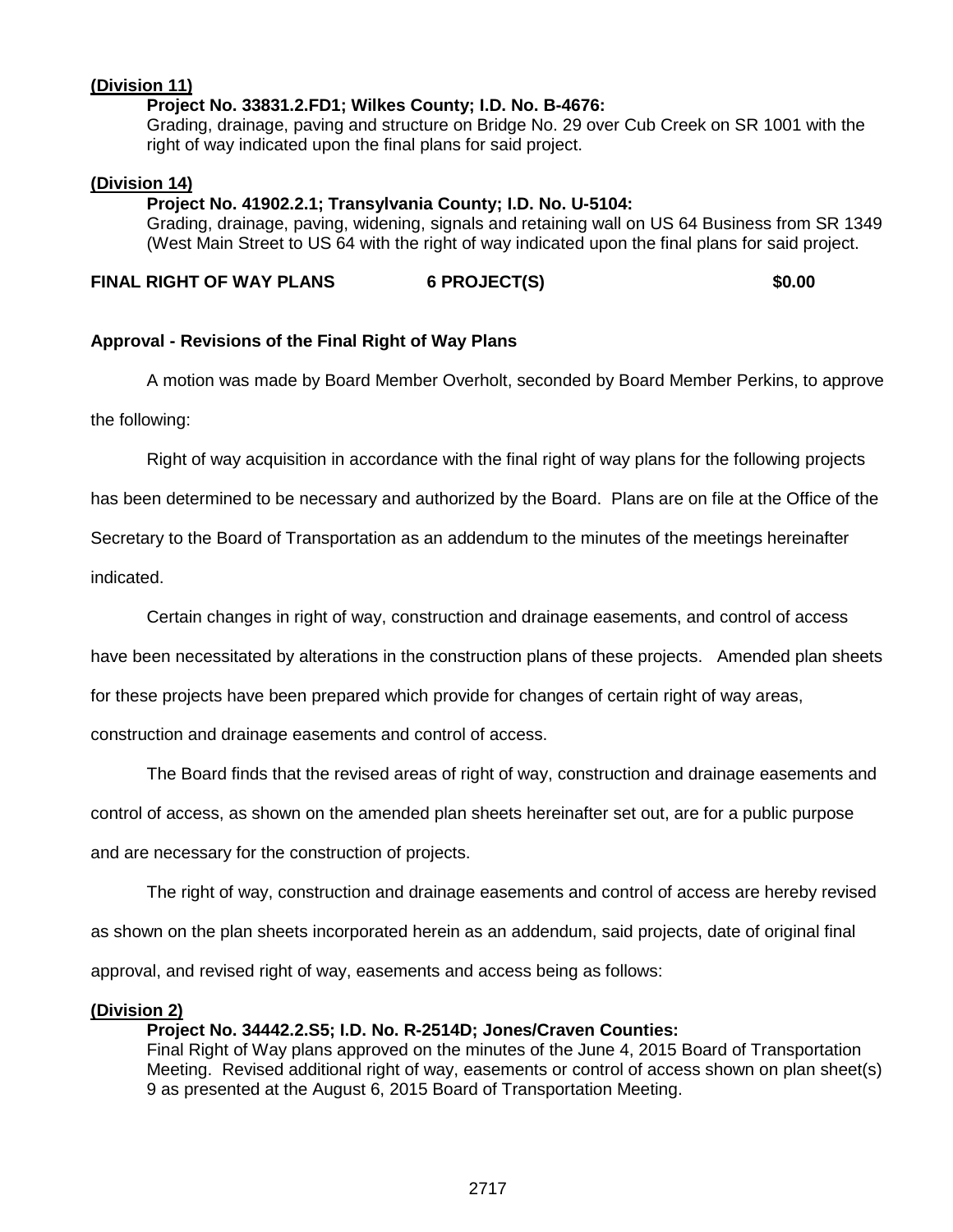#### **Project No. 34442.2.4; I.D. No. R-2514C; Jones County;**

Final Right of Way plans approved on the minutes of the June 4, 2015 Board of Transportation Meeting. Revised additional right of way, easements or control of access shown on plan sheet(s) 5, 17 and 18 as presented at the August 6, 2015 Board of Transportation Meeting.

#### **(Division 2/3)**

#### **Project No. 34442.2.S3; I.D. No. R-2514B; Jones/Onslow Counties:**

Final Right of Way plans approved on the minutes of the June 4, 2015 Board of Transportation Meeting. Revised additional right of way, easements or control of access shown on plan sheet(s) 11 as presented at the August 6, 2015 Board of Transportation Meeting.

#### **REVISION FINAL ROW PLANS 3 PROJECT(S) \$0.00**

#### **Approval - Conveyance of Wetland Mitigation Site**

It is hereby resolved**,** based upon the recommendation of the Manager of the Right of

Way Unit, and on a motion by Board Member Overholt, seconded by Board Member Perkins, that the

following conveyance of wetland mitigation site is approved:

#### **(Division 10)**

#### **Projects 8.U672205, 8.U672212, and 8.U672214 R-2248 BB, R-2248 C, and R-2248 D Ridge Road Mitigation Site Mecklenburg County**

The Department received a request for the disposal of wetland mitigation site of approximately 40.250 acres. The Catawba Lands Conservancy has requested that the Department transfer this property for maintenance and to for it to be preserved in its natural state perpetuity. The grantee will be required to provide the Department a conservation easement and easement of ingress and egress. The Catawba Lands Conservancy has agreed to this conveyance for no consideration. In addition, the Department will be providing the Catawba Lands Conservancy an endowment of \$9,153.00 to cover their costs of long-term management.

#### **CONVEYANCE OF WETLAND MITIGATION SITE 4 PROJECT(S) \$9,153.00**

#### **Approval of conveyance of Highway Right of Way Residues**

It is hereby resolved, based upon the recommendation of the Manager of the Right of

Way Unit, and on a motion by Board Member Overholt, seconded by Board Member Perkins that the

following highway right of way residues are approved:

#### **(Division 6)**

#### **Project 38217.2.1, Parcel U-2519 904, Outer Loop from I-95 to East of NC 24 (Bragg Blvd) Cumberland County**

Conveyance of an approximate 0.454-acre residue area to Tonya M. McLauchlin-Stewart for the high bid amount of \$10,000.00.

#### **(Division 10)**

**Project 6.678010T, Parcel R-2248C 017, North Charlotte Outer Loop from North of NC 27 (Mount Holly Road) to Northeast of SR 2042 (Oakdale Road)**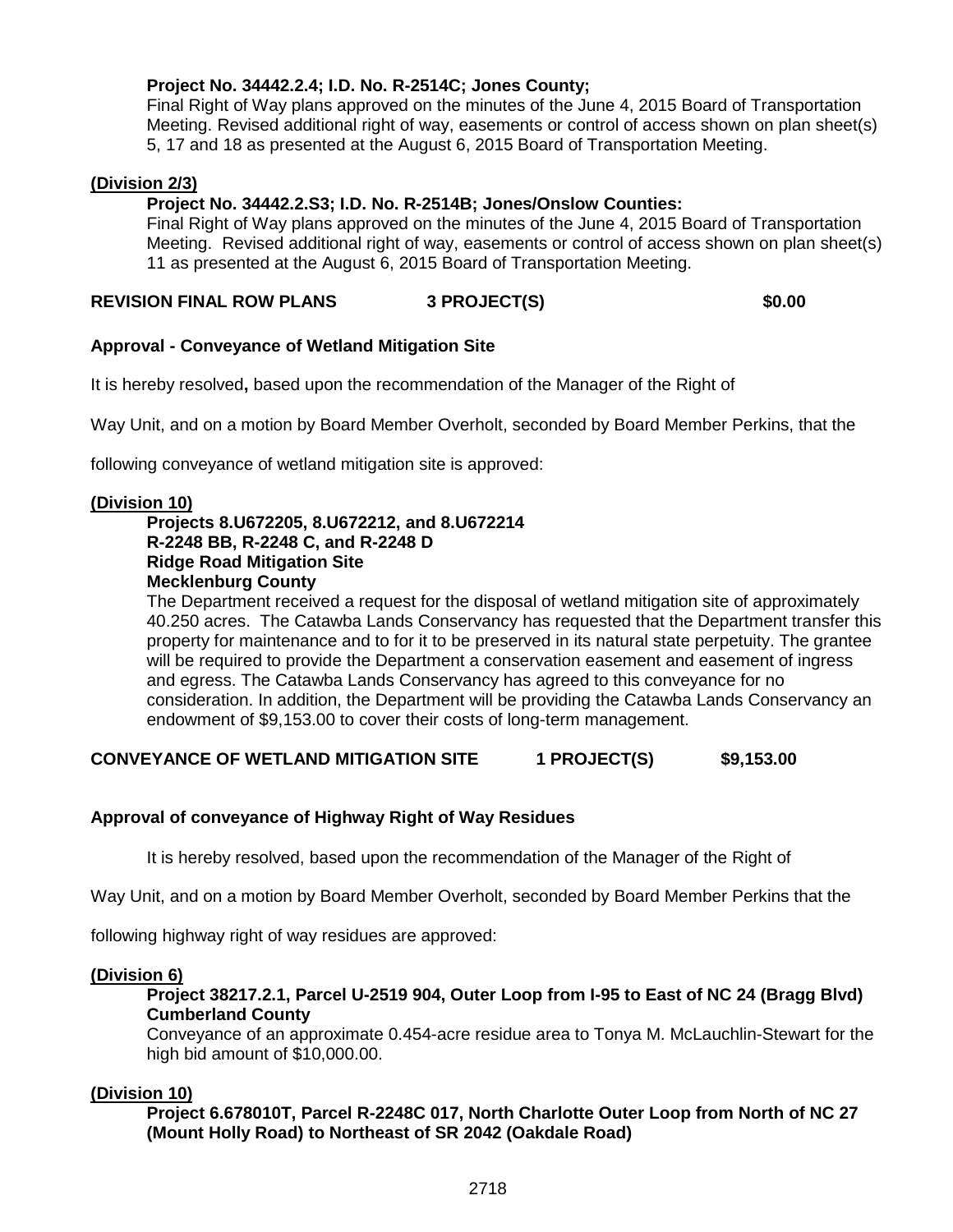#### **Mecklenburg County**

Conveyance of an approximate 0.630-acre residue area to the County of Mecklenburg for no monetary consideration.

#### **(Division 11)**

**Project 8.1761201, Parcel R-2517 017 and 018, NC 18 from Finely Avenue to North of SR 1531 (Foster Road)** 

### **Wilkes County**

Conveyance of an approximate 0.555-acre residue area to J & S Fair Real Estate Holdings, LLC for the high bid amount of \$31,758.00.

**CONVEYANCE ROW RESIDUE 3 PROJECT(S) \$41,758.00**

#### **Approval of conveyance of Surplus Highway Right of Way**

It is hereby resolved**,** based upon the recommendation of the Manager of the Right of

Way Unit, and on a motion by Board Member Overholt, seconded by Board Member Perkins, that the

following highway right of way conveyances are approved:

#### **(Division 10)**

#### **Project 32213, Parcel P-3800, Norfolk Southern Railroad near West 9th Street in Charlotte Mecklenburg County**

Conveyance of an approximate 3.115-acre surplus right of way area to Cold Storage Partners, LLC, parcel 023 for the high bid amount of \$1,355,000.00.

**CONVEYANCE OF SURPLUS RIGHT OF WAY 1 PROJECT(S) \$1,355,000.00**

#### **Approval of Permanent Utility Easement**

It is hereby resolved, based upon the recommendation of the Manager of the Right of

Way Unit, and on a motion by Board Member Overholt, seconded by Board Member Perkins that the

following permanent utility easements are approved:

#### **(Division 2)**

**Project 33773.2.1, Parcels B-4565 011 and 012, Bridges 42, 43, 26, and 28 over the Neuse River** 

#### **Lenoir County**

The Department will be acquiring right of way from the City of Kinston for upcoming construction near Bridges 42, 43, 26, and 28 over the Neuse River. The City of Kinston has requested an approximate 0.145-acre and 0.911 acre permanent utility easement assignment for the relocation of transmission lines running perpendicular to Queen Street associated with the project. The City of Kinston has agreed to the conveyance for no consideration.

APPROVAL OF PERMANENT UTILITY EASEMENT 1 PROJECT(S) \$0.00

| <b>R-ITEM SUMMARY</b><br><b>25 PROJECT(S)</b> | TOTAL: \$1,405,911.00 |
|-----------------------------------------------|-----------------------|
|-----------------------------------------------|-----------------------|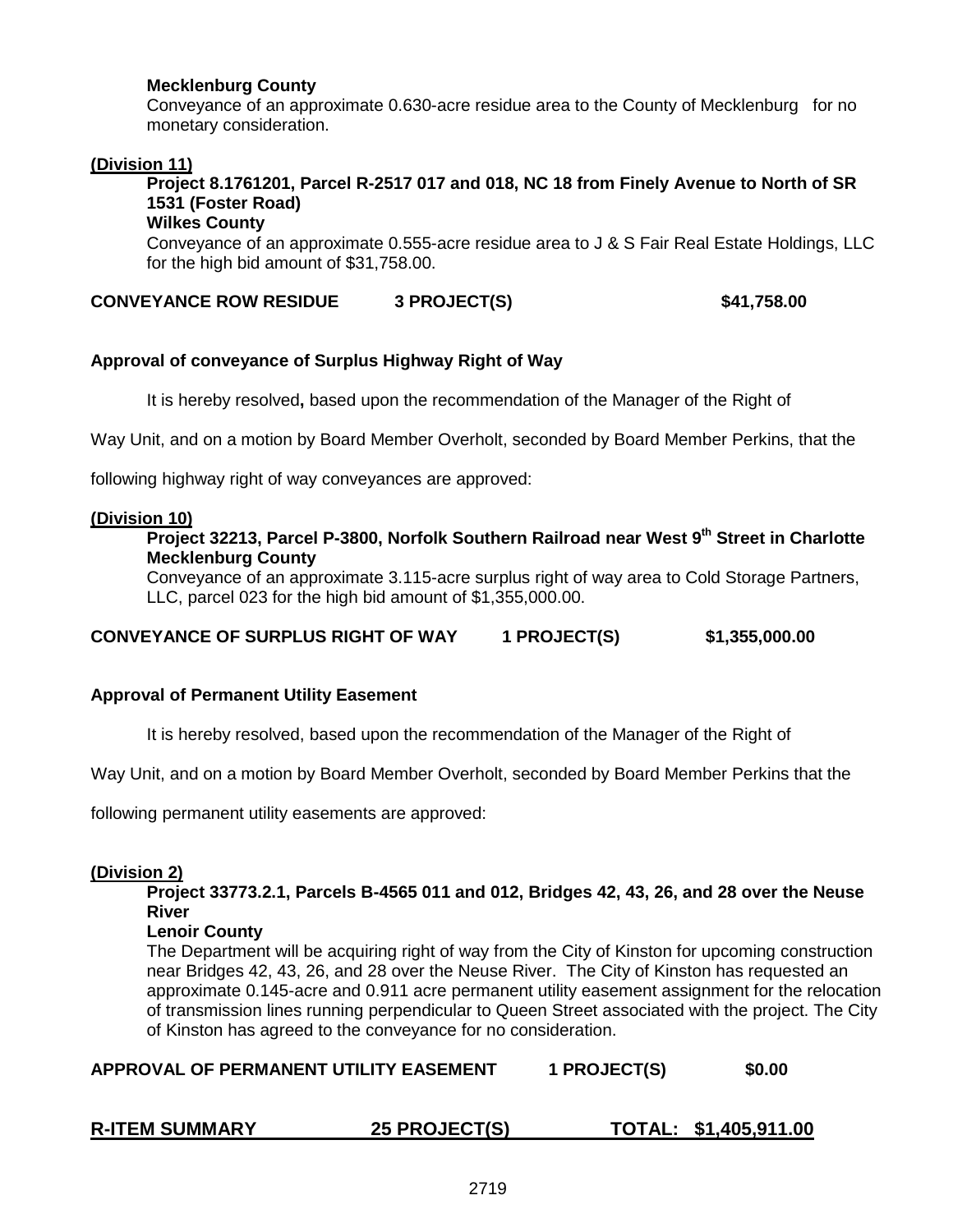#### **Approved – Allocation of Highway Maintenance Appropriations**

A motion was made by Board Member Overholt, seconded by Board Member Perkins, to

approve the following:

At the time of preparation of this agenda item the General Assembly had not ratified House Bill 97. Accordingly, it is recommended that Maintenance, General Maintenance Reserve, Pavement Preservation, and Contract Resurfacing allocations be made in accordance with the Continuing Resolution budget and Bridge Program allocations be made in accordance with the House recommended budget.

Furthermore, as a result of FY 2015 Legislative Increases, adjustments to the Retirement and Hospital/Medical rates, abolishment of 27 safety positions, and reductions in Dept. of Revenue and Dept. of Administration Hospital/Medical, Retirement, and Liability, a net of \$8,936,082 is also available. The distribution per program is as follows – \$3,674,089 Primary, \$4,238,939 Secondary, \$402,208 Bridge Program, and \$620,846 Contract Resurfacing.

The staff recommends these funds be allocated to the Divisions in accordance with the following: **TOTAL**

|                                       | או טו             |
|---------------------------------------|-------------------|
| <b>SCHEDULE I - PRIMARY SYSTEM</b>    | <b>ALLOCATION</b> |
| Road and Bridge Maintenance           | 53,540,738        |
| State and Federal Obligation          | 14,427,500        |
| Asset Maintenance and Operation       | 13,275,000        |
| <b>Research and Development</b>       | 950,000           |
| Emergency                             | 66,000,000        |
| <b>SUBTOTAL</b>                       | \$148,193,238     |
| <b>SCHEDULE II - SECONDARY SYSTEM</b> |                   |
| Road and Bridge Maintenance           | 237,318,313       |
| State and Federal Obligation          | 2,582,500         |
| Asset Maintenance and Operation       | 5,850,000         |
| Research and Development              | 600,000           |
| Emergency                             | 25,000,000        |
| <b>SUBTOTAL</b>                       | \$271,350,813     |
| <b>SCHEDULE III - GENERAL</b>         |                   |
| <b>MAINTENANCE RESERVE</b>            |                   |
| Road and Bridge Maintenance           | 43,560,850        |
| Emergency                             | 2,000,000         |
| <b>SUBTOTAL</b>                       | \$45,560,850      |
| <b>SCHEDULE IV - BRIDGE PROGRAM</b>   | \$154,505,796     |
| <b>SCHEDULE V - PAVEMENT</b>          |                   |
| <b>PRESERVATION</b>                   | \$65,045,024      |
| <b>SCHEDULE VI - CONTRACT</b>         |                   |
| <b>RESURFACING</b>                    | \$409,414,780     |
| <b>GRAND TOTAL</b>                    | \$1,094,070,501   |
|                                       |                   |

Allocation Formulas are needs based and take into account items which are assessed by condition, as well as items that are addressed on a cyclical basis.

#### **SCHEDULES I and II – PRIMARY AND SECONDARY SYSTEMS**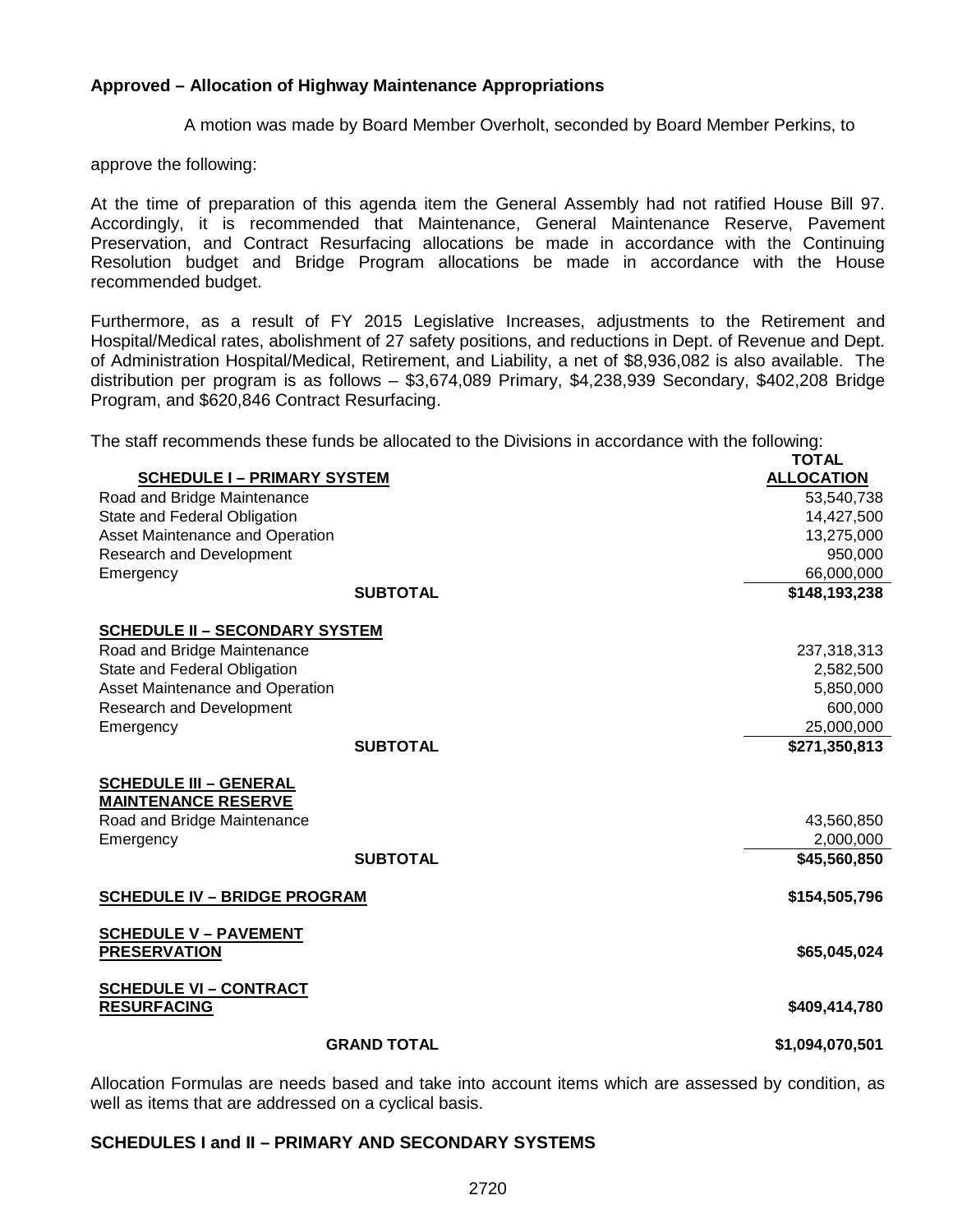#### **ROAD MAINTENANCE**

**Primary and Secondary Road and Bridge Maintenance Formulas** reconcile Division assessed and non-assessed needs with the Statewide assessed and non-assessed needs and include funding for **Division Administration and Statewide Administration and Emergencies.** These funds, listed under the Primary and Secondary Systems, are used for the purposes of continuing routine maintenance activities, including pavement patching, pavement markings, markers, signs, symbols, roadside vegetation management, drainage, unpaved shoulders, litter pickup, and other similar maintenance activities. Bridge related activities include, but are not limited to, repairing concrete bridge decks, girder painting, emergency bridge repair or replacement, replacing electrical components, foundation repair, installation of support bents, and flooring and rail repair. Replacing small critical bridges and pipes, and maintaining navigational lighting systems on high level bridges located over navigational waterways are also eligible activities. These expenditures will include both contract and force account maintenance.

**Division Administration** is a direct allocation to the Divisions for the estimated cost of the following:

- Traffic System Operations (Signal Maintenance)
- Incident Management
- Electricity for Traffic Control Devices
- Maintenance of Roadway and Interchange Lighting
- Rest Areas and Welcome Centers
- Specialized Landscaping
- Maintenance and Repair of Guardrail
- River Ferries

#### **Statewide Administration and Emergencies** is comprised of **State and Federal Obligations, Asset Maintenance and Operations, Research and Development, and Emergencies**.

**State and Federal Obligations** are funds required either by state or federal laws, regulations or rules. An example of such obligation is Inmate Labor which is a reimbursement to the Division of Prisons for the daily furnishing of inmates to the Department of Transportation for highway purposes.

**Asset Maintenance and Operations** are funds used to assess and address statewide program needs. Examples include funding the condition assessment program, inspection of Non-NBIS bridges, sign structures, and high mast lighting, and maintenance repairs to assets such as traffic signals and renovating rest areas.

**Research and Development** are funds used to research, develop, and implement state of the art maintenance technologies, practices and procedures. Objectives of these programs include improving maintenance efficiencies and improving cost effectiveness.

**Emergencies** are funds used to cover unanticipated expenditures for emergency operations as well as addressing winter weather snow and ice removal.

#### **SCHEDULE III – GENERAL MAINTENANCE RESERVE**

**General Maintenance Reserve Formula** reconciles Division assessed needs and non-assessed needs with the Statewide assessed and non-assessed needs. Beginning in 1999, the General Assembly has provided additional maintenance dollars to help address maintenance needs identified by the Department's Maintenance Condition Assessment Program. Of the total available funds, it is recommended that \$1,425,775 be disbursed among Divisions 1, 2, and 3 for the operation and maintenance of moveable span bridges and \$2,000,000 be allocated to the Primary system to assist with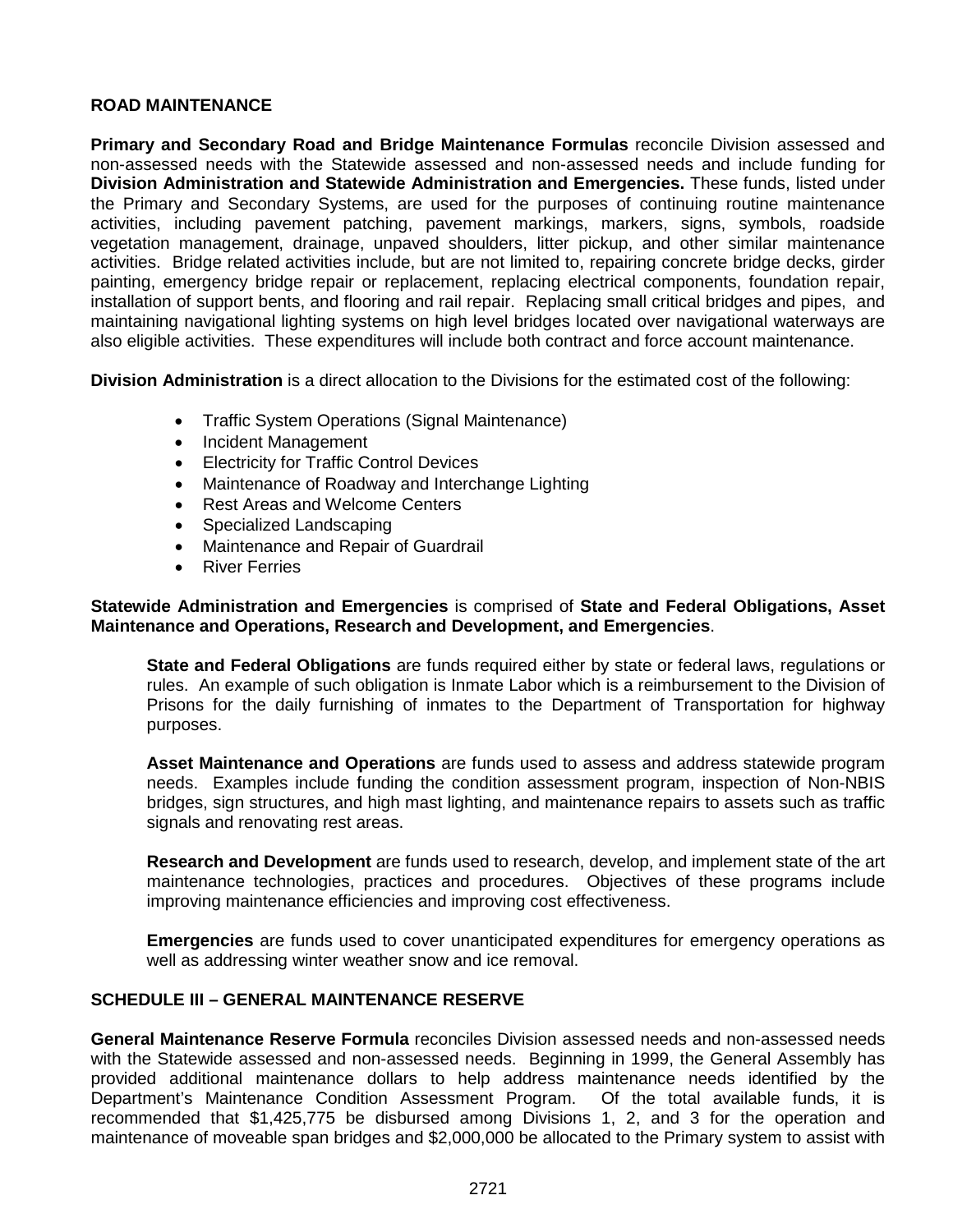non-declared Emergency funding requests. The staff recommends the remainder of the funds be disbursed based on the existing needs based formula.

Further detail regarding recommended allocations of these funds is addressed in Table 1 below:

| Table 1 - SCHEDULES I, II, and III |  |
|------------------------------------|--|
|------------------------------------|--|

|                                | <b>Schedule I</b>                                       | <b>Schedule II</b>                                                         | <b>Schedule III</b>                             |
|--------------------------------|---------------------------------------------------------|----------------------------------------------------------------------------|-------------------------------------------------|
| <b>Division</b>                | <b>Primary Road</b><br>and Bridge<br><b>Maintenance</b> | <b>Secondary</b><br><b>Road and</b><br><b>Bridge</b><br><b>Maintenance</b> | General<br><b>Maintenance</b><br><b>Reserve</b> |
| 1                              | 2,107,354                                               | 10,453,995                                                                 | 3,413,254                                       |
| $\overline{2}$                 | 1,504,134                                               | 15,223,342                                                                 | 2,904,796                                       |
| 3                              | 2,824,526                                               | 15,829,128                                                                 | 3,825,059                                       |
| 4                              | 4,322,520                                               | 14,621,695                                                                 | 2,662,290                                       |
| 5                              | 6,045,189                                               | 18,298,430                                                                 | 3,301,333                                       |
| 6                              | 2,832,030                                               | 14,936,568                                                                 | 2,694,451                                       |
| 7                              | 5,471,265                                               | 21,067,799                                                                 | 3,317,320                                       |
| 8                              | 1,775,431                                               | 18,966,944                                                                 | 3,239,826                                       |
| 9                              | 4,672,642                                               | 16,197,653                                                                 | 3,075,011                                       |
| 10                             | 5,742,087                                               | 18,526,830                                                                 | 3,021,338                                       |
| 11                             | 2,194,481                                               | 19,960,528                                                                 | 2,613,950                                       |
| 12                             | 5,053,884                                               | 18,115,283                                                                 | 3,206,083                                       |
| 13                             | 4,716,512                                               | 17,792,099                                                                 | 3,442,624                                       |
| 14                             | 4,278,683                                               | 17,328,019                                                                 | 2,843,515                                       |
| <b>Subtotal</b>                | \$53,540,738                                            | \$237,318,313                                                              | \$43,560,850                                    |
| State and Federal Obligation   | 14,427,500                                              | 2,582,500                                                                  |                                                 |
| Asset Maintenance & Operations | 13,275,000                                              | 5,850,000                                                                  |                                                 |
| Research and Development       | 950,000                                                 | 600,000                                                                    |                                                 |
| Emergencies                    | 66,000,000                                              | 25,000,000                                                                 | 2,000,000                                       |
| <b>Subtotal</b>                | \$94,652,500                                            | \$34,032,500                                                               | \$2,000,000                                     |
| <b>Grand Total</b>             | \$148,193,238                                           | \$271,350,813                                                              | \$45,560,850                                    |

### **SCHEDULE IV – BRIDGE PROGRAM**

**Bridge Program Formula** reconciles Division bridge program assessed needs with State bridge program assessed needs. The purpose of this fund is to provide bridge improvements on structurally deficient and functionally obsolete bridges. Of the total \$153,317,496 available, it is recommended that \$15,000,000 be allocated to fund ongoing Preliminary Engineering activities on 75 projects started in 2015 and \$10,500,000 allocated for Preliminary Engineering activities on 35 bridge projects starting in 2016. Also, it is recommended that \$3,078,000 be allocated for Right-of-Way acquisition on 26 bridge projects in 2016 and \$22,255,000 be allocated for Construction of 16 bridge projects in 2016. Of the remaining funds, a uniform allocation of \$2,500,000 per Division is recommended to address needs that occur on a cyclical basis in each Division, leaving a balance of \$67,484,496 to be allocated based on need.

In addition, the staff recommends \$1,188,300 of previous year's undistributed balances be allocated. Of the total, it is proposed that \$860,000 be allocated to Division 8 to compensate for a funding discrepancy. The remaining \$328,300 is suggested to be allocated to Division 14 to replace Division 14 Bridge funds used for State Match on B-5554 and B-5555.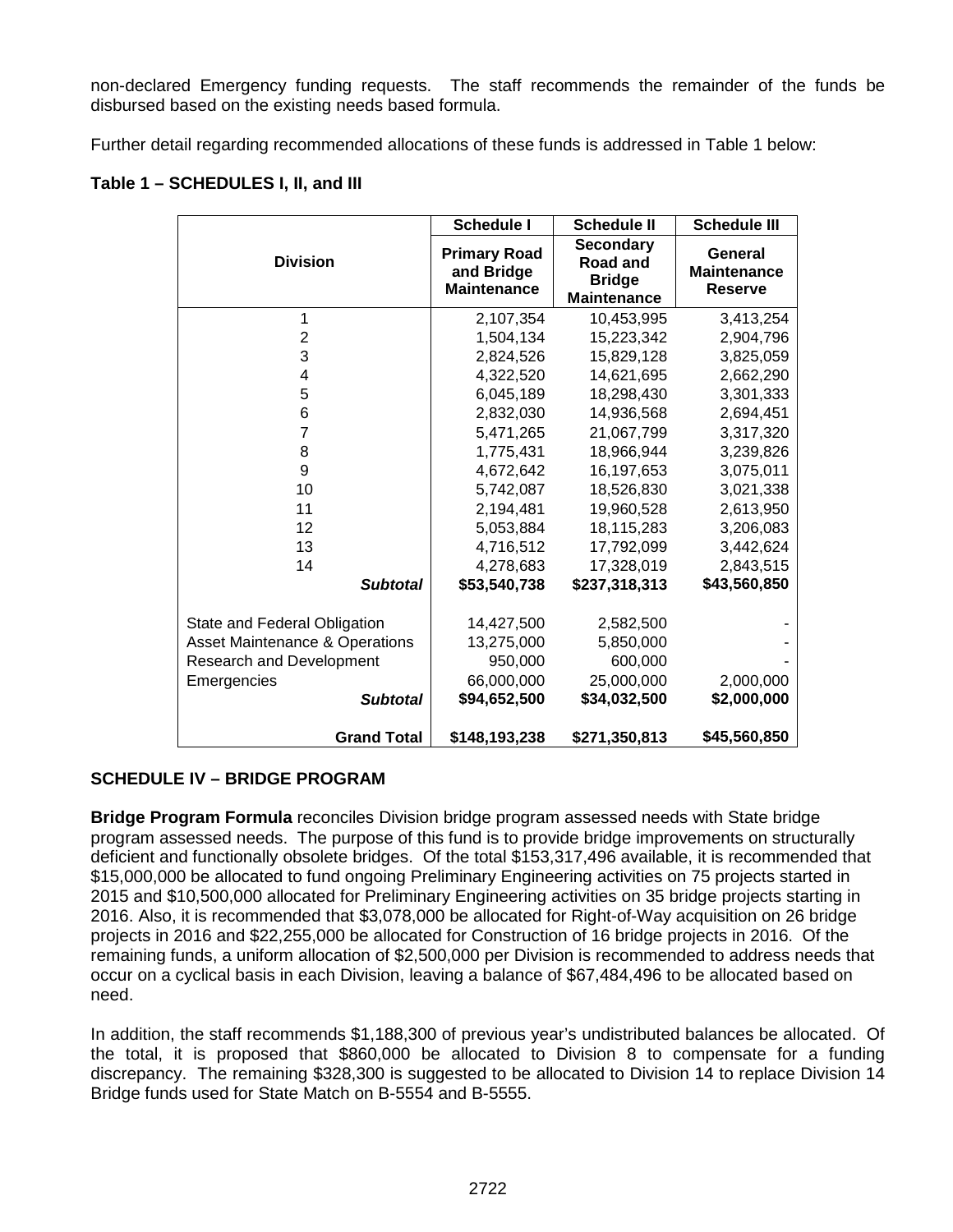### **SCHEDULE V – PAVEMENT PRESERVATION**

Pavement Preservation Formula reconciles Division pavement preservation assessed needs with State pavement preservation assessed needs. Beginning in FY 2015, the General Assembly has provided funds to address preservation activities or treatments for asphalt pavement structures. Eligible activities include the following: chip seals, slurry seals, fog seals, sand seals, scrub seals, and cape seals. Microsurfacing, profile milling not covered by resurfacing, asphalt rejuvenators, and open graded asphalt friction course is also eligible. Additional preservation activities include overlays less than 1,000 feet in length, diamond grinding, joint sealing, dowel bar retrofit, and partial or full depth repairs and reclamations. Ultra-thin whitetopping, thin lift and sand asphalt overlays and asphalt crack sealing are also eligible pavement preservation activities. It is also recommended that \$200,000 of the total funds available be allocated for assessment and reporting requirements.

### **SCHEDULE VI – CONTRACT RESURFACING**

**Contract Resurfacing Formula** reconciles Division assessed needs with the Statewide assessed needs. Of the total \$409,793,934 available, the staff recommends continuing to cash flow \$78,000,000 equally in each of the 14 Highway Divisions and is included in the allocation numbers. These activities will include placement of plant mixed asphalt, surface treatment seals, and recycling existing pavement. They will also include surface preparation, shoulder reconstruction, and traffic lane markings, performed by State Forces and by Contract. In accordance with current legislation, up to 15% of the funds may be used for widening existing narrow pavements. It is also recommended that \$2,300,000 of the total funds available be allocated for the purpose of Pavement Condition Assessments on the Secondary system and \$525,000 of the total funds available be allocated for the purpose of Automated Assessments on the Primary system.

Further detail regarding recommended allocations of these funds is addressed in Table 2 on page 5.

|                    | <b>Schedule IV</b>    | <b>Schedule V</b>   | <b>Schedule VI</b> |
|--------------------|-----------------------|---------------------|--------------------|
| <b>Division</b>    | <b>Bridge Program</b> | <b>Pavement</b>     | <b>Contract</b>    |
|                    |                       | <b>Preservation</b> | Resurfacing        |
| 1                  | 5,130,568             | 3,410,736           | 25,015,023         |
| 2                  | 4,976,280             | 3,381,636           | 31,029,714         |
| 3                  | 7,459,751             | 3,988,542           | 35,114,342         |
| 4                  | 4,292,681             | 4,308,422           | 26,266,624         |
| 5                  | 3,418,112             | 3,677,982           | 44,201,573         |
| 6                  | 3,007,506             | 4,170,839           | 23,275,450         |
| 7                  | 9,510,745             | 3,768,023           | 30,217,784         |
| 8                  | 4,188,149             | 5,536,892           | 32,821,334         |
| 9                  | 5,664,705             | 5,267,632           | 14,318,522         |
| 10                 | 3,143,406             | 4,817,116           | 34,409,278         |
| 11                 | 21,710,806            | 8,264,309           | 22,214,033         |
| 12                 | 7,880,246             | 4,935,306           | 29,809,296         |
| 13                 | 12,197,386            | 4,069,214           | 29,991,335         |
| 14                 | 11,092,455            | 5,248,375           | 27,905,472         |
| Statewide          | 50,833,000            | 200,000             | 2,825,000          |
|                    |                       |                     |                    |
| <b>Grand Total</b> | \$154,505,796         | \$65,045,024        | \$409,414,780      |

### **Table 2 – SCHEDULES IV, V, AND VI**

**Item S Summary: 6 Actions totaling \$1,094,070,501**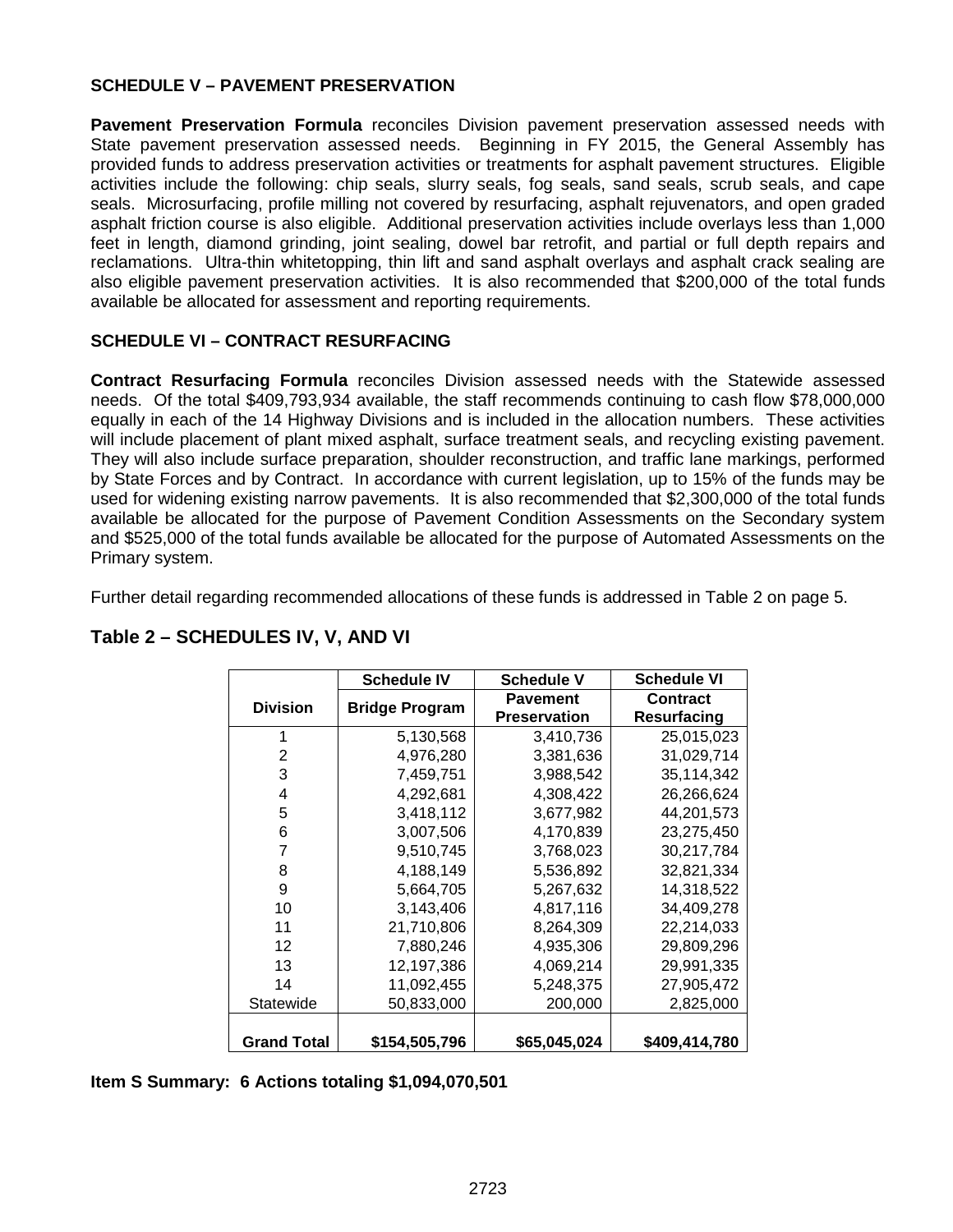#### **Committee Reports**

Ned Curran – Chair of the Road Naming Committee, provided an update. The committee will bring before the Board in September a resolution to name bridge 140 on SR 1326 over Valley River in Murphy, Cherokee County, for Roscoe William Hall. He will also be bringing before the Board for approval proposed revision to the Road/Bridge/Ferry Naming Policy and Procedures.

### **RESOLUTION FOR ALLEN T. SMALL**

Upon the recommendation of the Road Naming Committee, a motion was made by Board

Member Fearing, seconded by Board Member Tulloss, to approve the following resolution:

**WHEREAS,** Allen Thurman Small was born in Pittsboro, North Carolina in 1932 and graduated as an honor student from Horton High School in 1951; and dedicated his life to public service and education at an early age, graduating from N.C. Agricultural and Technical State University with honors after studying to be a teacher in 1956; joining the United States Army after graduation and serving from September 1956 until August 1958 when he received an honorable discharge; and earning a Master of Arts Degree from Atlanta University on a Federal Education Grant. He also earned an advanced graduate study certificate in education from the University of North Carolina at Chapel Hill, as well as certificates from Barber Scotia College, Elizabeth City State University and Rutgers University; and

**WHEREAS,** he spent over three decades in public education, coming to Concord in 1958 to serve as a teacher at Logan High School and was later named principal. Following a one-year sabbatical to attend Atlanta University, he was appointed principal of Coltrane-Webb Elementary School, the first African-American to serve as principal of a desegregated school in Concord. He completed his education career as principal of Wolf Meadow Elementary School, retiring in 1992; he then continued to serve young people and students as assistant to the president at Barber-Scotia College for several years; and

**WHEREAS,** Mr. Small immersed himself in Concord's Logan Community where he resided and was a member of Price Memorial A.M.E. Zion Church, organized the Logan Optimist Club and was awarded their prestigious president award, served as chairman of the Logan/Shankletown reunion, and worked on the local and state mental health boards. He was also active in the local and North Carolina Association of Educators and the National Education Association; and played an essential role in the formation of the Concord Diversity Advisory Council. He also served as president of the NC A&T Alumni Chapter in Concord for over ten years, and as Basileus of the Phi Chi Chapter of Omega Psi Phi Fraternity where he was selected twice as the Man of the Year, and his alma mater inducted him into the "Golden Aggies" on May 12, 2006; and

**WHEREAS,** Mr. Small was elected to the Concord City Council in 1997 and served as a Council Member until passing away June 7, 2006. During that time he served as Mayor Pro-Tem in 2004 and was involved in Concord's successful bid for the All-America City Award of the year; and was posthumously awarded the Order of the Long Leaf Pine in August 2006; and

**WHEREAS,** the Concord Mayor and City Council request naming Bridge 266 in honor of Allen T. Small.

#### **NOW, THEREFORE, BE IT RESOLVED:**

That the North Carolina Board of Transportation names Bridge 266 on Cabarrus Avenue West as the *Allen T. Small Bridge.*